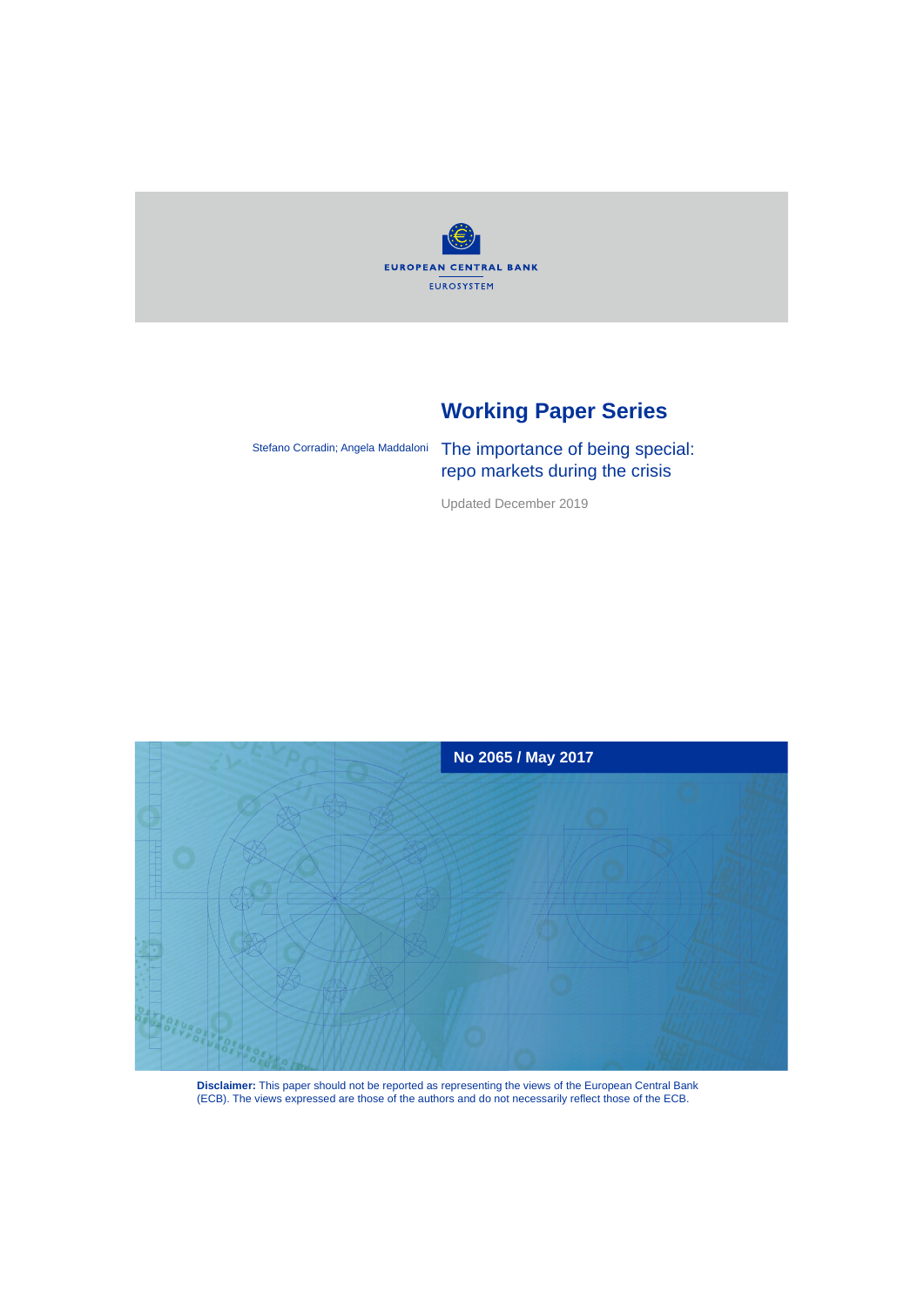## Abstract

We study how the Italian sovereign bond scarcity premia - specialness - in the repo market were affected by the European Central Bank (ECB)'s purchases during the Euro area sovereign debt crisis. We propose and calibrate a search-based dynamic model with a central bank acting as a buy-and-hold investor. Consistent with model predictions, ECB purchases drive specialness of targeted securities in combination with short-selling. Special benchmark bonds entail a positive cash premium but their market liquidity decreases when purchased by the ECB. Short-sellers were more likely to fail-to-deliver very special bonds while holders of these bonds were less inclined to pledge them as collateral to the ECB liquidity operations.

JEL classification: E43, E51, G01, G12, G23.

Keywords: Repo, Specialness, Central bank asset purchases, Short-selling, Market liquidity and Credit risk.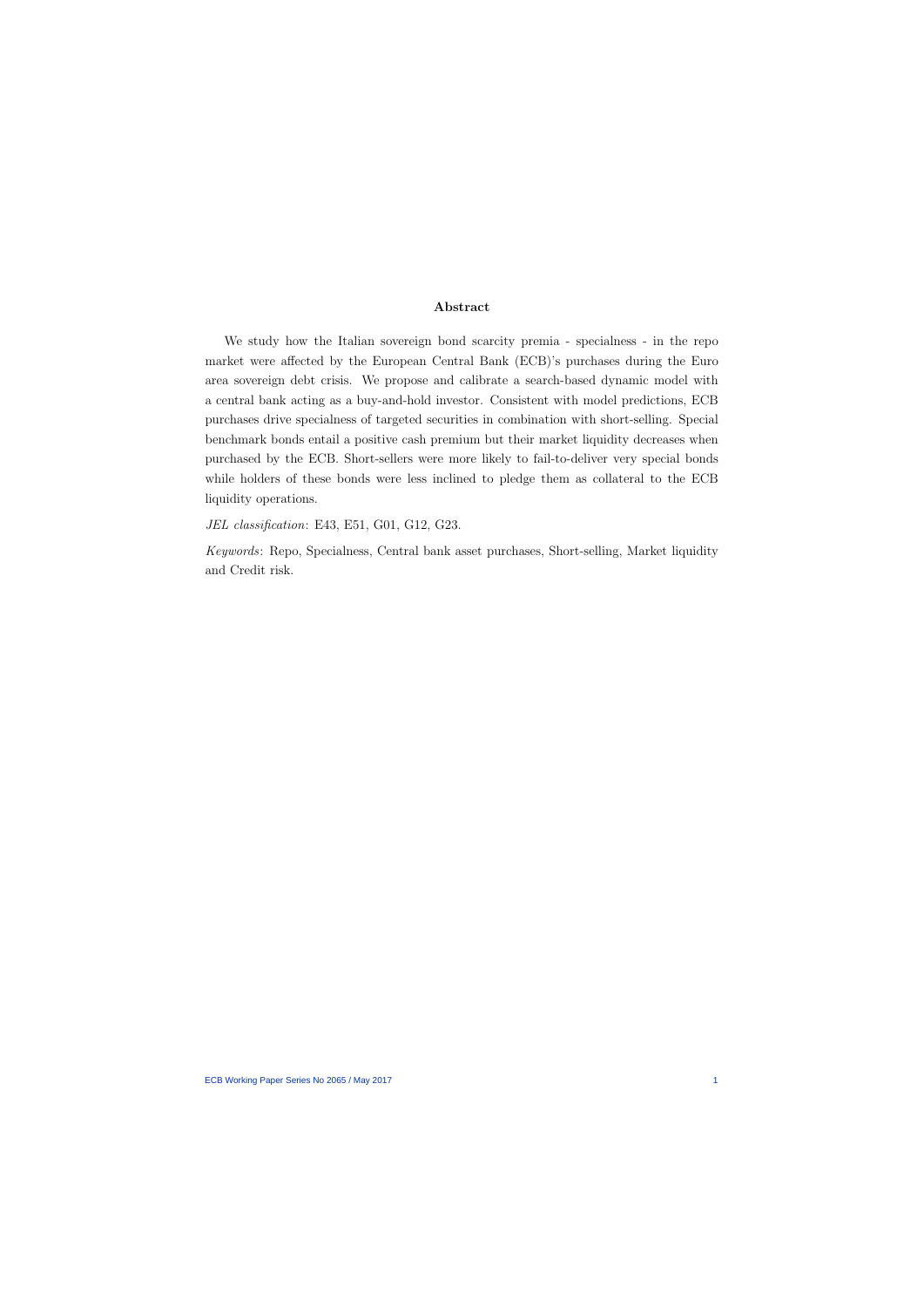#### Non-technical summary

On 7 August 2011 the European Central Bank (ECB) re-activated its Securities Markets Program (SMP) in response to the heightened stress in the sovereign bond markets of some euro area countries. Over the following months the ECB bought around 103 billions of Italian sovereign bonds, half of the total volume of bonds bought under the program.

While the purchases were conducted on the bond cash market, their effects transmitted also to other related markets. Repo markets - where a short term loan is guaranteed by the temporary transfer of collateral - are very important and liquid financing markets. They also provide a measure of the premium to be paid for borrowing a scarce security, its specialness. Specialness of Italian government bonds strikingly increased during the period in which the SMP was active, reflecting a very high demand for these bonds in the repo market.

How has the ECB intervention affected the repo markets on Italian sovereigns, in particular their prices and liquidity? We first address this question by using a model of the bond cash and repo markets in which a central bank is a purchaser of assets, typically as a very long-term investor. Guided by the model implications, we investigate how the SMP purchases affected assets scarcity and answer a series of questions on the prices quoted in bond markets, their liquidity and market functioning. We show that when credit risk increases, there is a general increase in short selling positions although bond market liquidity deteriorates. As a result, higher demand for shorted bonds in the repo markets increases specialness. If the central bank decides to purchase the assets in high-demand in the repo markets and does not lend them back, specialness increases further. We find that a purchase corresponding to  $1\%$  of the outstanding amount of a security increases its specialness, on average, of 4 basis points at the peak. This effect is also long-lasting, for up to 15 days. Overall the effect of the SMP purchases was also economically significant: it explains around 27% of the observed specialness, but at times it accounted for up to 70%.

How does the increase in specialness affect bond prices and market liquidity? We provide evidence of a scarcity channel looking at ten-year benchmark Italian sovereign bonds. Because the owner of a special bond can borrow at a below-market refinancing rate by using the bond as collateral, the same bond should demand a premium. We show, in fact, that special ten-year benchmark bonds traded at a premium (their price was higher than the price of a comparable bond) in the cash bond markets when purchased through the SMP and shortselling demand was strong. Short-selling activity generally drives both the superior market liquidity of benchmark bonds and their specialness. Instead, we document that specialness and bond market liquidity for these bonds did not move in the same direction. A 1% increase in SMP purchases is associated with more than a two basis point contemporaneous increase in the bid-ask spread of a benchmark bond relative to the bid-ask spread of a comparable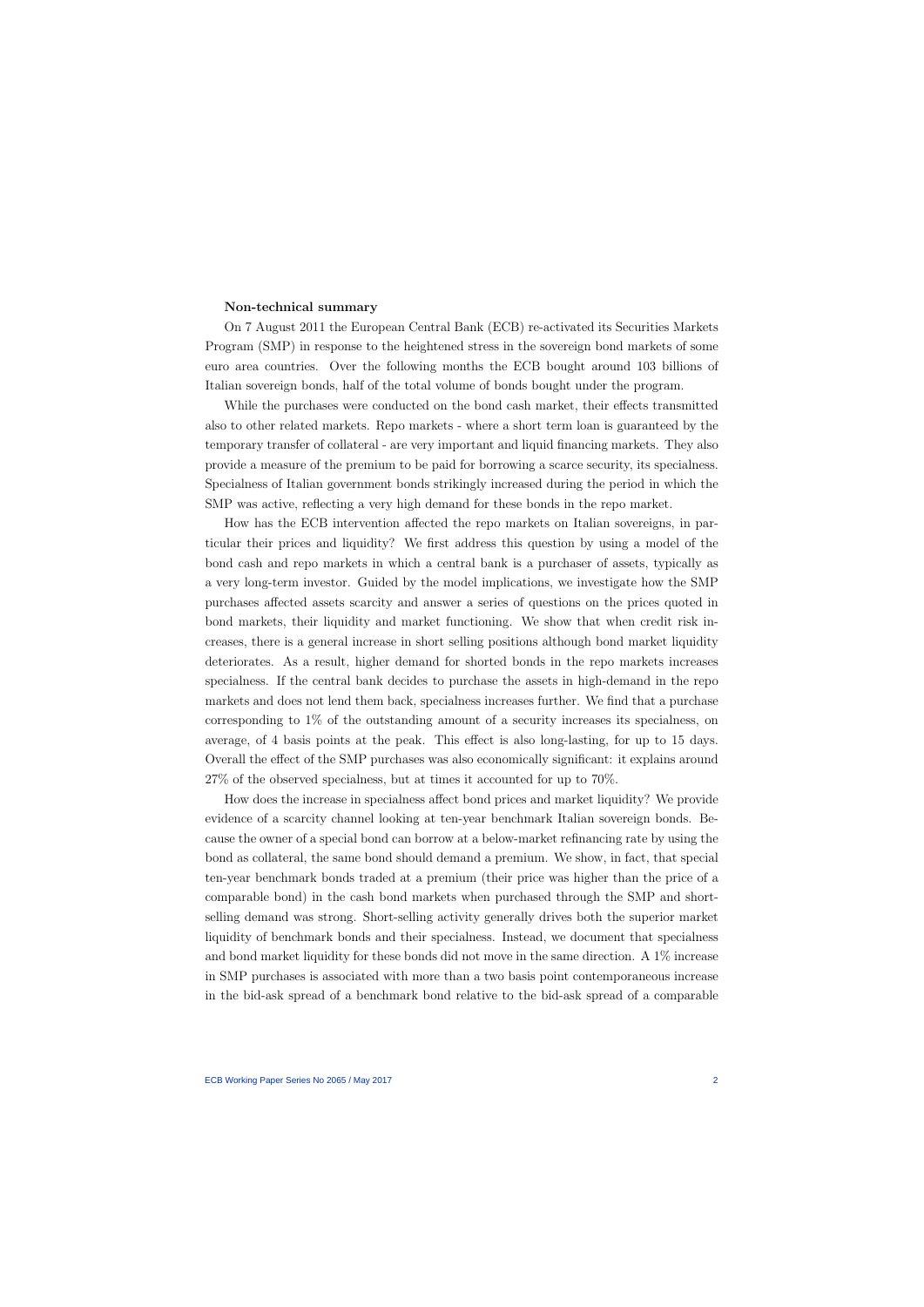bond.

What are the implications of high levels of specialness for bond delivery? If short sellers borrow a bond in the repo market via a special transaction, they have to deliver exactly the same bond. During the period in which the Eurosystem purchased securities through the SMP, short sellers ended up paying a positive premium to close their positions. They may have decided, therefore, to fail-to-deliver (generally implying the delay of one or more days with respect to the agreed date of delivery of the asset) to limit their losses. Indeed, the probability of a fail-to-deliver increases with the specialness of the bond: a 1 basis point change in specialness increases the probability of a fails-to-deliver by 0.32%.

Overall the analysis in this paper shows how central bank purchases affect specialness and liquidity of purchased bonds, possibly impacting the smooth functioning of bond markets. Restrictions to the available supply of a security can interact with short-selling activity and have sizable and persistent effects on its scarcity premium, its liquidity and use as collateral.

The results provide interesting insights for researchers and policy makers interested in the functioning of very liquid financial markets. The relation between specialness in the repo market and liquidity in the cash market depends on the available supply of a security and needs to be framed in a dynamic model. If there are shocks to the supply, specialness reflects mainly the scarcity of a certain security and its associated illiquidity. Special bonds trade at a cash premium which can persist especially in markets where holders of long positions do not lend the security.

Concerning the implications for policy making, the results clearly underline the importance of the design of central bank asset purchases in order to minimize possible side effects on market functioning. In particular the analysis supports the pivotal role that the central bank can play in the security lending market. When assets are scarce, holders of these securities are unwilling to lend them in the private markets, also for fears that the assets will not be returned timely. Therefore, a policy of promoting security lending by the central bank may be beneficial to support market liquidity and smooth collateral use during these episodes of market stress.

The SMP portfolio was strictly buy-to-hold and purchased securities were not lent out. This is a clear distinction between the SMP and the following programs of central bank purchases in the euro area, in particular the public sector purchase program (PSPP) implemented since March 2015. Indeed the holdings under the PSPP are made available for securities lending in order to support bond and repo market liquidity without unduly curtailing normal repo market activity.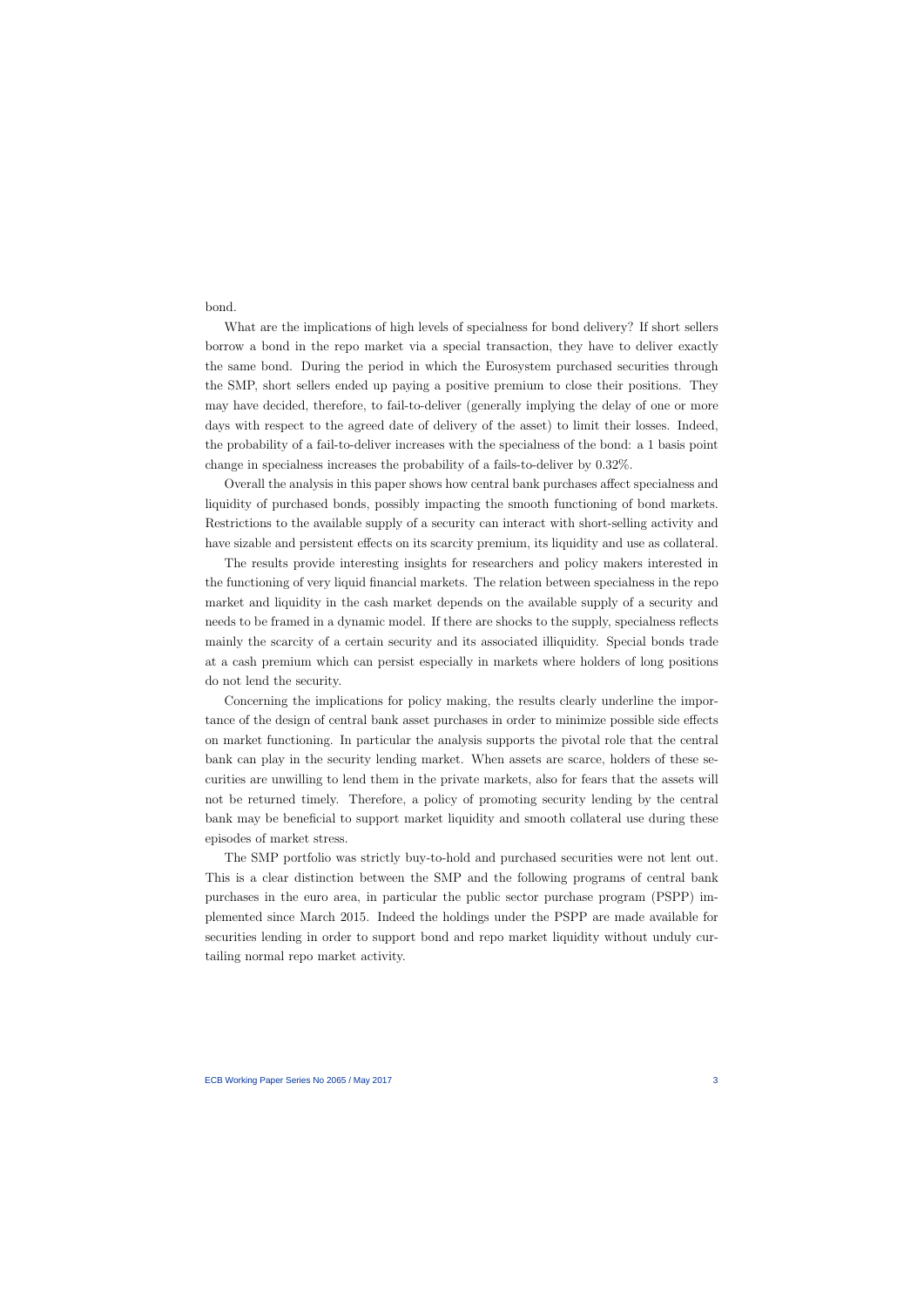# 1. Introduction

On 7 August 2011 the European Central Bank (ECB) re-activated its Securities Markets Program (SMP) in response to the heightened stress in the sovereign bond markets of some euro area countries. The stated objective of the program was to "ensure depth and liquidity in those market segments which are dysfunctional."<sup>[1](#page-4-0)</sup> Over the following months the ECB bought around 103 billions of Italian sovereign bonds, half of the total volume of bonds bought under the program. [Eser and Schwaab](#page-62-0) [\(2016\)](#page-62-0), [Ghysels, Idier, Manganelli, and Ver](#page-63-0)[gote](#page-63-0) [\(2016\)](#page-63-0) and [Krishnamurthy, Nagel, and Vissing-Jorgensen](#page-64-0) [\(2017\)](#page-64-0) focus on the impact of the SMP purchases on sovereign yields.<sup>[2](#page-4-1)</sup> Instead, our aim is to analyze how the ECB's intervention affected the repo market and impacted further the functioning of the sovereign bond markets.

<span id="page-4-3"></span>Repos are used by bond market participants either to finance long bond positions, by borrowing liquidity, or to initiate bond short positions, by borrowing the underlying asset. Therefore, transactions in the cash market are often accomplished by market participants through complementary transactions in the repo market. The repo market is pivotal to ensure market liquidity and funding availability and changes in repo rates and haircuts have important implications for asset pricing [\(Brunnermeier and Pedersen, 2008](#page-61-0) and Gârleanu and Pedersen, 2011) and financial stability [\(Gorton and Metrick, 2012,](#page-63-2) [Krishna](#page-64-1)[murthy, Nagel, and Orlov, 2014,](#page-64-1) [Copeland, Martin, and Walker, 2014,](#page-62-1) [Mancini, Ranaldo,](#page-64-2) [and Wrampelmeyer, 2015](#page-64-2) and [Boissel, Derrien, Ors, and Thesmar, 2017\)](#page-61-1).

In this paper we analyze specialness, the premium of procuring a specific bond in the repo market. This premium results from a special repo rate that is lower than the general repo rate, or general collateral (GC) rate, at which a basket of similar bonds trade [\(Duffie,](#page-62-2) [1996\)](#page-62-2). Specialness of Italian government bonds strikingly increased when the SMP was active. Average specialness of Italian sovereigns increased from 12 to 30 basis points but more bonds became more special resulting in a significant increase in the upper tail of the specialness distribution (see Figure [1\)](#page-39-0).<sup>[3](#page-4-2)</sup> Specialness of 10-year benchmark bonds reached 400 basis points resulting from negative special repo rates and pointing to a high demand

<sup>1</sup>See ECB press release on 10 May 2010 [https://www.ecb.europa.eu/press/pr/date/2010/html/](https://www.ecb.europa.eu/press/pr/date/2010/html/pr100510.en.html) [pr100510.en.html](https://www.ecb.europa.eu/press/pr/date/2010/html/pr100510.en.html).

<sup>2</sup>For evidence of the Federal Reserve's impact on yields during the quantitative easing operations see for example [Krishnamurthy and Vissing-Jorgensen](#page-64-3) [\(2011\)](#page-64-3), [Hancock and Passmore](#page-63-3) [\(2011\)](#page-63-3), [Gagnon, Raskin,](#page-63-4) [Remache, and Sack](#page-63-4) [\(2011\)](#page-63-4), [D'Amico and King](#page-62-3) [\(2013\)](#page-62-3) and [Song and Zhu](#page-65-0) [\(2018b\)](#page-65-0).

<span id="page-4-2"></span><span id="page-4-1"></span><span id="page-4-0"></span><sup>&</sup>lt;sup>3</sup>The figure plots the empirical distribution of specialness for the 50th, 70th and 90th percentile. Specialness is calculated as the difference between the general repo rate and the special repo rate on a specific security and day of trading. The rates refer to repo transactions with underlying Italian sovereign securities as traded on the MTS repo platform from 1 October 2009 to 7 July 2012. See Subsection [3.1](#page-11-0) for a detailed description of the variables and the data sources.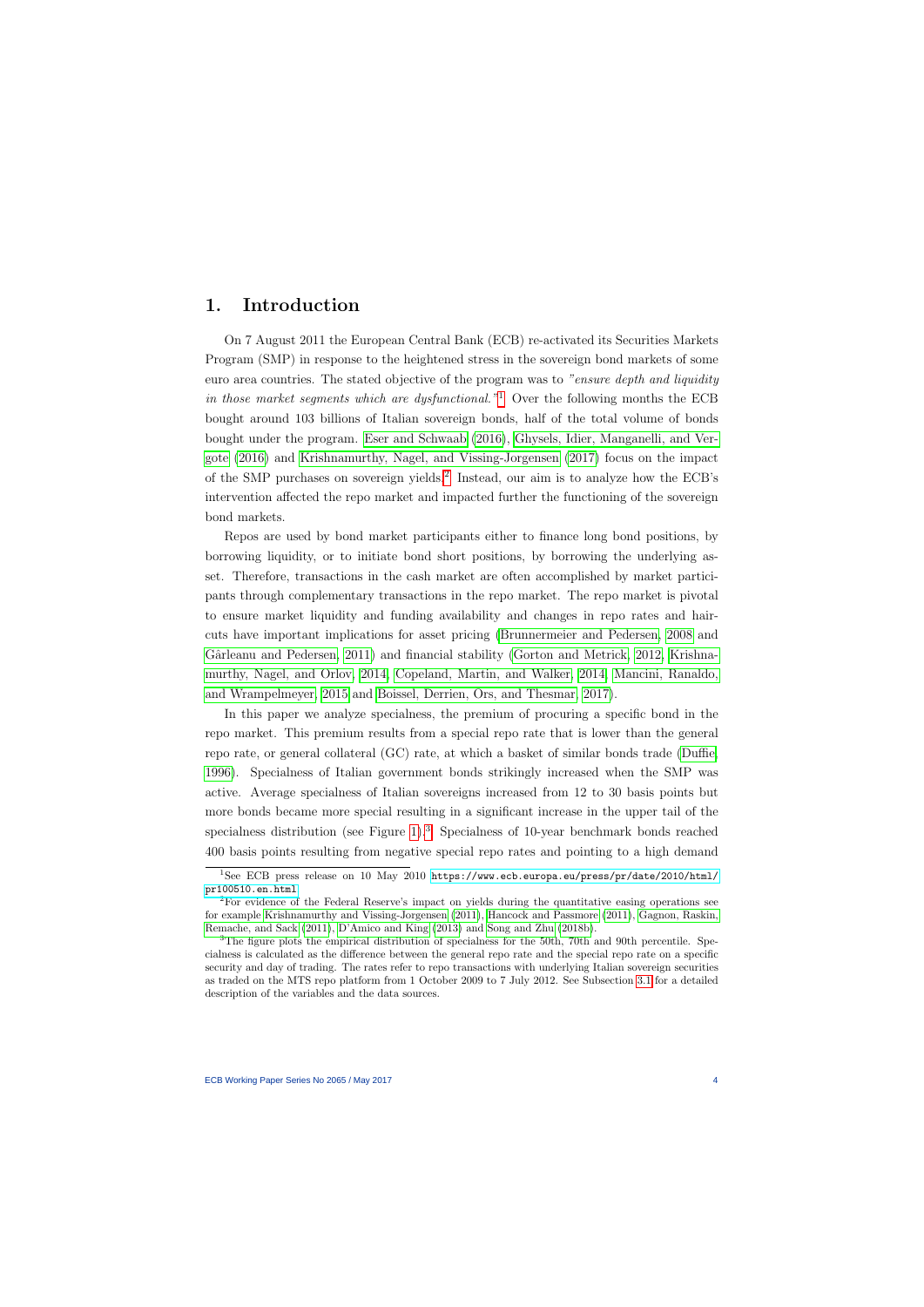for these bonds in the repo market.

#### [Insert Figure [1](#page-39-0) near here]

We investigate the effects of ECB purchases on scarcity of assets in repo markets. We address a series of questions: What is the interrelation between the scarcity of a specific bond in the repo market and credit risk of the same bond during crisis times? How does this interrelation change due to central bank purchases? What are the implications for market liquidity? What are the consequences of high levels of specialness for asset delivery and collateral use? We empirically investigate such interactions relying on an unique dataset of cash and repo transactions obtained from the Mercato dei Titoli di Stato (MTS), one of the largest electronic trading platform for sovereign bonds and the leader for the trading of Italian sovereign bonds. We complement the dataset with data on fails-to-deliver from Monte Titoli, the central securities depository of the MTS platforms. We use this information to assess whether high levels of specialness can be linked to fail-to-deliver transactions.

Our first contribution is to extend the search-based dynamic model by [Vayanos and](#page-65-1) [Weill](#page-65-1) [\(2008\)](#page-65-1) by introducing the central bank as a key player in crisis times. In [Vayanos and](#page-65-1) [Weill](#page-65-1) [\(2008\)](#page-65-1) assets with identical cash flows can trade at different prices. Trades involve a cash market for buying and selling assets and a repo market where short-sellers can borrow assets. If short-selling activity is concentrated on a specific asset, this asset trades at a higher price and demands a cash premium. The cash premium arises from positive liquidity and specialness premia. Since the asset has a larger pool of buyers, it is easier to sell and thus carries a liquidity premium. At the same time, because its owners can lend it to short-sellers for a fee, it also carries a specialness premium. In this framework, we introduce a central bank with a distinctive trading behavior consistent with the observed characteristics of the actual implementation of the SMP. First, the central bank is a buy-and-hold investor effectively decreasing asset supply over time because the purchased asset becomes locked away in its portfolio. Second, the central bank does not lend the asset to short-sellers in the repo market. We calibrate the model using parameters derived from actual data from the MTS cash and repo market before (October 2009-July 2011) and during the crisis period (August-December 2011). The calibration using crisis parameters allows to assess the impact on specialness of increased sovereign bond risk premia and market liquidity deterioration as documented by [Pelizzon, Subrahmanyam, Tomio, and Uno](#page-65-2) [\(2016\)](#page-65-2). A key and distinctive implication of our model with a central bank purchasing assets is that specialness and market liquidity do not move in the same direction. As the asset becomes locked away in the central bank's portfolio, the effective asset's supply decreases, its market liquidity worsens but specialness increases as the asset becomes scarcer in the repo market.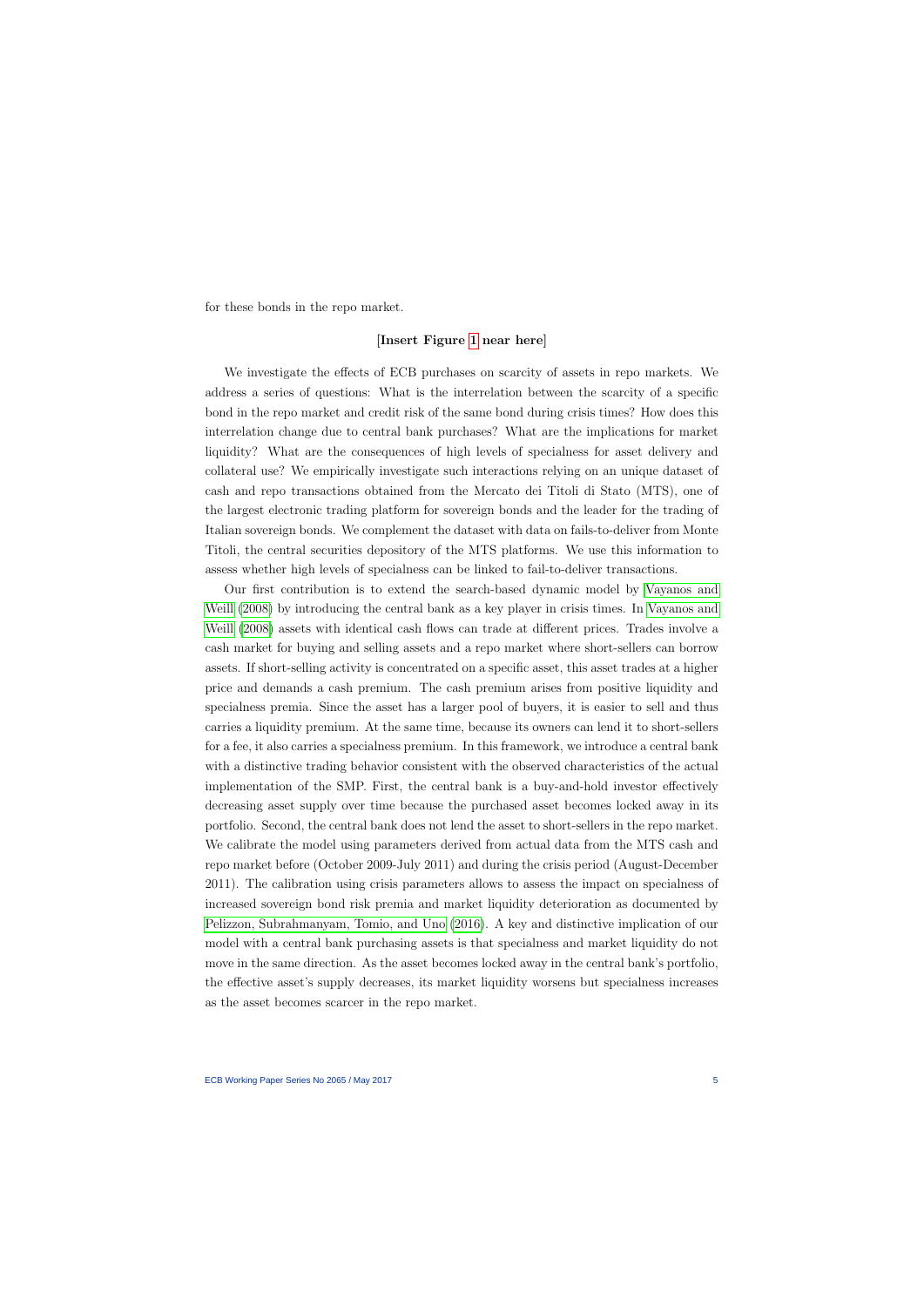The model provides three novel empirical predictions that we test. First, we validate the empirical prediction that specialness increases with short-selling activity in crisis times. The increase in risk induces higher demand from short-sellers to borrow the asset in the repo market and to hedge their positions. Therefore, specialness rises. We provide empirical evidence of a risk short-selling channel as a driver of the relation between credit risk and specialness. We first investigate such interaction running panel regressions including regressors that can be linked to demand and supply factors in the cash and repo market and controlling for bond market liquidity and Italian sovereign credit risk through credit default swaps (CDS). Because we have information on the trading direction of repo transactions, we compute a repo imbalance measure that proxies for the demand in the repo market from short-sellers. We find that the coefficients of lagged repo imbalance and CDS spread are statistically and economically significant in explaining specialness. We also show that these measures have an impact on the distribution of specialness, inducing a fatter right-hand tail. To determine the dynamic relation between short-selling demand, credit risk and specialness, we estimate a panel Vector Autoregression (VAR) with the same set of regressors and assess the impact of the main variables using impulse response functions. We find that an increase in CDS spread leads to an increase in repo imbalance. A positive shock of 1% to the repo imbalance leads to an increase in specialness of 5 basis points. Credit risk does not directly affect specialness.

The second empirical prediction highlights the interaction between short-selling activity and central bank purchases in crisis times. Central bank purchases increase specialness further by activating the scarcity channel in the repo market. Because the central bank does not lend the assets in the repo market, fewer lenders can extract a higher specialness premium from short-sellers. We find that bonds bought by the ECB had higher specialness, consistent with similar regression analysis carried out by [D'Amico, Fan, and Kitsul](#page-62-4) [\(2018\)](#page-62-4), who analyze the impact of the Federal Reserve (Fed) outright purchases on the special US Treasury repo market, and by [Song and Zhu](#page-65-3) [\(2018a\)](#page-65-3) who examine how the Fed lending facility affected specialness of mortgage backed securities (MBS) during its quantitative easing operations.<sup>[4](#page-6-0)</sup> Relying on the VAR framework, we find that a SMP purchase shock of 1% of the outstanding amount of a security increases its specialness, on average, of 4 basis points at the peak, which is reached after around 3 trading days. The impact on specialness is always significant and persistent for up to 15 days, suggesting long-lasting effect. Conversely, we find that a shock to specialness does not have a statistically significant impact on SMP purchases: higher

<span id="page-6-0"></span><sup>&</sup>lt;sup>4</sup>[Song and Zhu](#page-65-3) [\(2018a\)](#page-65-3) provide evidence that when the Fed lends mortgage backed securities in certain coupon cohorts via repo transactions (or dollar roll), the specialness in the affected coupon cohorts decreases significantly, in the order of about 50 bps, relative to coupon cohorts in which the Fed does not lend. This evidence suggests that the Fed's dollar roll sales effectively mitigate the supply shortage of agency MBS during its QE operations.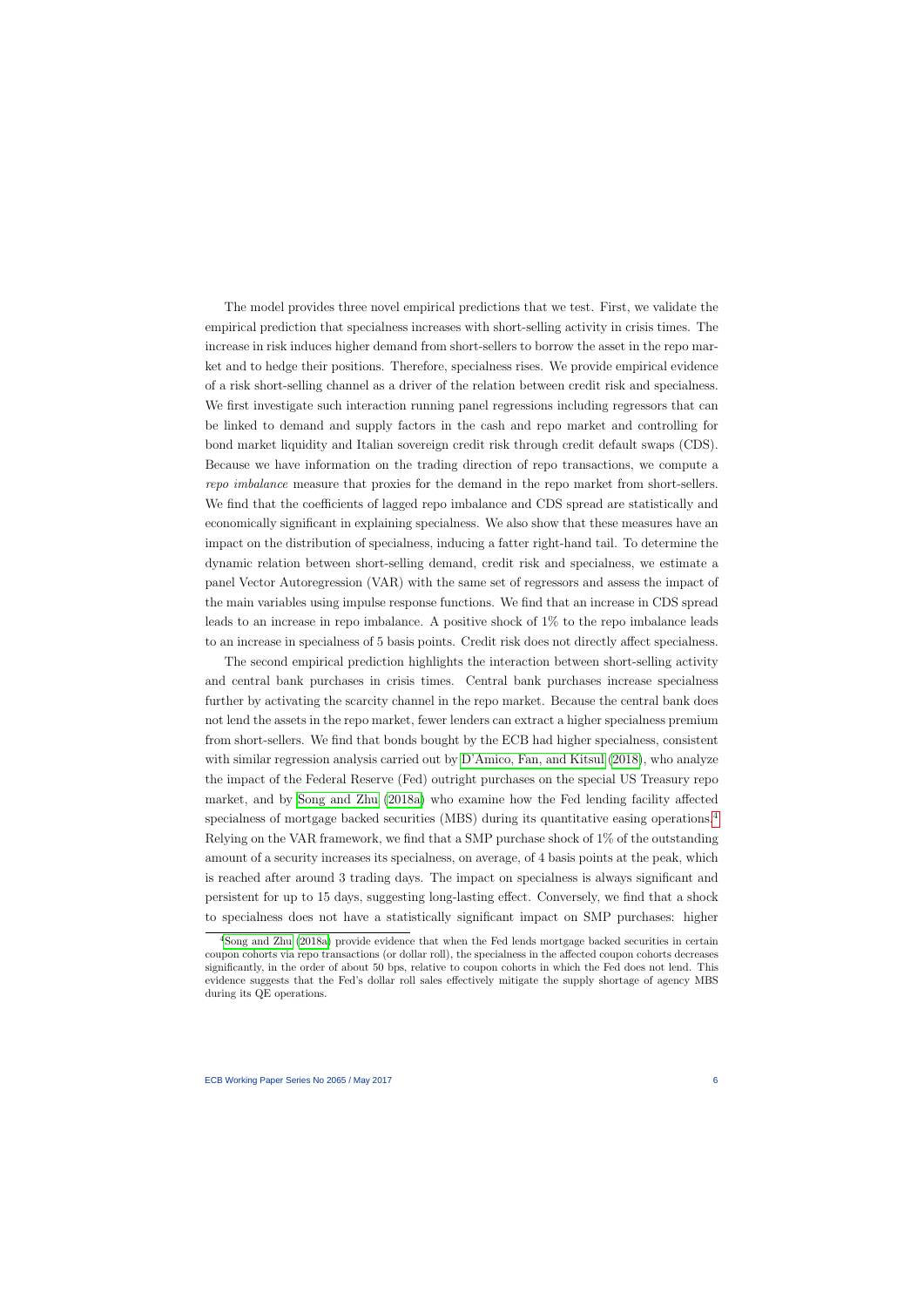specialness did not result in larger SMP purchases. Therefore, we do not find evidence that the ECB was targeting the bonds with heightened specialness. We also perform a historical counterfactual decomposition and show that the effects of the SMP purchase shocks were also economically significant. On average purchase shocks explain around 27% of the observed specialness, but at times they account for up to 70%.

The third empirical prediction concerns the link between the concentration of short-selling activity and central bank purchases on on-the-run (or newly issued) bonds. As implied by our model, we expect that if specialness is strongly associated with short-selling activity and central bank purchases, bond market liquidity decreases, but the bond, overall, trades at a cash premium. This is an important prediction because in [Vayanos and Weill](#page-65-1) [\(2008\)](#page-65-1) shortselling activity drives both the superior liquidity of the on-the-run bond and its specialness. Previous empirical literature also confirms such link in normal market conditions [\(Jordan](#page-63-5) [and Jordan, 1997,](#page-63-5) [Krishnamurthy, 2002,](#page-64-4) [Buraschi and Menini, 2002,](#page-61-2) [Sundaresan and Wang,](#page-65-4)  $2008$  and Graveline and McBrady,  $2011$ <sup>[5](#page-7-0)</sup>. In contrast, our calibration exercise shows that in crisis times and with a central bank acting as a buy-and-hold investor, bond's supply is reduced over time and hence its market liquidity. At the same time, we should still observe a positive cash premium because the scarcity premium in the repo market (specialness) tends to offset the lower liquidity premium.

To test this empirical prediction, we proceed in two steps. First, we compute the cash premium from a trading strategy composed of a long position in the off-the-run bond and a short position on the on-the run bond along the lines of what proposed by [Krishnamurthy](#page-64-4) [\(2002\)](#page-64-4). We regress the cash premium at the bond level on specialness and SMP purchases. We find a positive and robust relationship between cash premium, specialness and SMP purchases. This is consistent with previous evidence of this phenomenon both in the US Treasury market (see for example [Amihud and Mendelson, 1991,](#page-61-3) [Jordan and Jordan, 1997,](#page-63-5) [Krishna](#page-64-4)[murthy, 2002,](#page-64-4) [Buraschi and Menini, 2002,](#page-61-2) [Goldreich, Hanke, and Nath, 2005,](#page-63-7) [Pasquariello](#page-64-5) [and Vega, 2009,](#page-64-5) [Banerjee and Graveline, 2013](#page-61-4) and [D'Amico, Fan, and Kitsul, 2018](#page-62-4)[6](#page-7-1) ) and in other countries (see for example for Japan [Boudoukh and Whitelaw, 1991](#page-61-5) and [Boudoukh and](#page-61-6) [Whitelaw, 1993\)](#page-61-6). As expected, cash premium and SMP purchases are strongly positively correlated. A 1% increase in SMP purchases is associated with a 2.5 basis points increase in cash premium. To test the implications for market liquidity we estimate similar panel

<sup>5</sup>[Jordan and Jordan](#page-63-5) [\(1997\)](#page-63-5) provide evidence supporting this view. [Buraschi and Menini](#page-61-2) [\(2002\)](#page-61-2) examine the term repo spread which is regarded as an indicator of the duration of expected specialness in the repo markets. They show that the violation in the expectation hypothesis may be due to the presence of timevarying liquidity premium in government debt securities. [Krishnamurthy](#page-64-4) [\(2002\)](#page-64-4) explores the relationship between on/off-the-run spread and the spread between commercial paper and Treasury bill.

<span id="page-7-1"></span><span id="page-7-0"></span><sup>6</sup>[D'Amico, Fan, and Kitsul](#page-62-4) [\(2018\)](#page-62-4) find that this premium is significantly stronger on the days of the Fed operations and for securities eligible for the Fed purchases.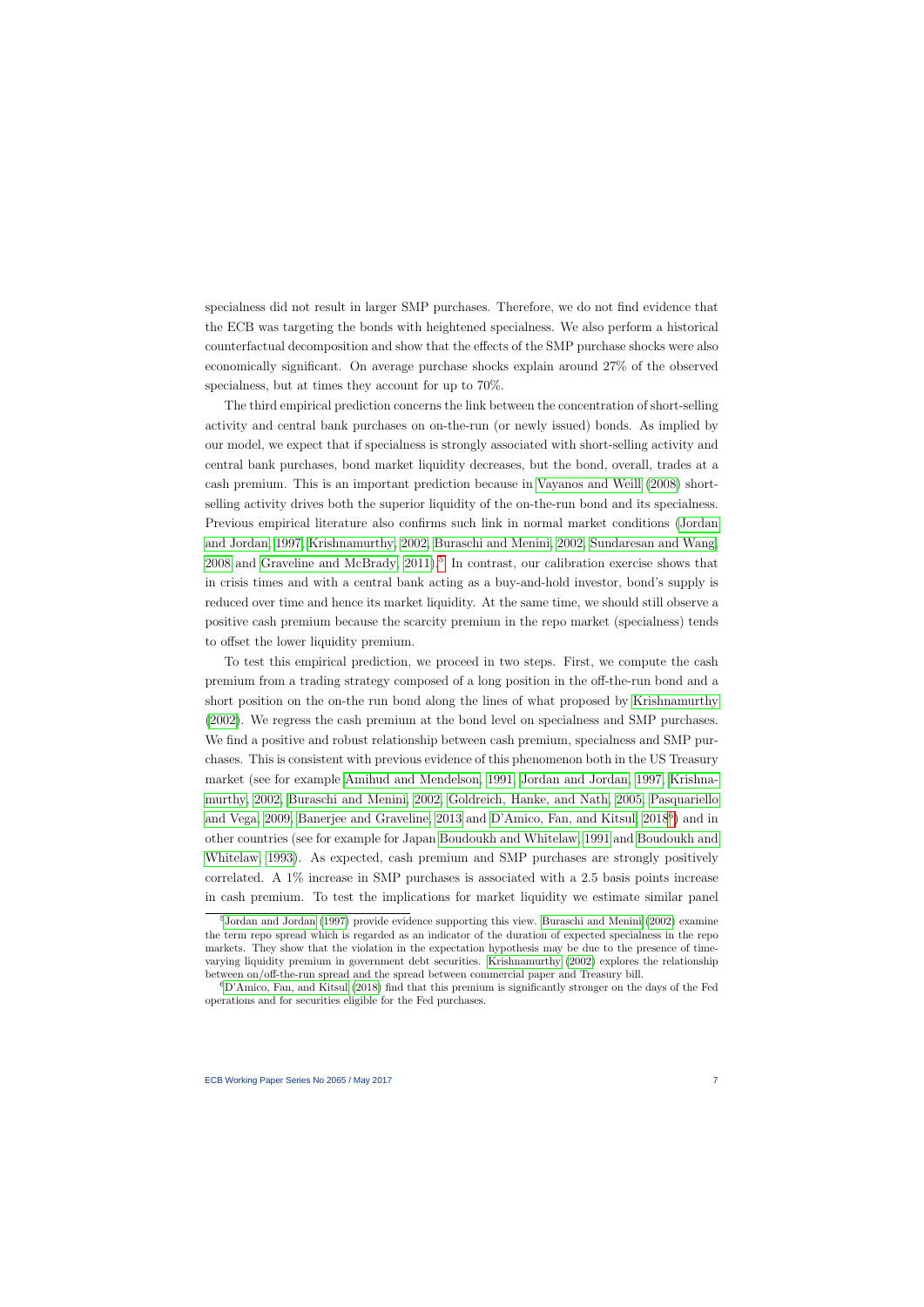regressions in which the dependent variable is the bid-ask spread differential between the on-the-run and the off-the-run bonds purchased by the ECB. Empirical evidence supports the model prediction. A 1% increase in SMP purchases is associated with more than 2 basis points increase in the bid-ask spread differential. Together, this evidence suggests that the positive cash premium enjoyed by on-the-run bonds derives from the scarcity premium in the repo market. In the second step of the analysis, we regress the short-selling premium on specialness and SMP purchases. The short-selling premium is computed using the decomposition of the cash premium of [Banerjee and Graveline](#page-61-4) [\(2013\)](#page-61-4). We find that the cost of short-selling and SMP purchases are strongly positively correlated, in particular around the futures contract delivery dates. Short-sellers paid on average net positive premia, resulting from the long position held by the ECB.

Finally, we investigate the implications of high levels of specialness for asset delivery and collateral use. We analyze fails-to-deliver episodes and funding conditions for bond holders. A key feature of special repo markets is that short-sellers have to deliver the bond they borrowed. Short-sellers may have difficulty delivering the bond they borrowed, when the bond is scarce and very special. Previous literature has investigated these effects mainly in the stock market [\(Evans, Geczy, Musto, and Reed, 2009](#page-62-5) and [Fotak, Raman, and Yadav,](#page-63-8) [2014\)](#page-63-8). Some evidence for the US Treasury market is provided in [Fleming and Garbade](#page-63-9) [\(2005\)](#page-63-9) and more recently in [Fleming, Keane, Martin, and McMorrow](#page-62-6) [\(2014\)](#page-62-6). They document that traders fail to deliver on highly special US Treasury bonds, even if they incur in penalties. We provide evidence that fails-to-deliver are linked to specialness and SMP purchases. We find that the probability of a fail-to-deliver increases with the specialness of the bond: a 1 basis point change in specialness increases the probability of a fails-to-deliver by 0.32%. Thus, the probability of a transaction to end with a delivery failure increases for bonds that were bought by the ECB.

The owner of a special bond can borrow at a below-market refinancing rate by using the bond as collateral. This premium can be particularly valuable when funding conditions are tight as during a crisis. We provide indirect evidence of this funding channel looking at the collateral pledged by banks for the ECB liquidity operations. We find a negative correlation between specialness and amount pledged at the ECB for very special bonds. This result suggests that banks responded to the increased specialness of some bonds by presumably using them in the private repo to borrow at cheaper rates than the ECB monetary rate or lending them in the security lending markets. Our evidence is consistent with recent empirical literature documenting how market participants actively manage their bonds as collateral [\(Aggarwal, Bai, and Laeven, 2018](#page-61-7) and [Jank and Moench, 2019\)](#page-63-10).

The paper is organized as follows. Section [2](#page-9-0) provides institutional details on repo markets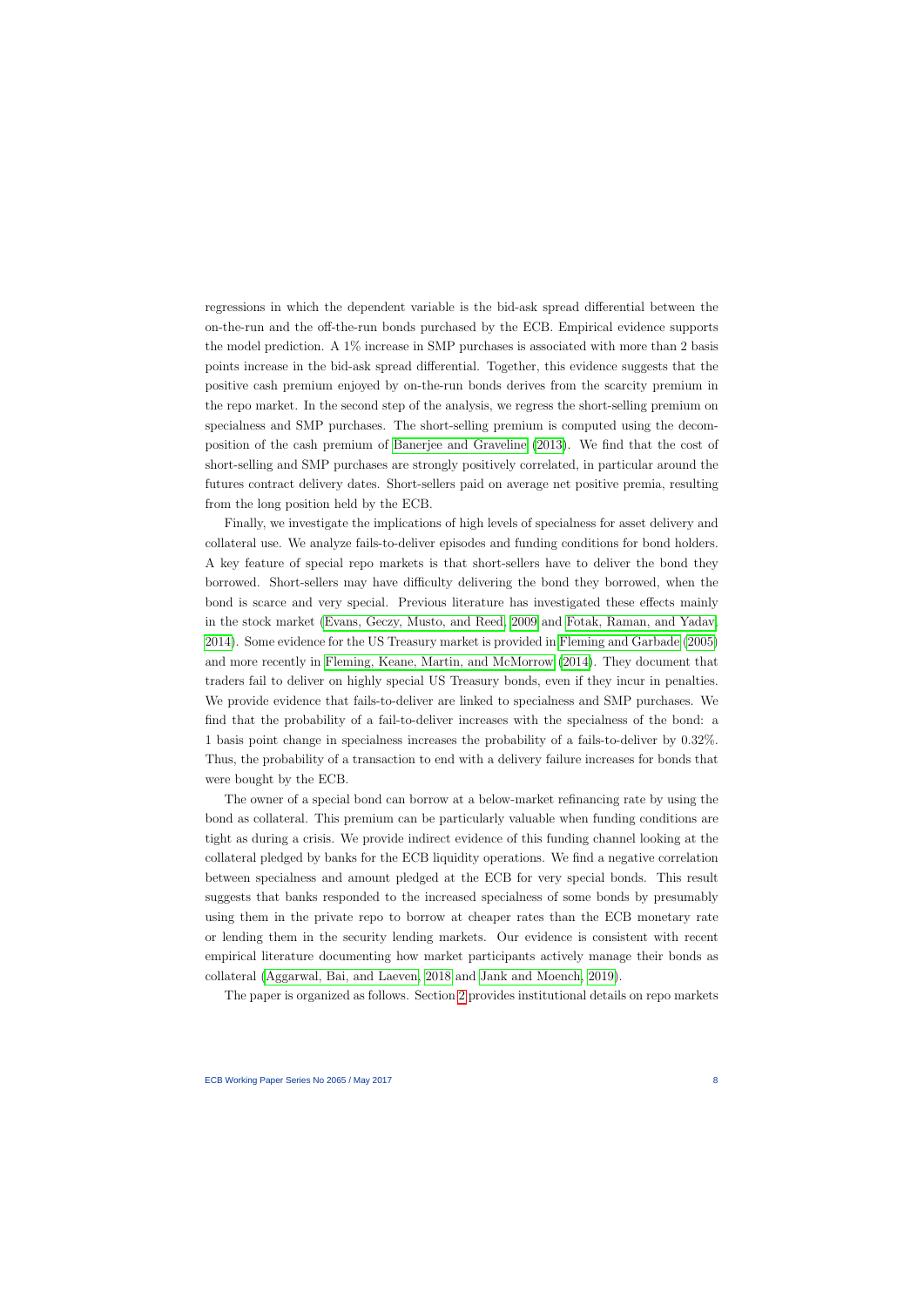and the SMP programme. In Section [3](#page-11-1) we describe the data and present our descriptive statistics. In Section [4](#page-16-0) we present our model and derive three empirical implications that are tested in Section [5.](#page-24-0) We present results on fails-to-deliver and collateral utilization in Section [6.](#page-35-0) Section [7](#page-37-0) concludes.

# 2. The repo market during the euro-area sovereign debt crisis

# 2.1. Special repo market

A repo transaction combines two financial transactions legs taking place at different times. It involves the sale of a security at the spot price and a forward agreement to buy back the same security at a future specified date and price. Repo rates are implied by the difference between the two prices. The repurchase agreement may entail to buy back the next day (overnight repo) or at a later date, usually up to one year. However, the most common maturity for repos on electronic platforms is one-day.<sup>[7](#page-9-1)</sup> The party lending the security in the first transaction in exchange of liquidity (possibly to finance the original purchase of the bond) is entering a (financing) repo agreement, while the party that borrows the security and commits to deliver it at the agreed future date enters a *reverse repo*.<sup>[8](#page-9-2)</sup>

<span id="page-9-0"></span>There are two types of repo transactions: *special repos* and *general collateral repos*. In special repos, the party delivering the security must deliver a specific asset (with a specific ISIN code), while in general collateral repos (GC repos) he/she can choose among a basket of possible assets. Special repos imply the payment of a special rate. The special rate can be lower than the general repo rate, reflecting the convenience yield of the asset - how much sought-after the asset is. Special rates can even become negative, in cases of extreme market squeezes, when the counter party lending liquidity is willing to pay a premium (and therefore forgo the return on the loan) in order to get a security on special.

We base our analysis on data on special repos traded on the MTS Repo electronic platform with Italian sovereign securities as collateral. The MTS Repo platform covers a significant percentage of the European market transactions and a leading share of the Italian repo

<sup>&</sup>lt;sup>7</sup>There are three types of transactions: *overnight*, when the repo settles on the trade date  $T$  and the bond is repurchased the next business day  $T + 1$ ; tomorrow next, when the repo settles at the trade date plus one business day  $T + 1$  and the bond is repurchased the following business day  $T + 2$ ; spot next when the repo settles at  $T + 2$  and the bond is repurchased at  $T + 3$ .

<span id="page-9-2"></span><span id="page-9-1"></span><sup>&</sup>lt;sup>8</sup>Since a repo transaction is composed by the two legs happening in sequence, the two parties are effectively borrowing and lending liquidity. Legally, however, all transactions may be treated as "true sales", which is the case for example for transactions taking place on the electronic trading platform MTS repo.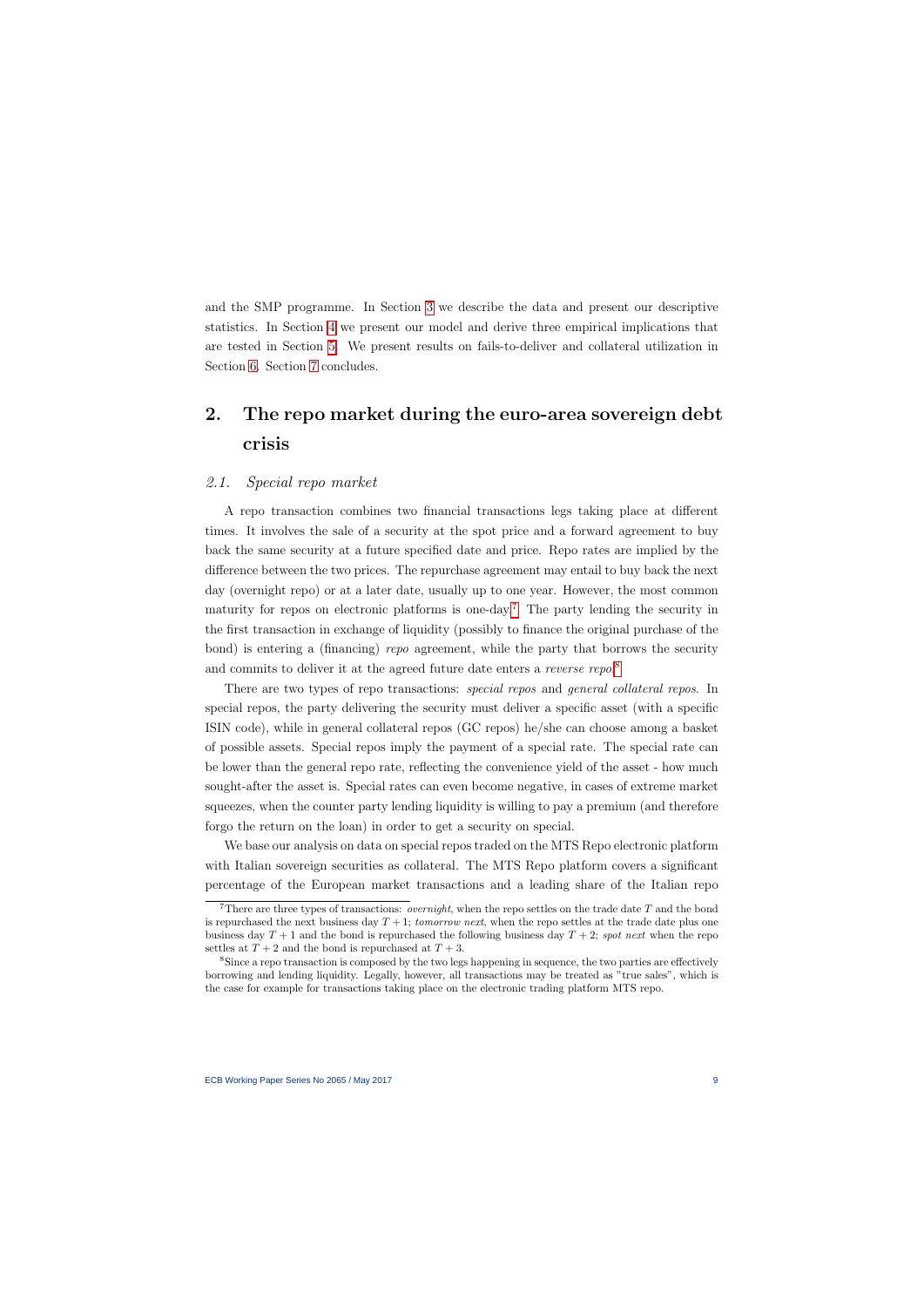market. [Miglietta, Picillo, and](#page-64-6) Pietrunti [\(2015\)](#page-64-6) document that a large majority, up to 90%, of the current repo transactions on the MTS Repo platform is CCP-cleared. There are two CCPs involved in the clearing of the Italian repo market: LCH Clearnet SA and Cassa Compensazione and Garanzia (CC&G). In centrally cleared repo transactions, CCPs require both parties to post initial margins on the net of amount collateral due. The aim is to provide the CCPs with sufficient resources to mitigate potential financial risks.[9](#page-10-0)

Recent studies on the European repo market have also focused on the tensions occurring during the Great financial crisis and the Euro area sovereign debt crisis. [Mancini, Ranaldo,](#page-64-2) [and Wrampelmeyer](#page-64-2) [\(2015\)](#page-64-2) analyze how Euro area repo market activity responded to financial stress from 2006 to 2013 using a dataset on GC repo transactions from the Eurex Repo platform. Their main finding is that repo activity via CCP was resilient during crisis episodes. They identify two main characteristics that made the market resilient: anonymous trading via CCP and reliance on safe collateral. In contrast, using data from the BrokerTec and MTS platform, [Boissel, Derrien, Ors, and Thesmar](#page-61-1) [\(2017\)](#page-61-1) find that repo market became highly stressed at the peak of the crisis in 2011. Their analysis documents that repo rates responded to movements in sovereign risk suggesting that CCP-intermediated repo market was vulnerable to sovereign risk itself.<sup>[10](#page-10-1)</sup> We also restrict the analysis mainly to crisis periods; however, we are interested in extracting the effect of shocks to security-specific supply and demand on repo rates, and we restrict the analysis only to one sovereign (Italy).

# 2.2. Security Market Programme

During this period the ECB bought and subsequently held large amounts of Italian sovereign bonds, through the implementation of the Security Market Programme (SMP). The purchase programme had some distinctive features that we expect to have an impact on specialness. The ECB did not disclose the total amounts which would be spent for the purchases, the time frame over which the program would be active, or the set of securities that would be targeted. Therefore, markets participants had limited ability, especially over the short time, to readjust their portfolios in response to the purchases. In addition, the SMP portfolio was strictly buy-to-hold and purchased securities were not lent out reducing de facto the available supply of the bonds in repo market. This is a distinctive feature of the

<span id="page-10-2"></span><sup>&</sup>lt;sup>9</sup>In addition, both parties may be asked daily to post variation margins following mark-to-market valuation of individual positions vis-a-vis the CCP.

<span id="page-10-1"></span><span id="page-10-0"></span><sup>&</sup>lt;sup>10</sup>One possible explanation is that Eurex Repo data consists of GC pooling collateral transactions. The crucial difference is that GC Pooling lumps together all sovereigns graded above a3/A-, while GC repos are not pooled in BrokerTec and MTS Repo platform and each country has a separate repo market segment. Therefore, there are potentially stronger linkages between government debt and the repo rate in the latter ones.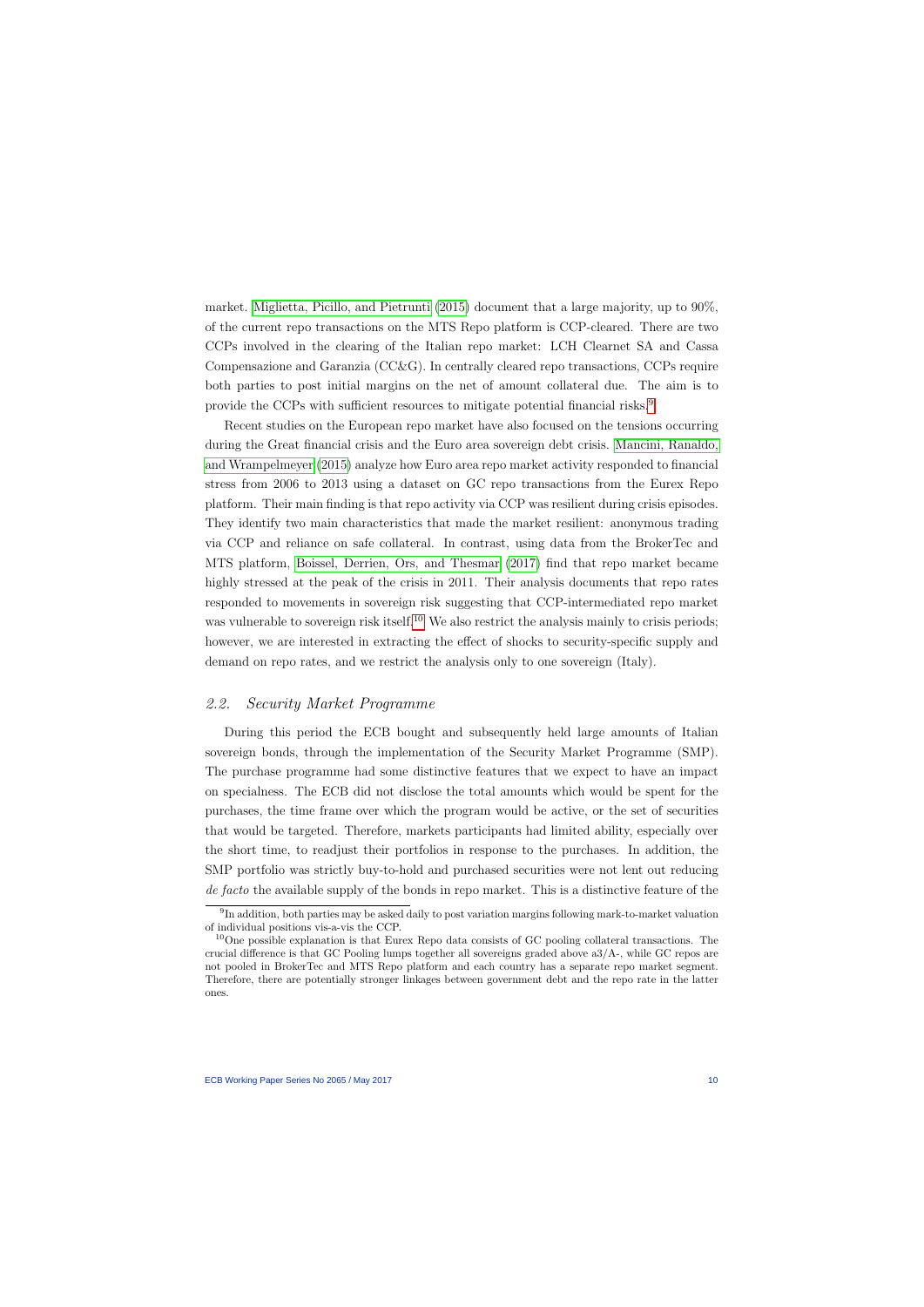SMP compared to the programs of outright purchases implemented by the Federal Reserve in 2009 − 2012 and the public sector purchase program (PSPP) by the ECB since March 2015.

# 3. Data and summary evidence

# 3.1. Description

In the following sections we describe in detail the data that we use in the analysis and how we have integrated different sources to compile an exhaustive database.

The main dataset used in our analysis is a sample of the transactions recorded in the MTS Repo trading platform. We have tick-by-tick transaction-level information from 1 October 2009 to 7 July 2012, including the type of repo contract (GC or special), the ISIN of the underlying government bond, the repo interest rate paid on each transaction, the volume of the transaction, the spot and the end price of the underlying government bond, the maturity of the repo and the direction of the trading (reverse vs financing).<sup>[11](#page-11-2)</sup>

<span id="page-11-1"></span><span id="page-11-0"></span>We define the variable specialness as the difference between the general repo rate and the special repo rate on a specific security, repo maturity and day of trading

$$
Specialness_{i,j,t} = GCrate_{j,t} - Special rate_{i,j,t}.
$$
 (1)

We calculate specialness of security  $i$  using all security-level transactions in the repo market on day t. Specifically, we take the first available GC rate for each repo maturity  $j$ (where  $j$  is overnight, spot next or tomorrow next) that we observe. Every time we observe a new transaction for each maturity  $j$ , we update the GC rate. Specialness is the difference between the most recent GC rate with repo maturity  $j$  and the special rate of a security  $i$  with the same repo maturity. To construct daily observations, we average this difference during day t for each bond i and repo maturity j. The average is weighted by the nominal amount of each special repo transaction. We select only transactions with one-day maturity (over night, tomorrow next and spot next). In the empirical analysis we further restrict the sample to tomorrow next and spot next transactions since we want to explore the links between the cash and the repo market. In particular, we focus on repo transactions where it is more likely that one of the counterparty needs to hedge against a position previously acquired in the cash market. Settlement is two-day in the cash market trading on MTS, therefore the

<span id="page-11-2"></span><sup>11</sup>See [Adrian, Begalle, Copeland,](#page-61-8) and Martin [\(2013\)](#page-61-8) for the important information needed to analyze the repo market. Differently from what happens in bilateral repos, there are no haircuts applied on the MTS electronic platform by the two trading parties.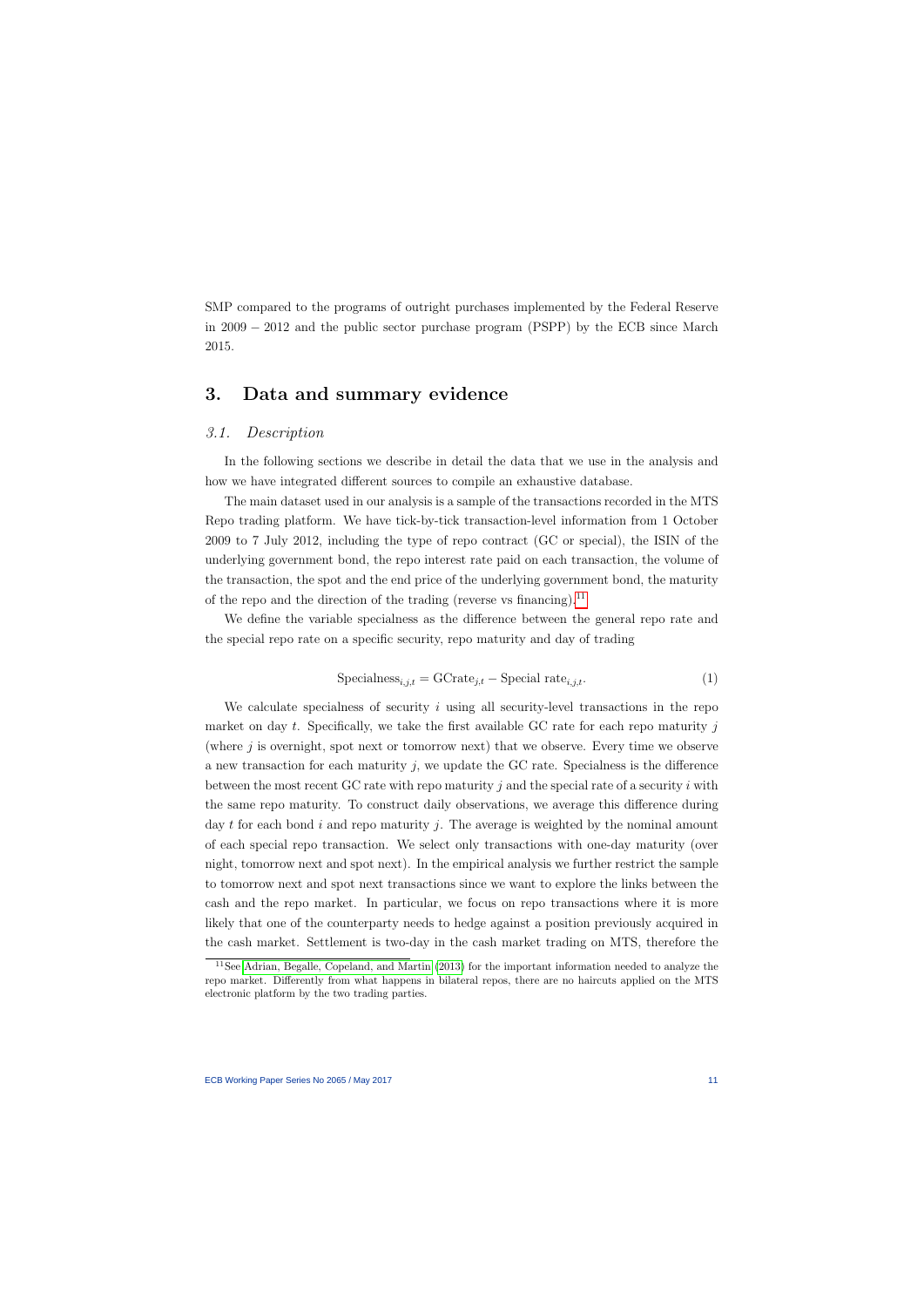most relevant repo maturity are spot next and tomorrow next. These transactions account for almost 98% of the total observed in our sample (see Table 1 of the Online Appendix).

We also define a measure of security-specific demand in the repo market. Because we have information on the trading direction of the repo, we define the variable repo imbalance for security  $i$  and repo maturity  $j$  at time  $t$  as

$$
Repo imbalance_{i,j,t} = \frac{Reverse\ repo_{i,j,t}}{Outside\ standarding\ amount}_{i,t} - \frac{Financial\ repo_{i,j,t}}{Outstanding\ amount}_{i,t},
$$
\n(2)

where reverse (financing) repo is the aggregate reverse (financing) special repo transactions at security-repo maturity level on a daily basis. Outstanding amount is the total volume of the security i that has been issued until date  $t$ . A positive value of the repo imbalance suggests the presence of market pressures from traders looking to borrow a security and lend liquidity. Repo imbalance tends to be persistent, suggesting that special bonds are demanded in the repo market over consecutive days (the autocorrelation is around 24%).

We include information on the primary issuance of Italian sovereign bonds in the dataset. The daily amount outstanding of each bond (at the ISIN level) is reported using detailed issuance data from the Italian Treasury and the Bank of Italy. Given the large outstanding amount of the Italian government debt, bonds are issued by the Italian Treasury in (relatively small) tranches that however preserve the same maturity date and ISIN code. Normally, a new bond (with a new ISIN code) is issued in sequential tranches of about the same volume.<sup>[12](#page-12-0)</sup> The currently issued bond is considered the *on-the-run* security for a certain maturity until a new bond (ISIN) with the same characteristics is issued. From time to time, to increase the liquidity of a specific security, the Italian Treasury may decide to reissue a tranche of an old bond - a bond that is currently off-the-run.<sup>[13](#page-12-1)</sup> The issuance of a security in the primary market may have an impact on the prices observed in the repo market. Therefore, in our estimation we include a time dummy in correspondence of a new issuance.

The outstanding amount of a security is a proxy for the total supply of that security. However, the amount of security that is actually *available for trading* is typically much lower, especially for securities that have been issued since long time. A sensible measure of the available supply of a security is the amount of that security that is available for lending. Institutional investors and other buy-and-hold financial intermediaries are typically willing to lend securities held in their portfolio to other market participants. The borrowers may use

 $12$ An average number is for example six consecutive tranches for BOTs, the securities with maturity up to one year. However, there are no fixed rules on the number of tranches that will be issued and/or on the amount issued each time, which preserves some flexibility for the Italian sovereign debt management office.

<span id="page-12-1"></span><span id="page-12-0"></span><sup>&</sup>lt;sup>13</sup>[Beetsma, Giuliodori, De Jong, and Widijanto](#page-61-9) [\(2016\)](#page-61-9) provide a comprehensive analysis of the Italian sovereign primary issuance market.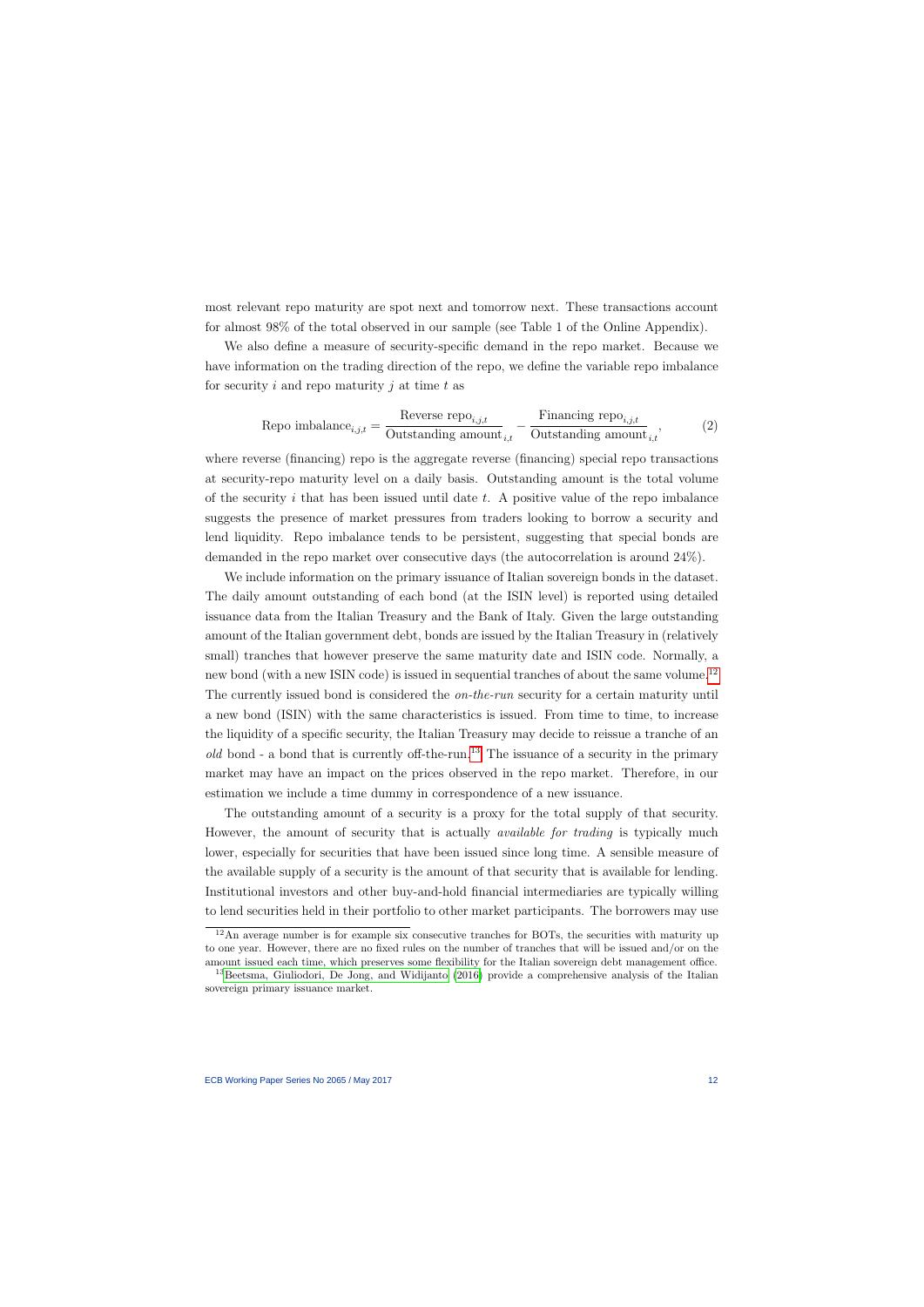the securities to cover short positions and/or manage their financial portfolio. These data are available from Data Explorers. We use the quantity of a certain security that is available for lending divided by the outstanding amount as a proxy for the available supply of that security. Available for lending also proxies for the collateral re-use of a certain security.

We also define a measure of imbalance in the cash market. We define the variable cash imbalance as the difference between the sell initiated volume and the buy initiated volume of a single security on the MTS cash market. We have this information at a daily frequency from the MTS bond trading platform.<sup>[14](#page-13-0)</sup> For each security i, we define

$$
\text{Cash imbalance}_{i,t} = \frac{\text{Sell volume}_{i,t}}{\text{Outstanding amount}_{i,t}} - \frac{\text{Buy volume}_{i,t}}{\text{Outstanding amount}_{i,t}}.\tag{3}
$$

This measure reflects the *direction* of the cash market and the possible pressures stemming from short-selling. A positive value would suggest that the market is short on security i.

In the analysis we also use traditional measures of market liquidity computed at bond level as control variables. We consider the time-to-maturity of the bond as a proxy for the liquidity of that bond stemming from its age. Usually bonds that have been issued earlier tend to have lower liquidity, partly because it is likely that significant holdings of these bonds are in the hands of buy-and-hold investors and are therefore not readily available for trading in the market. Note that this concept is related, but not coincident with an issue being on/off-the-run. We include the daily bid-ask spread, which controls for the liquidity pressures stemming from the cash market. Bid-ask spread refers to BGN Bloomberg prices at or before 5pm. Another measure of bond market liquidity is the cash turnover ratio that we use to calibrate the model. This measure is computed as the total volume traded in the cash market over the nominal amount outstanding of the bond.

The Italian sovereign risk is measured by the term structure of US dollar-denominated Italian sovereign CDS contracts obtained from Bloomberg. On every day we interpolate the term structure of CDS spreads and match the implied CDS spread with each bond in our sample using the time-to-maturity of the bond itself. An alternative potential proxy for Italian sovereign risk is the margins applied on repo transactions by central counterparty clearing houses (CCPs). We collect data from Cassa Compensazione and Garanzia (CC&G), the main CCP for the MTS platform. As a robustness check, we will also report our main empirical results using the CCP margins instead of CDS spreads at bond level.

To assess the impact of the SMP on specialness, we include data on the SMP bond

<span id="page-13-0"></span> $14$ MTS has two trading platforms where it is possible to trade Italian government bonds, an Italian and a European platform. Volumes are much larger on the domestic platform, but for completeness we have gathered data from both sources.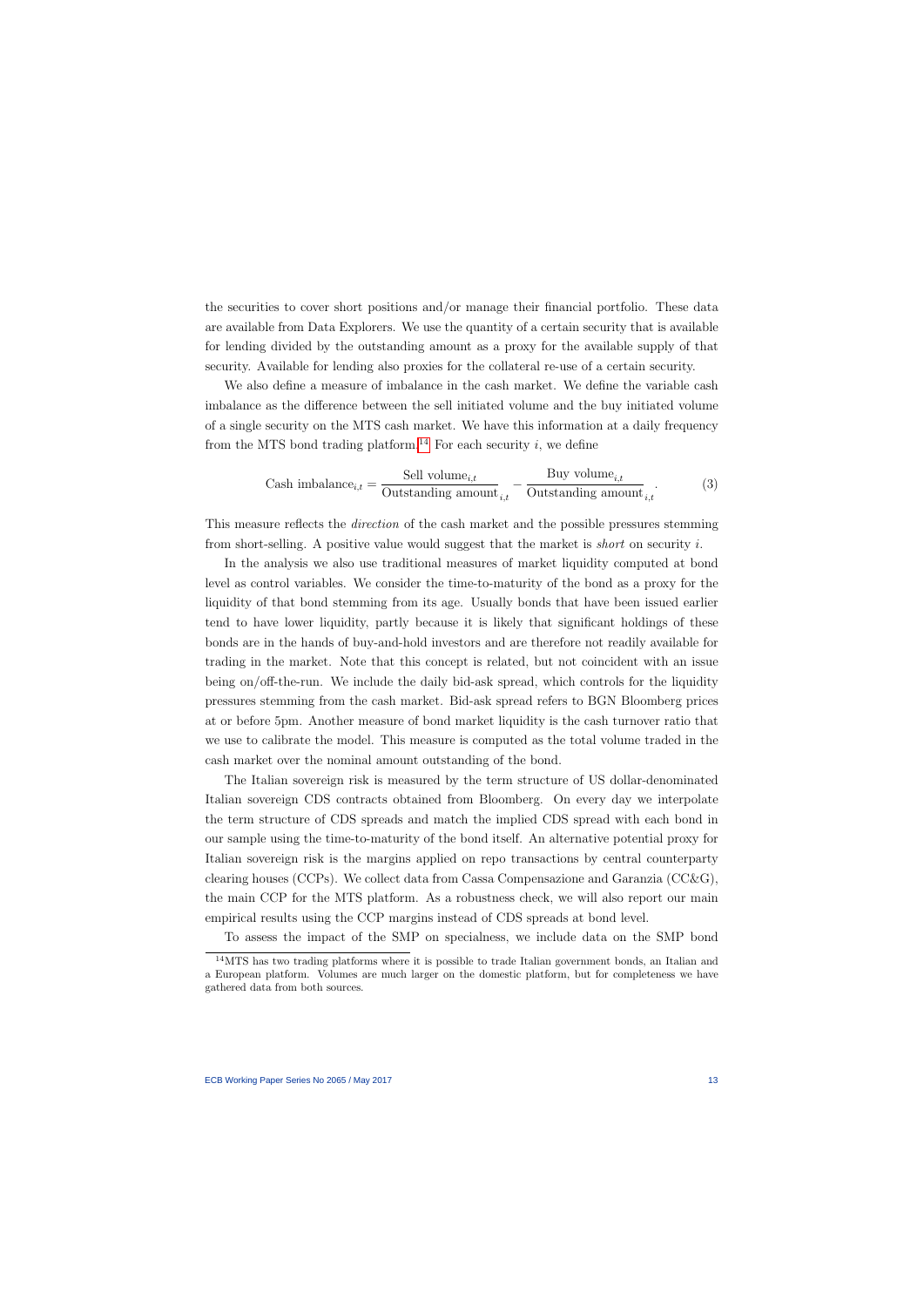purchases. SMP purchase<sub>i,t</sub> is the nominal amount bought by the ECB of security i on day t over the nominal outstanding amount of that security.

To test one of our empirical predictions we analyze the Italian 10-year (or long term) sovereign futures contracts. Futures data are obtained from Eurex, a major stock and futures exchange, and encompass information on the deliverable bonds for every delivery date identifying the cheapest-to-deliver bond and the implied net basis of each bond.

Finally, to investigate how fails-to-deliver are linked to specialness, we gathered data on fails-to-deliver involving transactions on Italian sovereign bonds from Monte Titoli, the main central securities depository for the Italian sovereign bonds. Data are reported at security level on a daily basis, but no distinction is available for fails taking place on different markets (for example for fails on the repo vis-a-vis the cash market). Settlement fails are reported on a cumulative basis, which implies that the volume of fails is equal to the number of days for which a transaction has not been settled times the volume of the failed transaction. Our measure of fails-to-deliver at security level is calculated as the nominal amount of fails over the total nominal amount of that security settled by Monte Titoli.

# 3.2. Summary evidence

Our dataset includes data on the MTS repo transactions on Italian government bonds from 1 October 2009 to 7 July 2012. During the summer of 2011, specialness increased significantly both in average and dispersion. More bonds became more special resulting in a significant increase in the upper tail of the specialness distribution (Figure [1\)](#page-39-0).

Starting from this observation, we divide the entire sample in three distinct sub-periods: the pre-crisis, crisis and post-crisis period. The first sub-period runs from 1 October 2009 to 7 August 2011, the date when the ECB decided to reactivate the SMP and started open market purchases of Italian sovereign bonds. During the summer and fall of 2011, yields of Italian sovereign bonds increased and remained very volatile. As result, Italian sovereign CDS went up and CCPs raised margins on Italian sovereign bonds, because the sharp rise in yields had reduced their collateral value (Figure [A-II](#page-40-0) in the Appendix). We end the crisis period on 21 December 2011, the day before the ECB conducted the first 3-year Long Term Refinancing Operation (LTRO).[15](#page-14-0) The post-crisis period extends from 22 December 2011 to

<span id="page-14-0"></span><sup>&</sup>lt;sup>15</sup>The ECB engages in two types of market operations: main refinancing operations (MRO) and longer-term refinancing operations (LTRO). MROs are regular liquidity-providing transactions with a weekly frequency and a maturity of one week. LTROs are liquidity-providing transactions offered every other week and usually have a maturity of one to three months. On two occasions during the time period that we consider, the ECB decided to provide liquidity with longer maturities, a 1−year LTRO (July 2009) and a 3−year LTRO (December 2011 and February 2012). After October 2008, the ECB has allocated liquidity by conducting fixed-rate auctions with full allotment.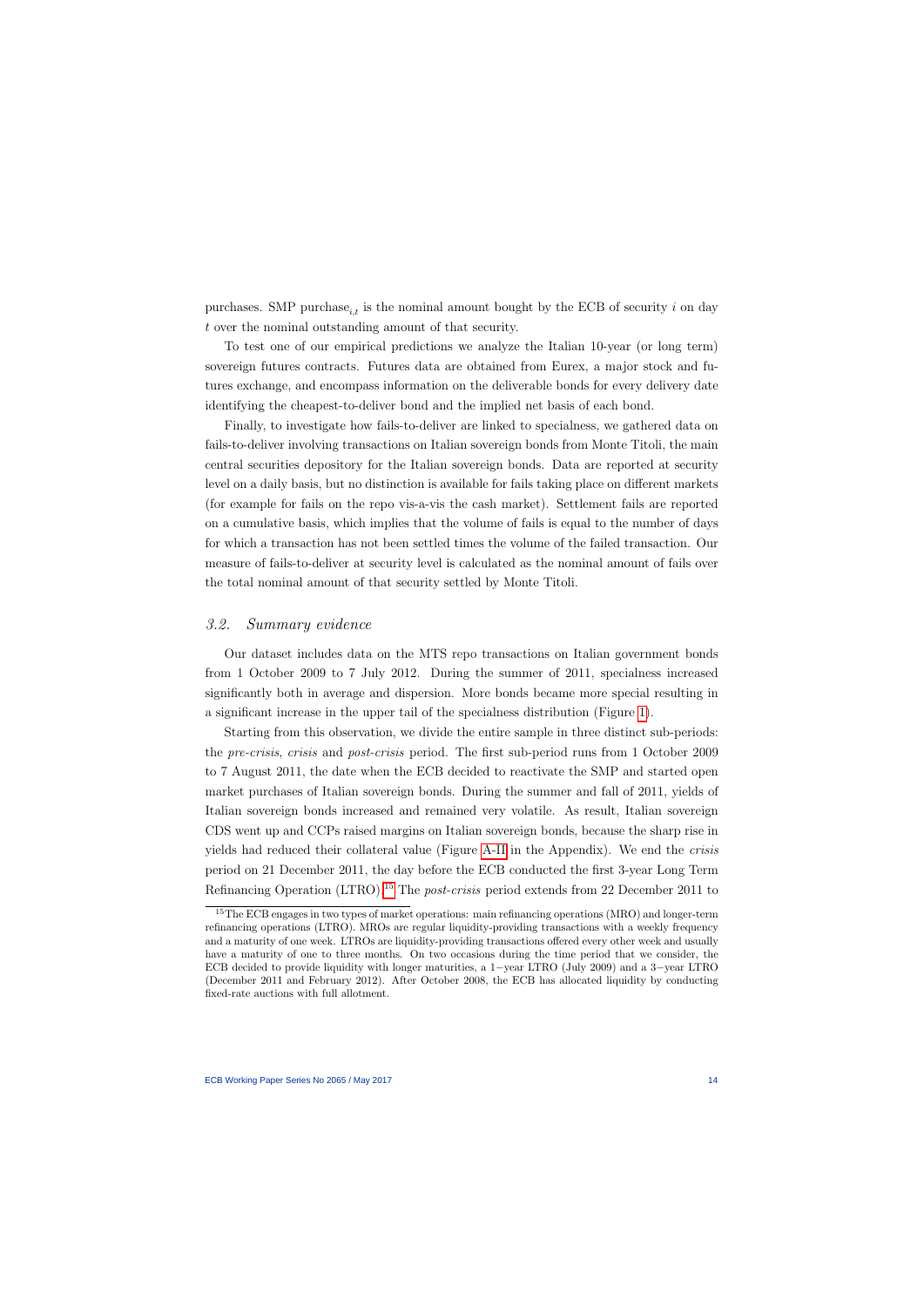12 July 2012 and it includes the second 3−year LTRO, conducted on 1 March 2012.

During the crisis period specialness increased on average for all bonds and its distribution became more skewed with a fatter tail. Table [1](#page-47-0) reports in the first row descriptive statistics for specialness for the overall period and the three sub-periods considered. During periods of market stress (from 8 August to 21 December 2011), average specialness of Italian government bonds increased significantly: the average was almost three times compared to the previous period. Standard deviation also increased. Most notably, mean and standard deviation of specialness were higher for bonds purchased by the ECB (see figures in parenthesis). During the last period, specialness reverted back to the historical average and the standard deviation declined dramatically. A plausible explanation is the implementation of the first 3-year LTRO on 21 December 2011, which provided 489.2 euros billion to 523 credit institutions. [Pelizzon, Subrahmanyam, Tomio, and Uno](#page-65-2) [\(2016\)](#page-65-2) document that, following the ECB intervention, the improved liquidity in the Italian government bond market strongly attenuated the dynamic relationship between credit risk and market liquidity.[16](#page-15-0) At the same time, the ECB stopped buying euro area sovereign bonds in mid-January 2012.<sup>[17](#page-15-1)</sup>

Table [1](#page-47-0) reports descriptive statistics for all other explanatory variables. Looking at demand measures, it is noticeable that repo imbalance, the security-specific demand in the repo market, calculated for all the bonds traded on MTS Repo platform, substantially decreased in the crisis period becoming negative. Indeed, during this time, more traders were willing to borrow liquidity offering as collateral specific securities to take advantage of very low special rates. We observe that indeed during the crisis period there was a significant increase in the volume of special transactions vis-a-vis GC transactions (Figure [A-III](#page-41-0) in the Appendix).[18](#page-15-2) However, when the statistics are computed only on the set of securities purchased by the ECB, repo imbalance is positive, suggesting that these securities were instead in high demand in the repo market. At the same time, selling pressures in the cash market increased dramatically for the bonds in our sample, and much more for bonds that were purchased by the ECB, looking at the statistics related to cash imbalance.

<sup>&</sup>lt;sup>16</sup>Table [A-I](#page-47-0) in the Appendix shows the distribution of specialness by buckets. In the first part of the sample, most of the observations, around 90%, were concentrated in the first bucket, with specialness ranging between 0 and 25 basis points. Between August and December 2011, only 56% of the observations remained in that class, while about 30% of the securities had a specialness between 25 and 50 basis points. In the same period the frequencies of all the classes with very high specialness increased, with 3% of the bonds recording a specialness of more than 100 basis points. In the Online Appendix we also provide the main statistics for the GC and Special repo rates for the three sub-periods and show that special repo rates were negative in the tails of the distribution during crisis times.

<sup>&</sup>lt;sup>17</sup>Almost no purchases relevant for our analysis, i.e. involving Italian sovereign bonds, were carried out after 21 December 2011.

<span id="page-15-2"></span><span id="page-15-1"></span><span id="page-15-0"></span><sup>&</sup>lt;sup>18</sup>One possible explanation is that parties looking for funds could get better rates in special operations, while, on the other hand, liquidity providers were very reluctant to accept any security in a period of high market stress.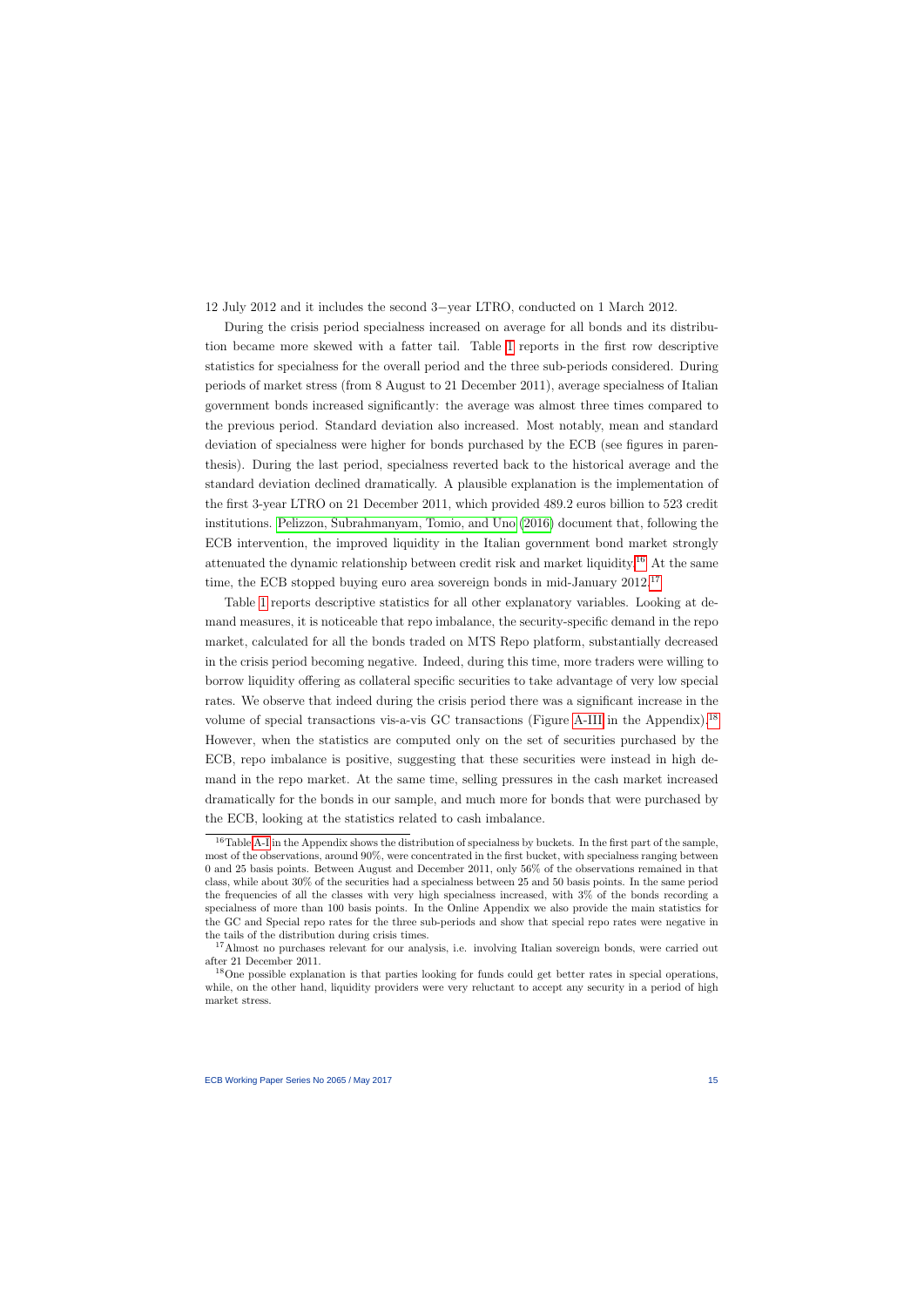#### [Insert Table [1](#page-47-0) near here]

Turning to supply measures, the amount of securities available for lending declined already during the crisis, which may reflect worries from market participants that the securities would not be returned timely after lending, especially in periods of market stress. Available supply further declined in the post-crisis period, possibly linked to the effect of 3-year LTROs requiring more collateral posting [\(Aggarwal, Bai, and Laeven, 2018\)](#page-61-7).

We also consider three traditional liquidity measures. The average age of the bond used in repos - bond time-to-maturity - declines especially in the last period, consistent with the substantial decrease in the credit risk priced for the shorter maturities. Instead the average bid-ask spread increased over time pointing to some illiquidity in the cash market for sovereign bonds. However, average bid-ask spread is significantly lower for the set of purchased securities, suggesting that the purchases were directed to generally more liquid assets. The cash turnover ratio points in the same direction of bid-ask spreads showing a lower velocity of the Italian sovereign bonds during the crisis period.

Finally, turning to fails-to-deliver measure, the volume of fails over the exchanged amount does not vary dramatically across the three sub-periods, but it is about 20% higher than in the first period for the bonds purchased under the SMP.

# 4. Model and testable implications

# 4.1. Model and calibration

In this section we review and extend the model by [Vayanos and Weill](#page-65-1) [\(2008\)](#page-65-1) to guide and motivate our empirical analysis.<sup>[19](#page-16-1)</sup> For easiness of exposure we describe here only the key features of the extension that we propose and their implications. A complete derivation of the model is provided in the Section [A](#page-4-3) of the Appendix.

<span id="page-16-0"></span>We borrow the framework of [Vayanos and Weill](#page-65-1) [\(2008\)](#page-65-1) using the same notation. They model an infinite-horizon steady-state economy in which two assets can trade at different prices,  $p_1$  and  $p_2$ , although they pay an identical dividend flow  $\delta$  and are identical in supply S. There are three types of agents respectively with high, average and low valuation that depends on the correlation between the agent's endowment and the cash flows from the asset. All agents are risk averse and y represents a cost of risk bearing. A high-valuation agent is long one share (of either asset) and derives an extra utility flow  $\bar{x}$  from holding that

<span id="page-16-1"></span><sup>19</sup>We thank the referee for suggesting we formalize our empirical predictions in a model.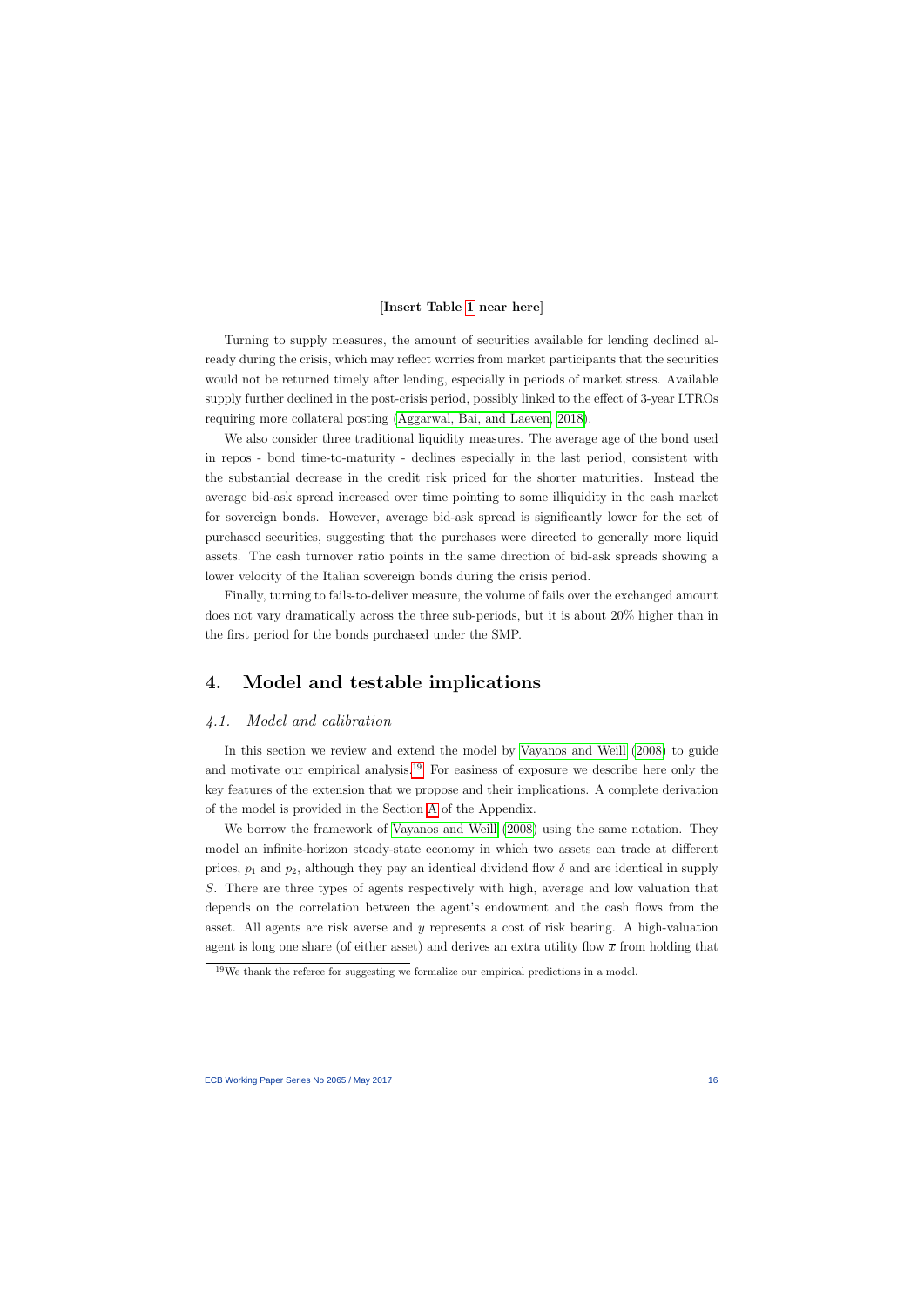position.[20](#page-17-0) The average-valuation agent has no position. Instead, the low-valuation agent derives an extra utility flow x from shorting the asset  $1<sup>21</sup>$  $1<sup>21</sup>$  $1<sup>21</sup>$  This asset can be viewed as the onthe-run asset. Because short-sellers concentrate in on-the-run asset, the asset endogenously enjoys greater liquidity, a higher lending fee  $\omega_1$  (or specialness), and trades at a cash premium consistent with no-arbitrage.

Trades take place in a cash market for buying and selling assets and in a repo market where short-sellers can borrow the on-the-run asset from high-valuation agents who become lenders. Both spot and repo markets operate through search mechanism where agents are matched randomly in pairs over time. $^{22}$  $^{22}$  $^{22}$ 

Agents experience transitory needs to hold long (or short) positions representing agents' life cycles. Consider the transitions for a high-valuation agent. Once a high-valuation agent buys the asset, he/she holds it until his/her preference for the ownership changes and he/she prefers to liquidate the investment and exits the market. Specifically, at each point in time, there is a flow  $\overline{F}$  of average-valuation agents who switch to high valuation. A high-valuation agent seeks a seller of either asset in the spot market. With some probability, modeled as a constant Poisson switching intensity  $\bar{\kappa}$ , this agent exits the market, if a seller is not found, and reverts to average valuation.<sup>[23](#page-17-3)</sup> Otherwise, the high-valuation agent can meet a seller and buys the asset i with Poisson intensity  $\lambda \mu_{si}$ , where  $\lambda$  is a parameter measuring the efficiency of the spot market and  $\mu_{si}$  is the mass of sellers of asset i in the spot market.<sup>[24](#page-17-4)</sup> Then, if the same agent buys the on-the-run asset, he/she can become a lender in the repo market. He/she seeks a borrower and lends the asset with Poisson intensity  $\nu\mu_{bo}$ , where  $\nu$  is a parameter measuring the efficiency of the repo market and  $\mu_{bo}$  is the mass of borrowers of the on-the-run asset in the repo market. If he/she reverts to average valuation before meeting a borrower, he/she exits the repo market and becomes a seller of the asset. After becoming a lender, he/she can still sell the asset and reverts to average valuation. We provide all the transitions in the Section [A](#page-4-3) of the Appendix.

We extend the model by [Vayanos and Weill](#page-65-1) [\(2008\)](#page-65-1) introducing the central bank as a key player. We now have two different high-valuation agents. One is the high-valuation agent as in [Vayanos and Weill](#page-65-1) [\(2008\)](#page-65-1). The other agent is the central bank who has a different trading

<sup>&</sup>lt;sup>20</sup>[Vayanos and](#page-65-1) Weill [\(2008\)](#page-65-1) model an agent type as many agents type holding (shorting) one asset, rather than an agent type holding (shorting) many assets.

<sup>&</sup>lt;sup>21</sup>The agents have CARA preferences over a single consumption good. The parameters y,  $\bar{x}$  and x are function the agents' risk aversion, the variance of the dividend flow, and the endowment correlation.

 $22$ For search and matching in models of dynamic asset market equilibrium see Duffie, Gârleanu, and [Pedersen](#page-62-7) [\(2002\)](#page-62-7), Duffie, Gârleanu, and Pedersen [\(2005\)](#page-62-8), Duffie, Gârleanu, and Pedersen [\(2007\)](#page-62-9), [Duffie](#page-62-10) [\(2011\)](#page-62-10), [Lagos and Rocheteau](#page-64-7) [\(2007\)](#page-64-7), [Lagos and Rocheteau](#page-64-8) [\(2009\)](#page-64-8) and [Afonso](#page-61-10) [\(2011\)](#page-61-10).

<sup>&</sup>lt;sup>23</sup>The inverse of this parameter provides the expected investment horizon of the agent.

<span id="page-17-4"></span><span id="page-17-3"></span><span id="page-17-2"></span><span id="page-17-1"></span><span id="page-17-0"></span><sup>&</sup>lt;sup>24</sup>Meetings between buyers and sellers of asset i occur at deterministic rate  $\lambda \mu_{si} \mu_{bi}$  where  $\mu_{bi}$  is the mass of buyers.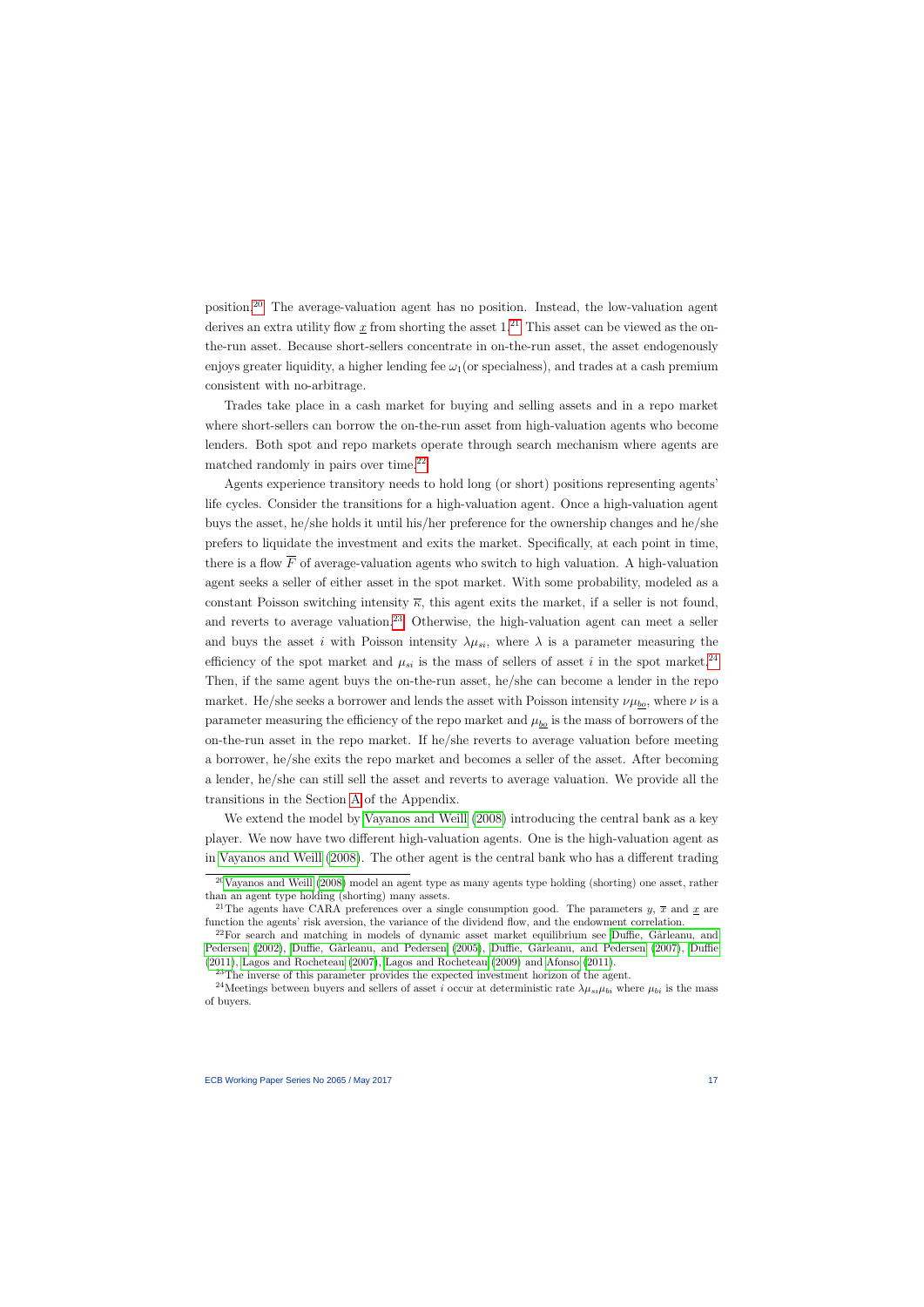behavior consistent with the distinctive features of the SMP implementation discussed in Subsection [2.2.](#page-10-2) First, the central bank is a buy-and-hold investor whose propensity to become a seller after buying the asset is lower than the other high-valuation agent,  $\bar{\kappa}^{cb} < \bar{\kappa}^{.25}$  $\bar{\kappa}^{cb} < \bar{\kappa}^{.25}$  $\bar{\kappa}^{cb} < \bar{\kappa}^{.25}$  In this way, central bank purchases effectively decrease the supply of the asset over time because the asset is locked away in its portfolio. Second, the central bank does not lend the on-the-run asset to short-sellers in the repo market. The main purpose of our model is to characterize how central bank's large holdings of the on-the-run asset are reflected in its specialness, market liquidity and cash premium.

Effectively, we model the central bank as a large, deep-pocket and buy-hold investor abstracting from peculiar features of the central bank's role in a sovereign crisis. The participation of the central bank in the market is exogenous. As a result, the central bank does not respond, for example, to an increase in sovereign risk premia buying larger amounts of assets. The modeling of a comprehensive central bank investment strategy in a crisis would require an additional state variable (or stochastic shocks). At the same time, central bank purchases can imply a signal to market participants affecting future outcomes.[26](#page-18-1) In particular, asset purchases are carried out because the central bank assesses current sovereign yields higher than the values justified based on country fundamentals. This may be due to high liquidity risk and contagion concerns, as it was the case during the euro area sovereign debt crisis. Thus, outright purchases could reduce high uncertainty about future bond yields preventing institutional investors and market makers to retreat from the market, particularly if value-at-risk constraints are binding (see for example [Vayanos and Vila, 2009](#page-65-5) and [Adrian](#page-61-11) [and Shin, 2010,](#page-61-11) and [Pelizzon, Subrahmanyam, Tomio, and Uno, 2016](#page-65-2) for anecdotal evidence based on Italian sovereign debt market during the crisis period (August-December 2011)).<sup>[27](#page-18-2)</sup>

<sup>&</sup>lt;sup>25</sup>Because we model an infinite-horizon economy, we still need to account for a positive probability for the central bank to switch to an average-valuation agent and to sell the asset.

<sup>&</sup>lt;sup>26</sup>This channel is different from the "signaling channel" discussed in the quantitative easing literature where asset purchases signal future low short-term interest rates (see for example [Krishnamurthy and](#page-64-3) [Vissing-Jorgensen, 2011](#page-64-3) and [Bauer and Rudebusch, 2014\)](#page-61-12). See also the speech by the ECB board member González-Parámo on 4 November 2011 where he states that 'The main purpose of this programme [SMP] is to protect the functioning of the monetary policy transmission mechanism by addressing the malfunctioning of certain key government and private bond market segments. A key distinguishing feature of asset purchases made under the SMP is that their liquidity impact has been sterilised through the conduct of weekly liquidity absorbing operations. There has been no net injection of central bank liquidity to the market as a consequence of these operations. The SMP and its objectives therefore remain fundamentally different from quantitative easing' (see [https://www.ecb.europa.eu/press/key/date/2011/html/sp111104\\_1.en.html](https://www.ecb.europa.eu/press/key/date/2011/html/sp111104_1.en.html)).

<span id="page-18-2"></span><span id="page-18-1"></span><span id="page-18-0"></span> $^{27}$ A similar mechanism can have implications for the repo market as well. Duffie, Gârleanu, and Pedersen [\(2002\)](#page-62-7) present a model of asset valuation in which short-selling is achieved by searching for security lenders and by bargaining over the terms of the lending fee (or specialness). The lending fee increases in the degree of heterogeneity of beliefs of investors about the likely future value of the security. If central bank purchases are effective in reducing high uncertainty about likely future value of the security in a crisis, this would affect the valuation of the short-sellers, reducing short-selling activity and leading to a decline in specialness.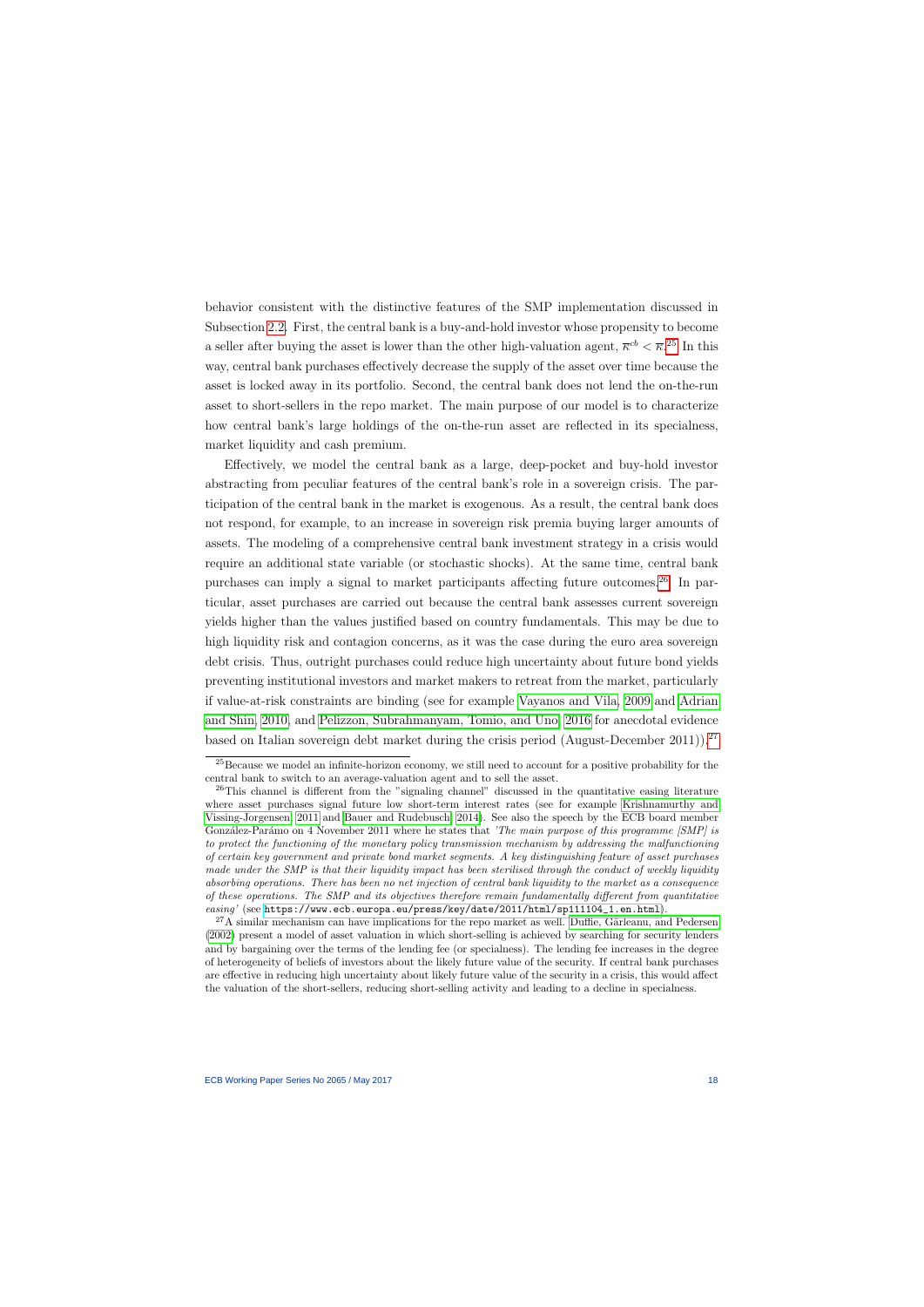[Eser and Schwaab](#page-62-0) [\(2016\)](#page-62-0) document that bond yield volatility as well as the probability of observing extreme yield changes were lower for most SMP countries on days in which the ECB purchased bonds.

Also, purchases may be understood as a signal that the central bank is willing to consider and implement non-conventional approaches as a backstop to a sovereign crisis. In a setting of multiple equilibria, a central bank can help coordinate market expectations ruling out a self-fulfilling sovereign crisis as in [Corsetti and Dedola](#page-62-11) [\(2016\)](#page-62-11). In either case, market participants can learn from the central bank's actions. These extensions are out of the scope of this paper. However, we partly address these limitations using a different parametrization for the crisis and non-crisis times and we will discuss later how our empirical estimates should be affected by these channels.

When we calibrate the model, we use our MTS cash and repo dataset to provide an accurate description of the Italian sovereign bond market before (October 2009-July 2011) and during the crisis period (August-December 2011). The central bank is only active in the latter period to proxy that central purchases is a response to increase in asset risk premia only in crisis times. Table [2](#page-48-0) lists the parameters we use for the calibration. We follow the approach by [Vayanos and Weill](#page-65-1) [\(2008\)](#page-65-1) to calibrate the model.

#### [Insert Table [2](#page-48-0) near here]

We set the number of assets  $N$  to 50 consistent with the fact that 10−year on-the-run Italian sovereign bonds account for almost  $2\% (= 1/50)$  of the overall outstanding amount of Italian sovereign debt. The expected investment horizon of the high-valuation agents is matched with the cash market turnover of off-the-run bonds.<sup>[28](#page-19-0)</sup> The average daily turnover observed is 0.314% (0.466%) during the crisis (non-crisis) period (Table [1\)](#page-47-0). Thus, we set the expected investment horizon at  $1/\overline{\kappa} = 1.33$  years (or  $333 = 1/0.00314$  trading days) for the crisis period. In non-crisis period off-the-run bonds turn over in less time  $1/\overline{\kappa} = 0.85$  years (or  $214 = 1/0.00466$  trading days). The turnover of the on-the-run asset is generated by short-sellers. In non-crisis period on-the-run bonds turn over in less time  $1/\kappa = 0.09$  years (or 22.5 days), while we have  $1/\underline{\kappa} = 0.1$  years (or 25 days) for the crisis period.<sup>[29](#page-19-1)</sup> These parameters allow us to account for the impact of market liquidity deterioration on search times, specialness and cash premium. For the central bank, as high-valuation agent, we set the parameter at  $1/\overline{\kappa}^{cb} = 10$  years for the crisis period to model the buy-and-hold behavior.

<sup>&</sup>lt;sup>28</sup>Turnover ratios are calculated as the average daily trading volume in the cash market relative to total outstanding amounts.

<span id="page-19-1"></span><span id="page-19-0"></span><sup>&</sup>lt;sup>29</sup>These parameters are based on the turnover of 10−year on-the-run bonds observed on the MTS cash data.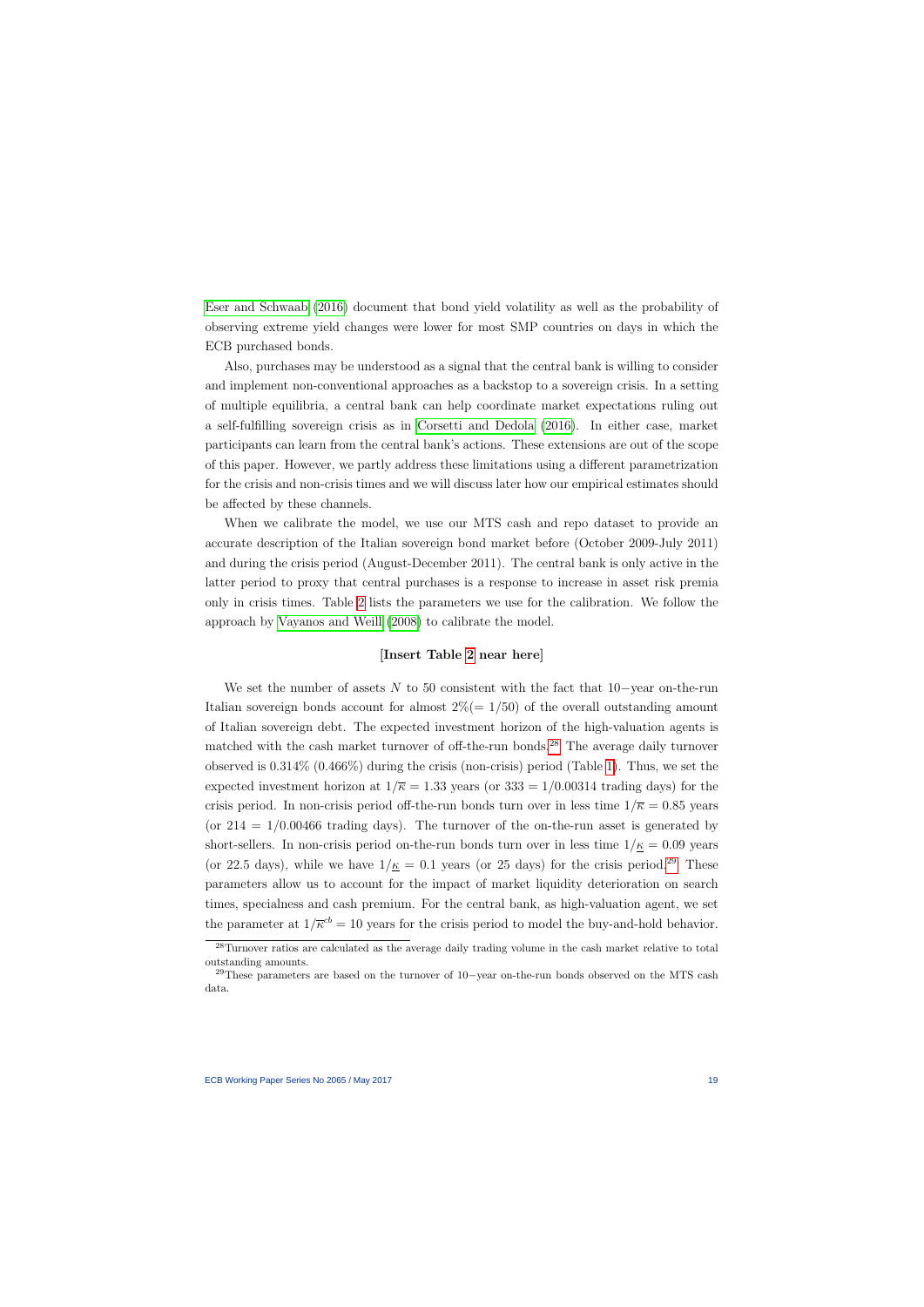The short-sellers generate the asset supply  $\underline{F}/\underline{\kappa}$ . This supply over the asset size S is set to approximately match the ratio between 10−year futures volume and the 10−year on-the-run outstanding amount. Trading activity in the futures market is far greater than that in the cash bond market and increased during the crisis period. Total volumes in euros were 107 and 1, 288 million, respectively, for the 10−year on-the-run bond and the futures contract for Italian sovereigns. The ratio between 10−year futures volume and the 10−year on-the-run outstanding amount is on average 5% in the non-crisis period, but it increased to 12% in the crisis period reaching 55% around the futures delivery in September 2011. Hence, we let  $\underline{F} = 0.1$  (0.01) for the crisis (non-crisis) period. The flow of high-valuation agents entering the market,  $\overline{F}$ , is set so that the demand of high-valuation agents exceeds asset supply, including the amount short sold by low-valuation agents. The flow of the central bank,  $\overline{F}^{cb}$ , is chosen to approximately match the ECB holdings of the on-the-run and off-the-run assets.

The risk free rate r is set at  $1.41\%$   $(1.11\%)$  for the crisis (non-crisis) period as the average ECB rate on the main refinancing operations. We select the hedging benefit parameter for the high-valuation agent  $\bar{x}$  and the cost of risk bearing y in order to match the Italian 10-year sovereign bond risk premia measured as the difference between bond yields and the ECB refinancing rate.<sup>[30](#page-20-0)</sup> Since assets' risk premia are about  $3.27\%$  during the non-crisis period, we let  $y = 0.73$ . Due to the increase in Italian sovereign credit risk, assets' risk premia reached 6.29% during the crisis period. Thus, we let  $y = 0.79$  during this period, implying an increase in cost of risk bearing. We set  $\bar{x}$  at 0.15 for the non-crisis and crisis period.<sup>[31](#page-20-1)</sup> As in [Vayanos and Weill](#page-65-1) [\(2008\)](#page-65-1), the model implies several restrictions on the hedging benefit parameter for the low-valuation agent  $\underline{x}^{32}$  $\underline{x}^{32}$  $\underline{x}^{32}$ . We take the largest possible value in order to generate empirically plausible effects on specialness and cash premium. Thus, we set  $x$  at 2.95 (2.63) for the crisis (non-crisis) period. Finally, we set the dividend rate  $\delta$  at 1.<sup>[33](#page-20-3)</sup>

We set the parameter  $\lambda$  for the cash market contact intensity at  $10^6$  as in [Vayanos](#page-65-1) [and Weill](#page-65-1) [\(2008\)](#page-65-1). We select a lower value for the parameter  $\nu$  for the repo market contact intensity,  $5 \times 10^4$ . These parameters measure the time it takes investors to find a counterparty but they are difficult to measure. We check that the search times implied by the model are short, in the order of hours for on-the-run assets and of days for the off-the-run assets, considering that both cash and repo MTS transactions are executed on a trading platform.

<sup>&</sup>lt;sup>30</sup>In the model, the assets' risk premia are measured by the difference between the asset expected return and the risk-less rate,  $\delta/p_i - r$ .

<sup>31</sup>Matching the risk premium of the Italian 10−year sovereign bonds is only one condition, while there are two parameters  $(\bar{x}, y)$ . The second degree of freedom in these parameters appears to have a small effect on the calibration results.

<sup>&</sup>lt;sup>32</sup>The following parameter restrictions are imposed: i)  $\overline{x} + \underline{x} > 2y > \overline{x}$ ; and ii)  $4y > \overline{x} + \underline{x}$ . See Section V of [Vayanos and Weill](#page-65-1) [\(2008\)](#page-65-1).

<span id="page-20-3"></span><span id="page-20-2"></span><span id="page-20-1"></span><span id="page-20-0"></span> $33$ The dividend rate does not affect prices and specialness. We set at 1 because we report relative prices.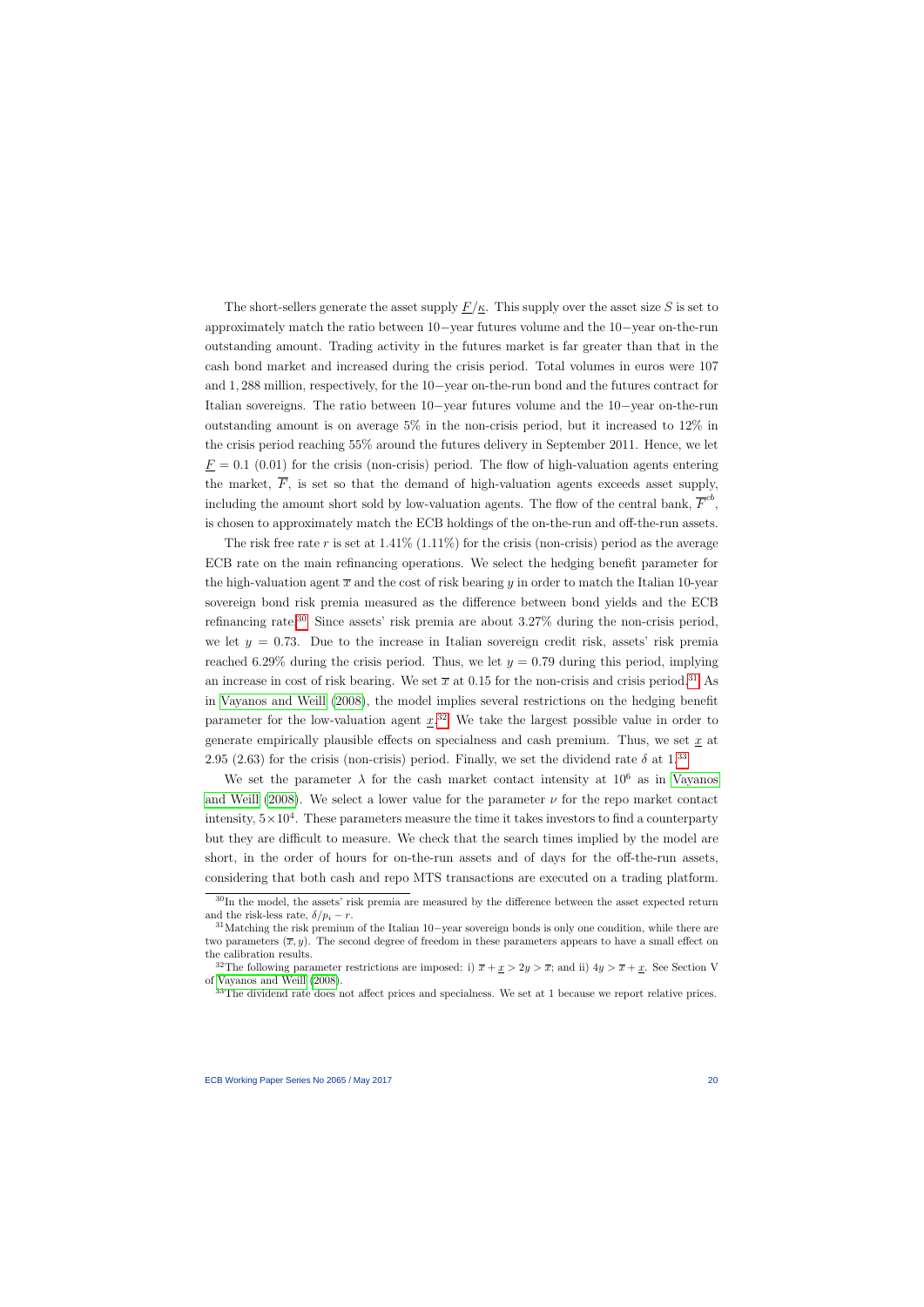Moreover, the search times might seem long but should be interpreted as an average across asset owners, some of whom do not engage in asset trading and lending in practice. Finally, we assume that the buyer and lender bargaining powers,  $\phi$  and  $\theta$  respectively, are equal implying that all agents are symmetric. This is a standard assumption of the search based model literature.

To solve the model we proceed in two steps. First, we compute the equilibrium intensities of finding a counterparty of each agent type. These intensities depend endogenously on the central bank's holdings of the assets. Second, in equilibrium, the agents agree to trade whenever there are potential gains from trade. Prices and lending fee (or specialness) that agents negotiate reflect the degree of search frictions, among other aspects of the market. We use the calibrated model to quantify the relative contribution of risk increase and central bank purchases on specialness and market liquidity and as result on the cash premium running comparative statics simulations.

We should emphasize, however, that the aim of this exercise is not to match the observed specialness and market liquidity of 10−year on-the-run bonds. The model, in fact, cannot fully address phenomena as squeezes on specialness, that we will document later, because it is stationary. We do not model explicitly these phenomena because they lie beyond the scope of this paper. Our model aims at specifically capturing the effect of central bank purchases on specialness and market liquidity and our predictions would be robust to the inclusion of these additional channels.

Finally, we abstract from counterparty risk. One could argue that counterparty risk can reduce lenders' willingness to supply collateral or short-sellers' incentives thereby affecting specialness [\(Liu and Wu, 2017\)](#page-64-9).<sup>[34](#page-21-0)</sup> We do not pursue this line of modeling because the largest majority, up to 90%, of the current repo transactions on the MTS Repo platform is CCP-cleared, as previously discussed in Section [2.](#page-9-0) Thus, the observed rates (prices) are not affected by counterparty risk, but only by the risk of the underlying collateral.[35](#page-21-1)

<sup>34</sup>[Liu and Wu](#page-64-9) [\(2017\)](#page-64-9) extend the [Vayanos and Weill](#page-65-1) [\(2008\)](#page-65-1) model considering counterparty risk, as the possibility that the short-seller (or borrower) may not deliver the asset, alternatively the lender might not repurchase the asset at the termination of the repo contract. In the first case, the asset may have lost value and hence the short-seller may incur a loss. In the second case, the lender may not be able to regain the asset and the cash collateral posted by the borrower as margins may be worth less than the asset value.

<span id="page-21-1"></span><span id="page-21-0"></span><sup>&</sup>lt;sup>35</sup>The model also abstracts form margin requirements. Margin requirements would constrain the positions short-sellers can take because they represent an upfront cost of borrowing a specific asset. Introducing margin requirements would not allow us to rely on the analytical expressions for prices and lending fees derived in [Vayanos and Weill](#page-65-1) [\(2008\)](#page-65-1).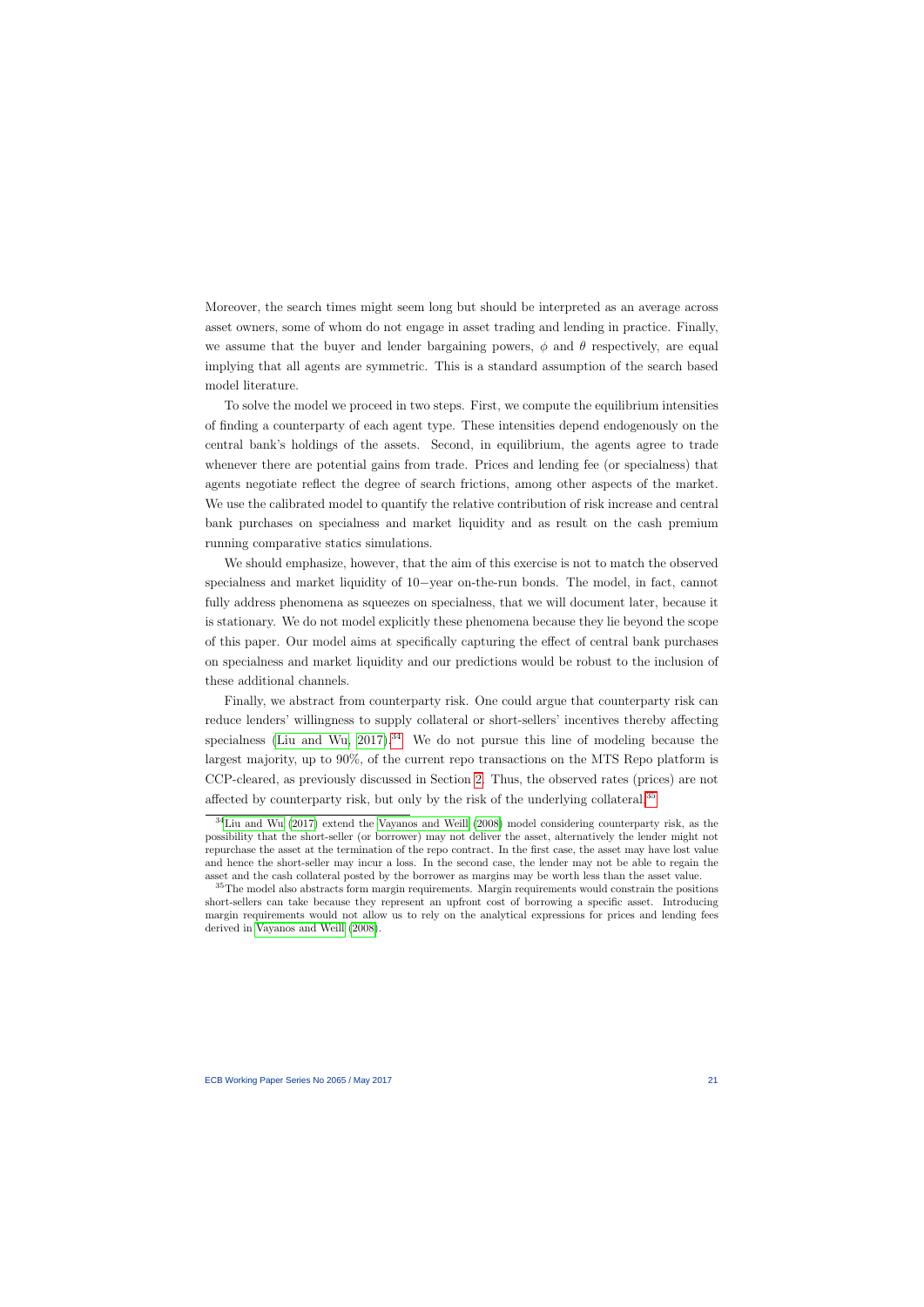# 4.2. Results and empirical predictions

In this section we present the main results arising from our model and draw some testable empirical implications. The model results are reported in Table [3.](#page-49-0)

### [Insert Table [3](#page-49-0) near here]

Empirical prediction 1: The specialness of the bond increases with short-selling when asset's risk premium increases.

First, we run the model without the central bank as a buy-and-hold investor. Essentially, we calibrate and solve the [Vayanos and Weill](#page-65-1) [\(2008\)](#page-65-1) model for the Italian sovereign bond market in non-crisis and crisis times. This allows us to assess the impact of increased sovereign bond risk premia and market liquidity deterioration on specialness. Our model generates empirically plausible effects on specialness. The increase of specialness for the on-the-run asset is of more than 9 basis points compared to the pre-crisis period (see Panel B of Column (1) and (2) of Table [3\)](#page-49-0). The increase in asset's risk premium raises the utility that low-valuation agents derive from a short-selling position and this in turn raises the specialness premium. As in [Vayanos and Weill](#page-65-1) [\(2008\)](#page-65-1), cash (repo) liquidity can be measured by search times, but these can differ for buyers (lenders) and sellers (borrowers). To condense search times into a one-dimensional measure, we multiply the expected search time for buying an asset by expected search time for selling the same asset. $36$  These measures are reported in Panel A of Table [3](#page-49-0) on a daily basis (see Column (1) and (2)). The market and repo liquidity of the on-the-run bond improves in the crisis period due to the increase in the flow of short-sellers,  $F$ . However, due to the lower turnover in the cash market (Table [2\)](#page-48-0), the implied cash liquidity measures for the off-the-run assets point to a overall deterioration of market liquidity because the search times increase.

Empirical prediction 2: The specialness of the bond increases with central bank purchases. Central bank purchases activate a scarcity channel which results in an increase in the specialness of purchased bonds.

We introduce the central bank as a high-valuation agent type who buys indistinctively all the assets, both on-the-run and off-the-run. As previously discussed, the central bank has a longer investment horizon because it is less inclined to sell the asset, and it does not lend it in the repo market. In Table [3,](#page-49-0) Column (3) of Panel A, we report the implied asset

<span id="page-22-0"></span><sup>36</sup>An agent's expected search time is the inverse of the Poisson intensity of arrival of counterparties. Thus, for a buyer of asset i it is  $1/(\lambda \mu_{si})$ , and for a seller it is  $1/(\lambda \mu_{bi})$ .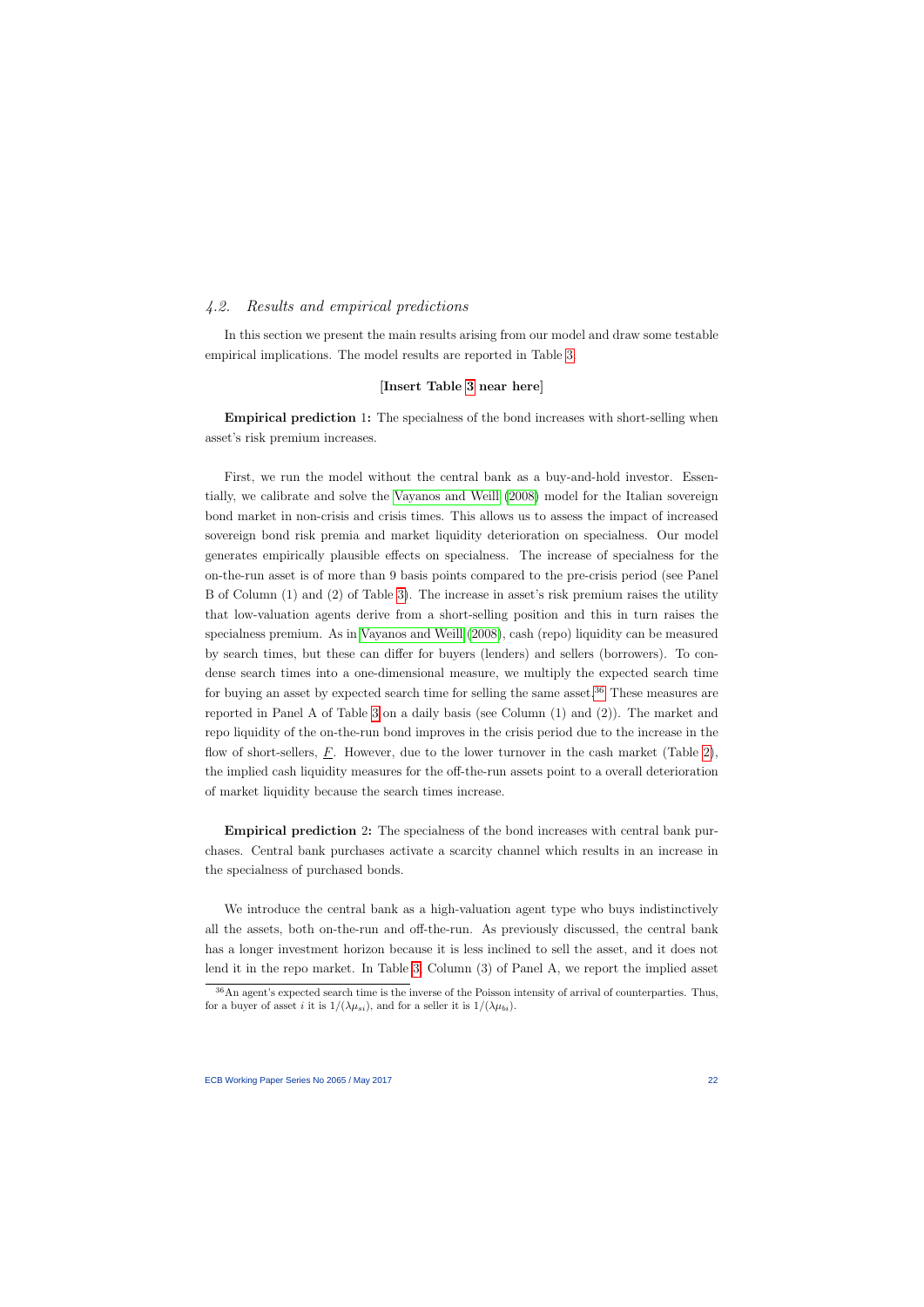holdings of the central bank:  $35\%$  for the on-the-run assets and  $16\%$  for the off-the-run assets. Because the on-the-run asset is more liquid in the cash market due to the presence of short-sellers, the central bank holds a larger share of the on-the-run asset in equilibrium. Our model predicts an increase in specialness from 9.408 to 17.804 basis points due to the scarcity channel affecting the repo market. Since there are fewer lenders, they can extract a higher specialness premium from short-sellers.

To test empirical predictions 1 and 2, our analysis proceeds in three steps. We first run an exploratory analysis using panel regressions in which we regress specialness on the SMP purchases. We follow the identification framework of [Eser and Schwaab](#page-62-0) [\(2016\)](#page-62-0) and assume that prices and quantities of purchased bonds were not simultaneously determined. This is justified by the implementation framework for the SMP, which required strong coordination among the national central banks and the ECB. Indeed, purchase volumes were predetermined at a daily frequency. In addition, [Ghysels, Idier, Manganelli, and Vergote](#page-63-0) [\(2016\)](#page-63-0), using intraday data on SMP purchases and yields, show that the level of yields did not affect SMP purchases. We explicitly include regressors that can be linked to demand and supply factors in the cash and repo market. We measure bond market liquidity by using bid-ask spreads. Finally, to quantify the sensitivity of specialness to the underlying asset risk, we control for Italian sovereign CDS.

Second, Figure [1](#page-39-0) shows that specialness increased on average for all bonds but its distribution became more skewed with a fatter tail during the crisis period. To analyze this feature we model empirically the full distribution of specialness as a function of our explanatory variables. We estimate the distribution semi-parametrically using quantile panel regressions to assess whether the variables identified in the model as drivers of specialness affect the upper quantiles of the distribution of specialness.

Finally, in order to explore the dynamics of the impact of asset purchases, we turn to a different methodological approach and estimate a structural panel VAR with the same set of regressors. In this way, we can explicitly consider possible endogeneity between specialness and SMP purchases as [Ghysels, Idier, Manganelli, and Vergote](#page-63-0) [\(2016\)](#page-63-0) do for yields. Our model has been explicitly designed to characterize the effects that a change in SMP purchases has on specialness. The VAR framework allows to test this. Second, we explicitly account for credit risk that could have affected ECB interventions in the crisis period although the central bank does not respond to an increase in asset risk premia in our theoretical framework. Our model establishes a risk short-selling channel: an increase in assets' risk premia should lead to an increase in demand of short-selling and as result an increase in specialness. We can explicitly test the existence of this channel relying on the impulse response functions of the VAR estimates.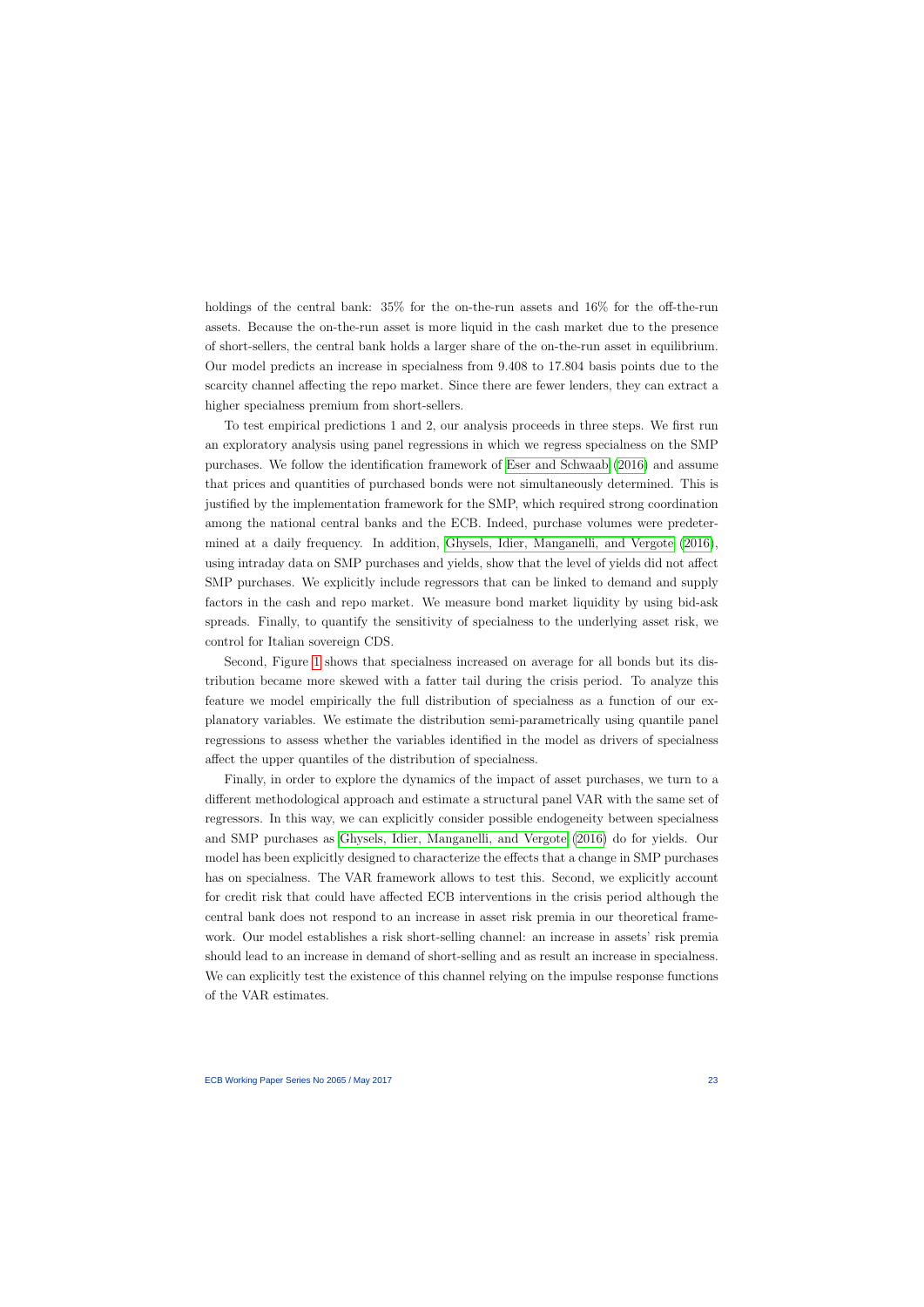Empirical prediction 3: The special bond in which short-selling is concentrated demands a cash premium, a higher price (or a lower yield) relative to a comparable bond. At the same time, its bond market liquidity deteriorates when purchased by the central bank.

In the model by [Vayanos and Weill](#page-65-1) [\(2008\)](#page-65-1), the asset in which short-selling is concentrated trades at a cash premium for two reasons. First, it has a larger pool of buyers, it is easier to sell and thus it carries a liquidity premium. Second, because holders of the bond can lend it to short-sellers for a fee, it also carries a specialness premium. Therefore, the cash premium results from positive liquidity and specialness premia. All these premia are affected by introducing a central bank purchasing large amount of assets. In this case, the bond becomes locked away in the portfolio of the buy-and-hold central bank effectively decreasing the bond's supply. As a result, the bond market liquidity decreases, but specialness of the same bond increases since it becomes scarcer in the repo market and becomes more valuable for the bond holders. These two effects impact the cash premium in opposing directions. We solve the model assuming that the central bank buys only the on-the-run asset on which short-selling is concentrated. We compare the results of this scenario with the crisis scenario in which the central bank does not buy any asset. The bond market liquidity of the on-therun asset deteriorates because the expected search time of a trade increases from 0.274 to 0.281 days (Column (4) of Table [3\)](#page-49-0). At the same time, specialness substantially increases from 9.408 to 18.724 basis points. The output of our calibration exercise shows that the scarcity effect prevails and therefore we should observe a positive cash premium for the on-the-run bond. In fact, the cash premium increases from 23.015 to 56.641 basis points.

To test this empirical prediction, we regress measures of cash premia, liquidity premia and short-selling premia on the SMP purchases and show that the results are consistent with model predictions. We also provide a narrative and a descriptive analysis of the patterns observed during the same period in the cash, futures and repo markets for the Italian 10−year on-the-run sovereign bonds. We show that trading strategies potentially involving all these markets fueled the demand for on-the-run bonds and compounded on the scarcity effects induced by the SMP purchases.

# 5. Results

<span id="page-24-0"></span>In Section 4 we have derived three empirical predictions and, in this section, we test them. In Section [5.1](#page-25-0) we focus on empirical predictions 1 and 2 focusing on the dynamic relations between credit risk, short-selling demand and SMP purchases and the impact of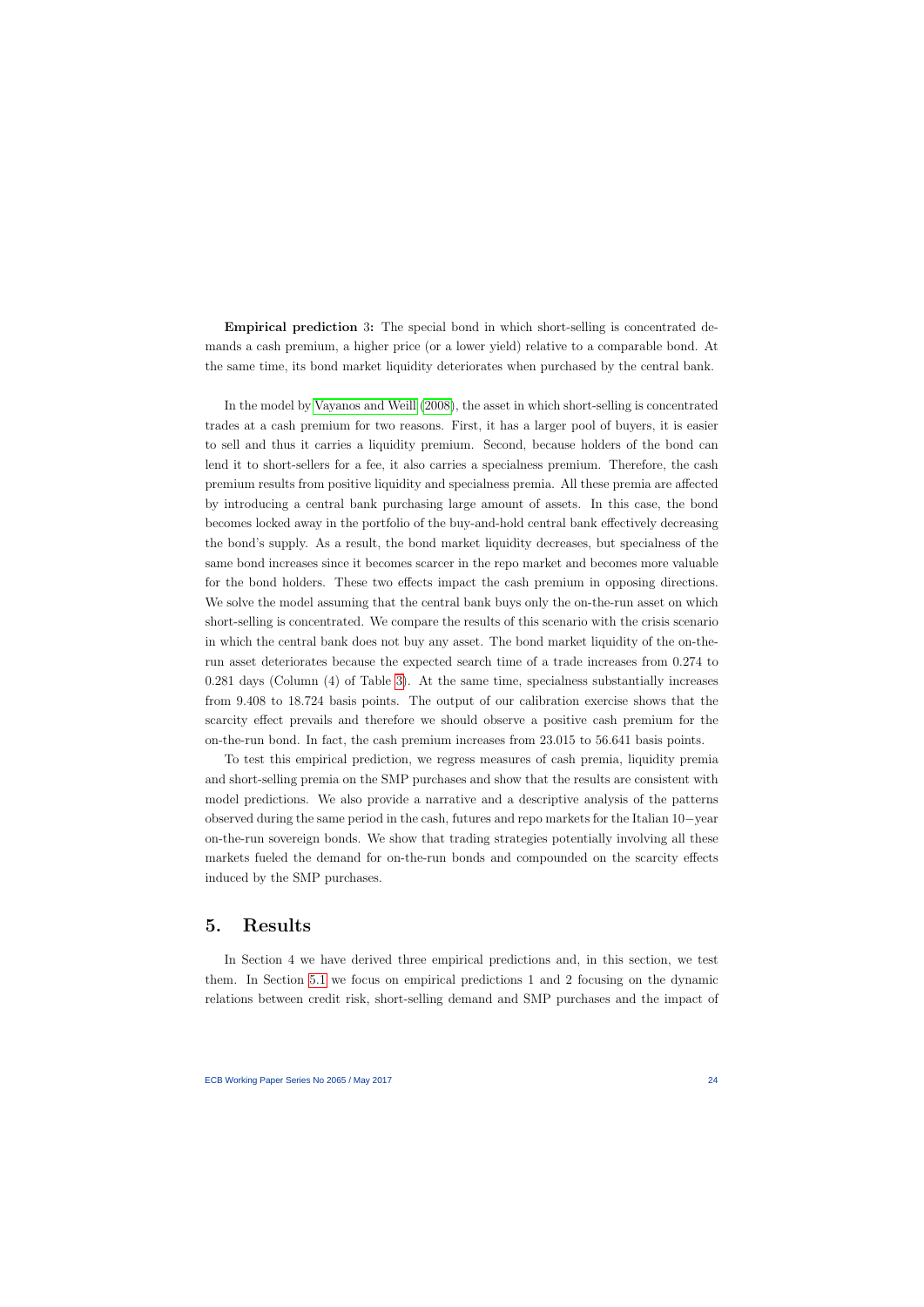these variables on specialness. In Section [5.2](#page-30-0) we test the empirical prediction 3 focusing on the Italian 10-year sovereign bonds deliverable for the futures markets.

# 5.1. Specialness: Short-selling, credit risk and SMP purchases

#### 5.1.1. Panel regressions

We estimate daily OLS panel regressions with bond fixed effects.<sup>[37](#page-25-1)</sup> We estimate a pooled fixed-effects panel regression specification as:

$$
S_{i,t} = \beta_1 S_{i,t-1} + \beta_2 X_{i,t-1} + \beta_3 \tilde{X}_{i,t} + \alpha_i + \varepsilon_{i,t},\tag{4}
$$

<span id="page-25-0"></span>where  $S_{i,t}$  is the specialness of bond i on day t. All the main explanatory variables are lagged by one period (day).  $X_{i,t-1}$  contains time-varying bond-specific controls: repo imbalance, cash imbalance, security lending supply, bid-ask spread and bond-specific Italian sovereign CDS spread.[38](#page-25-2) CDS bond spreads also account for time variation in the data. Bond timeto-maturity and the dummy variables for bond auctions,  $\tilde{X}_{i,t}$ , are contemporaneous to the dependent variable. The bond fixed effects,  $\alpha_i$ , ensure that all bond-specific characteristics are accounted for, provided that they are invariant over time. All the explanatory variables that we include in the regressions have little correlation with each other (see correlation matrix reported in the Online Appendix). We test for unit roots across the panel using a Fisher-type Augmented Dickey-Fuller test and we reject the null hypothesis that our main variables are unit root processes (see results of the test in the Online Appendix). Standard errors are clustered at the bond level.

<span id="page-25-3"></span>Table [4](#page-50-0) shows the results of panel estimates as in Equation [\(4\)](#page-25-3) for the full sample (Column (1)) and the three sub-periods (Columns  $(2) - (4)$ ). The estimation is carried out on the sample of repo transactions *spot next* and *tomorrow next* because we want to pin down the channels of transmission between the cash and the repo market.

# [Insert Table [4](#page-50-0) near here]

The coefficient of repo imbalance is positive and statistically significant for all the periods, except in the last one. Thus, security-demand in the repo market affects specialness in normal times, but more so in times of stress, when short-sellers are willing to pay very high premia

<sup>&</sup>lt;sup>37</sup>As the descriptive statistics show, many values of the specialness are zero or very close to it (see Table [A-I](#page-47-0) in the Appendix). Thus, specialness is a truncated or limited dependent variable. To address this issue, we have run similar analysis using Tobit panel regressions. The results are very similar and available on request. We report results obtained with OLS panel regressions because they allow an easier comparison with the previous literature.

<span id="page-25-2"></span><span id="page-25-1"></span><sup>38</sup>Bond-specific Italian sovereign CDS spreads are in logarithms to ensure stationarity.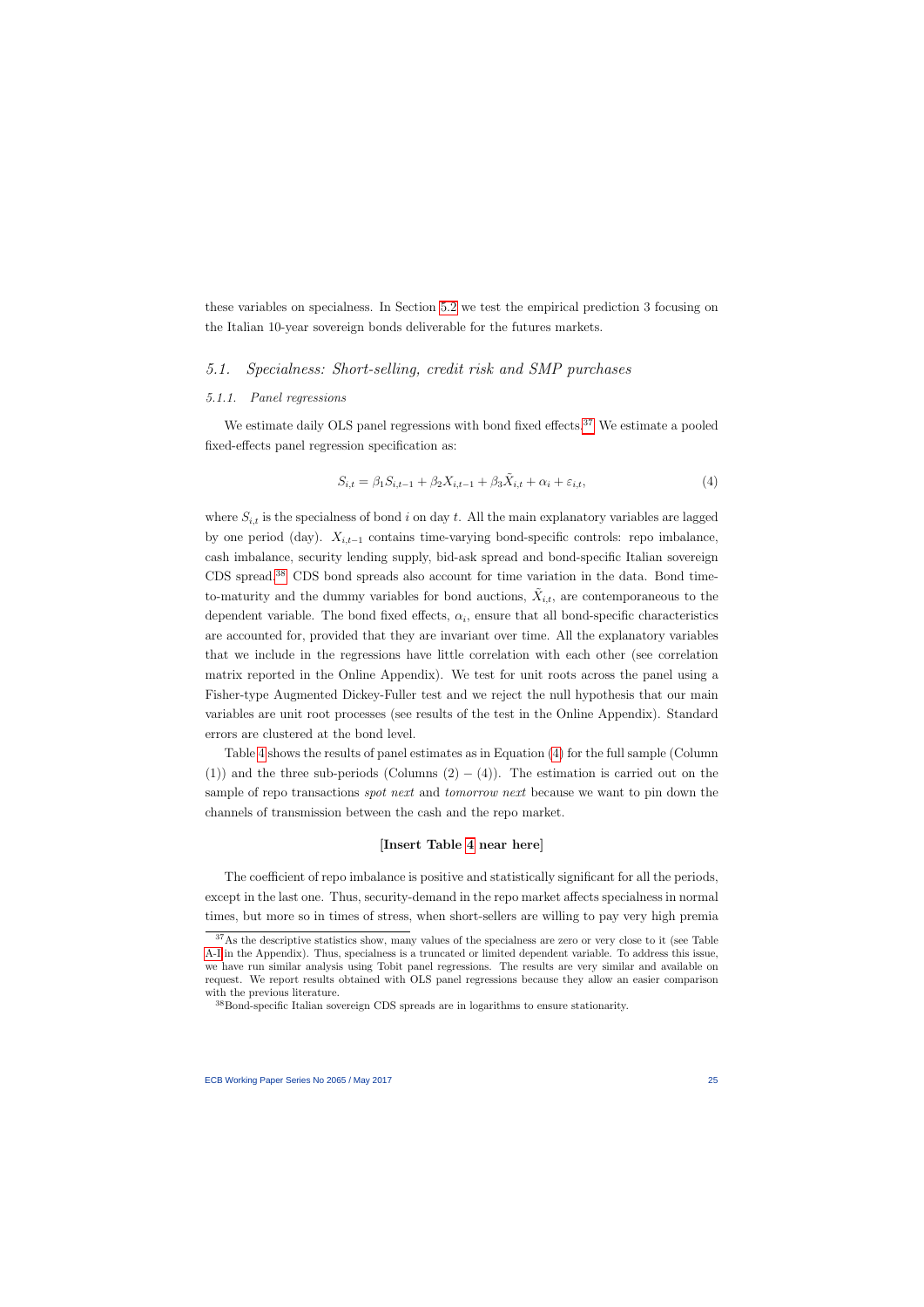to get hard-to-find securities. During crisis, a 1% increase in repo imbalance has an impact which is more than six times compared to the impact during pre-crisis period. The results suggest a strong role for security-specific demand - linked to short-selling activities - as a determinant of specialness. This is consistent with the empirical prediction 1 derived from our model, in particular when asset risk premia increase.

Consistently with the previous literature [\(Duffie, 1996,](#page-62-2) [Jordan and Jordan, 1997](#page-63-5) and [Vayanos and Weill, 2008\)](#page-65-1), we find also that specialness is related to variables reflecting the supply of a specific security. Securities available for lending, our proxy for the amount of a security available in the market, is negatively related to specialness. The coefficient is always statistically significant except in the last period. This suggests also that collateral re-use and specialness are negatively correlated. Turning to the coefficient of the auction dummy, the occurrence of a new auction negatively affects specialness [\(Sundaresan, 1994\)](#page-65-6). This effect is almost double than average during the crisis period, pointing to significant supply restrictions when the bond is in high demand in the repo market due to increase in Italian sovereign bond risk premia.[39](#page-26-0) Therefore, specialness is high before a new auction takes place consistent with the idea that short-selling positions in newly-issued bonds are covered through reverse repos thus contributing to making the auctioned bond special [\(Duffie, 1996\)](#page-62-2). Previous literature on this topic [\(Nyborg, Rydqvist, and Sundaresan, 2002,](#page-64-10) [Nyborg and Strebulaev,](#page-64-11) [2003,](#page-64-11) [Keloharju, Nyborg, and Rydqvist, 2005](#page-63-11) and [Pasquariello and Vega, 2009\)](#page-64-5) also suggests that the auction size "surprise" - actual auction size minus expected size - may also explain specialness. In fact, specialness could respond to actual or expected short squeezes in the post auction market stemming from pre-auction trading and auction allocations. However, such mechanisms are not relevant in our case because the Italian Treasury always sells the full amount of a newly issued bond thanks to the adopted auction mechanism with a bidto-cover ratio always larger than one [\(Beetsma, Giuliodori, De Jong, and Widijanto, 2016\)](#page-61-9). We also observe that the Italian Treasury in few circumstances re-issued old bonds - bonds that were off-the-run, potentially benefiting from the lower yield.

The coefficient of the bond time-to-maturity variable is positive but statistically significant only in the first period, suggesting that, especially during crisis times, other determinants become more relevant to explain specialness. The coefficient of the bid-ask spread variable is negative but not statistically significant in all periods, nevertheless suggesting that the more liquid securities tend to be on special consistent with [Duffie](#page-62-2) [\(1996\)](#page-62-2) and [Vayanos](#page-65-1) [and Weill](#page-65-1) [\(2008\)](#page-65-1).

<span id="page-26-0"></span><sup>&</sup>lt;sup>39</sup>In non-reported regressions we have included the dummy in correspondence of the announcement of a new issuance, typically three days earlier. In this case, the coefficient for the dummy is significant and positive, consistent with the notion that traders take short positions in advance of the auction in order to exploit the liquidity of the on-the-run bonds [\(Duffie, 1996](#page-62-2) and [Sundaresan, 1994\)](#page-65-6).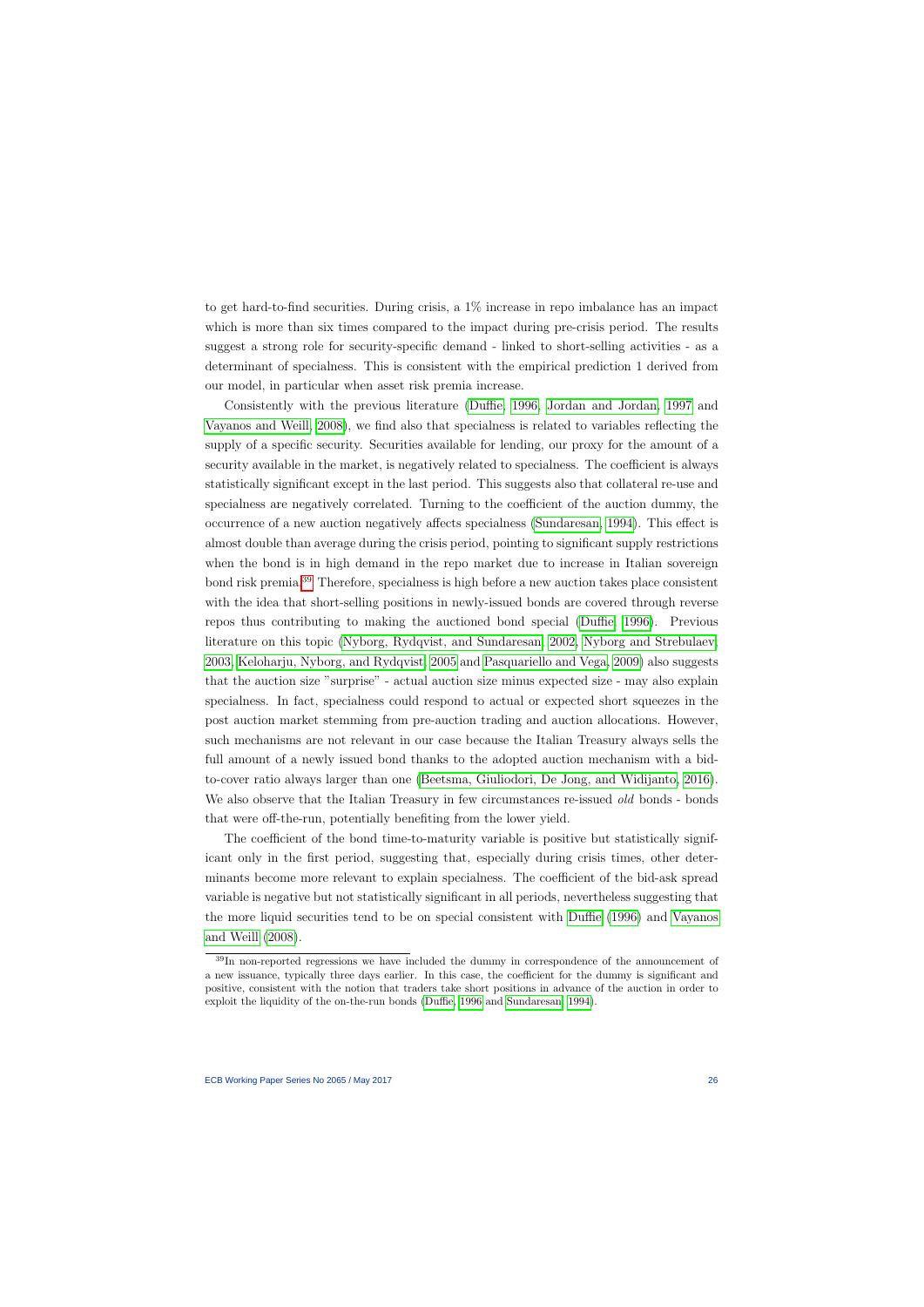Overall, these first results confirm the empirical prediction that specialness is strongly affected by security-specific demand especially when bond risk premia increase.

Next step is to explicitly include in the estimation the SMP purchases carried out by the ECB during the crisis period (from 8 August to 21 December 2011). Table [5](#page-51-0) reports the results of these panel regressions in Columns (1) and (2). The coefficients for the supply and demand variables are robust to the introduction of the new variable SMP purchase (Column (1)). The values of the coefficients and the statistical significance are confirmed. As the table shows, in line with empirical prediction 2, bonds purchased by the ECB were more special. In terms of economic significance, a purchase of 1% of outstanding amount - on average around euro 200 millions (Table [1\)](#page-47-0) - results in almost 5 basis points of higher specialness. This value shows an important economic significance of the effect linked to the purchases, since the ECB acquired significant fractions of the outstanding amounts of several securities. This effect is on top of the impact induced by demand in the repo market, as measured by the coefficient of repo imbalance.

## [Insert Table [5](#page-51-0) near here]

In Column (2) we exclude from the sample the 10-year on-the-run bonds to verify whether our results are driven by the bonds who became very special. The statistical significance of the coefficients is not affected except for the security-specific demand. This suggests that short-selling activity was indeed concentrated on these bonds.

As we have noticed already in Section [3,](#page-11-1) the crisis period was characterized by a significant increase in the dispersion of specialness. This suggests that the impact of determinants of specialness is not constant across the distribution, but they vary across the quantiles. Thus, we run quantile panel regressions using the same explanatory variables and follow the methodology proposed by [Canay](#page-62-12) [\(2011\)](#page-62-12). Results are reported in the last two columns of Table [5](#page-51-0) for the crisis period and for the highest quantiles (70th and 90th).<sup>[40](#page-27-0)</sup>

The quantile panel regressions show that credit risk, repo imbalance and SMP purchase variables identified in the model as key drivers of specialness explain the differences across the quantiles of the distribution of specialness. In particular, the coefficients associated with these variables increase for the highest quantiles, suggesting a higher impact for the upper tail consistent with our model predictions.

All in all, these results show that large bond purchases by the ECB in the cash market have an impact on the premium paid on these securities in the repo markets. The effect

<span id="page-27-0"></span><sup>&</sup>lt;sup>40</sup>We are not aware of a procedure to cluster the standard errors when using quantile panel regressions. Therefore, the standard errors tend to be smaller than the standard errors estimated in the OLS panel regressions.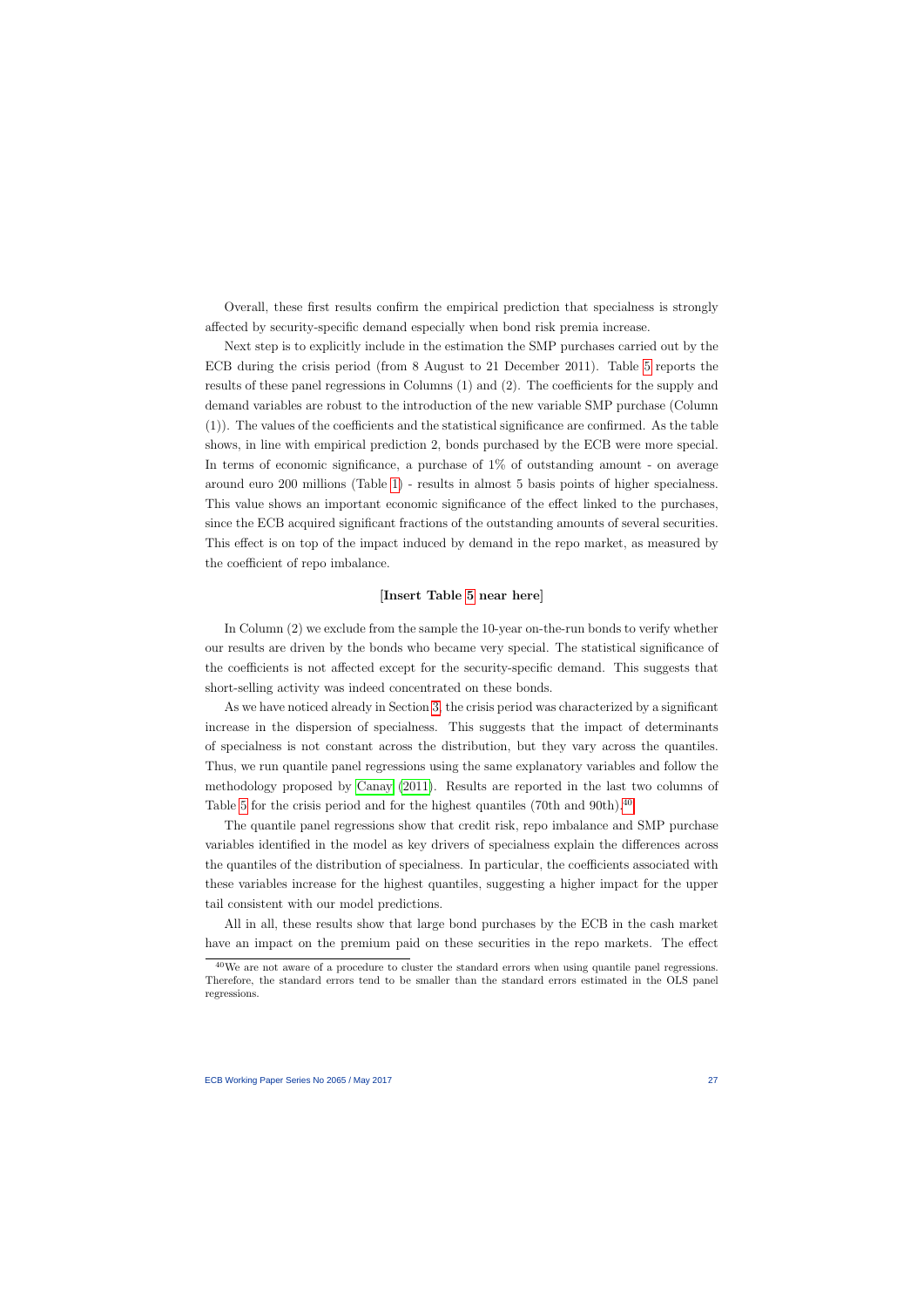is economically significant (almost 5 basis points for a purchase of 1% of the outstanding amount). The increase in the dispersion of the specialness distribution points out also to some heterogeneity in the effects across securities. In the next sections we will try to pin down the role that a decrease in available supply and an increase in security-specific demand, linked to short-selling, may have had in affecting specialness, bond market liquidity and security lending in a dynamic setting.

#### 5.1.2. Panel VAR

To examine more accurately the relation between SMP purchases, credit risk, repo demand, specialness, market liquidity and collateral re-use, we estimate a panel VAR with daily frequency using the entire portfolio of bonds that were purchased under the SMP. We consider a 7-variable panel VAR represented by the following system of linear equations:

$$
Y_{i,t} = A_1 Y_{i,t-1} + A_2 Y_{i,t-2} + \dots + A_p Y_{i,t-p} + BX_{i,t} + u_i + e_{i,t}
$$
\n
$$
\tag{5}
$$

where  $Y_{i,t}$  is the vector of dependent variables;  $X_{i,t}$  is a vector of exogenous covariates;  $u_i$  and  $e_{i,t}$  are vectors of security fixed effects and idiosyncratic errors, respectively. We consider the following dependent variables:  $CDS bond<sup>41</sup>$  $CDS bond<sup>41</sup>$  $CDS bond<sup>41</sup>$ , cash imbalance, bid-ask spread,  $SMP$  purchase, repo imbalance, specialness and available for lending. For all the specifications, we control for the auction date with dummy variables. We estimate the model in first-difference to ensure stationarity and over the crisis period, 8 August - 21 December 2011. The lag length is set to two based on the Schwarz SIC information criteria.

For identification we first rely on a Choleski decomposition and then carry out a series of robustness checks. In the baseline specification we order the variables as follows: CDS bond, cash imbalance, bid-ask spread, SMP purchases, repo imbalance, specialness and available for lending. We assume that shocks to SMP purchases have a contemporaneous impact on repo imbalance and specialness, but shocks to repo imbalance and specialness impact SMP purchases only with a lag. Shocks to cash imbalance and bid-ask spread affect contemporaneously SMP purchases. This setup takes into consideration that the ECB may have reacted to developments in the cash market. Shocks to repo imbalance have a contemporaneous impact on specialness, but shocks to specialness impact repo imbalance only with a lag.

We couch our main results in the form of cumulative impulse response functions (IRFs) and focus our discussion on significant responses. Bootstrapped 90% confidence intervals are based on 1, 000 replications. Figure [2](#page-40-0) shows selected cumulative IRFs, where each Panel

<span id="page-28-0"></span> $41$ We refer to the variable CDS bond as the bond-specific CDS spread.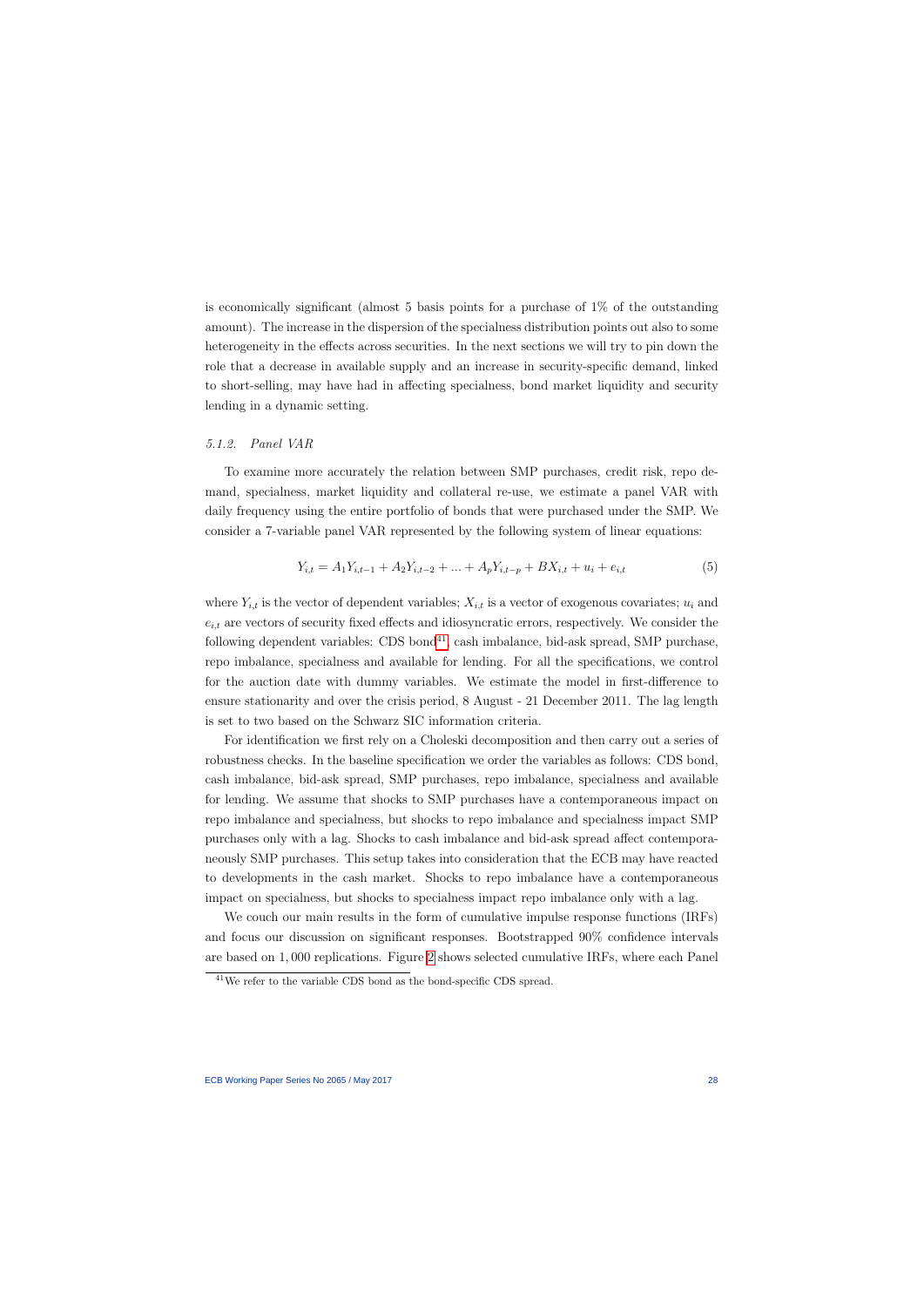corresponds to a different shock.<sup>[42](#page-29-0)</sup>

#### [Insert Figure [2](#page-40-0) near here]

Using this framework we investigate empirical prediction 1, testing whether the increase in credit risk increases short-selling demand and as result an increase in short-selling induces higher specialness. Panel A shows the effect of a CDS bond shock of 1\% on the repo imbalance. The estimated response is positive and statistically significant: a CDS bond shock increases short-selling, consistent with empirical prediction 1. In Panel B we report the cumulative IRF relative to shocks to security-specific demand. A positive shock of 1% to the repo imbalance has an immediate positive impact on specialness. The impact lasts for few days. The average impact is around 5 basis points and it is economically significant. In Panel C we report the cumulative IRF of a CDS bond shock to specialness. The figure shows that an increase of CDS bond does not lead to an increase in specialness, so specialness is not induced by increase in credit risk. Thus, Panel A-C validate the first implication of our model and supports the risk short-selling channel as a driver of the relation between credit risk and specialness. An increase of credit risk leads to an increase in short-selling demand and this leads to an increase in specialness. Credit risk does not directly affect specialness.

Turning to our empirical prediction 2, Panel D shows the effect of a purchase shock of 1% of outstanding amount on specialness. A purchase shock increases the level of specialness (right-hand plot) on average for all purchased bonds, of around 4 basis points at the peak, after around 3 trading days, consistent with the difference in timing induced by delivery and settlement in the cash and repo markets. The size of the peak response is in line with the results of the panel OLS regressions. The impact on specialness is always significant and persistent over 15 days, suggesting a long-lasting effect.

The results also provide evidence that SMP purchases do not respond to specialness shocks, which again supports our prior that the central bank did not react to developments in the repo market (Figure [A-IX](#page-74-0) in the Appendix). However, we observe that shocks to CDS bond have a positive impact on SMP purchases suggesting that the ECB responded to increases in credit risk (Figure [A-IV](#page-42-0) in the Appendix) although our model abstracts from this channel. Finally, shocks to CDS bond induce lower bond market liquidity consistent with the results of [Pelizzon, Subrahmanyam, Tomio, and Uno](#page-65-2) [\(2016\)](#page-65-2) who examine the dynamic relation between credit risk and liquidity in the Italian sovereign bond market during the same time period that we analyze. They provide evidence that credit risk drives the liquidity of the market, in particular when the CDS spread exceeds 500 bp (Figure [A-IV](#page-42-0)

<span id="page-29-0"></span><sup>42</sup>We report the complete set of cumulative IRFs in the Appendix.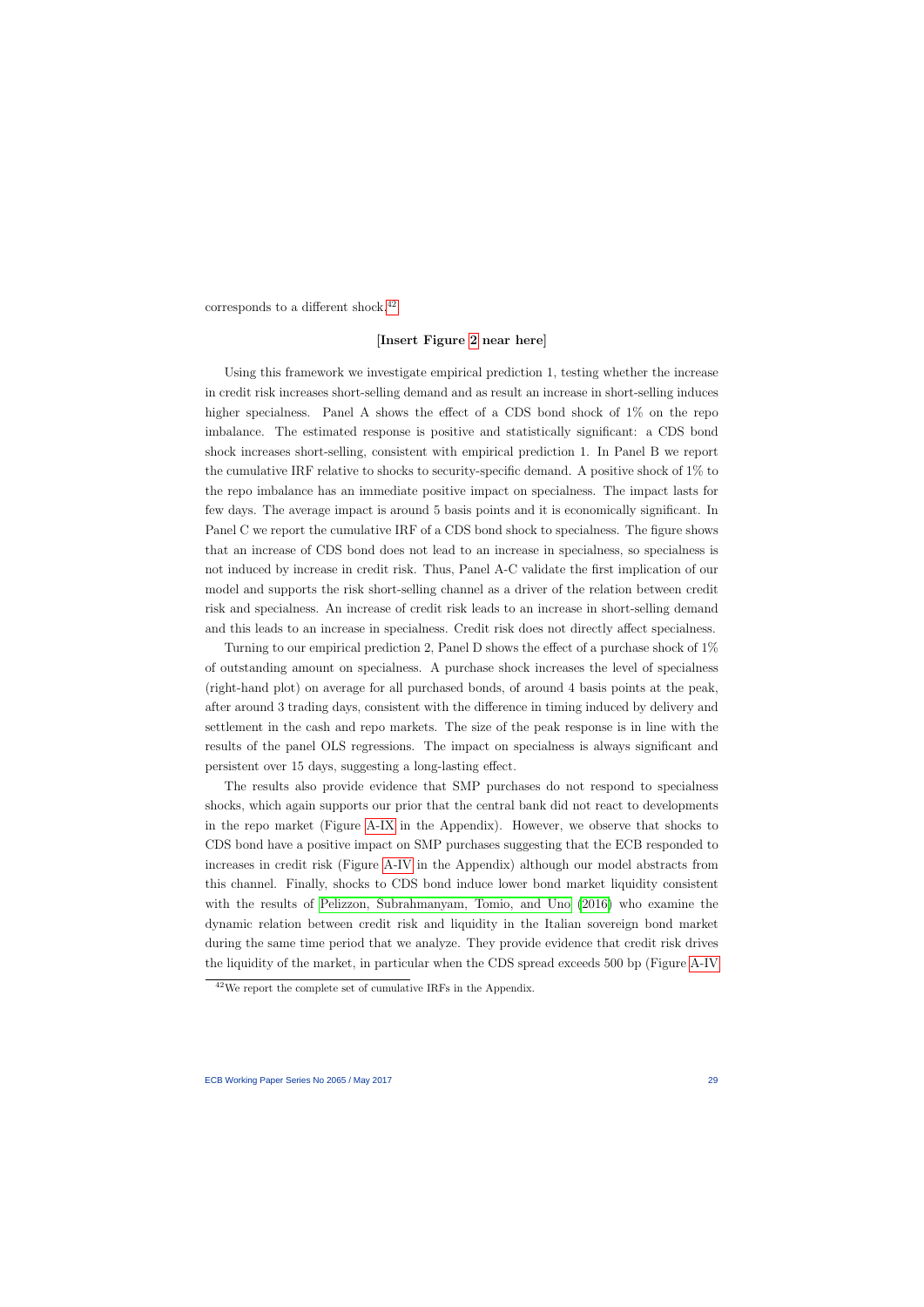in the Appendix). At the same time, SMP purchase shocks do not affect bid-ask spreads on average (Figure [A-VII](#page-45-0) in the Appendix).

To assess the robustness of our results, we perform three types of checks: (1) consider alternative ordering of the variables where the SMP purchase variable is ordered last, thus allowing it to respond instantaneously also to repo imbalance and specialness shocks; (2) exclude from the SMP portfolio the 10-year on-the-run bonds to verify whether our results are driven by the bonds who became very special (above 200 basis points); and (3) use the CC&G margins instead of the CDS bond to account for bond risk premia. The results are very similar to those discussed in this section and are presented in the Online Appendix.

We have established a statistically robust relationship between specialness and SMP purchases. Now we proceed to evaluate the economic significance of this impact. We perform a historical decomposition and construct a counterfactual series of average specialness based on the estimation of the structural panel VAR. We replace all realizations of the SMP purchase structural shock with zero, while preserving the remaining structural shocks in the model (Kilian and Lütkepohl, 2017). This counterfactual series shows how specialness would have evolved in the absence of SMP purchases. Figure [3](#page-41-0) plots the average specialness of bonds purchased under the SMP and the historical counterfactual of specialness. In the same figure, we also plot the SMP purchases rescaled by outstanding amounts on a weekly basis. The figure shows that the deviation between observed and counterfactual specialness is positive throughout the sample, suggesting a long-lasting effect during the crisis period. Finally, the same figure also suggests that this deviation broadly co-moves with SMP purchases.

## [Insert Figure [3](#page-41-0) near here]

The effects of SMP purchase shocks are economically significant: on average SMP purchase shocks explain around 27% of specialness, but at times they account for up to 70%. The magnitude is comparable with that obtained in our calibrated exercise. In fact, Column (3) of Table [3](#page-49-0) indicates that specialness should increase on average from 9.4 to 17.8 basis points due to central bank purchases in crisis times. This indicates that overall central bank purchases explain almost 50% of specialness in steady state given the model is stationary. So overall our VAR results are in line in terms of the SMP contribution to specialness with the results of the calibrated model.

# 5.2. On-the-run bonds: Specialness, bond market liquidity and cash premium

<span id="page-30-0"></span>Turning to empirical prediction 3, we investigate how the concentration of short-selling activity and SMP purchases on the Italian 10−year on-the-run sovereign bonds is linked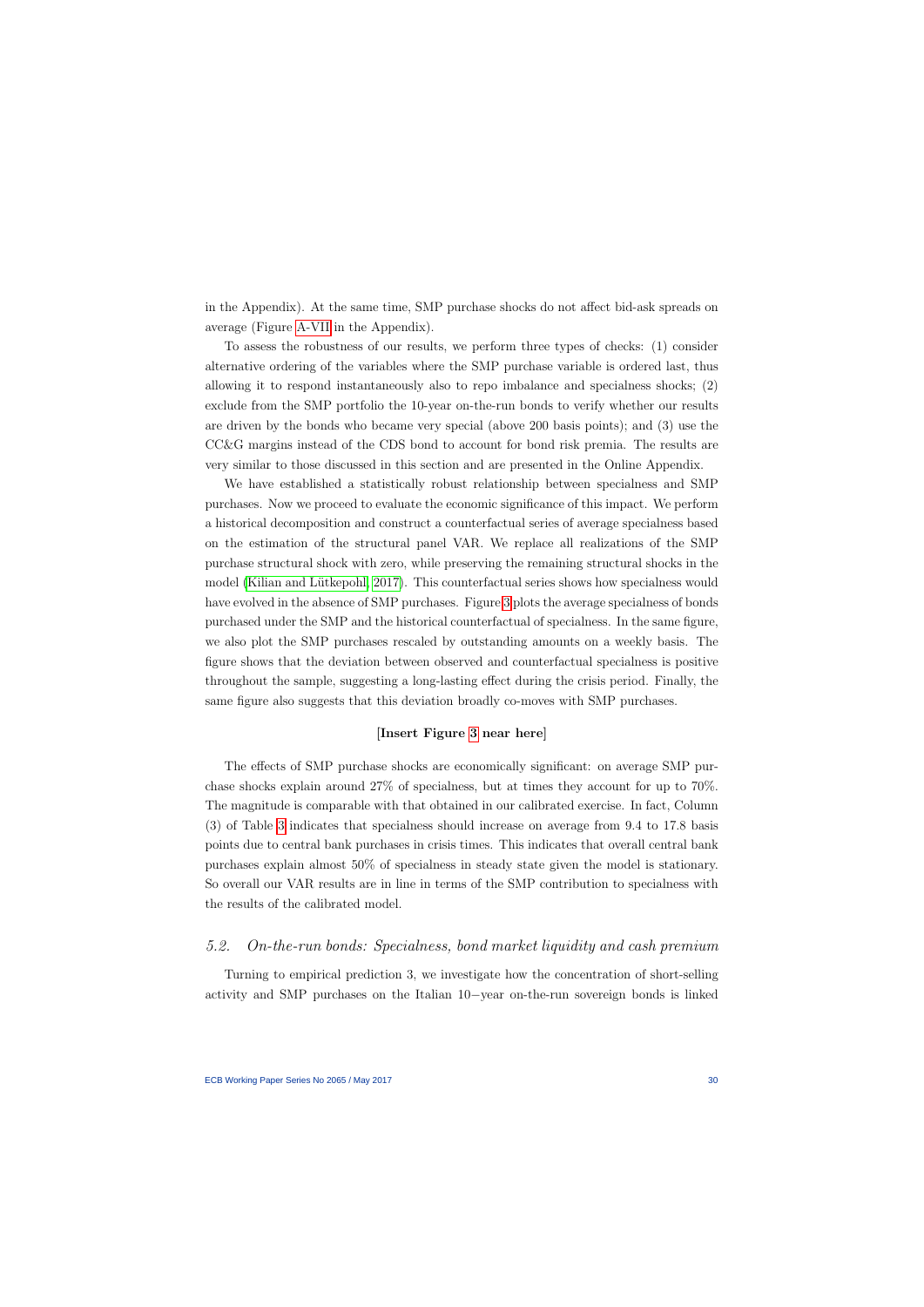to the cash premium at which they trade, their bond market liquidity and specialness. We focus on these benchmark bonds because they are very liquid securities in which short-selling concentrates. Moreover, they are also part of the deliverable basket underlying long-term futures contracts on Italian sovereign bonds.

We compute the cash premium from a trading strategy composed of a duration-adjusted long position in the 10-year off-the-run bond and a short position on the 10-year on-therun bond [\(Krishnamurthy, 2002\)](#page-64-4). We construct this position using daily bond prices and durations from our dataset during the crisis period (see Section [B](#page-9-0) of the Appendix). The on-the-run bonds are the two 10-year benchmark bonds that were on-the-run during the period of the SMP purchases (ISIN IT0004695075 and IT0004759673).<sup>[43](#page-31-0)</sup>

We estimate panel regressions to formally test how the cash premium is related to specialness and SMP purchases. Thus, we regress the daily estimates of the cash premium on one-day lagged specialness and SMP purchases. We also control for credit risk using the one-day lagged Italian sovereign CDS bond spread and the auction cycle. Specialness and SMP purchases are included as the difference between the SMP daily purchases (specialness) of the on-the-run and the off-the-run bonds. Column (1) of Table [6](#page-52-0) reports the estimated coefficients. We find a positive relation between cash premium and specialness consistent with previous evidence of this phenomenon both in the US Treasury market (see for example [Amihud and Mendelson, 1991,](#page-61-3) [Jordan and Jordan, 1997,](#page-63-5) [Krishnamurthy, 2002,](#page-64-4) [Goldreich,](#page-63-7) [Hanke, and Nath, 2005,](#page-63-7) [Pasquariello and Vega, 2009,](#page-64-5) [Banerjee and Graveline, 2013](#page-61-4) and [D'Amico, Fan, and Kitsul, 2018](#page-62-4)<sup>[44](#page-31-1)</sup>) and in other countries (see for example [Boudoukh and](#page-61-5) [Whitelaw, 1991,](#page-61-5) [Boudoukh and Whitelaw, 1993](#page-61-6) and [Buraschi and Menini, 2002\)](#page-61-2).

# [Insert Table [6](#page-52-0) near here]

Cash premium and SMP purchases are also strongly positively correlated as implied by the model predictions. A  $1\%$  increase in SMP purchases is associated with a 2.5 basis points increase in cash premium. Thus, our results are also consistent with [D'Amico, Fan, and](#page-62-4) [Kitsul](#page-62-4) [\(2018\)](#page-62-4) who find that the relation between specialness and cash premium is significant on the days of the Fed operations and for securities eligible for the Fed purchases, suggesting that specialness passes through to Treasury cash market prices, providing additional evidence in favor of the scarcity channel of quantitative easing (see for example [Krishnamurthy and](#page-64-3) [Vissing-Jorgensen, 2011](#page-64-3) and [D'Amico and King, 2013\)](#page-62-3).

A strand of empirical literature has shown that on-the-run bonds demand a cash premium because they are significantly more liquid than their off-the-run counterparts [\(Jordan and](#page-63-5)

<sup>43</sup>[The 10-year off-the-run bond has the ISIN code IT0004634132.](#page-63-5)

<span id="page-31-1"></span><span id="page-31-0"></span><sup>44</sup>[D'Amico, Fan, and Kitsul \(2018\) find that this premium is significantly stronger on the days of the Fed](#page-63-5) [operations and for securities eligible for the Fed purchases.](#page-63-5)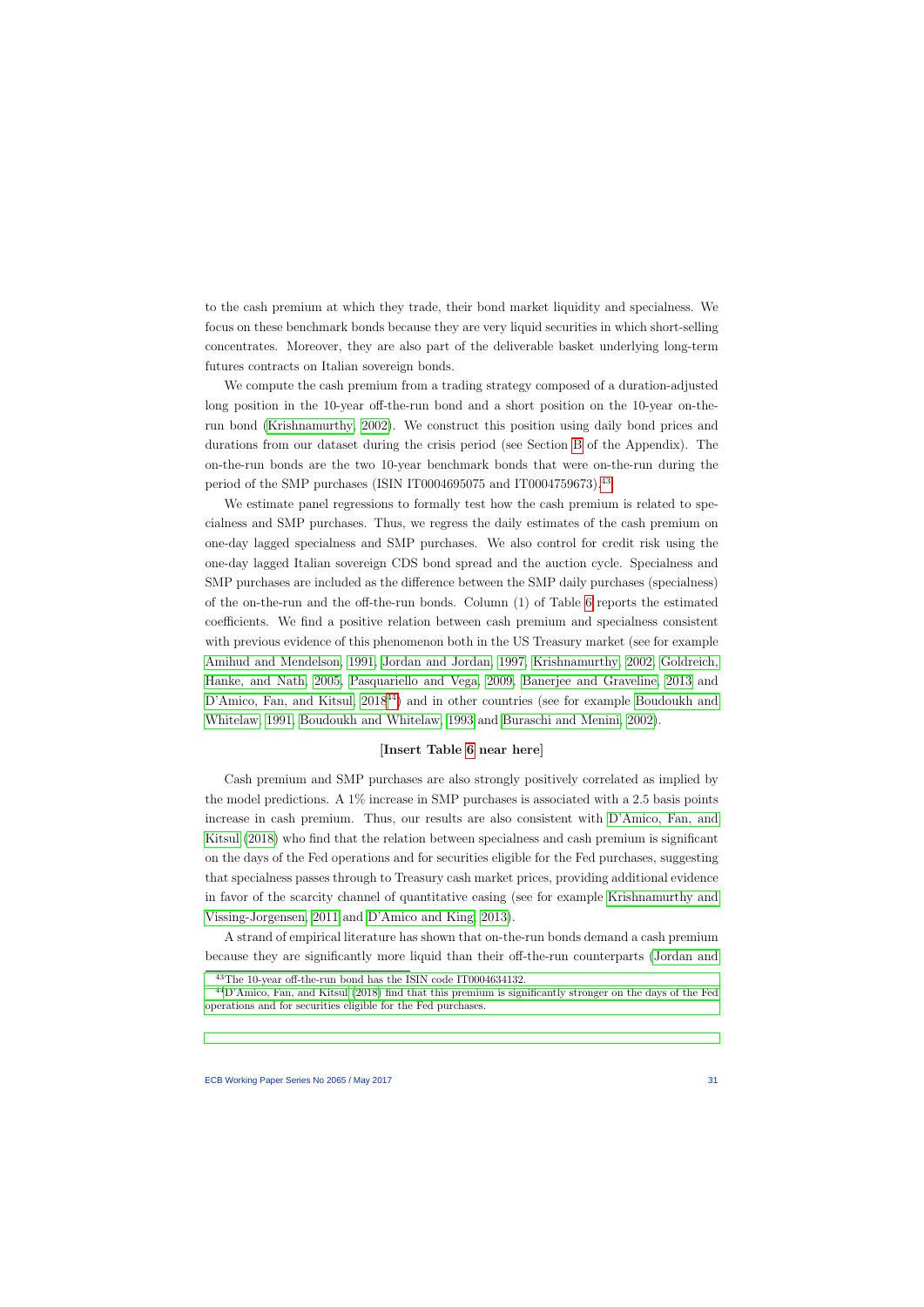[Jordan, 1997,](#page-63-5) [Krishnamurthy,](#page-64-4) [2002,](#page-64-4) [Buraschi and Menini, 2002,](#page-61-2) [Sundaresan and Wang,](#page-65-4) [2008](#page-65-4) and [Graveline and McBrady, 2011\)](#page-63-6). [Vayanos and Weill](#page-65-1) [\(2008\)](#page-65-1) provides a rationale for this empirical link. Short-selling activity drives both the superior liquidity of on-therun bond and its specialness. This mechanism, however, does not work when the available supply of on-the-run bonds severely decreases due to central bank purchases. Because the bond becomes locked away in the central bank buy-and-hold portfolio, the pool of potential buyers decreases, thus negatively affecting the liquidity of the bond. We test this outcome by regressing the bid-ask spread differential between the on-the-run and off-the-run bonds on SMP purchases. Column (2) of Table [6](#page-52-0) reports the estimates. The coefficient associated with SMP purchases confirms a strong and robust negative relation. When the ECB bought large amounts, on-the-run bonds became relatively more illiquid than their equivalent off-the-run. A 1% increase in SMP purchases is associated with more than 2 basis points increase in bid-ask spread differential.

This evidence suggests that the positive cash premium enjoyed by on-the-run bonds derives from the scarcity premium in the repo market and ultimately from interaction between short-selling and SMP purchases as the model predicts. To measure the contribution of short-selling activity on the cash premium, we rely on the approach by [Banerjee and Grave](#page-61-4)[line](#page-61-4) [\(2013\)](#page-61-4). They decompose the cash premium in two components, the net premiums paid by long-term investors and short-sellers. The intuition is as follows. Short-sellers pay the financing premium entering a reverse repo transaction that ensures them the delivery of the bond they sold. [Banerjee and Graveline](#page-61-4) [\(2013\)](#page-61-4) show that a positive net premium paid by short-sellers can be sustained when there are very long-term investors, like central banks, that forgo the special premia they can earn by lending out their bonds and recover almost none of the price premium they pay for taking long positions in on-the-run bonds. In Section [B](#page-9-0) of the Appendix we provide a derivation of the decomposition and discuss how we compute the short-selling premium in our case.

We regress the short-selling premium on specialness and SMP purchases. Results are reported on Column (3) of Table [6.](#page-52-0) The empirical evidence is consistent with our model predictions, as the cost of short-selling increases with specialness and SMP purchases. Shortsellers paid positive net premia. The long position held by the ECB allowed this premium to be sustained in the market, since the central bank was not interested in cashing in the large premium by making the securities available again for trading. Therefore, the cash premia at which the on-the-run bonds were trading during the crisis period resulted from scarcity of bonds in the repo markets as opposed to bond market liquidity premia.

In the rest of this section, we analyze some descriptive patterns of the 10−year on-the-run bonds and provide some narrative on why short-selling concentrated on these bonds. Figure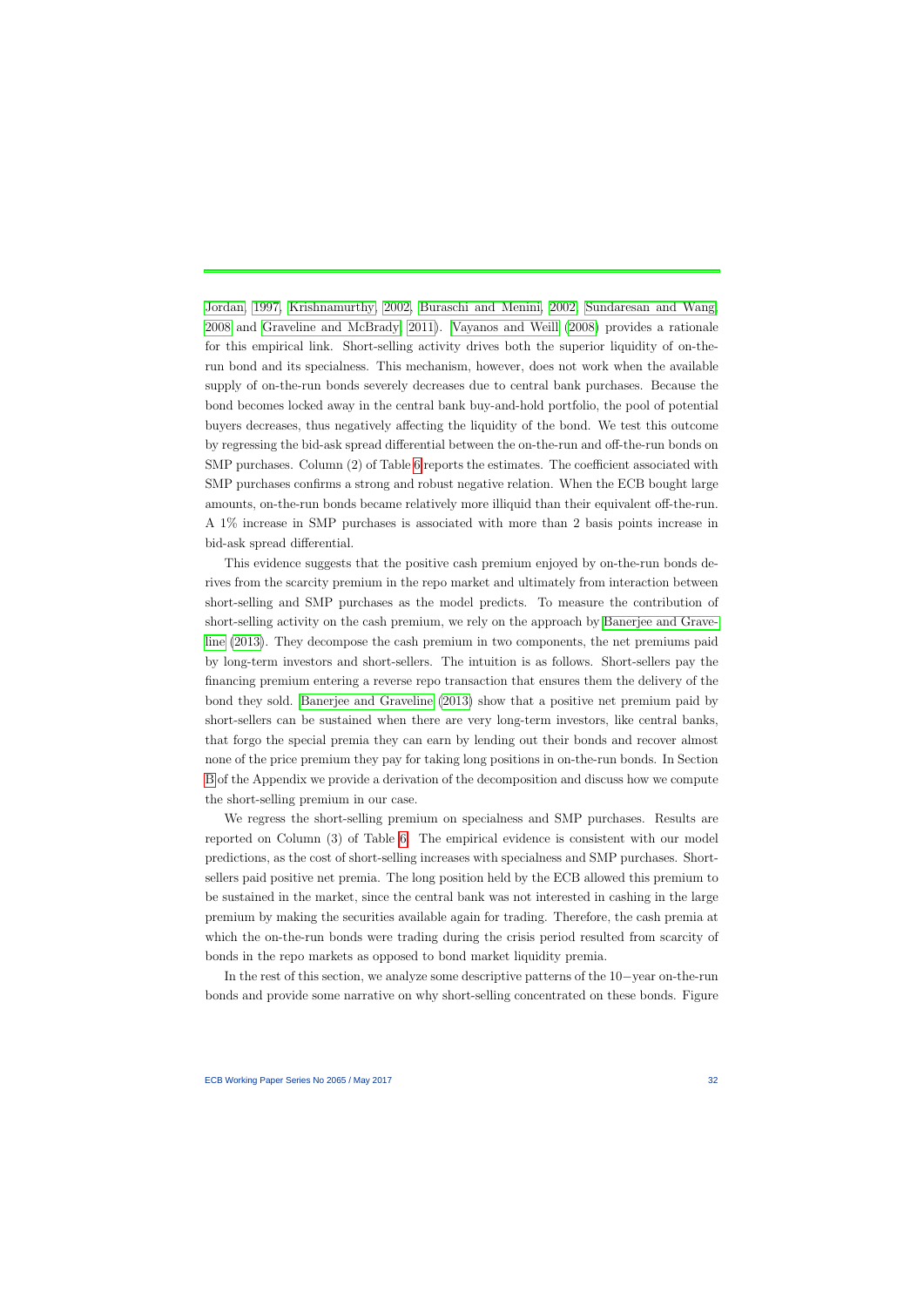[4](#page-42-0) shows the short-selling premium, as implied by the [Banerjee and Graveline](#page-61-4) [\(2013\)](#page-61-4) decomposition, for the two bonds that were on-the-run in the period from August to December 2011. It also shows the difference between the SMP purchases of these bonds and the closest off-the-run bond. The short-selling premia are hovering around zero with a positive average annual return of 2.10 and 7.24 basis points for the first and second 10-year on-the-run respectively. However, they reached high positive levels in few circumstances. In particular, the premium of the first on-the-run bond reached 100.84 basis points in the second week of September, when the SMP reached the highest level of holdings for that same bond. This week coincided with the delivery date of futures contract, 10 September 2011, highlighted by the vertical line.

#### [Insert Figure [4](#page-42-0) near here]

The dynamics observed in the cash and in the repo markets for sovereign bonds are also linked to the markets for futures contracts written on government bonds. Indeed, the simultaneous trading of futures contracts and of their underlying, the basis trading, represents an important part of transactions driven by short-selling activity in the repo markets [\(Choudhry, 2007\)](#page-62-13). Figure [5](#page-43-0) shows the net basis of the long-term Italian futures contracts between July and December 2011, when there were two delivery dates, in September and in December (represented by the vertical lines).

A key feature of a futures contract is that the seller can deliver any bond from a basket of deliverable bonds.[45](#page-33-0) One of the deliverable bonds is identified as the cheapest-to-deliver (CTD) and it is the bond that futures sellers are most likely to deliver. Ahead of the two delivery dates, the two CTD bonds were the two 10−year on-the-run bonds whose specialness, bond market liquidity and cash premium we have just analyzed. For the September delivery, the bond with ISIN IT0004695075 is the CTD bond with a lower basis than the average basis of the other deliverable bonds. With the issuance of a new on-the-run bond short-sellers moved to this bond (ISIN IT0004759673) who became the newly CTD bond for the December delivery.[46](#page-33-1)

Figure [5](#page-43-0) shows the net basis for the two CTD bonds and for the average of the other deliverable bonds. The basis is on average positive suggesting the following trading strategy. The arbitrageur lends funds to borrow the bond in the repo market and shorts it in the cash market. At the same time, he/she takes a long position in the futures contract. As

<sup>&</sup>lt;sup>45</sup>The contract terms of the Italian long-term futures contract specify that a delivery obligation arising from a short position is only fulfilled by the delivery of coupon-bearing debt securities with a remaining life of between 8.5 and 11 years and an original maturity of no longer than 16 years.

<span id="page-33-1"></span><span id="page-33-0"></span><sup>46</sup>This bond was issued on 1 September 2011 and it became the newly 10−year on-the-run bond.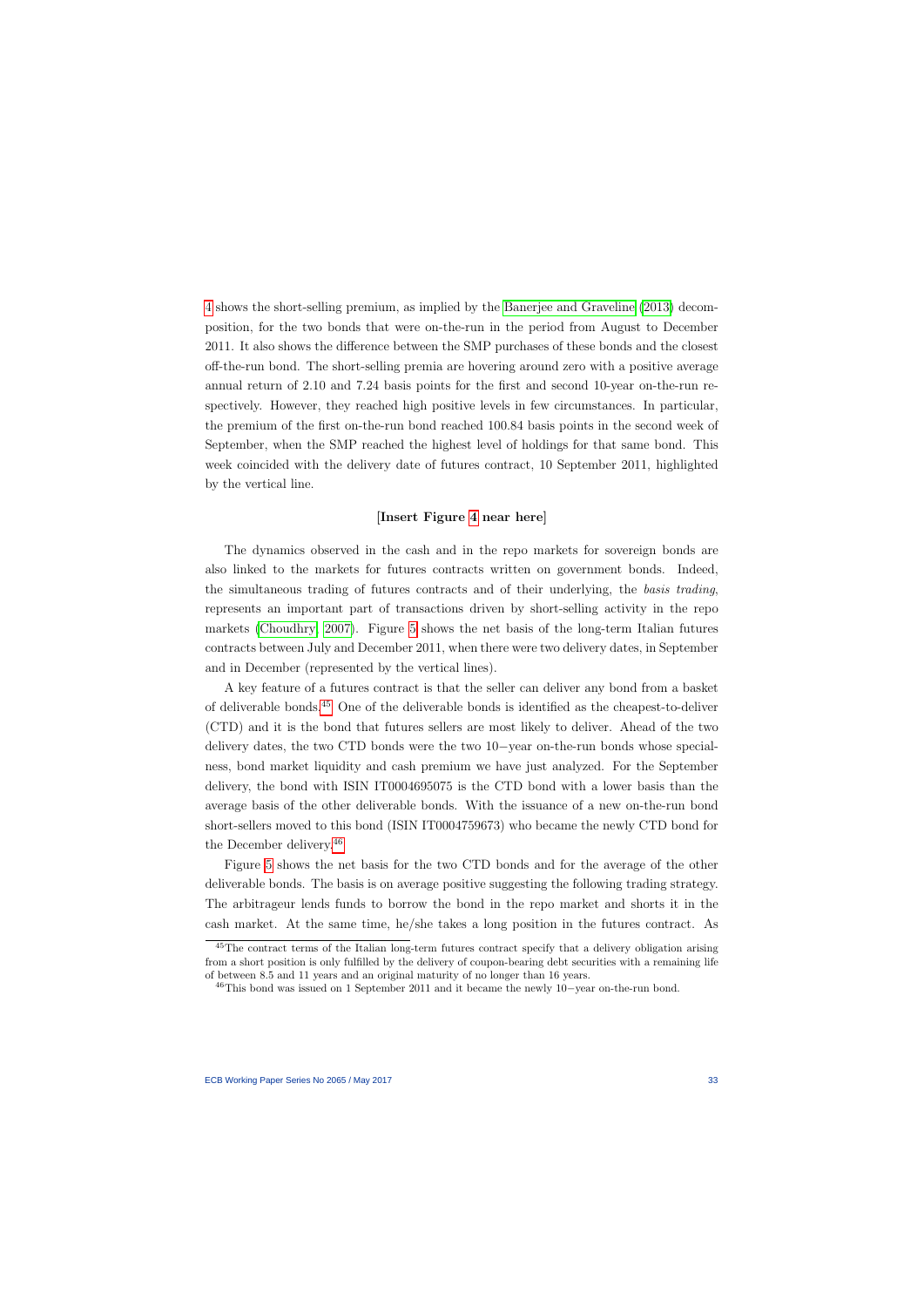the contract approaches maturity, the net basis converges toward zero.<sup>[47](#page-34-0)</sup> On delivery date, the bond is delivered to the arbitrageur in which he/she has a long position, and this also enables him/her to close-out the repo trade. Around that date, we expect the bond to be in high demand in special repo markets and/or in securities lending markets.

## [Insert Figure [5](#page-43-0) near here]

Figure [6](#page-44-0) shows all the important measures related to the first 10−year on-the-run bond (ISIN IT0004695075): specialness, repo imbalance and the SMP purchases (as percentage of the outstanding amounts).[48](#page-34-1) We depict the same variables for the second 10−year on-therun bond (ISIN IT0004759673) in Figure [A-XI](#page-76-0) of the Appendix. The top panel of Figure [6](#page-44-0) shows that after the re-activation of the SMP on 8 August 2011 specialness of the 10−year on-the-run bond started to increase and it reached more than 400 basis points after few weeks in correspondence of the September futures delivery date and closely following the SMP purchases. Interestingly, the bond was not replaced as CTD by another bond of the deliverable basket although it became very special close to the delivery date. Then, the specialness remained at that level for some time. The bottom panel of Figure [6](#page-44-0) shows the pattern of repo imbalance. During the first part of our sample, when the ECB was purchasing bonds at a sustained pace, repo imbalance was generally positive. More traders were initiating reverse repos versus financing repos, possibly due to the need to cover short positions associated with futures contracts. [Pelizzon, Subrahmanyam, Tomio, and Uno](#page-64-12) [\(2014\)](#page-64-12) find significant support for this documenting that the ECB purchases had a significant impact on the deviation of arbitrage relationship between the cash and futures markets for the 10−year Italian sovereign bonds. Our previous findings of a deterioration in bond market liquidity of the 10−year on-the-run bonds when purchased by the ECB are clearly important for the price-discovery mechanism between the cash and futures markets. A larger bond bidask spread would lead to a larger range of possible relative cash bond prices when compared with the futures prices leaving market participants uncertain on the true price (see also [Pelizzon, Subrahmanyam, Tomio, and Uno, 2018\)](#page-65-7).[49](#page-34-2)

# [Insert Figure [6](#page-44-0) near here]

An alternative for borrowing securities to repo markets are the securities lending markets. Figure [7](#page-45-0) plots the security lending fee for the first 10−year on-the run bond. The lending

<span id="page-34-2"></span><span id="page-34-1"></span><span id="page-34-0"></span>the market for German and Italian government bonds and their respective futures contracts.

 $47$ The delivery date is the tenth day of September and December. If the tenth day is a holiday, the delivery date is the next business day. However, the last trading date is two business days before the delivery date. <sup>48</sup>We do not report the SMP purchase amounts given data confidentiality.

<sup>49</sup>[Pelizzon, Subrahmanyam, Tomio, and Uno](#page-65-7) [\(2018\)](#page-65-7) document that bond purchases carried out in the context of quantitative easing program by the European Central Bank created a large mispricing between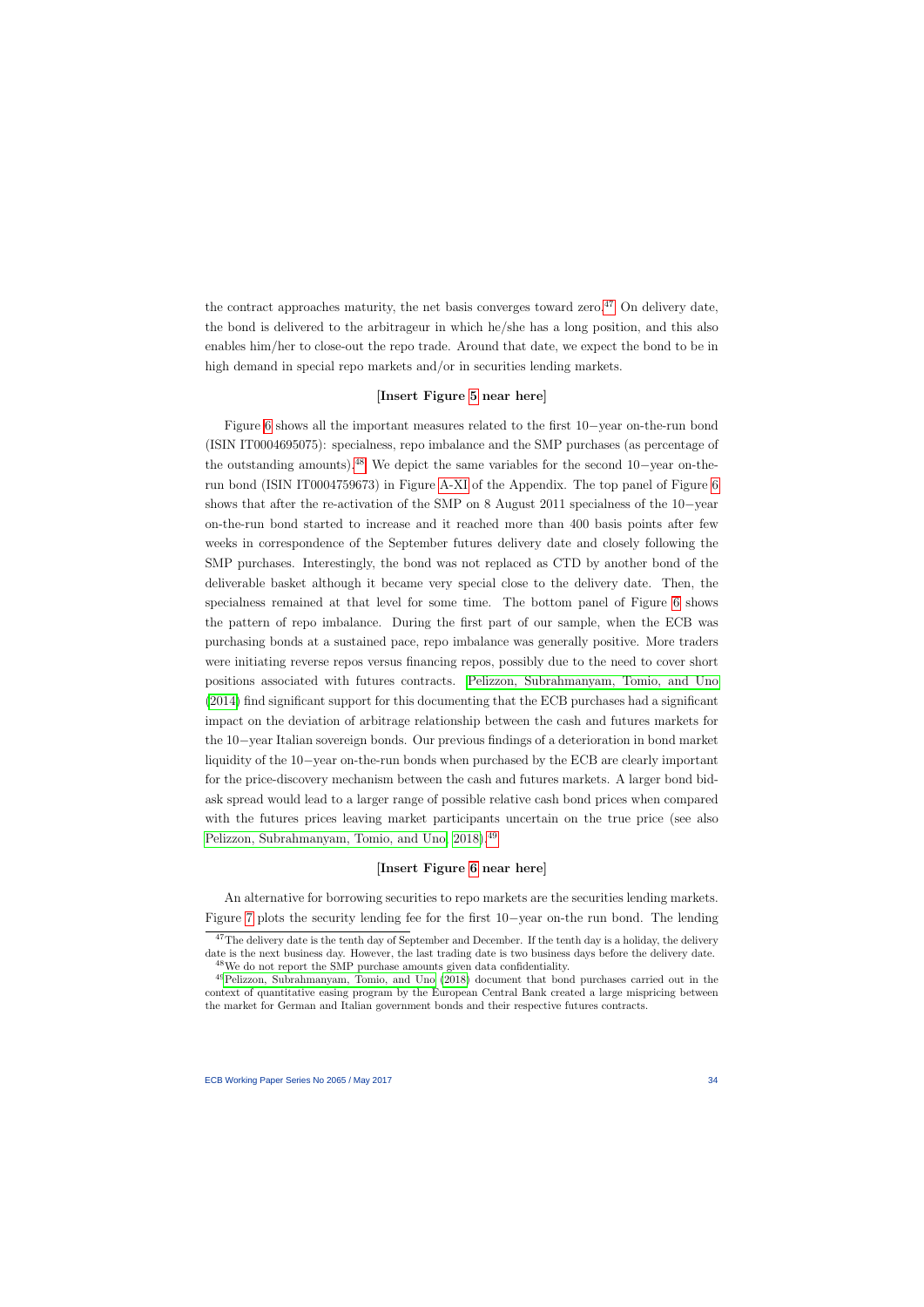fee tracks very closely the specialness of the bond as presented in Figure [6.](#page-44-0) The cost of borrowing the bond dramatically increased around the futures delivery. Figure [7](#page-45-0) also plots the active utilization of the bond defined as loaned bonds divided by available bonds in the securities lending market. With rising fees to borrow, extremely high utilization rate suggests that short-sellers were very active in searching for the bond.

### [Insert Figure [7](#page-45-0) near here]

# 6. Implications for asset delivery and collateral use

### 6.1. Fails-to-deliver

The key feature of a special repo transaction is that short-sellers have to deliver the asset they borrowed. The prevalence of the delivery constraint is illustrated by the incidence of short-squeezes in specialness, whereby short-sellers have difficulty delivering the asset they borrowed. In these circumstances, when short-sellers are unable to find the bond, or not willing to pay the high specialness premium they may also decide to fail on the delivery. Previous literature has investigated these effects mainly on the stock market [\(Evans, Geczy,](#page-62-5) [Musto, and Reed, 2009](#page-62-5) and [Fotak, Raman, and Yadav, 2014\)](#page-63-8). Some evidence for the US Treasury market is provided in [Fleming and Garbade](#page-63-9) [\(2005\)](#page-63-9) and more recently in [Fleming,](#page-62-6) [Keane, Martin, and McMorrow](#page-62-6) [\(2014\)](#page-62-6). They document that traders in the US market fail to deliver when specialness becomes high, even if they incur in penalties.

<span id="page-35-0"></span>During the spring and summer of 2011, the number of fails-to-deliver on transactions involving Italian sovereign bonds as underlying notably increased [\(Banca d'Italia, 2011\)](#page-61-13) and were not limited to the 10−year on-the-run bonds. To shed light on the determinants of these fails-to-deliver, we estimate a Probit model of the probability of fail-to-deliver at time  $t+3$  and a OLS model on the nominal amount of fails over the traded amount at time  $t+3$ with bond fixed effects. We estimate the following model:

$$
Y_{i,t+3} = \beta_{1,i} Z_{i,t} + \beta_{2,i} X_{i,t} + \alpha_i + \varepsilon_{i,t},
$$
\n(6)

where  $Y_{i,t+3}$  is either i) dummy variable equal to one when a fail-to-deliver of bond i at day  $t + 3$  occurs (for the Probit); ii) nominal amount of fail-to-deliver (over nominal amount traded) of bond i at day  $t + 3$  (for the OLS).  $Z_{i,t}$  is either i) the specialness of bond i at day t; or ii) the  $\text{SMP}_{i,t}$  purchase of bond i at date t.  $X_{i,t}$  is a set of controls. We choose a lead of three days for the regressions to account for the possibility that a short-seller can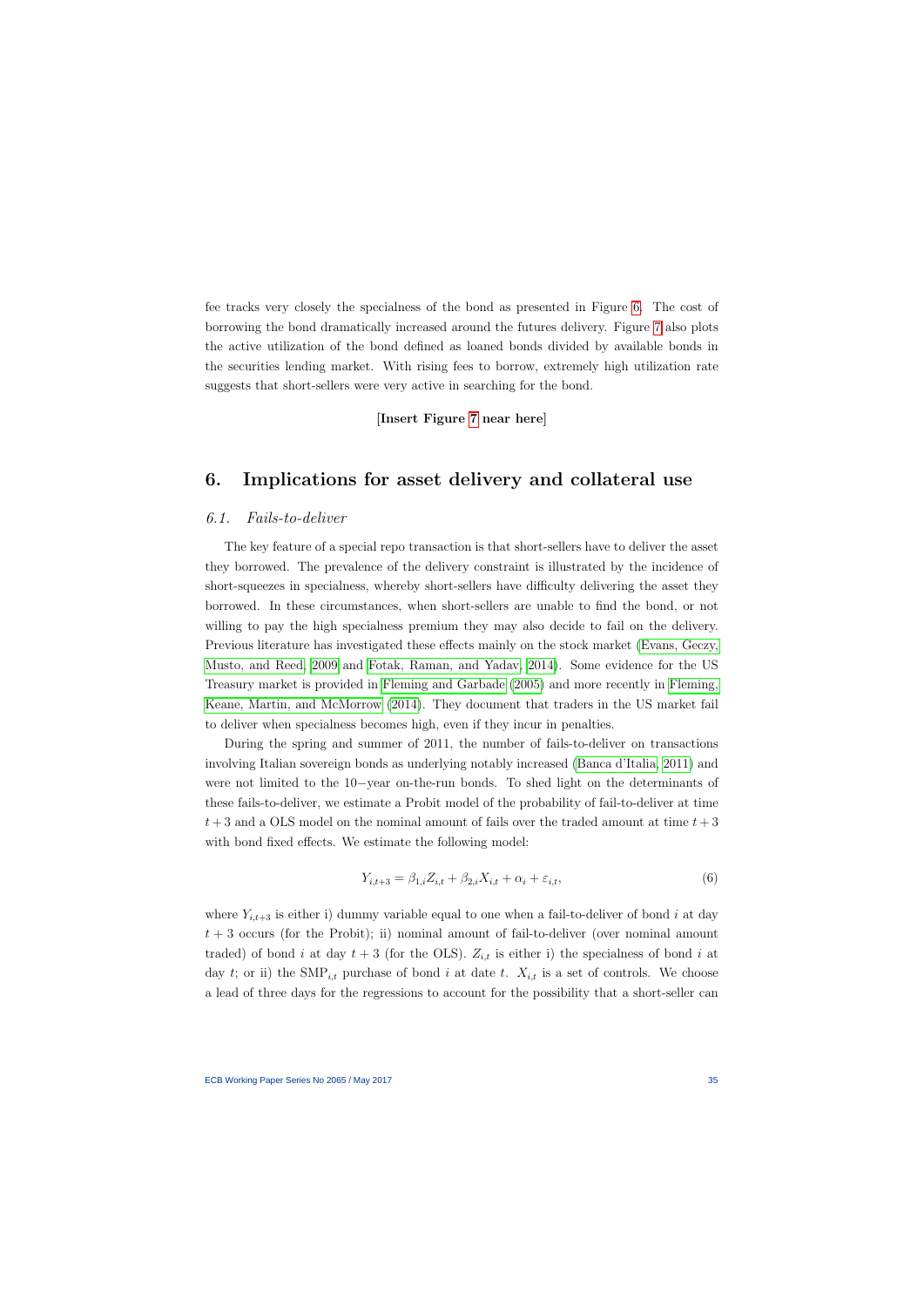fail-to-deliver the security at time  $t + 3$  in a spot next repo contract.<sup>[50](#page-36-0)</sup>

Table [7](#page-53-0) reports the results of the estimation. In the first three columns we report the marginal effect estimates for the Probit model. Previous literature has shown that fails to deliver are associated to the premium to be paid to borrow the asset (see for example [Evans, Geczy, Musto, and Reed, 2009](#page-62-0) and [Fotak, Raman, and Yadav, 2014\)](#page-63-0). Therefore, we introduce specialness as explanatory variable and, as expected, the probability of a failto-deliver increases with the specialness of the bond. A 1 basis point change in specialness increases the probability of a fail-to-deliver by 0.32% (see Column (1)).

#### [Insert Table [7](#page-53-0) near here]

In response to the increase of fails, Monte Titoli, the central securities depository for the Italian sovereign bonds, replaced the fixed penalty system with a system applying penalties in proportion to the volume of daily fails security by security, valued at market prices. To account for this revision we use a dummy variable, D. Penalties, that is equal to one after the revision went into effect on 1 September  $2011$ .<sup>[51](#page-36-1)</sup> Our estimates suggest that the increase in penalties decreased the probability of a fail-to-deliver by 5.33%.

The other coefficients show that bonds that are in high-demand in special repo markets have a higher probability not to be delivered at settlement. The same applies for older bonds that has a lower turnover compared to younger bonds. Finally, bonds that are available in the security lending market have a lower probability not to be delivered. This result supports our previous findings that access to security lending market, as an alternative to special repo markets for borrowing securities, can mitigate the likelihood of settlement problems.

In Column (2) the sample is restricted to the bonds purchased under the SMP and results are confirmed for specialness, while the coefficient of D. Penalties is not statistically significant but has a negative sign. At the same time, the coefficient of repo imbalance remains statistically significant and it is also higher than the value estimated for the entire sample, suggesting that for bonds that are in high demand in the repo market penalties have a muted effect. Although the introduction of penalties seems to have been effective in mitigating fails on average, we still observe that the volume of fails-to-deliver on the two 10−year benchmark bonds increased dramatically in October 2011 (Figure [8\)](#page-46-0) in concomitance with the significant rises in specialness of the two securities (Figure [6](#page-44-0) and [A-XI\)](#page-76-0).

 $50$ Two days is the standard settlement time for the MTS cash market.

<span id="page-36-1"></span><span id="page-36-0"></span> $51$ At the end of August 2011 Monte Titoli announced "Consob and the Bank of Italy's settlement service regulation require Monte Titoli participants to guarantee the availability of cash and securities necessary to finalize settlement of transactions with their counter-parties. This in addition, will allow Monte Titoli to improve the efficiency of the settlement system. A penalties model has been developed to encourage participants to comply with this requirement."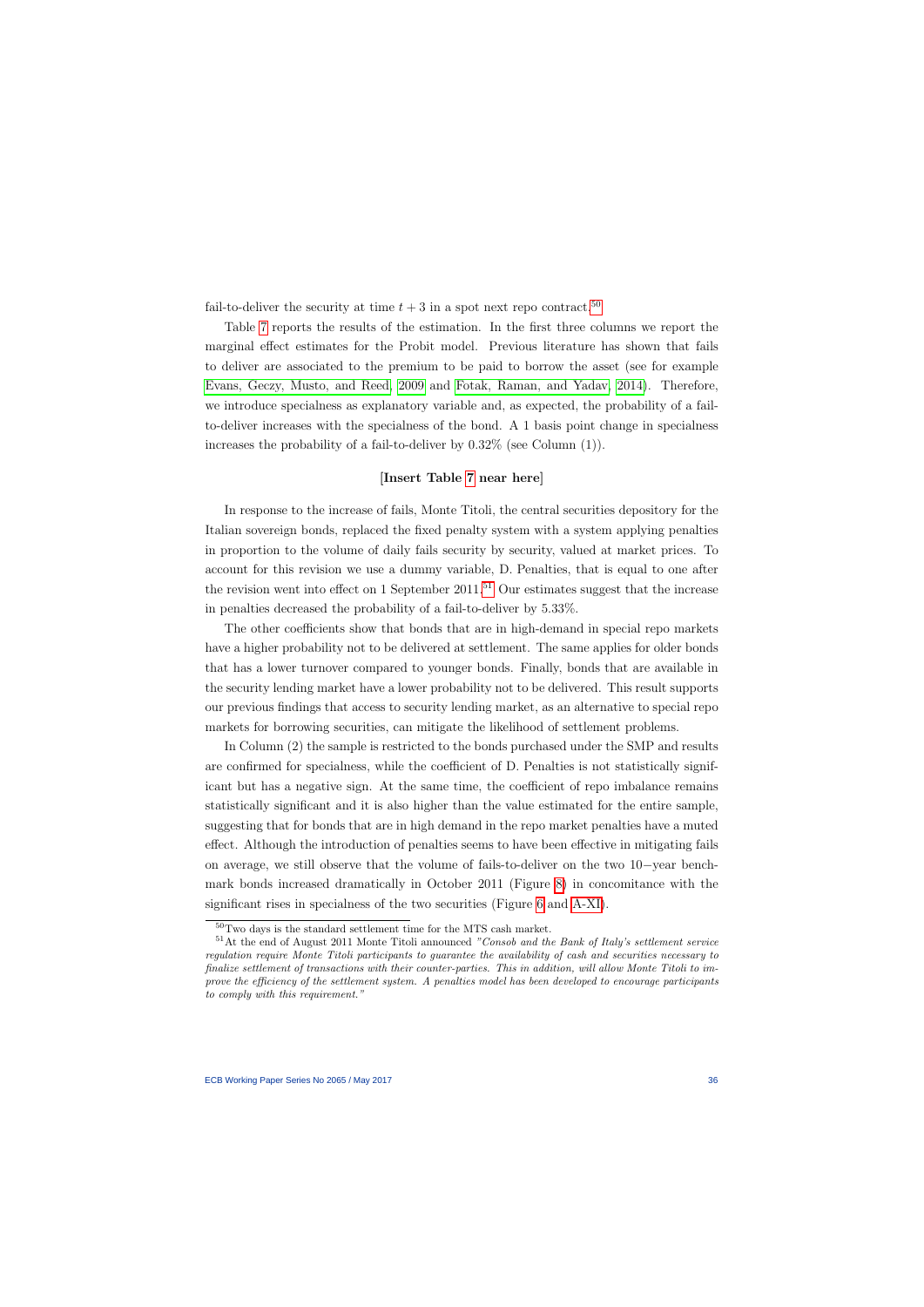#### [Insert Figure [8](#page-46-0) near here]

To further disentangle the effect of outright purchases, we replace specialness with the SMP purchases (Column (3)). The probability of fail-to-deliver is positively related to SMP purchases. Thus, our results suggest that the SMP purchases ultimately increased the incidence of fails, because the cost of borrowing the bonds in the repo market increased.

We run similar OLS specifications where we regress the nominal amount of fails divided by the nominal amount outstanding at bond level on specialness and on the SMP purchases. The results, reported in Columns  $(4) - (6)$ , confirm the link between specialness, SMP purchases and fails-to-deliver.

### 6.2. Collateral use and central bank funding

What are the implications of increased specialness on collateral utilization? As we have argued also earlier, special bonds can be pledged as collateral for liquidity at a below-market refinancing rate. We do not have data at the bank holding-bond level to assess what was the impact of the SMP purchases on the value and composition of the portfolios of holders of the bonds targeted by the ECB. However, we can provide some indirect evidence looking at the collateral pledged at the ECB. In Table [8](#page-54-0) we estimate panel regressions as in Section [5.1.1](#page-25-0) and add as an explanatory variable also the collateral pledged at the ECB at the bond level (as a fraction of the total amount outstanding). The results show a negative correlation between specialness and amount pledged at the ECB. The coefficients are statistically significant for the quantile regressions on the right side of the distribution, i.e. for very special bonds. Banks preferred not to pledge these bonds for the ECB liquidity operations and presumably used these bonds in the private markets, either to get financing at even cheaper rates than the policy rates, or to bring the asset in the repo or securities lending markets and take advantage of the rising lending fees (as Figure [7](#page-45-0) suggests for the 10−year benchmark bonds). Overall our evidence is consistent with recent empirical literature documenting how market participants actively manage their collateral portfolio [\(Aggarwal, Bai, and Laeven, 2018](#page-61-0) and [Jank and Moench, 2019\)](#page-63-1).

### [Insert Table [8](#page-54-0) near here]

## 7. Concluding remarks

In this article we have analyzed how central bank purchases affect specialness and liquidity of purchased bonds, possibly impacting the smooth functioning of bond markets. We have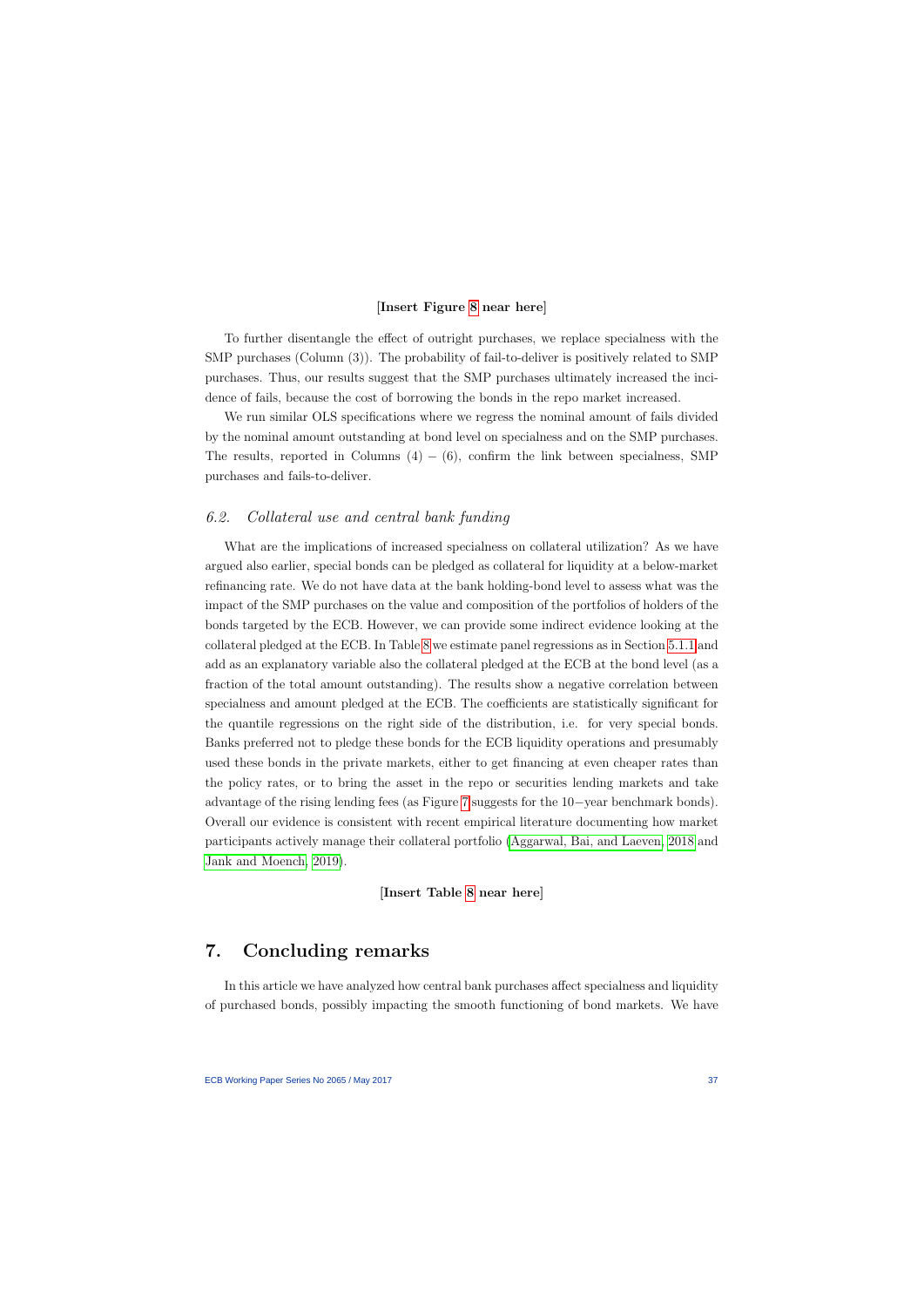shown that restrictions to the available supply of a security can interact with short-selling activity and have sizable and persistent effects on its scarcity premium, its liquidity and use as collateral. Our results provide interesting insights for researchers and policy makers interested in the functioning of very liquid financial markets. Our evidence supports the mechanisms linking the cash and the repo markets in models as in [Duffie](#page-62-1) [\(1996\)](#page-62-1) and [Vayanos](#page-65-0) [and Weill](#page-65-0) [\(2008\)](#page-65-0) and in particular the role played by short-sellers. At the same time, we emphasize that the relation between specialness in the repo market and liquidity in the cash market is dependent on the available supply of a security and needs to be framed in a dynamic model. If there are shocks to the supply, specialness reflects mainly the scarcity of a certain security and its associated illiquidity. Special bonds trade at a cash premium which can persist especially in markets in which holders of long positions do not lend the security. This relation can persist and eventually result in high premia paid by short-sellers when the long position is unwilling to provide the security back to the market.

Concerning the implications for policy making, our results provide a clear indication of the possible side effects on market functioning of the asset purchase programs of the central banks. It is important to stress that we found economically and statistically significant effects on market segmentation in an environment where transactions costs and other market frictions are minimal. Indeed, our sample consists of transactions taking place on trading platforms, largely cleared by CCPs and therefore with no counterparty risk. We also emphasize the pivotal role that the central bank can play in the security lending market. When assets are scarce, holders of these securities are unwilling to lend them in the private markets, probably for fears that the asset will not be returned timely. Therefore, a policy of promoting security lending by the central bank may be beneficial to support market liquidity and smooth collateral use during these episodes of market stress.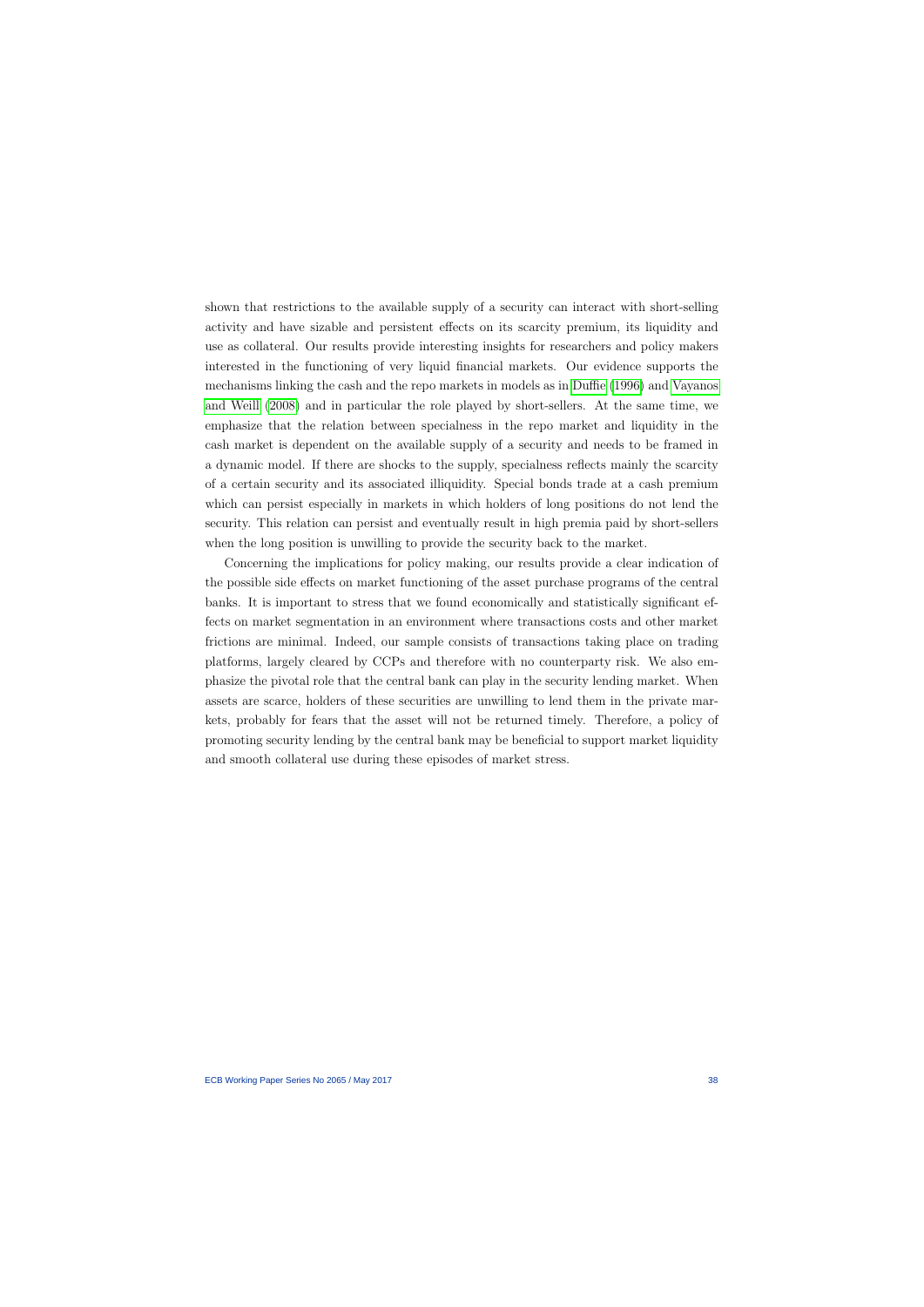

Fig. 1. The distribution of specialness - The figure plots the empirical distribution of specialness for the 50th, 70th and 90th percentile. Specialness is calculated as the difference between the general collateral (GC) repo rate and the special repo rate on a specific security and day of trading. The rates refer to repo transactions on underlying Italian sovereign securities as traded on the MTS repo platform from 1 October 2009 to 7 July 2012.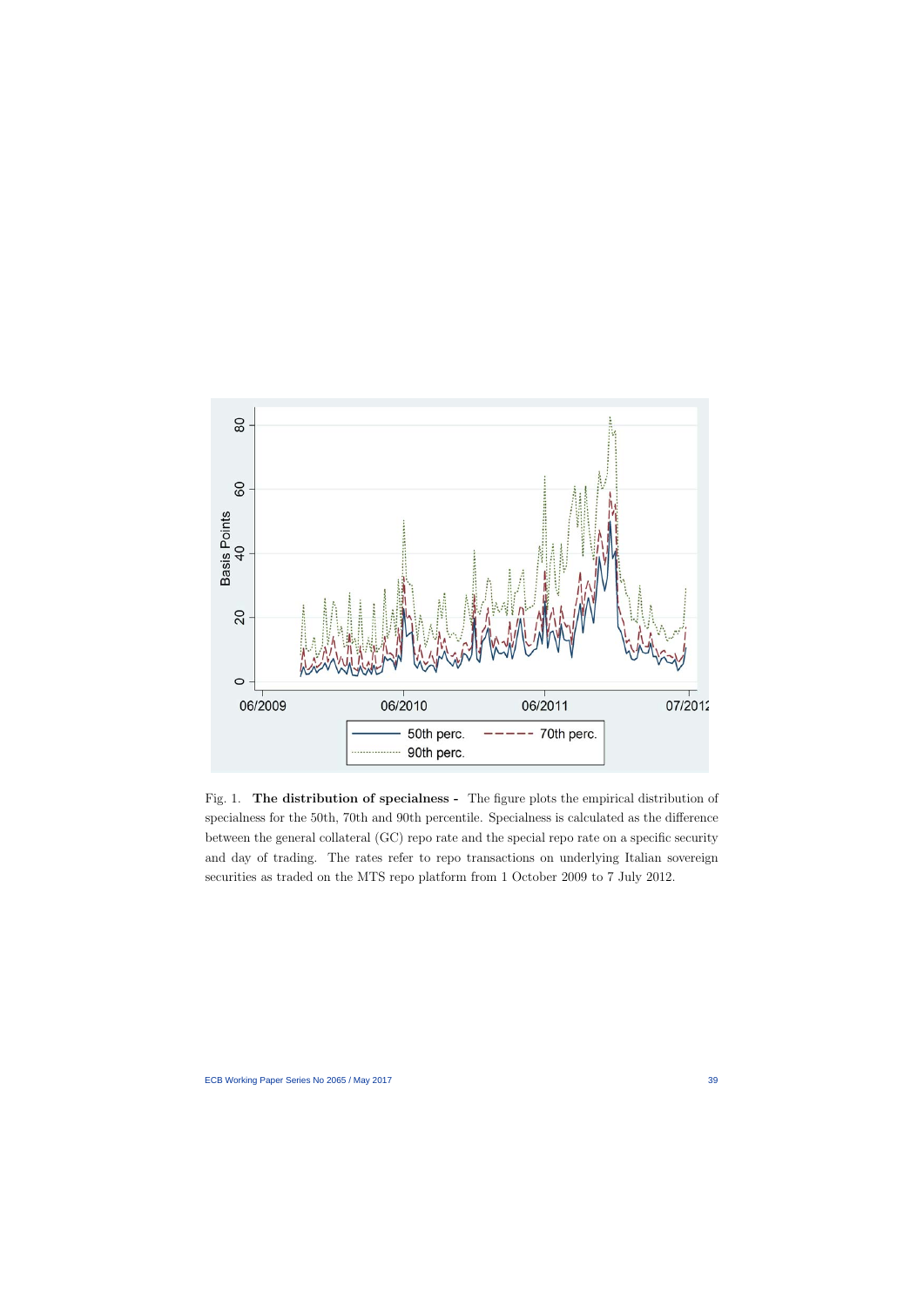

Fig. 2. Panel VAR Cumulative Impulse Response Functions - The figure plots the cumulative impulse response functions of (1) repo imbalance to a CDS bond shock of  $1\%$  (Panel A); (2) specialness to a repo imbalance shock of  $1\%$  (Panel B); (3) specialness to a CDS bond shock of 1% (Panel C); and specialness to a SMP purchase shock of 1% of outstanding amount (Panel D) and 90% bootstrapped confidence intervals (grey dashed lines) based on 1, 000 replications. The cumulative impulse response functions are estimated from a panel VAR model in first-difference including the following variables: CDS bond, cash imbalance, bid-ask spread, SMP purchase, repo imbalance, specialness and available for lending of the bonds purchased by the ECB under the SMP from 8 August 2011 to 21 December 2011.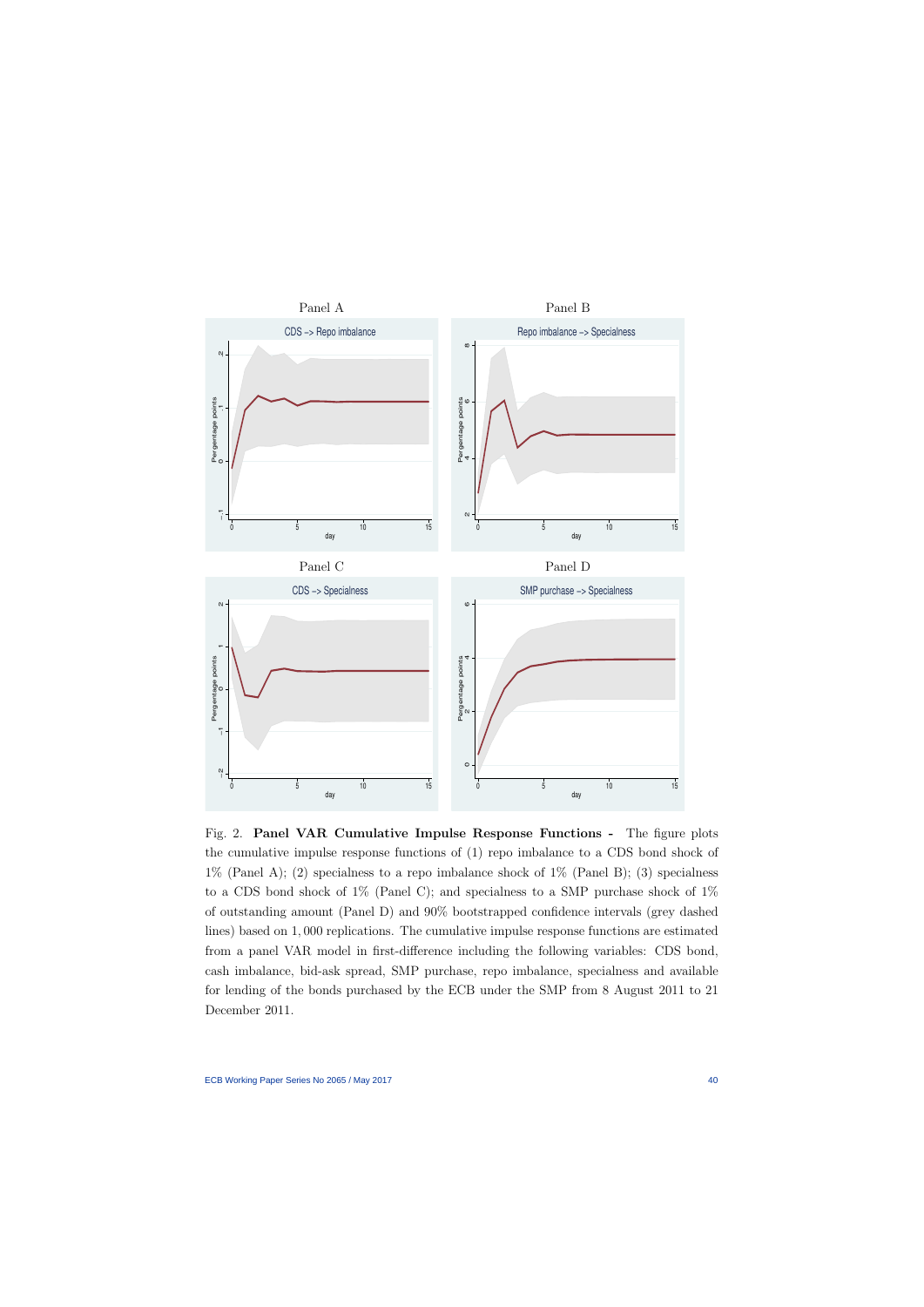

Fig. 3. Historical counterfactual of specialness - This figure plots the average specialness of bonds purchased by the ECB under the SMP and the historical counterfactual of specialness in the absence of SMP purchases, based on the estimation of a panel VAR model in first-difference. The model includes the following variables: CDS bond, cash imbalance, bid-ask spread, SMP purchase, repo imbalance, specialness and available for lending of the bonds purchased under the SMP from 1 August 2011 to 21 December 2011. The counterfactual shows how specialness of the bonds bought under the SMP would have evolved without SMP purchase shocks. It is calculated by replacing all realizations of the SMP structural shock with zero while preserving the remaining structural shocks in the model. The bars indicate the volume of Italian sovereign bonds purchased by the ECB over the same period.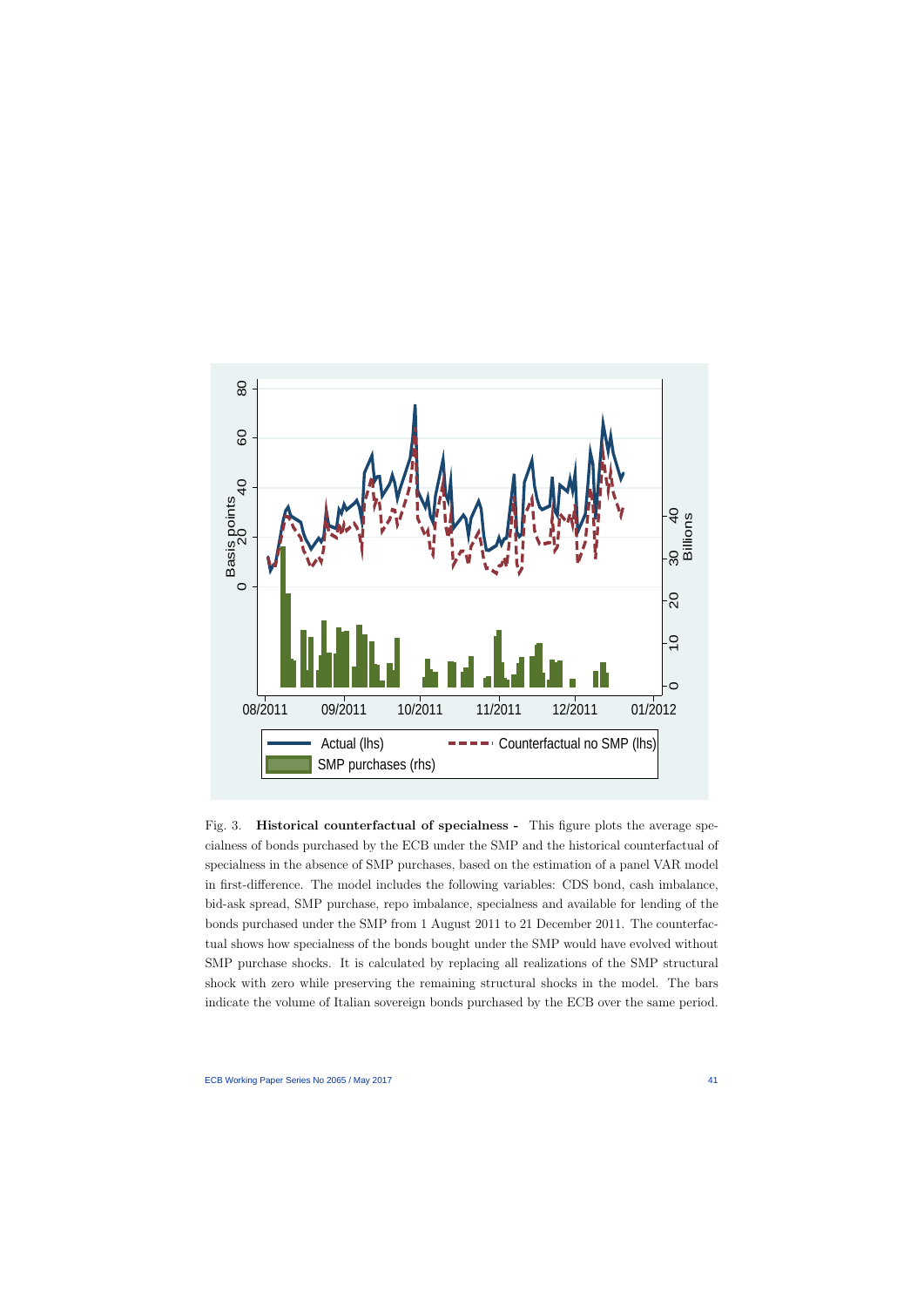

Fig. 4. Short-selling premium of 10-year on-the-run bonds - The figure plots the annualized cost of shorting a 10−year on-the-run bond at the daily frequency and taking a duration equivalent long position in the 10−year off-the-run bond. The bars show the difference between the SMP daily purchases of the 10−year on-the-run and the second offthe-run bond. Continuous vertical lines indicate futures contracts delivery dates.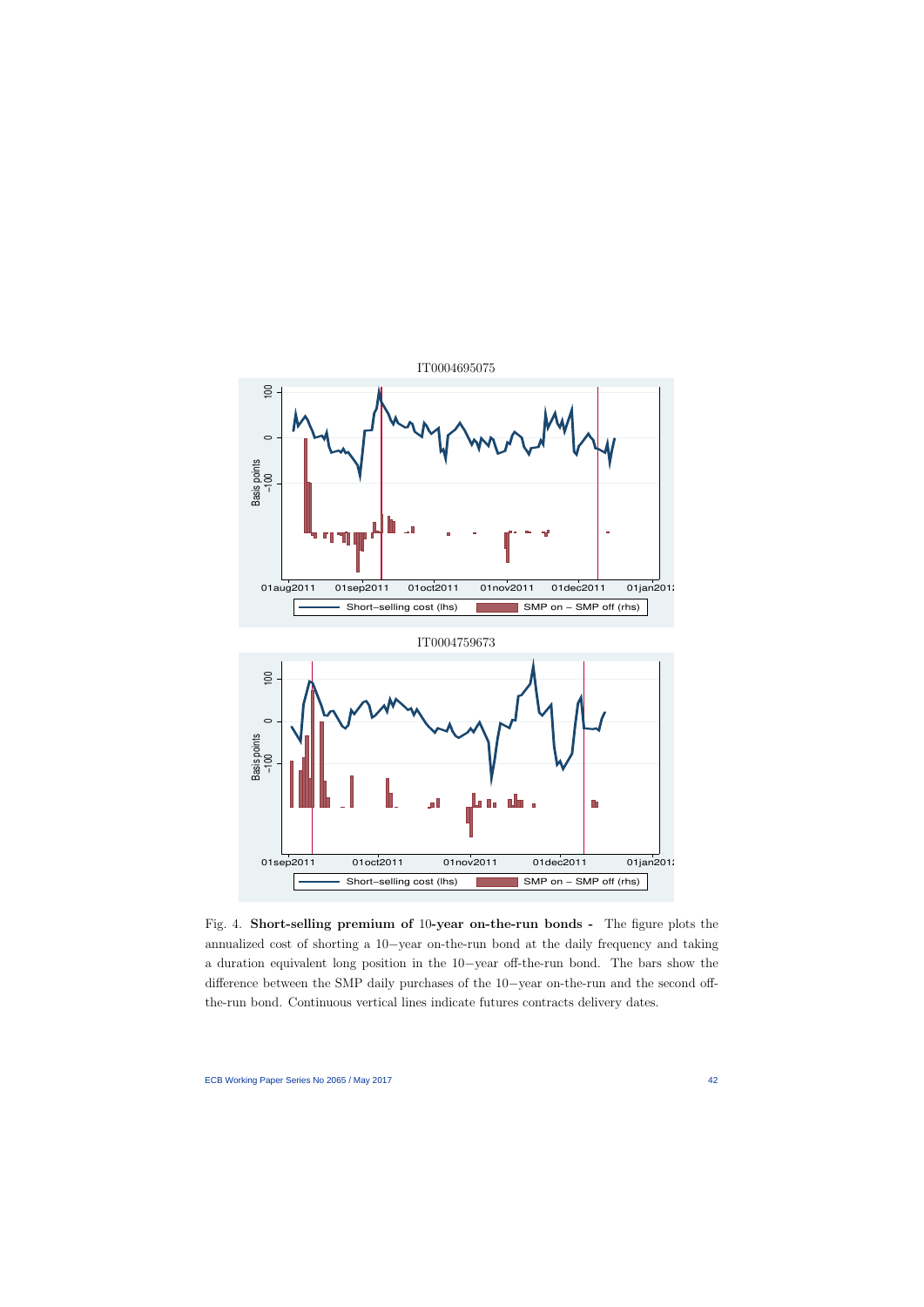

Fig. 5. Futures net basis - This figure shows the time series of the net futures basis for different Italian sovereign bonds deliverable for futures contracts maturing in September and December 2011. Continuous vertical lines indicate futures delivery dates. The continuous line represents the net basis of the on-the-run bond (IT0004695075) that was the cheapestto-deliver bond for the September 2011 futures delivery date. The dashed line represents the net basis of the on-the-run bond (IT0004759673) that was the cheapest-to-deliver bond for the December 2011 futures delivery date. The long-dashed line represents the average net basis of the other deliverable bonds.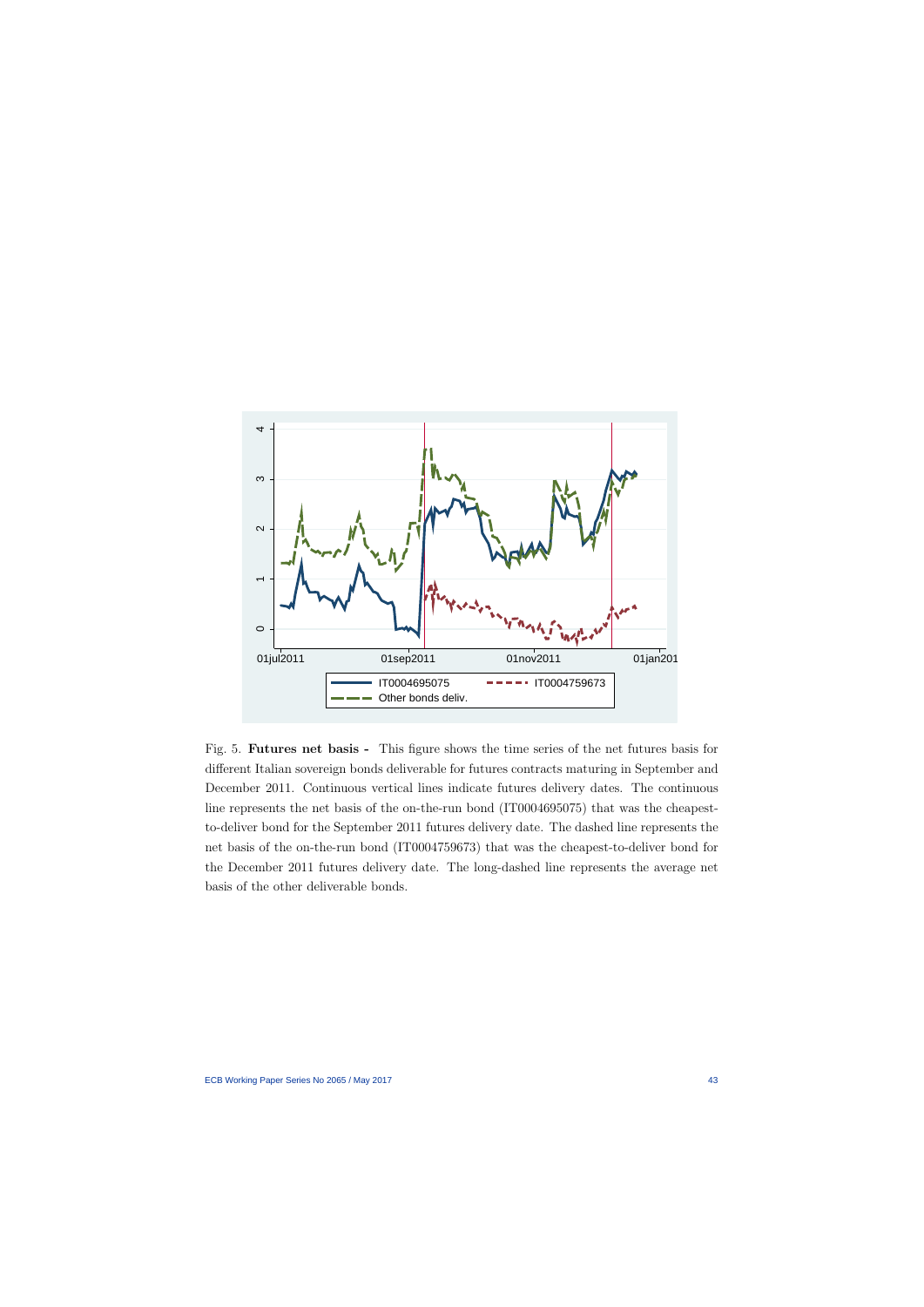

<span id="page-44-0"></span>Fig. 6. Specialness and repo imbalance for the 10-year on-the-run bond (IT0004695075) - The figure shows the value of specialness (top panel) and of repo imbalance (bottom panel) calculated for the Italian sovereign bond with 10-year maturity (ISIN IT0004695075) that was on-the-run during the period of the SMP purchases. Specialness is calculated as the difference between the general collateral (GC) repo rate and the special repo rate on this benchmark security and it is reported in basis points (left-hand scale). Repo imbalance is the difference between the transactions initiated as special reverse repo and the transactions initiated as financing repo on the 10-year on-the-run security and it is reported in percentage points (left-hand scale). The bars report the value of the onthe-run security purchased in the SMP portfolio. Continuous vertical lines indicate futures delivery dates.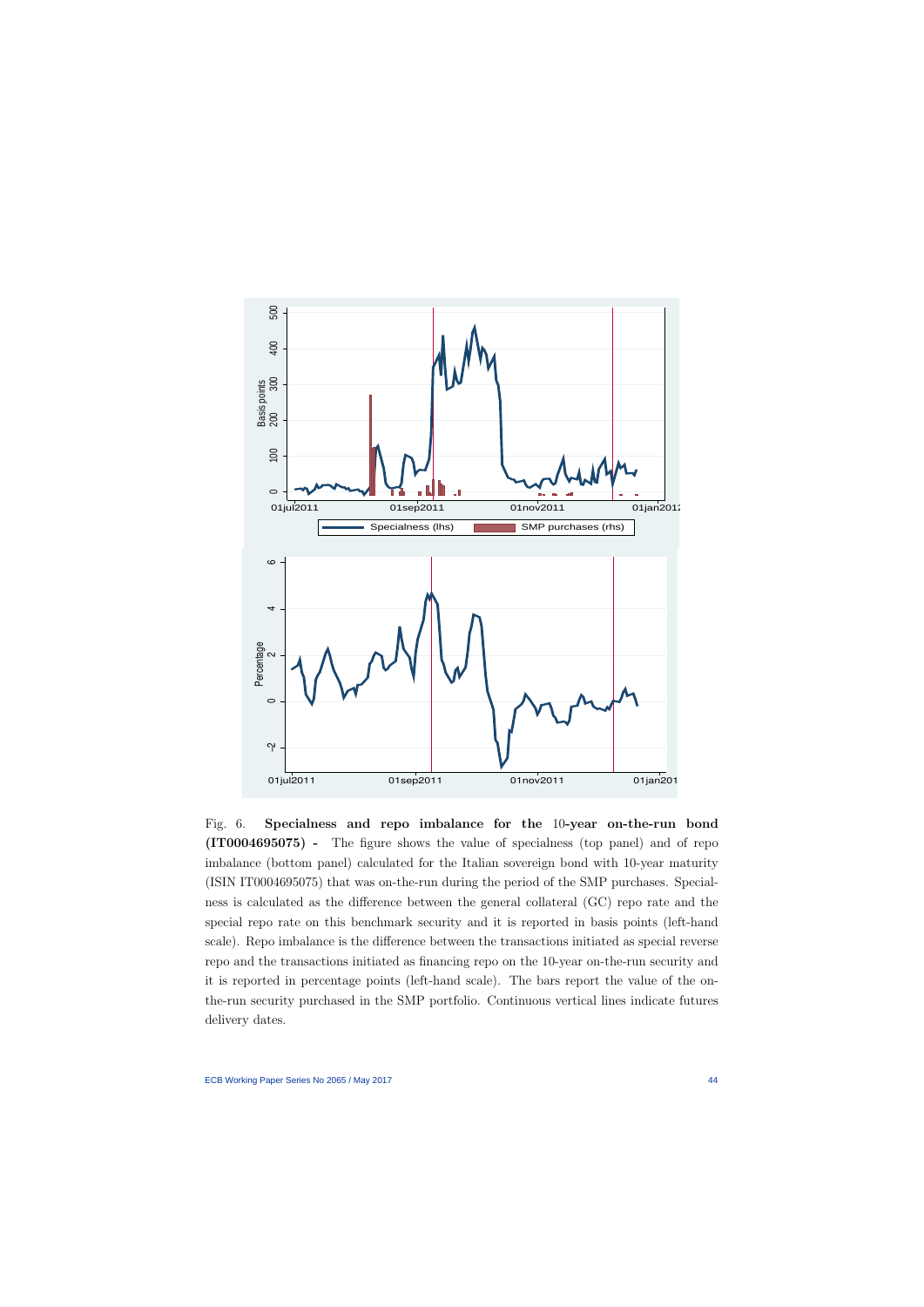

<span id="page-45-0"></span>Fig. 7. Lending utilization and fee of the 10-year on-the-run bond in the securities lending market - The figure shows the active utilization and annualized lending fee in the securities lending market of the 10-year on-the-run bond (IT0004695075). Active utilization is defined as loaned bonds divided by available bonds in the securities lending market. Continuous vertical lines indicate futures contracts delivery dates.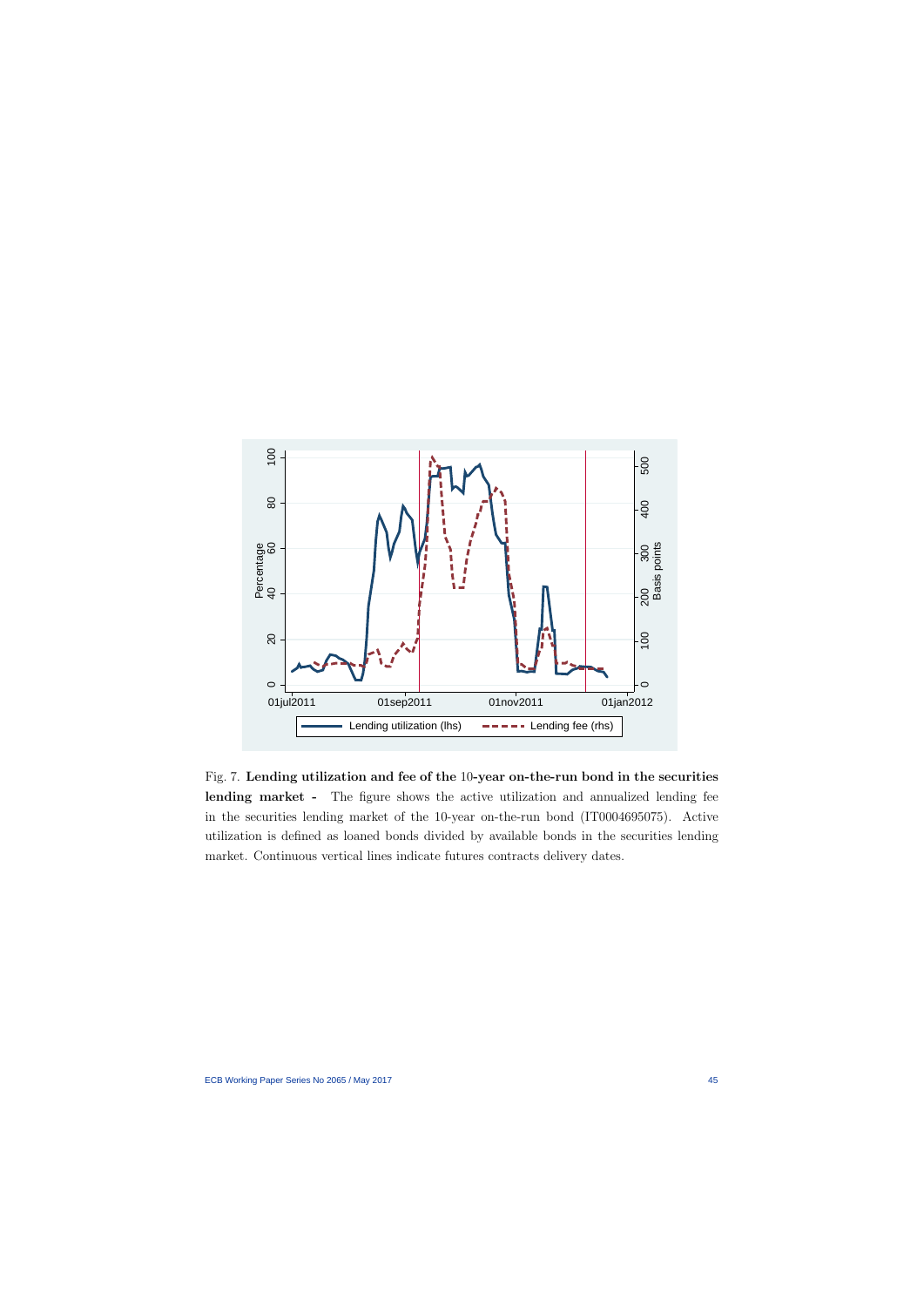

<span id="page-46-0"></span>Fig. 8. Fails-to-deliver of the 10-year on-the-run bond - The figure shows fails-todeliver of transactions in bond markets with the 10−year on-the-run bond as underlying. Fails-to-deliver is computed as the nominal amount of fails over the total nominal amount of transactions involving the same security settled by Monte Titoli. Continuous vertical lines indicate futures contracts delivery dates.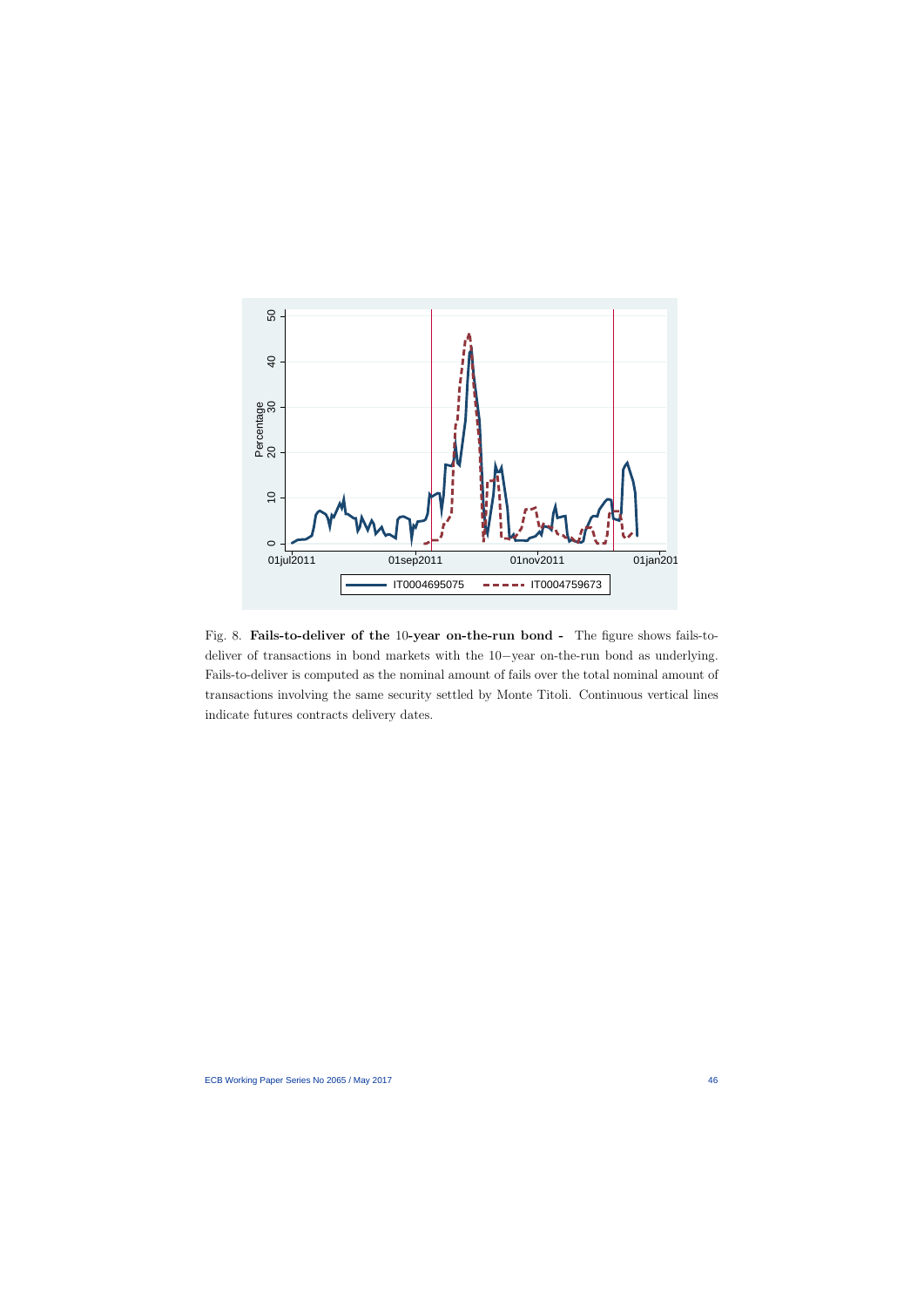Table 1: **Descriptive statistics** - This table reports the mean and the standard deviation of all the main variables used in the analysis. The statistics are reported for the full sample and for three distinct sub-periods. First period: from 1 October 2009 to 7 August 2011. Second period: from 8 August 2011 to 21 December 2011. Third period: from 22 December 2011 to 12 July 2012. Numbers in parenthesis report the same statistics calculated only on the days when the securities were bought under the Security Market Programme (SMP). Specialness denotes the difference between the general repo (GC) rate and the special repo rate on a specific security and day of trading and is expressed in basis points. Bond nominal outstanding denotes the nominal outstanding amount of a specific security underlying a special special repo transaction, at security level on a daily basis. Repo imbalance denotes the difference between reverse initiated and financing initiated special repo transactions, at security level on a daily basis. Cash imbalance denotes the difference between the aggregate sell and buy initiated volume in the cash market, at security level on a daily basis. Available lending denotes the nominal amount available for lending, at security level on a daily basis. Bond time-to-maturity denotes the time-to-maturity of a specific security on a daily basis. Bid-ask spread denotes the bid-ask spread based on BGN Bloomberg prices at or before 5pm, at security level on a daily basis. Cash turnover denotes the total volume over the nominal outstanding amount of the security and expressed in percentage terms. CDS bond denotes the US dollar-denominated CDS spread matched at bond-level using the bond time-to-maturity. CCP margin denotes the margin applied by Cassa Compensazione and Garanzia on MTS repo trasanctions. Fail-to-deliver denotes the nominal amount of fails over the nominal amount settled by Monte Titoli, at security level on a daily basis. Specialness and repo imbalance are based on tomorrow next and spot next repo transactions. Repo imbalance, cash imbalance and available for lending are re-scaled by the nominal outstanding amount of the security and expressed in percentage terms.

<span id="page-47-0"></span>

|                   | Mean    | St.dev.     | Mean       | St.dev. | Mean       | St.dev.  | Mean     | St.dev     |
|-------------------|---------|-------------|------------|---------|------------|----------|----------|------------|
|                   |         | Full sample | 1st period |         | 2nd period |          |          | 3rd period |
| Specialness       | 14.708  | 24.525      | 11.967     | 23.734  | 29.965     | 31.762   | 12.902   | 15.953     |
|                   |         |             |            |         | (35.480)   | (38.967) |          |            |
| Bond nominal      | 15,284  | 6,476       | 15,151     | 6,196   | 15,632     | 6,803    | 15,467   | 7,079      |
| outstanding       |         |             |            |         | (20, 792)  | (4,785)  |          |            |
| Repo imbalance    | 0.094   | 1.801       | $0.302\,$  | 1.763   | $-0.226$   | 1.802    | $-0.347$ | 1.806      |
|                   |         |             |            |         | (0.314)    | (1.670)  |          |            |
| Cash imbalance    | 0.003   | 0.542       | 0.003      | 0.568   | 0.012      | 0.472    | $-0.005$ | 0.474      |
|                   |         |             |            |         | (0.037)    | (0.185)  |          |            |
| Avail. lending    | 3.640   | 3.829       | 4.272      | 4.151   | 3.010      | 3.047    | 1.751    | 1.969      |
|                   |         |             |            |         | (2.615)    | (1.468)  |          |            |
| Bond time-to-mat. | 6.010   | 7.477       | 6.096      | 7.648   | 6.025      | 7.272    | 5.727    | 7.048      |
|                   |         |             |            |         | (5.364)    | (2.735)  |          |            |
| Bid-ask spread    | 0.848   | $5.193\,$   | 0.766      | 4.541   | 0.987      | 4.740    | 1.001    | 7.051      |
|                   |         |             |            |         | (0.522)    | (0.450)  |          |            |
| Cash turnover     | 0.424   | 0.803       | 0.466      | 0.848   | 0.314      | 0.636    | 0.326    | 0.691      |
|                   |         |             |            |         | (0.189)    | (0.324)  |          |            |
| CDS bond          | 231.998 | 150.497     | 137.668    | 61.090  | 442.893    | 83.534   | 381.683  | 108.396    |
|                   |         |             |            |         | (446.310)  | (83.001) |          |            |
| CCP margin        | 3.770   | 3.467       | 2.775      | 2.740   | 5.217      | 3.228    | 6.062    | 4.267      |
|                   |         |             |            |         | (5.065)    | (1.987)  |          |            |
| Fail-to-deliver   | 2.394   | 8.357       | 2.268      | 8.459   | 2.577      | 8.291    | 2.671    | 8.057      |
|                   |         |             |            |         | (2.729)    | (6.518)  |          |            |
|                   |         |             |            |         |            |          |          |            |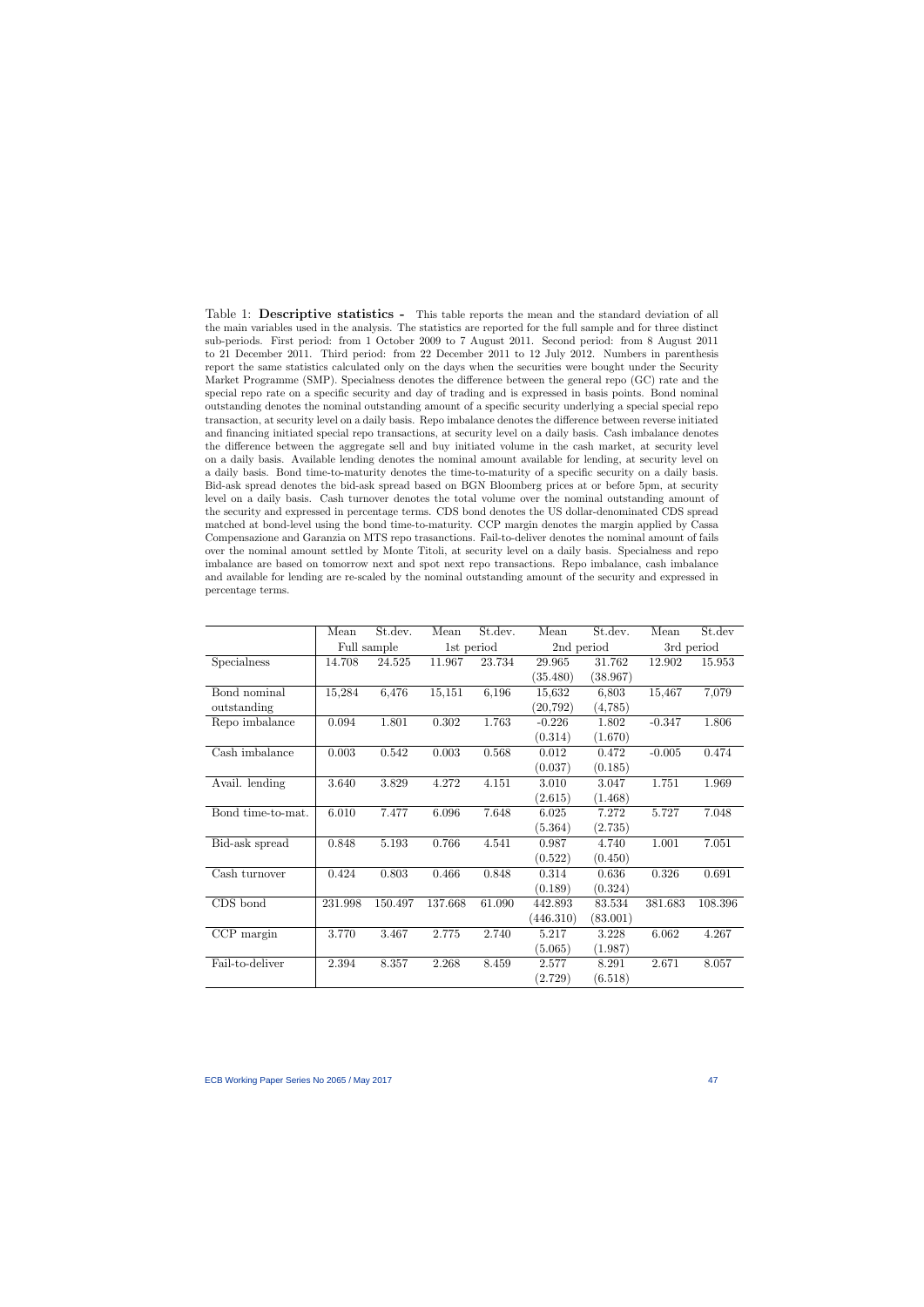<span id="page-48-0"></span>

|                                         |                                                     | October 2009     | August 2011     |
|-----------------------------------------|-----------------------------------------------------|------------------|-----------------|
|                                         |                                                     | <b>July 2011</b> | December 2011   |
|                                         |                                                     | "Non-crisis"     | "Crisis"        |
| Parameters                              | Definition                                          | Value            | Value           |
| $\overline{N}$                          | Number of bonds                                     | 50               | 50              |
| S                                       | Supply of each bond                                 | $2\%$            | $2\%$           |
| $1/\overline{\kappa}$                   | Investment horizon of high-valuation agents (years) | 0.85             | 1.33            |
| $1/\underline{\kappa}$                  | Investment horizon of low-valuation agents (years)  | 0.09             | 0.1             |
|                                         | Investment horizon of central bank (years)          |                  | 10              |
| $\frac{1}{F}^{'\overline{\kappa}^{cb}}$ | Flow of high-valuation agents                       | 1.176            | 0.643           |
| $\overline{F}^{cb}$                     | Flow of central bank                                |                  | 0.016           |
| $\boldsymbol{F}$                        | Flow of low-valuation agents                        | 0.01             | 0.1             |
| $\,r$                                   | Risk free rate (ECB refinancing rate)               | 1.11\%           | 1.41\%          |
| $\overline{x}$                          | Hedging benefit of high-valuation agents            | 0.15             | 0.15            |
| $\underline{x}$                         | Hedging benefit of low-valuation agents             | 2.63             | 2.95            |
| $\boldsymbol{y}$                        | Cost of risk bearing                                | 0.73             | 0.79            |
| $\delta$                                | Dividend rate                                       |                  | 1               |
| $\lambda$                               | Contact intensity in spot market                    | 10 <sup>6</sup>  | $10^{6}$        |
| $\nu$                                   | Contact intensity in repo market                    | $5 \times 10^4$  | $5 \times 10^4$ |
| Ф                                       | Bargaining power of a buyer                         | 0.5              | 0.5             |
| $\theta$                                | Bargaining power of a lender                        | 0.5              | 0.5             |

## Table 2: Parameter values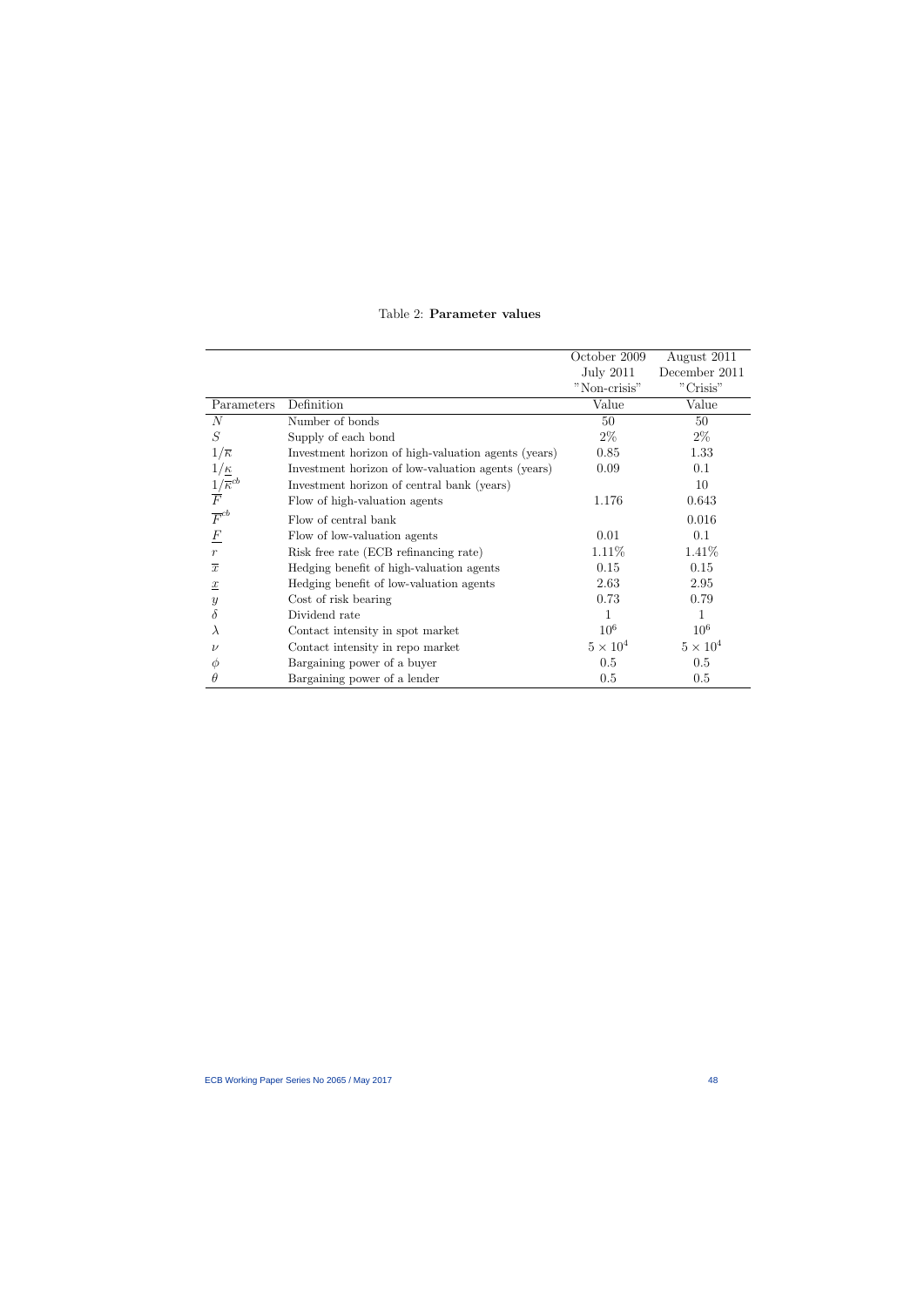| $\left(\frac{1}{2}\right)$ | $\widehat{\infty}$ |                                                                                                                                            |
|----------------------------|--------------------|--------------------------------------------------------------------------------------------------------------------------------------------|
|                            |                    | of the off-the-run asset and expected return of the on-the-run asset, $\delta / p_2 - \delta / p_1$ .                                      |
|                            |                    | ratio of the lending fee $\omega_1$ and the asset price $p_1$ . The cash premium is computed as the difference between the expected return |
|                            |                    | the same asset. Panel B reports the specialness and the cash premium of the on-the-run asset. Specialness is computed as the               |
|                            |                    | liquidity is measured as the product of the expected search time for lending an asset by the expected search time for borrowing            |
|                            |                    | as the product of the expected search time for buying an asset by expected search time for selling the same asset. The repo                |
|                            |                    | the on-the-run and off-the-run bonds. The equilibrium holdings are re-scaled by the asset supply. The cash liquidity is measured           |
|                            |                    | high-valuation agent, buys only the on-the-run asset. Panel A reports values for the liquidity in the cash and repo markets of             |
|                            |                    | central bank, as a high-valuation agent, buys both the on-the-run and off-the-run assets. In Column (4) the central bank, as a             |
|                            |                    | with the crisis period (Column $(2)$ of Table 2). In Column $(2)$ the central bank does not purchase assets. In Column $(3)$ the           |
|                            |                    | of Table 2) with no purchases by the central bank. In Column $(2) - (4)$ the results are based on the parameters associated                |
|                            |                    | different scenarios. In Column (1) the results are based on the parameters associated with the non-crisis period (Column (1)               |
|                            |                    | off-the-run assets, repo liquidity for on-the-run asset, cash premium and specialness arising from model calibration under four            |
|                            |                    | Table 3: Numerical results from model calibration - The table shows the values of cash liquidity for on-the-run and                        |

|                                                 | $\begin{array}{c}\n\begin{array}{c}\n\end{array}\n\end{array}$ | $\widehat{2}$ | $\widehat{\mathbb{C}}$ | $\bigoplus$                  |
|-------------------------------------------------|----------------------------------------------------------------|---------------|------------------------|------------------------------|
|                                                 | Non-crisis                                                     |               | Crisis                 |                              |
|                                                 |                                                                | No Central    | Central                | Central                      |
|                                                 |                                                                | <b>Bank</b>   | <b>Bank</b>            | <b>Bank</b>                  |
|                                                 |                                                                |               |                        | Both assets On-the-run asset |
| Panel A - Liquidity and CB holdings             |                                                                |               |                        |                              |
| e-run (days)<br>Cash liquidity on-th            | 1.816                                                          | 0.274         | 0.280                  | 0.281                        |
| $\text{Cash } \text{light }$ off-the-run (days) | 2.658                                                          | 4.163         | 4.842                  | 4.164                        |
| e-run (days)<br>Repo liquidity on-th            | 7.541                                                          | 3.903         | 3.917                  | 3.921                        |
| CB on-the-run holdings                          |                                                                |               | 35%                    | 35%                          |
| CB off-the-run holdings                         |                                                                |               | 16%                    |                              |
| Panel B - Specialness and cash premium          |                                                                |               |                        |                              |
| Specialness on-the-run (basis points)           | 0.183                                                          | 9.408         | 17.804                 | 18.724                       |
| Cash premium (basis points)                     | 0.820                                                          | 23.015        | 51.431                 | 56.641                       |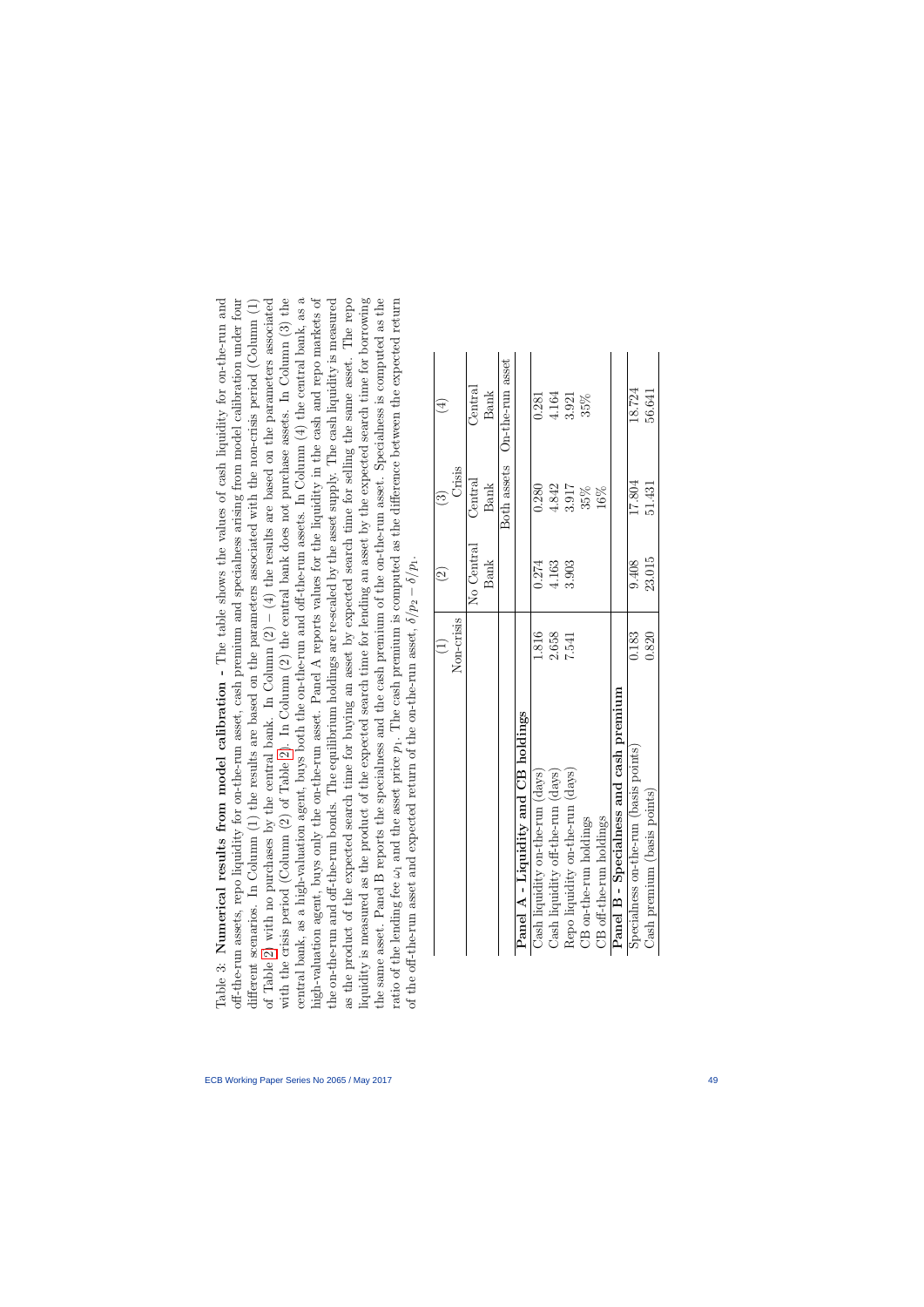Table 4: Specialness - The table shows the results of OLS panel regressions with bond fixed effects. Specialness is expressed in basis points and is based on spot next (SN) and tomorrow next (TN) transactions. The repo imbalance is based on spot next (SN) and tomorrow next (TN) transactions. The repo imbalance, cash imbalance and available for lending variables are rescaled by the nominal outstanding amount of the bond, expressed in percentage terms and are lagged by one day (see Section 3.1 for details). Bond timeto-maturity denotes the time-to-maturity of a specific security. Bid-ask spread denotes the bid-ask spread based on BGN Bloomberg prices at or before 5pm. D. Auction is a dummy variable to control for the date of a primary issuance of the security. The variable CDS bond is based on the term structure of US dollar-denominated Italian sovereign CDS contracts. Every day we interpolate the term structure of CDS spreads and match the implied CDS spread with the bond with a corresponding time-to-maturity. The CDS bond variable is expressed in logarithmic and lagged by one day. Standard errors are in parenthesis and are clustered by bond identifier. The results are reported for the full period and for the three distinct sub-periods: 1 October 2009 - 7 August 2011, 8 August 2011 - 21 December 2011 and 22 December 2011 - 12 July 2012. Stars denote statistical significance at  $10\%$  (\*),  $5\%$  $(**)$  and  $1\%$   $(***)$ .

|                     | (1)         | (2)         | (3)         | (4)         |
|---------------------|-------------|-------------|-------------|-------------|
|                     | Full        | 1st         | 2nd         | 3rd         |
| Specialness (lag)   | $0.867***$  | $0.886***$  | $0.798***$  | $0.817***$  |
|                     | (0.030)     | (0.026)     | (0.093)     | (0.028)     |
| Repo imbalance      | $0.314***$  | $0.194**$   | $1.218**$   | 0.107       |
|                     | (0.111)     | (0.089)     | (0.507)     | (0.076)     |
| Cash imbalance      | $-0.256$    | $-0.062$    | $-1.865***$ | 0.118       |
|                     | (0.157)     | (0.142)     | (0.667)     | (0.250)     |
| Avail. lending      | $-0.138***$ | $-0.124***$ | $-0.394**$  | $-0.087$    |
|                     | (0.032)     | (0.029)     | (0.173)     | (0.072)     |
| Bond time-to-mat.   | 0.024       | $0.031*$    | 0.033       | 0.039       |
|                     | (0.019)     | (0.017)     | (0.053)     | (0.027)     |
| D. Auction          | $-4.519**$  | $-3.891$    | $-9.228***$ | $-3.311***$ |
|                     | (1.791)     | (2.359)     | (2.567)     | (0.643)     |
| Bid-ask spread      | $-0.020*$   | $-0.021$    | $-0.037**$  | $-0.020*$   |
|                     | (0.010)     | (0.018)     | (0.015)     | (0.012)     |
| $CDS$ bond $(\log)$ | $0.991***$  | $0.439***$  | $9.443**$   | $1.226***$  |
|                     | (0.267)     | (0.115)     | (4.380)     | (0.319)     |
| Constant            | $-2.747***$ | $-0.412$    | $-49.388**$ | $-4.960***$ |
|                     | (1.006)     | (0.514)     | (23.671)    | (1.731)     |
| $R^2$               | 0.785       | 0.799       | 0.744       | 0.662       |
| Num. Obs.           | 37602       | 26987       | 4858        | 5757        |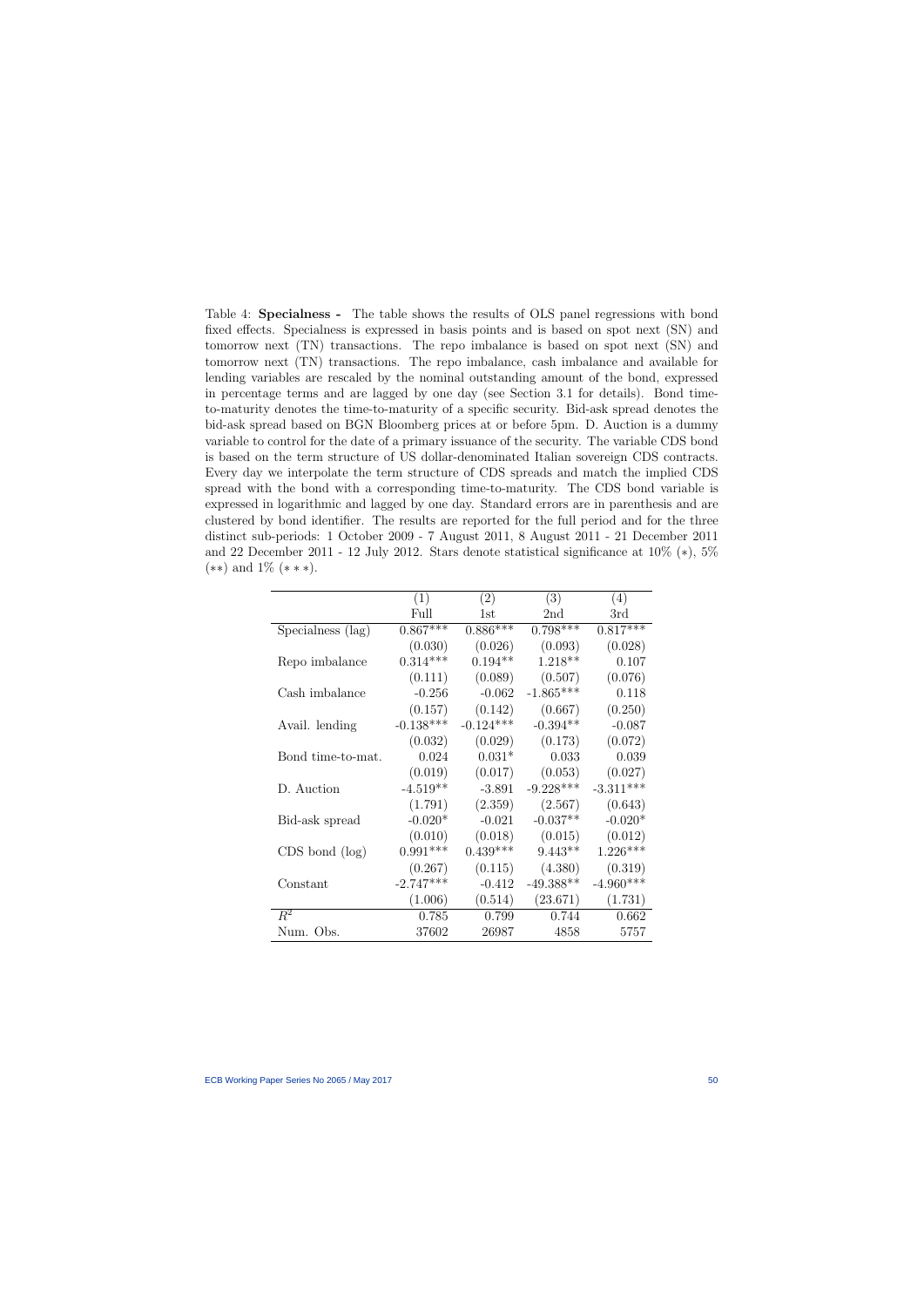Table 5: Specialness and SMP purchases - The table shows the results of OLS (Columns  $(1) - (2)$ ) and quantile (Columns  $(3) - (4)$ ) panel regressions with bond fixed effects. Specialness is expressed in basis points and is based on spot next (SN) and tomorrow next (TN) transactions. The repo imbalance is based on spot next (SN) and tomorrow next (TN) transactions. The repo imbalance, cash imbalance, available for lending and SMP purchase variables are rescaled by the nominal outstanding amount of the bond, expressed in percentage terms and are lagged by one day (see Section 3.1 for details). Bond time-to-maturity denotes the time-to-maturity of a specific security. Bid-ask spread denotes the bid-ask spread based on BGN Bloomberg prices at or before 5pm. D. Auction is a dummy variable to control for the date of a primary issuance of the security. The variable CDS bond is based on the term structure of US dollar-denominated Italian sovereign CDS contracts. Every day we interpolate the term structure of CDS spreads and match the implied CDS spread with the bond with same time-to-maturity. The CDS bond variable is expressed in logarithmic and lagged by one day. In Column (2) the observations on the 10−year on-the-run bonds are excluded from the sample. Standard errors are in parenthesis and are clustered by bond identifier (Columns  $(1) - (2)$ )). The estimation is carried out for the sub-period 8 August 2011 - 21 December 2011. Stars denote statistical significance at  $10\%$  (\*),  $5\%$  (\*\*) and  $1\%$  $(* * *).$ 

|                     | (1)         | (2)         | (3)           | (4)           |
|---------------------|-------------|-------------|---------------|---------------|
|                     | <b>OLS</b>  | <b>OLS</b>  | $Q-70$        | $Q-90$        |
| Specialness (lag)   | $0.796***$  | $0.678***$  |               |               |
|                     | (0.093)     | (0.118)     |               |               |
| Repo imbalance      | $1.179**$   | 0.406       | $0.800***$    | $3.916***$    |
|                     | (0.526)     | (0.295)     | (0.240)       | (0.712)       |
| Cash imbalance      | $-2.010***$ | $-1.633***$ | $-2.100**$    | $-3.119$      |
|                     | (0.726)     | (0.612)     | (0.931)       | (2.759)       |
| Avail. lending      | $-0.370**$  | $-0.387**$  | $-1.105***$   | $-2.661***$   |
|                     | (0.171)     | (0.194)     | (0.176)       | (0.520)       |
| Bond time-to-mat.   | 0.020       | $-0.026$    | 0.014         | $0.682***$    |
|                     | (0.049)     | (0.052)     | (0.074)       | (0.220)       |
| D. Auction          | $-8.861***$ | $-7.408***$ | $-9.063$      | $-12.021$     |
|                     | (2.548)     | (2.499)     | (6.284)       | (18.619)      |
| Bid-ask spread      | $-0.031**$  | $-0.041**$  | $-0.107$      | $-0.211$      |
|                     | (0.015)     | (0.017)     | (0.086)       | (0.256)       |
| $CDS$ bond $(\log)$ | $9.676**$   | 13.334**    | $43.523***$   | 46.947***     |
|                     | (4.351)     | (5.220)     | (2.437)       | (7.221)       |
| SMP purchase        | $4.660***$  | $4.735***$  | $6.559***$    | 18.349***     |
|                     | (0.822)     | (1.652)     | (1.334)       | (3.953)       |
| Constant            | $-51.121**$ | $-70.298**$ | $-227.997***$ | $-223.297***$ |
|                     | (23.522)    | (28.327)    | (14.859)      | (44.024)      |
| $\overline{R^2}$    | 0.745       | 0.739       |               |               |
| Num. Obs.           | 4858        | 4770        | 4858          | 4858          |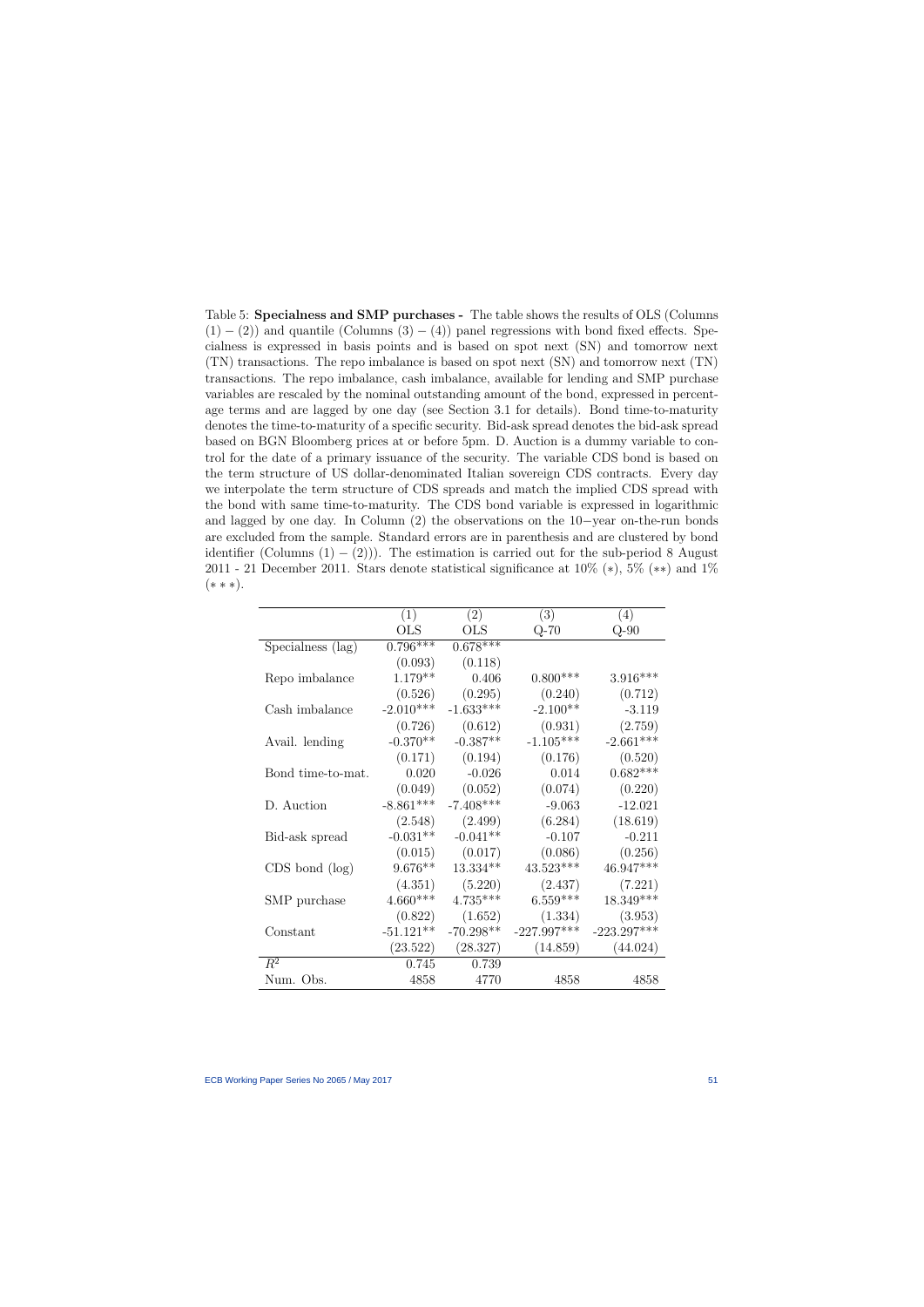Table 6: 10-year on-the-run bonds: Cash premium, bond market liquidity and short-selling premium - The table reports the results from predictive OLS regressions in which the dependent variable is: 1) the cash premium; 2) the bid-ask spread differential; 3) the short-selling premium. The cash premium and short-selling premium are calculated from a strategy composed of a duration-adjusted long position in the 10−year off-the-run bonds and a short position in the 10−year on-the-run bonds (see details in Section 5.2). The bid-ask spread differential is calculated as the difference between the bid-ask spread of the 10−year on-the-run and off-the-run bonds. The explanatory variables are: the difference between the daily specialness of on-the-run and off-the-run bonds, the difference between the SMP daily purchases of on-the-run and off-the-run bonds, the CDS bond spread of 10−year on-the-run bonds and a dummy variable for the primary issuance of the 10−year on-therun bonds. Observations are daily and the regressors are lagged by one day. Estimation is carried out for the sub-period 8 August 2011 - 21 December 2011. Standard errors are in parenthesis and are clustered by bond identifier. Stars denote statistical significance at 10%  $(*), 5\%$   $(**)$  and  $1\%$   $(***).$ 

|                             | $\left(1\right)$ | $\left( 2\right)$ | (3)           |
|-----------------------------|------------------|-------------------|---------------|
|                             | Cash             | Bid-ask           | Short-selling |
|                             | premium          | spread            | premium       |
|                             | $On - Off$       | $On - Off$        | $On - Off$    |
| $Specialness[On - Off]$     | $0.0002**$       | $-0.0001$         | $0.0633**$    |
|                             | (0.000)          | (0.0001)          | (0.025)       |
| $SMP$ purchase $[On - Off]$ | $0.0255***$      | $0.0208***$       | $9.3568***$   |
|                             | (0.003)          | (0.0038)          | (0.416)       |
| $CDS$ Bond $(log)$          | 0.0980           | $-0.0099$         | 28.1207**     |
|                             | (0.059)          | (0.0421)          | (12.239)      |
| D. Auction                  | $-0.0938$        | $-0.0953***$      | $-16.8061***$ |
|                             | (0.065)          | (0.0317)          | (1.598)       |
| Constant                    | $-0.6197*$       | 0.1170            | $-1.7e+02**$  |
|                             | (0.357)          | (0.2361)          | (73.750)      |
| $R^2$                       | 0.065            | 0.104             | 0.141         |
| Num. Obs.                   | 175              | 175               | 171           |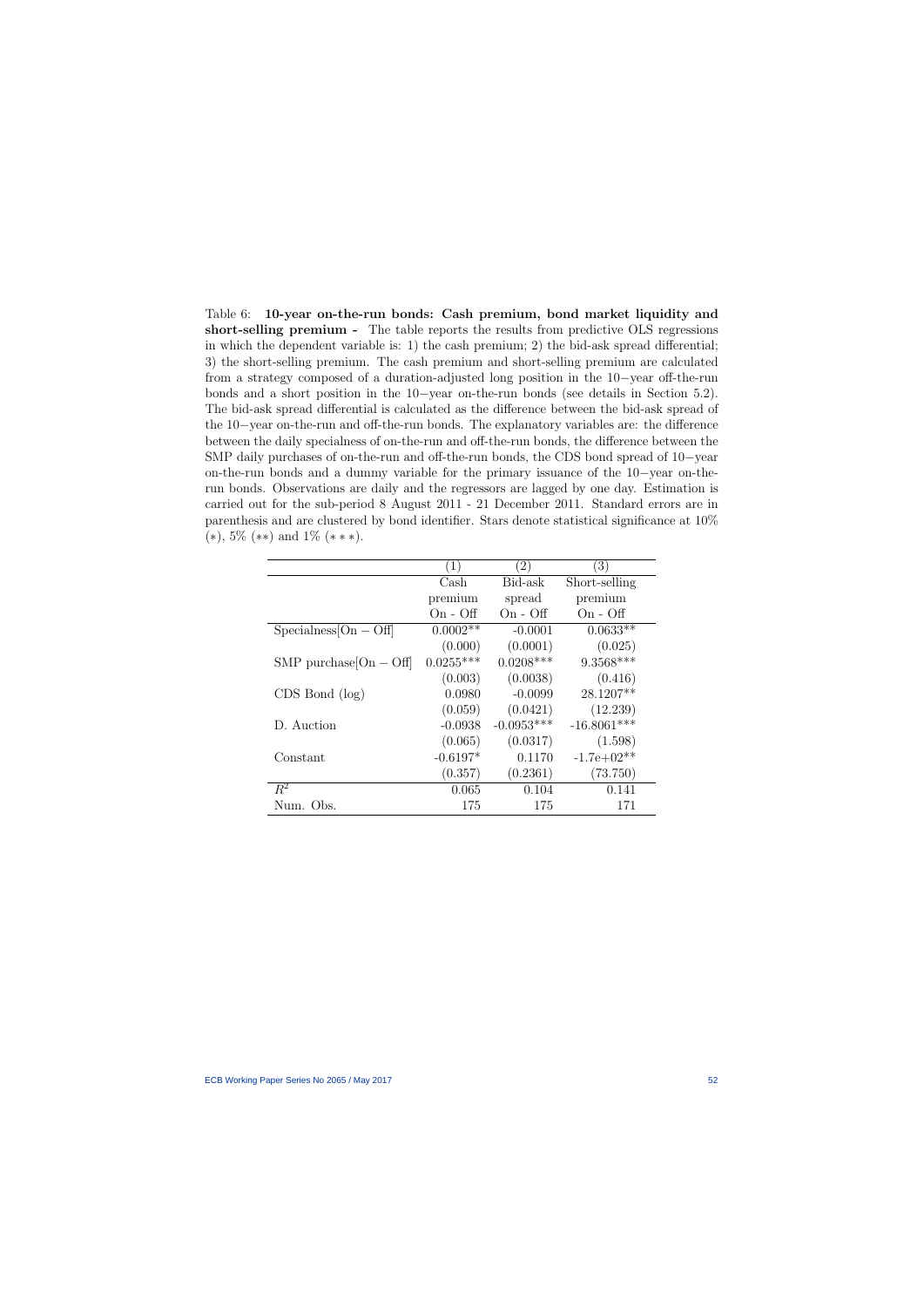Table 7: **Fails-to-deliver** - The table shows the results of Probit and OLS panel regressions estimated with bond fixed effects. The dependent variable for the Probit estimation is equal to one when at least a fail-to-deliver occurs at time  $t + 3$  (see Columns (1) – (3)). For this estimation we report the marginal effects of the regressors. In the OLS estimation the dependent variable corresponds to the nominal amount of settlement fails over the nominal amount traded at time  $t + 3$  (see Columns  $(4) - (6)$ ). In Column  $(2)$  and  $(5)$  the sample is restricted to the bonds purchased by the ECB under the SMP. Specialness and repo imbalance are based on spot next (SN) and tomorrow next (TN) transactions. The repo imbalance, cash imbalance, available for lending and SMP purchase variables are rescaled by the nominal outstanding amount of the bond, and expressed in percentage terms (see Section 3.1 for details). Bond time-to-maturity denotes the time-to-maturity of a specific security. Bid-ask spread denotes the bid-ask spread based on BGN Bloomberg prices at or before 5pm. D. Auction is a dummy variable to control for the date of a primary issuance of the security. The variable CDS bond is based on the term structure of US dollar-denominated Italian sovereign CDS contracts. Every day we interpolate the term structure of CDS spreads and match the implied CDS spread with the bond with same time-to-maturity. The CDS bond variable is expressed in logarithmic. Standard errors are in parenthesis and are clustered by bond identifier. Estimation is carried out for the sub-period 8 August 2011 - 21 December 2011. Stars denote statistical significance at  $10\%$  (\*),  $5\%$  (\*\*) and  $1\%$  (\*\*\*).

<span id="page-53-0"></span>

|                     | (1)         | (2)         | (3)         | (4)        | (5)        | (6)        |
|---------------------|-------------|-------------|-------------|------------|------------|------------|
|                     | Probit      | Probit      | Probit      | <b>OLS</b> | <b>OLS</b> | <b>OLS</b> |
| Specialness         | $0.0032***$ | $0.0025***$ |             | $0.055***$ | $0.039***$ |            |
|                     | (0.0004)    | (0.0004)    |             | (0.008)    | (0.005)    |            |
| D. Penalties        | $-0.0533*$  | $-0.0551$   | $-0.0439$   | 0.806      | 0.339      | 0.782      |
|                     | (0.0319)    | (0.0467)    | (0.0331)    | (0.664)    | (0.690)    | (0.707)    |
| SMP purchase        |             |             | $0.1461***$ |            |            | $0.574*$   |
|                     |             |             | (0.0443)    |            |            | (0.309)    |
| Repo imbalance      | $0.0096*$   | $0.0131*$   | $0.0148***$ | $0.402***$ | $0.660***$ | $0.563***$ |
|                     | (0.0054)    | (0.0079)    | (0.0054)    | (0.108)    | (0.158)    | (0.135)    |
| Cash imbalance      | 0.0015      | 0.0803      | $-0.0064$   | $-1.008*$  | 0.420      | $-1.042$   |
|                     | (0.0175)    | (0.0562)    | (0.0207)    | (0.596)    | (0.397)    | (0.650)    |
| Avail. lending      | $-0.0076*$  | 0.0105      | $-0.0128**$ | $-0.094$   | $-0.020$   | $-0.204**$ |
|                     | (0.0045)    | (0.0148)    | (0.0053)    | (0.069)    | (0.153)    | (0.096)    |
| Bond time-to-mat.   | $0.0071***$ | $0.0151*$   | $0.0076***$ | 0.022      | $0.230**$  | 0.043      |
|                     | (0.0019)    | (0.0083)    | (0.0022)    | (0.029)    | (0.113)    | (0.038)    |
| D. Auction          | 0.0605      | $-0.0670$   | 0.0179      | $-0.855$   | $-0.624$   | $-1.758**$ |
|                     | (0.0734)    | (0.1312)    | (0.0686)    | (0.716)    | (1.401)    | (0.857)    |
| Bid-ask spread      | $-0.0044$   | 0.0022      | $-0.0050$   | 0.023      | $0.682*$   | 0.011      |
|                     | (0.0042)    | (0.0291)    | (0.0047)    | (0.036)    | (0.385)    | (0.035)    |
| $CDS$ bond $(\log)$ | $0.2003***$ | 0.1972      | $0.3140***$ | $-2.378$   | 1.089      | $-0.266$   |
|                     | (0.0773)    | (0.1612)    | (0.0851)    | (1.740)    | (1.828)    | (1.792)    |
| $\overline{R^2}$    |             |             |             | 0.093      | 0.127      | 0.029      |
| Num. Obs.           | 4890        | 2046        | 4890        | 4890       | 2046       | 4890       |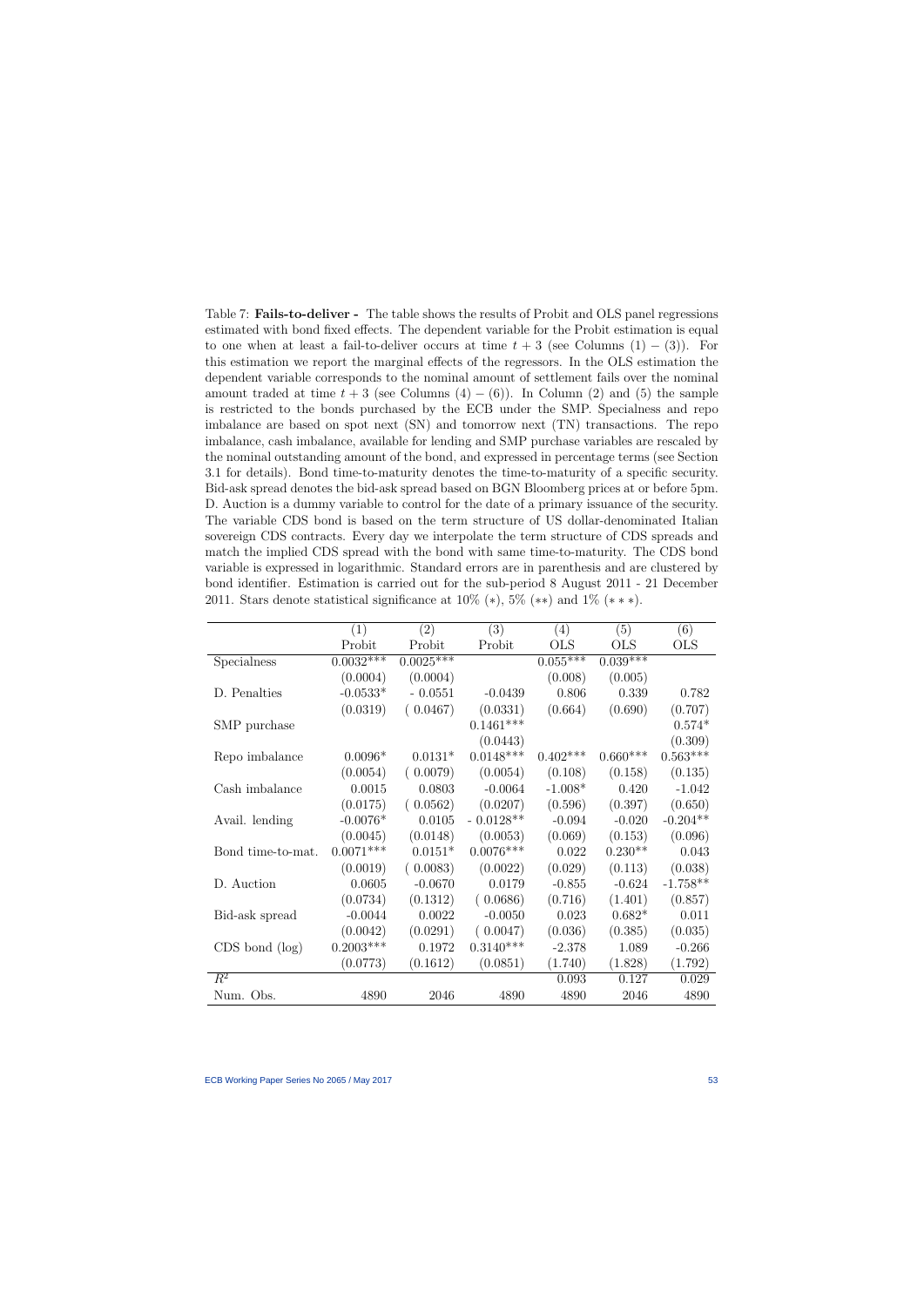Table 8: Specialness, SMP purchases and ECB collateral pledge - The table shows the results of OLS (Columns  $(1)–(2)$ ) and quantile (Columns  $(3)–(4)$ ) panel regressions with bond fixed effects. Specialness is expressed in basis points and is based on spot next (SN) and tomorrow next (TN) transactions. The repo imbalance is based on spot next (SN) and tomorrow next (TN) transactions. The repo imbalance, cash imbalance, available for lending, SMP purchase and ECB collateral pledge variables are scaled by the nominal outstanding amount of the bond, expressed in percentage terms and are lagged by one day (see Section 3.1 for details). Bond time-to-maturity denotes the time-to-maturity of a specific security. Bidask spread denotes the bid-ask spread based on BGN Bloomberg prices at or before 5pm. D. Auction is a dummy variable to control for the date of a primary issuance of the security. The variable CDS bond is based on the term structure of US dollar-denominated Italian sovereign CDS contracts. Every day we interpolate the term structure of CDS spreads and match the implied CDS spread with the bond with same time-to-maturity. The CDS bond variable is expressed in logarithmic and lagged by one day. In Column (2) the observations on the 10−year on-the-run bonds are excluded from the sample. Standard errors are in parenthesis and are clustered by bond identifier (Columns  $(1) - (2)$ )). Estimation is carried out for the sub-period 8 August 2011 - 21 December 2011. Stars denote statistical significance at 10%  $(*), 5\%$   $(**)$  and  $1\%$   $(***).$ 

<span id="page-54-0"></span>

|                       | (1)          | (2)         | (3)           | (4)           |
|-----------------------|--------------|-------------|---------------|---------------|
|                       | $_{\rm OLS}$ | OLS         | $Q-70$        | $Q-90$        |
| Specialness (lag)     | $0.793***$   | $0.675***$  |               |               |
|                       | (0.094)      | (0.118)     |               |               |
| Repo imbalance        | $1.165**$    | 0.389       | $0.635***$    | $3.845***$    |
|                       | (0.524)      | (0.292)     | (0.237)       | (0.770)       |
| Cash imbalance        | $-2.033***$  | $-1.662***$ | $-2.337**$    | $-2.000$      |
|                       | (0.727)      | (0.624)     | (0.917)       | (2.980)       |
| Avail. lending        | $-0.358**$   | $-0.378*$   | $-1.083***$   | $-2.459***$   |
|                       | (0.168)      | (0.192)     | (0.173)       | (0.563)       |
| Bond time-to-mat.     | 0.030        | $-0.013$    | 0.049         | $0.653***$    |
|                       | (0.048)      | (0.050)     | (0.073)       | (0.238)       |
| D. Auction            | $-9.067***$  | $-7.595***$ | $-8.758$      | $-16.313$     |
|                       | (2.562)      | (2.516)     | (6.191)       | (20.112)      |
| Bid-ask spread        | $-0.032*$    | $-0.042**$  | $-0.115$      | $-0.233$      |
|                       | (0.016)      | (0.018)     | (0.085)       | (0.276)       |
| $CDS$ bond $(log)$    | $10.441**$   | 14.225**    | 45.892***     | $51.723***$   |
|                       | (4.708)      | (5.585)     | (2.433)       | (7.902)       |
| SMP purchase          | $4.459***$   | $4.389***$  | $5.522***$    | 18.126***     |
|                       | (0.803)      | (1.612)     | (1.320)       | (4.288)       |
| ECB collateral pledge | $-0.214$     | $-0.242*$   | $-0.554***$   | $-1.097***$   |
|                       | (0.136)      | (0.144)     | (0.126)       | (0.410)       |
| Constant              | $-55.097**$  | $-74.912**$ | $-240.916***$ | $-249.056***$ |
|                       | (25.367)     | (30.221)    | (14.778)      | (48.005)      |
| $\overline{R^2}$      | 0.746        | 0.616       |               |               |
| Num. Obs.             | 4858         | 4770        | 4858          | 4858          |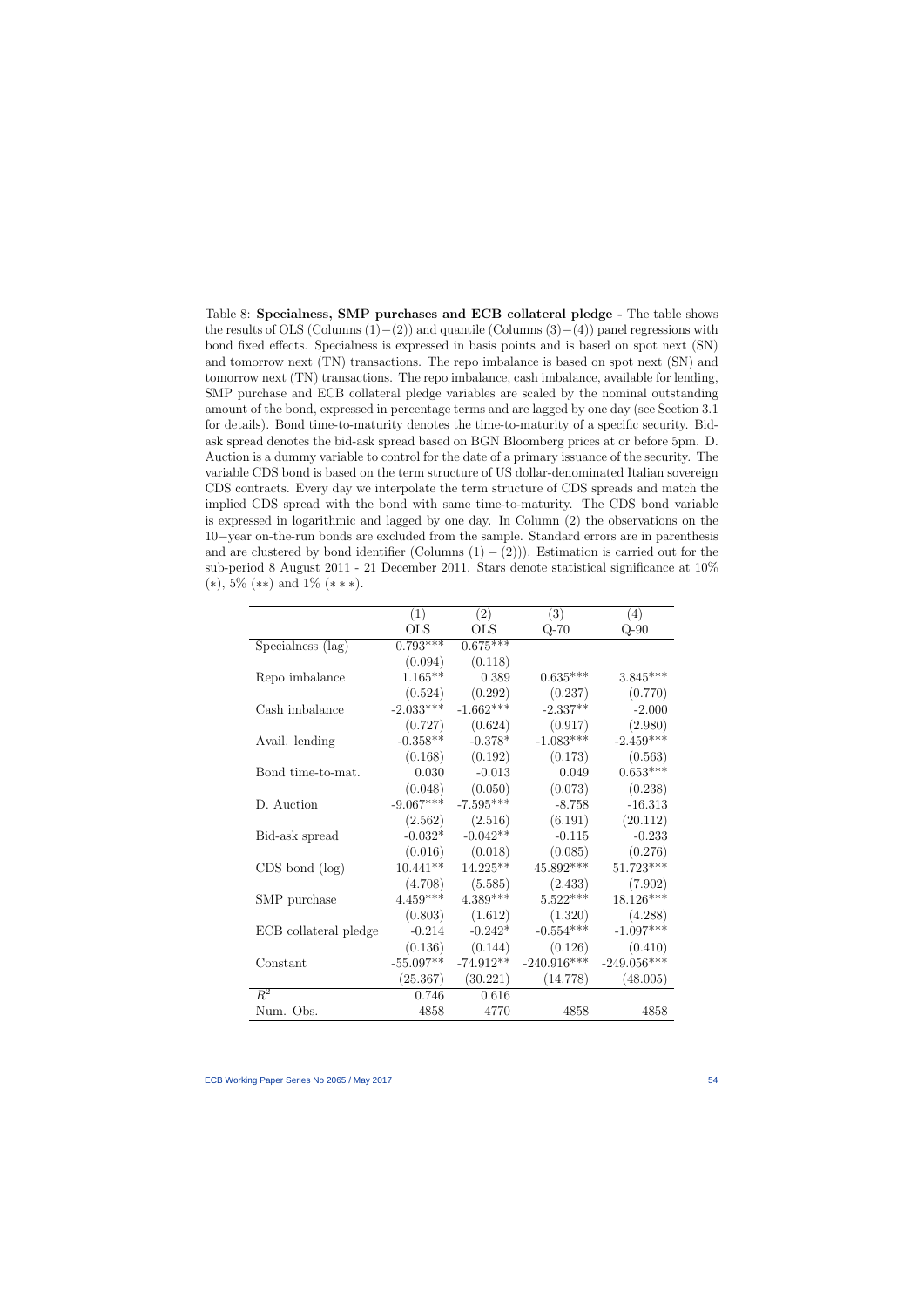# Appendix A. A dynamic search-based model with central bank

In this section we extend the search-based dynamic model by [Vayanos and Weill](#page-65-0) [\(2008\)](#page-65-0) (thereafter VW) using the same notation. To solve the model we proceed in two steps. First, both spot and repo markets operate through search mechanism where agents are matched randomly in pairs over time. We compute the population measures for each agent's type in Subsection [A.1.](#page-55-0) Second, in equilibrium, the agents agree to trade whenever there are potential gains from trade. Price and lending fee (or specialness) are derived in Subsection [A.2.](#page-57-0)

### A.1. Population measures

This section describes the types of agents and the transition between types. The possible types are presented in Table [B-I.](#page-47-0)

In VW model, at each point in time, there is a flow  $\overline{F}$  of average-valuation agents who switch to high valuation, and a flow  $\underline{F}$  of average-valuation agents who switch to low valuation. High-valuation agents revert to average valuation with Poisson intensity  $\overline{\kappa}$ , and low-valuation agents do the same with Poisson intensity  $\kappa$ . We introduce the central bank as an average-valuation agent who switches to high valuation with its flow  $\overline{F}^{cb}$  and Poisson intensity  $\bar{\kappa}^{cb}$ . Thus, the steady-state measures of high-valuation agents are  $\bar{F}/\bar{\kappa}$  and  $\bar{F}^{cb}/\bar{\kappa}^{cb}$ respectively, while the steady-state measure of low-valuation agents are  $\underline{F}/\underline{\kappa}$ .

<span id="page-55-0"></span>In equilibrium, high-valuation agents are the marginal asset holders. Indeed, the aggregate asset supply is the sum of the supply S from the issuers of the two assets plus the supply from the short-sellers. Since low-valuation agents are the only short-sellers and short one share, the latter supply is equal to their measure  $\underline{F}/\underline{\kappa}$ . The aggregate supply is thus smaller than the measure of high-valuation agents, asset demand, meaning that these agents are marginal:

$$
\frac{\overline{F}}{\overline{\kappa}} + \frac{\overline{F}^{cb}}{\overline{\kappa}^{cb}} > 2S + \frac{\overline{F}}{\underline{\kappa}}.
$$
\n(A-1)

We modify the population measures to account for the central bank.  $\mu_{bi}$  and  $\mu_{si}$  denote the measures of buyers and sellers of asset  $i$ 

$$
\mu_{bi} = \mu_{\bar{b}} + \mu_{\bar{b}}^{cb} + \mu_{\underline{b}i} \tag{A-2}
$$

$$
\mu_{si} = \mu_{\overline{si}} + \mu_{\overline{si}}^{\prime b} + \mu_{\underline{si}} \tag{A-3}
$$

where  $\mu_{\overline{k}}^{cb}$  $\frac{c}{b}$  and  $\mu_{\overline{s}i}^{cb}$  denote the measures of the central bank as a buyer of all assets and as a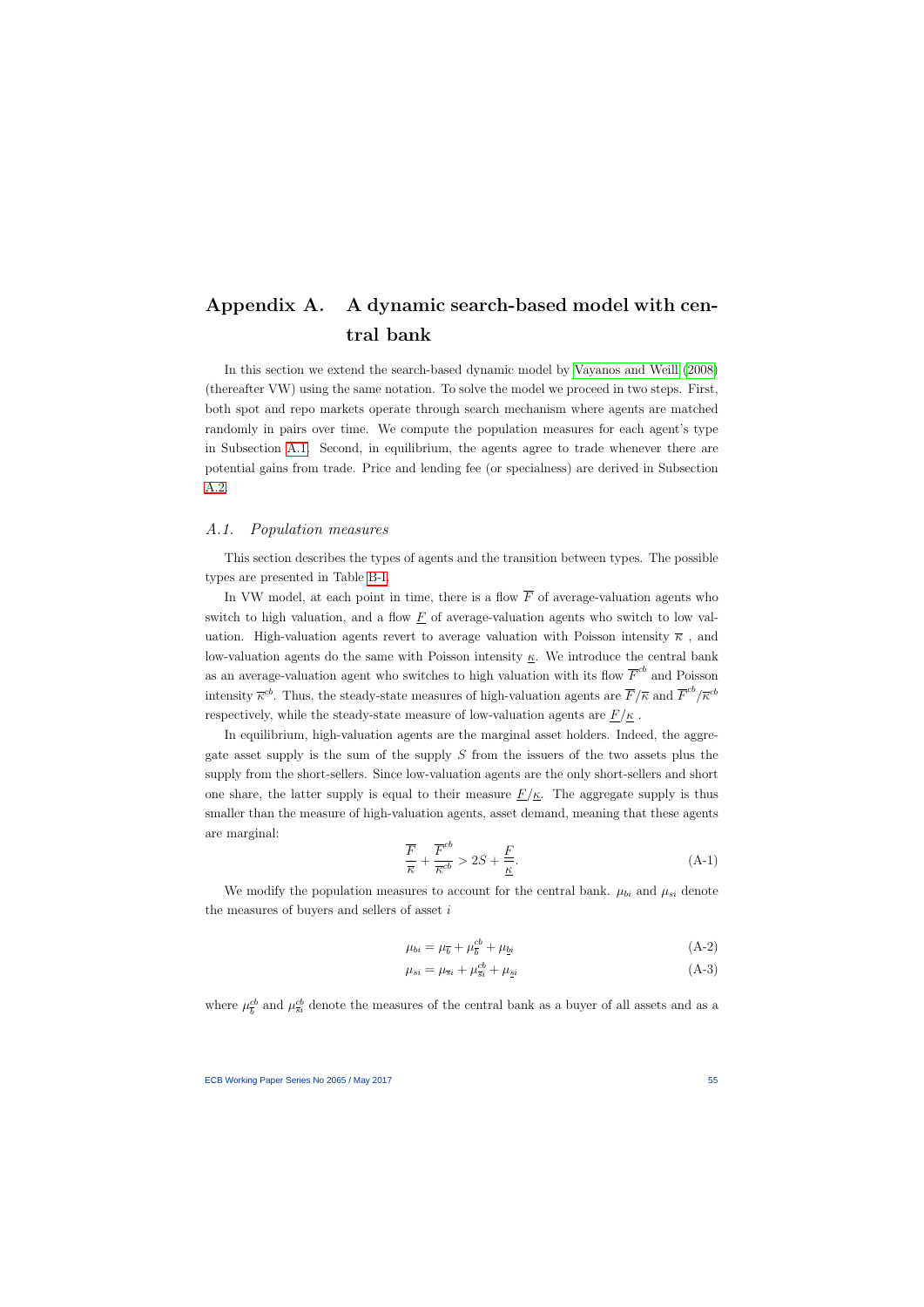seller of asset  $i$  respectively. Since assets are held by either central bank, lenders or sellers, market clearing implies

$$
\mu_{\bar{l}i} + \mu_{\bar{h}i}^{cb} + \mu_{si} = S \tag{A-4}
$$

where  $\mu_{\bar{i}i}$  denotes the measure of asset i held by the high-valuation agent who bought the asset *i* and seeks to lend it and  $\mu_{\overline{h}i}^{cb}$  denotes the measure of asset *i* held by the high-valuation central bank who keeps the asset in its portfolio.

In VW model the inflow-outflow equations for the high-valuation agents are as follows

Buyers 
$$
\overline{F} = \overline{\kappa}\mu_{\overline{b}} + \sum_{i=1}^{2} \lambda \mu_{si} \mu_{\overline{b}}
$$
 (A-5)

Lenders 
$$
\lambda \mu_{si} \mu_{\overline{b}} + f_i = \overline{\kappa} \mu_{\overline{l}i} + \nu_i \mu_{\underline{bo}} \mu_{\overline{l}i}
$$
 (A-6)

Non-searchers 
$$
\nu_i \mu_{\underline{b}\underline{b}} \mu_{\overline{i}i} = f_i + \overline{\kappa} \mu_{\overline{n}i}
$$
 (A-7)

<span id="page-56-0"></span>Sellers 
$$
\overline{\kappa}\mu_{\overline{i}i} + \overline{\kappa}\mu_{\underline{s}i} = \lambda \mu_{bi} \mu_{\overline{s}i}.
$$
 (A-8)

For example in Equation [\(A-5\)](#page-56-0), the left-hand side is the inflow of  $\overline{F}$  of high-valuation agents. The right-hand side is the outflow. Some agents switch to average valuation and become sellers  $\overline{\kappa}\mu_{\overline{b}}$  and some agents meet sellers and become buyers  $\lambda\mu_{si}\mu_{\overline{b}}$  of asset *i* where  $\lambda$  is the parameter measuring the efficiency of the spot-market search. Thus, meetings of buyers and sellers of asset i occur at a deterministic rate  $\lambda \mu_{si} \mu_{\bar{b}}$ . The Appendix of the working paper [Vayanos and Weill](#page-65-1) [\(2005\)](#page-65-1) provides a description of each equation.

We introduce the inflow-outflow equations for the high-valuation central bank as follows

Central bank buyer 
$$
\overline{F}^{cb} = \overline{\kappa}^{cb} \mu_{\overline{b}}^{cb} + \sum_{i=1}^{2} \lambda \mu_{si} \mu_{\overline{b}}^{cb}
$$
 (A-9)

Central bank holder 
$$
\lambda \mu_{si} \mu_{\overline{b}}^{cb} = \overline{\kappa}^{cb} \mu_{\overline{h}i}
$$
 (A-10)

<span id="page-56-3"></span><span id="page-56-2"></span><span id="page-56-1"></span>Central bank seller 
$$
\overline{\kappa}^{cb} \mu_{\overline{h}i} = \lambda \mu_{bi} \mu_{\overline{s}i}^{cb}.
$$
 (A-11)

Two key parameters distinguish Equation [\(A-9\)](#page-56-1) from Equation [\(A-5\)](#page-56-0). The  $\overline{F}^{cb}$  flow of the central bank proxies for the intensity of the purchases and the central bank as highvaluation agent switches to average valuation with a lower probability  $\bar{\kappa}^{cb}$  proxying for the hold-to-maturity portfolio strategy. In Equation [\(A-10\)](#page-56-2) the inflow is  $\lambda \mu_{si} \mu_{\overline{h}}^{cb}$  $\frac{cb}{b}$  because the central bank meets sellers of asset i and becomes buyer. The outflow is  $\bar{\kappa}^{cb}\mu_{\bar{h}i}$  because the central bank reverts to average valuation. After buying the asset  $i$ , the central bank does not lend the asset *i* to short-sellers. In Equation [\(A-11\)](#page-56-3) the inflow is  $\bar{\kappa}^{cb}\mu_{\bar{h}i}$  because the central bank reverts to average valuation and corresponds to the outflow of Equation [\(A-10\)](#page-56-2). The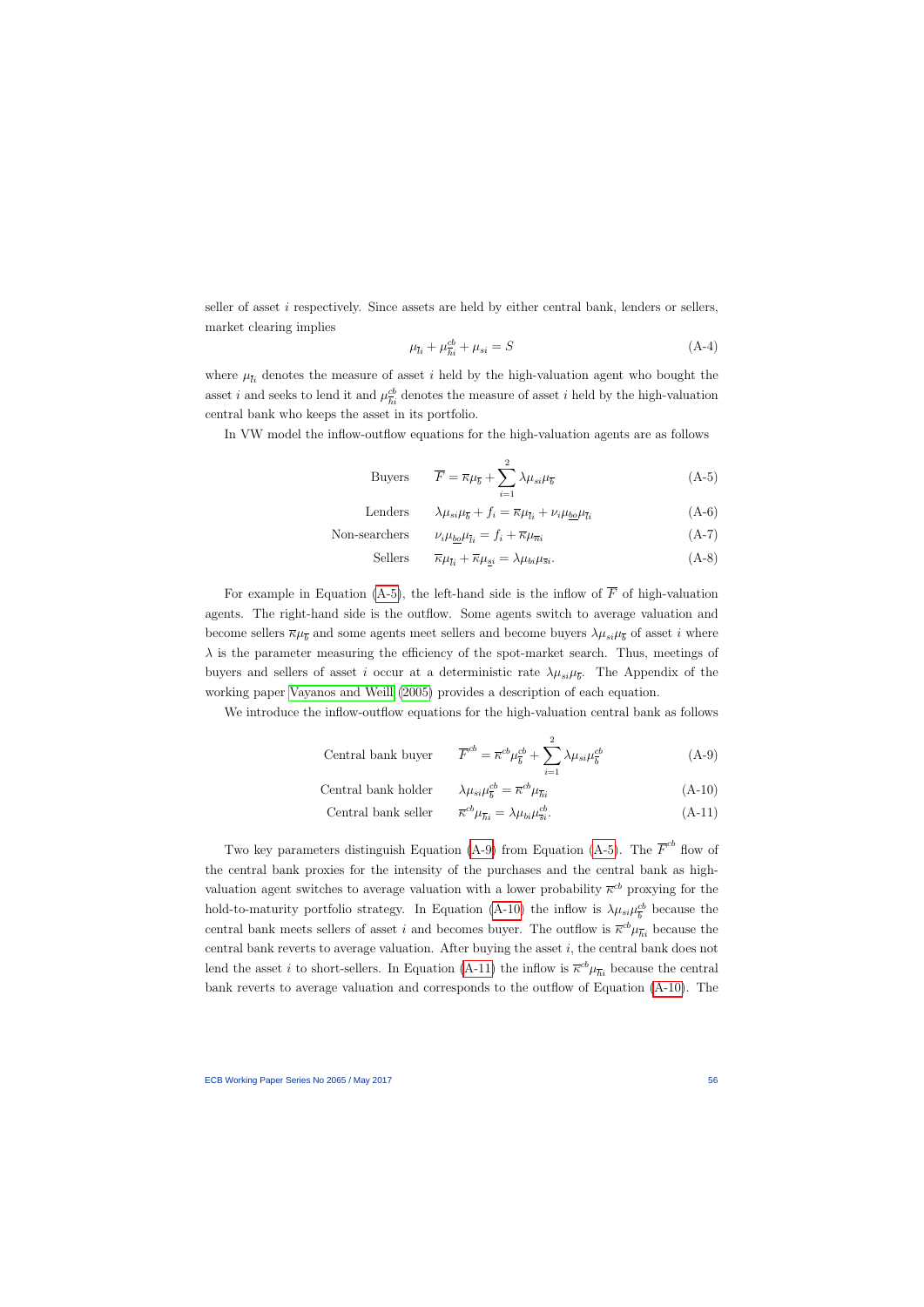outflow is  $\lambda \mu_{bi} \mu_{si}^{cb}$  because the central bank as a seller meets a buyer of asset i and exits the market.

In VW model the inflow-outflow equations for the low-valuation agents are as follows

Borrowers 
$$
\underline{F} + \sum_{i=1}^{2} \overline{\kappa}(\mu_{\underline{s}i} + \mu_{\underline{n}i}) = \underline{\kappa}\mu_{\underline{b}\underline{o}} + \sum_{i=1}^{2} \nu_{i}\mu_{\underline{b}\underline{o}}\mu_{\overline{l}i}
$$
 (A-12)

Sellers 
$$
\nu_i \mu_{\underline{b} \underline{a}} \mu_{\overline{l}i} = \overline{\kappa} \mu_{\underline{s}i} + \underline{\kappa} \mu_{\underline{s}i} + \lambda \mu_{bi} \mu_{\underline{s}i}
$$
 (A-13)

Non-searchers 
$$
\lambda \mu_{bi} \mu_{si} = \overline{\kappa} \mu_{ni} + \underline{\kappa} \mu_{ni}
$$
 (A-14)

Buyers 
$$
\underline{\kappa}\mu_{\underline{n}i} = \overline{\kappa}\mu_{\underline{b}i} + \lambda\mu_{\underline{b}i}\mu_{si}.
$$
 (A-15)

The total number of equations is 23 (because some are for each asset) from Equation  $(A-$ [5\)](#page-56-0) to  $(A-15)$  $(A-15)$ . The 23 unknowns are the measures of types  $\bar{b}$ ,  $\bar{b}^{cb}$ ,  $\underline{b}\underline{o}$ ,  $\left\{\bar{l}i,\bar{m}i,\bar{h}^{cb}i,\bar{s}i,\bar{s}^{cb}i,\underline{si},\underline{n}i,\underline{bi}\right\}$ i∈{1,2} and  $\{\mu_{bi}, \mu_{si}\}_{i \in \{1,2\}}$ . We follow VW approach and we simplify the solutions for the measure equations. Thus, we solve numerically a reduced system of equations. See the Online Appendix for the derivation of the reduced system.

### A.2. Prices and lending fees

In VW model the value equations for the high-valuation agent are as follows

<span id="page-57-3"></span><span id="page-57-1"></span>Buyers 
$$
rV_{\overline{b}} = -\overline{\kappa}V_{\overline{b}} + \sum_{i=1}^{2} \lambda \mu_{si} (V_{\overline{l}i} - p_i - V_{\overline{b}})
$$
 (A-16)

| Lenders            | $rV_{\bar{i}i} = \delta + \overline{x} - y + \overline{\kappa}(V_{\bar{s}i} - V_{\bar{i}i}) + \nu_i \mu_{bo} (V_{\bar{n}si} - V_{\bar{i}i})$ | $(A-17)$ |
|--------------------|----------------------------------------------------------------------------------------------------------------------------------------------|----------|
| Non-searchers $\&$ | $rV_{\overline{n}si} = \delta + \overline{x} - y + \omega_i + \overline{\kappa} (V_{\overline{si}} - V_{\overline{n}si}) +$                  |          |
| Sellers            | $\kappa (V_{\overline{i}i} - V_{\overline{n}si}) + \lambda \mu_{bi} (V_{\overline{n}ni} - V_{\overline{n}si})$                               | $(A-18)$ |
| Non-searchers $\&$ | $rV_{\overline{n}ni} = \delta + \overline{x} - y + \omega_i + \overline{\kappa} (C_i - V_{\overline{n}ni}) +$                                |          |
| Non-searchers      | $K\left(V_{\overline{n}bi}-V_{\overline{n}ni}\right)$                                                                                        | $(A-19)$ |
| Non-searchers $\&$ | $rV_{\overline{n}bi} = \delta + \overline{x} - y + \omega_i + \overline{\kappa} (C_i - V_{\overline{n}bi}) +$                                |          |
| <b>Buyers</b>      | $\lambda \mu_{si} (V_{\bar{i}i} - V_{\bar{n}bi})$                                                                                            | $(A-20)$ |
| Sellers            | $rV_{\overline{si}} = \delta - y + \lambda \mu_{bi} (p_i - V_{\overline{si}}),$                                                              | $(A-21)$ |

<span id="page-57-2"></span><span id="page-57-0"></span>where  $\delta$  represents the dividend flow, y represents the cost of bearing risk, the parameters  $\bar{x}$  and  $\underline{x}$  represent the hedging benefits.  $p_i$  and  $\omega_i$  represent the asset price and the lending fee (or specialness) of asset i respectively, while  $C_i$  denotes the cash collateral seized by the lender when the borrower cannot deliver it instantly. For example in Equation [\(A-17\)](#page-57-2)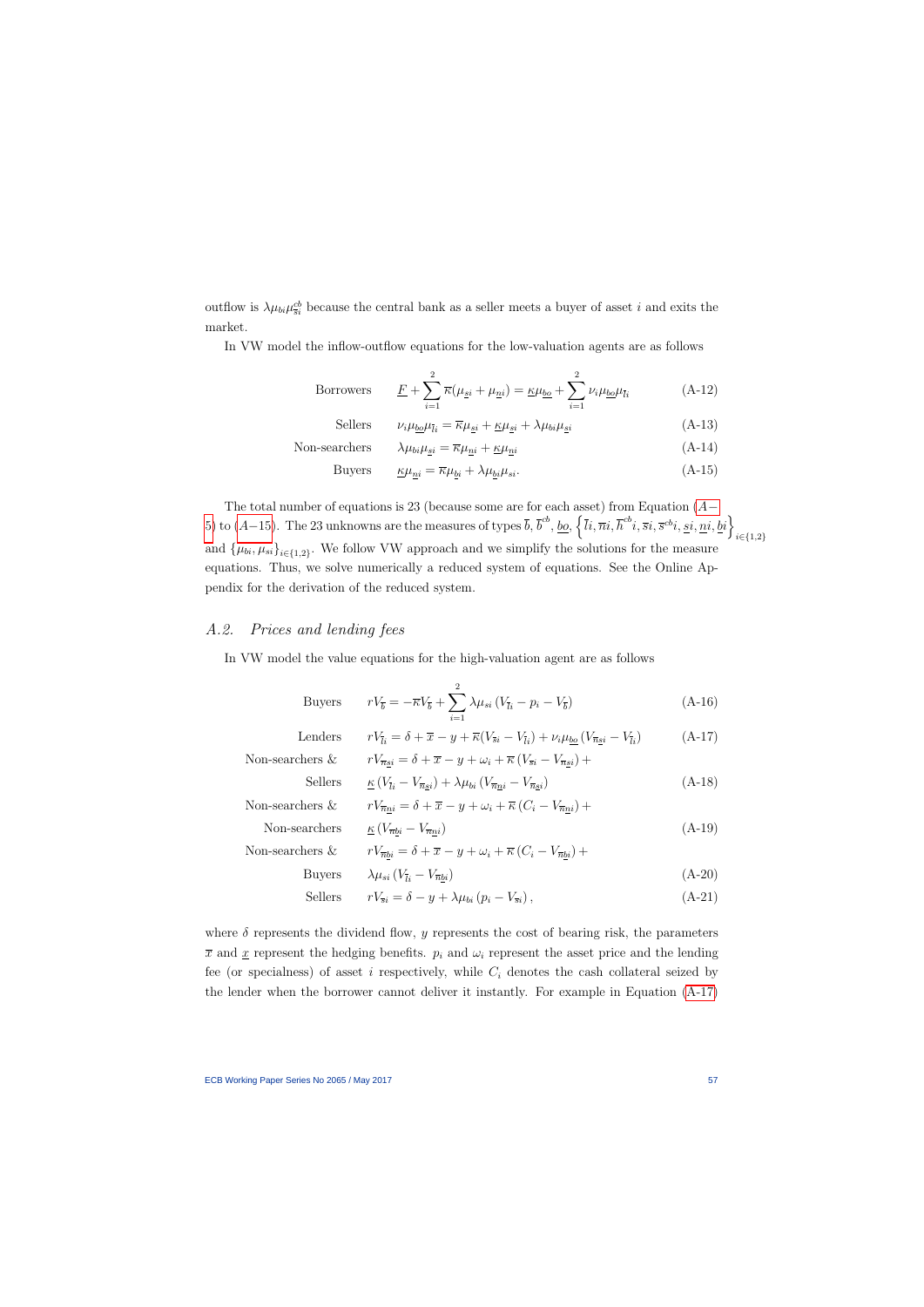for the lender,  $\delta + \overline{x} - y$  is the certainty equivalent of holding one share derived from the CARA specification (see Appendix in [Vayanos and Weill](#page-65-0) [\(2008\)](#page-65-0)). The term  $\overline{\kappa}(V_{\overline{s}i}-V_{\overline{i}i})$  is the transition to average valuation at rate  $\bar{\kappa}$  and to become a seller  $\bar{s}$ . The term  $\nu_i\mu_{\underline{bo}}(V_{\bar{ns}i} - V_{\bar{li}})$ is the transition of meeting a borrower at rate  $\nu_i\mu_{bo}$ , lending the asset i, and becoming a non-searcher type associated with a short-seller,  $\overline{n}$ <sub>si</sub>. The parameter  $\nu_i$  is the parameter measuring the efficiency of the repo-market search for asset i. The Appendix of the working paper [Vayanos and Weill](#page-65-1) [\(2005\)](#page-65-1) provides a description of each equation.

For the high-valuation central bank agent we have

Central bank buyer 
$$
rV_{\overline{b}}^{cb} = -\overline{\kappa}^{cb}V_{\overline{b}}^{cb} + \sum_{i=1}^{2} \lambda \mu_{si} \left( V_{\overline{h}i}^{cb} - p_i - V_{\overline{b}}^{cb} \right)
$$
 (A-22)

Central bank holder  $\frac{\partial^{ccb}}{\partial h^{i}} = \delta + \overline{x} - y + \overline{\kappa}^{cb} \left( V_{\overline{s}i}^{cb} - V_{\overline{h}i}^{cb} \right)$  $\frac{rcb}{\overline{h}i}\Big)$ (A-23)

Central bank seller 
$$
rV_{\overline{s}i}^{cb} = \delta - y + \lambda \mu_{bi} (p_i - V_{\overline{s}i}^{cb})
$$
. (A-24)

In Equation [\(A-22\)](#page-58-0) the central bank seeks to buy the asset and it might revert to average valuation exiting the market at rate  $\bar{\kappa}^{cb}$ . Eventually, it might meet a seller and buys asset i becoming a holder of the same asset,  $\lambda \mu_{si} (V^{cb}_{\bar{h}i} - p_i - V^{cb}_{\bar{b}})$  $\binom{ccb}{b}$ . In Equation [\(A-23\)](#page-58-1) the central bank receives the flow benefit  $\delta + \overline{x} - y$ . The term  $\overline{\kappa}^{cb}(V_{\overline{s}i}^{cb} - V_{\overline{h}i}^{cb})$  is the transition to average valuation at rate  $\bar{\kappa}^{cb}$  and to become a seller  $\bar{s}^{cb}$ . In Equation [\(A-24\)](#page-58-2) the flow benefit is  $\delta - y$ of holding one share. The only transition is to meet a buyer at rate  $\lambda \mu_{bi}$ , sell at price  $p_i$ , and exit the market.

As in VW model, the value functions of the low-valuation agents are

Borrowers 
$$
rV_{\underline{b}\underline{o}} = -\underline{\kappa}V_{\underline{b}\underline{o}} + \sum_{i=1}^{2} \nu_i \mu_{\overline{l}i} (V_{\underline{s}i} - V_{\underline{b}\underline{o}})
$$
 (A-25)

Sellers  $rV_{si} = -\omega_i + \overline{\kappa} (V_{bo} - V_{si}) +$ 

<span id="page-58-3"></span><span id="page-58-2"></span><span id="page-58-1"></span><span id="page-58-0"></span>
$$
-\underline{\kappa}V_{si} + \lambda\mu_{bi}\left(V_{ni} + p_i - V_{si}\right) \tag{A-26}
$$

Non-searchers 
$$
rV_{\underline{n}i} = -\delta + \underline{x} - y - \omega_i + \overline{\kappa} \left( V_{\underline{b}o} - C_i - V_{\underline{n}i} \right) + \underline{\kappa} \left( V_{\underline{b}i} - V_{\underline{n}i} \right) \tag{A-27}
$$

Buyers 
$$
rV_{\underline{b}i} = -\delta - y - \omega_i + \overline{\kappa} \left( -C_i - V_{\underline{b}i} \right) + \lambda \mu_{si} \left( -p_i - V_{\underline{b}i} \right)
$$
(A-28)

Given short-selling decisions,  $\nu_i$ , and types' measures, the linear system of Equations [\(A-16\)](#page-57-3)-[\(A-28\)](#page-58-3) determines uniquely the lending fees  $\{\omega_i\}_{i\in{1,2}}$  and prices  $\{p\}_{i\in{1,2}}$ . We follow Section C of [Vayanos and Weill](#page-65-1) [\(2005\)](#page-65-1) to reduce the system of Equations [\(A-16\)](#page-57-3)-[\(A-28\)](#page-58-3) and we solve numerically the reduced system with Mathematica.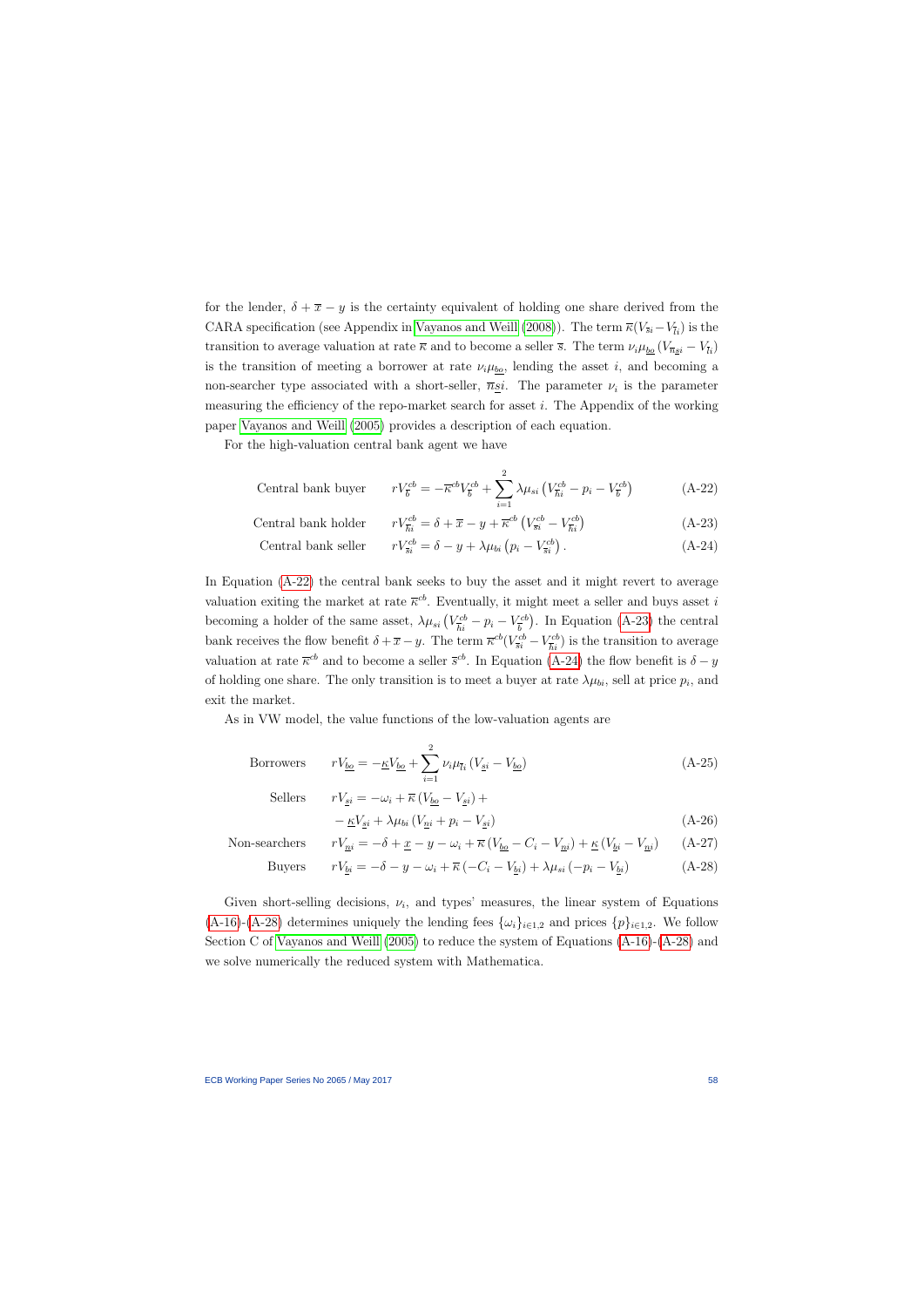# Appendix B. Computation of the cash and short-selling premium

In this section, we derive and compute the cash premium decomposition proposed by [Banerjee and Graveline](#page-61-1)  $(2013)$ . Consider two identical bonds, i and j, with respective price  $P_i$  and  $P_j$  that differ only by their liquidity, and therefore, by their shorting capability. Let  $\Delta$  be the share of the liquid bond i that is sold short and let R be the premium to be paid to borrow that same security in the repo market (specialness).

The cash premium,  $C$ , can thus be decomposed in three components:

$$
C = P_i - P_j = \underbrace{(1 + \Delta) \times C}_{\text{Liquidity premium}} - \underbrace{\Delta \times R}_{\text{Financeing premium}} + \underbrace{\Delta \times (R - C)}_{\text{Short-sellers pay}}, \qquad (B-1)
$$
\n
$$
(1) \begin{array}{c}\n\text{Liquidity premium} \\
\text{paid by buyers} \\
\text{of the bond}\n\end{array}
$$
\n
$$
(2) \begin{array}{c}\n\text{Financeing premium} \\
\text{and by buyers} \\
\text{of the bond}\n\end{array}
$$
\n
$$
(3) \begin{array}{c}\n\text{Short-sellers pay} \\
\text{the financing premium} \\
\text{but sell at higher price}\n\end{array}
$$

where  $\Delta$  is the fraction of the outstanding supply of the bond that it is sold short.

The decomposition in Equation [\(B-1\)](#page-59-0) emphasizes the importance of jointly analyzing the cash premium, the borrowing or financing premium, and the fraction of the outstanding supply of the liquid security that it is sold short. A financing premium (i.e.,  $R > 0$ ) does not necessarily imply that short-sellers end up paying an overall net premium for positions in the liquid security, since it is possible that they recover completely these higher borrowing costs (i.e., if  $C = R$ ). Similarly, a positive cash premium (i.e.,  $C > 0$ ) does not imply that long investors pay a net premium since they may be able to fully recover these costs by lending out their positions.<sup>[52](#page-59-1)</sup> [Banerjee and Graveline](#page-61-1)  $(2013)$  show that short-sellers pay a liquidity premium (i.e.,  $R-C>0$ ) when there are very long-term investors (hold-to-maturity investors), like central banks, that forgo the special premia they can earn by lending out their bonds and recover almost none of the price premium they pay for taking long positions in on-the-run bonds.

<span id="page-59-0"></span>To calculate the borrowing premium, we compute the ex-post cost of short-selling an Italian bond, taking into account that the cash market for Italian sovereign bonds is typically two days settlement. If a trader short-sells an Italian on-the-run sovereign bond  $i$  at time  $t$ , he/she receives the sale price  $P_{i,t}$  at time  $t+2$  and must borrow and deliver to the buyer the security on that date. To borrow the security at time  $t + 2$ , the short-seller enters a

<span id="page-59-1"></span> $52$ [Duffie](#page-62-1) [\(1996\)](#page-62-1) and [Krishnamurthy](#page-64-0) [\(2002\)](#page-64-0) assume that there is an unconstrained arbitrageur who can hold arbitrarily large positions in the liquid security and lend out his entire position to short-sellers (while hedging the risk with an offsetting position in the illiquid security). This assumption ensures that shortsellers do not pay a liquidity premium (i.e.,  $R = C$ ), since otherwise the unconstrained long investor could make arbitrarily large profits by lending out all of his long positions in the liquid security at a premium and hedging with the illiquid security.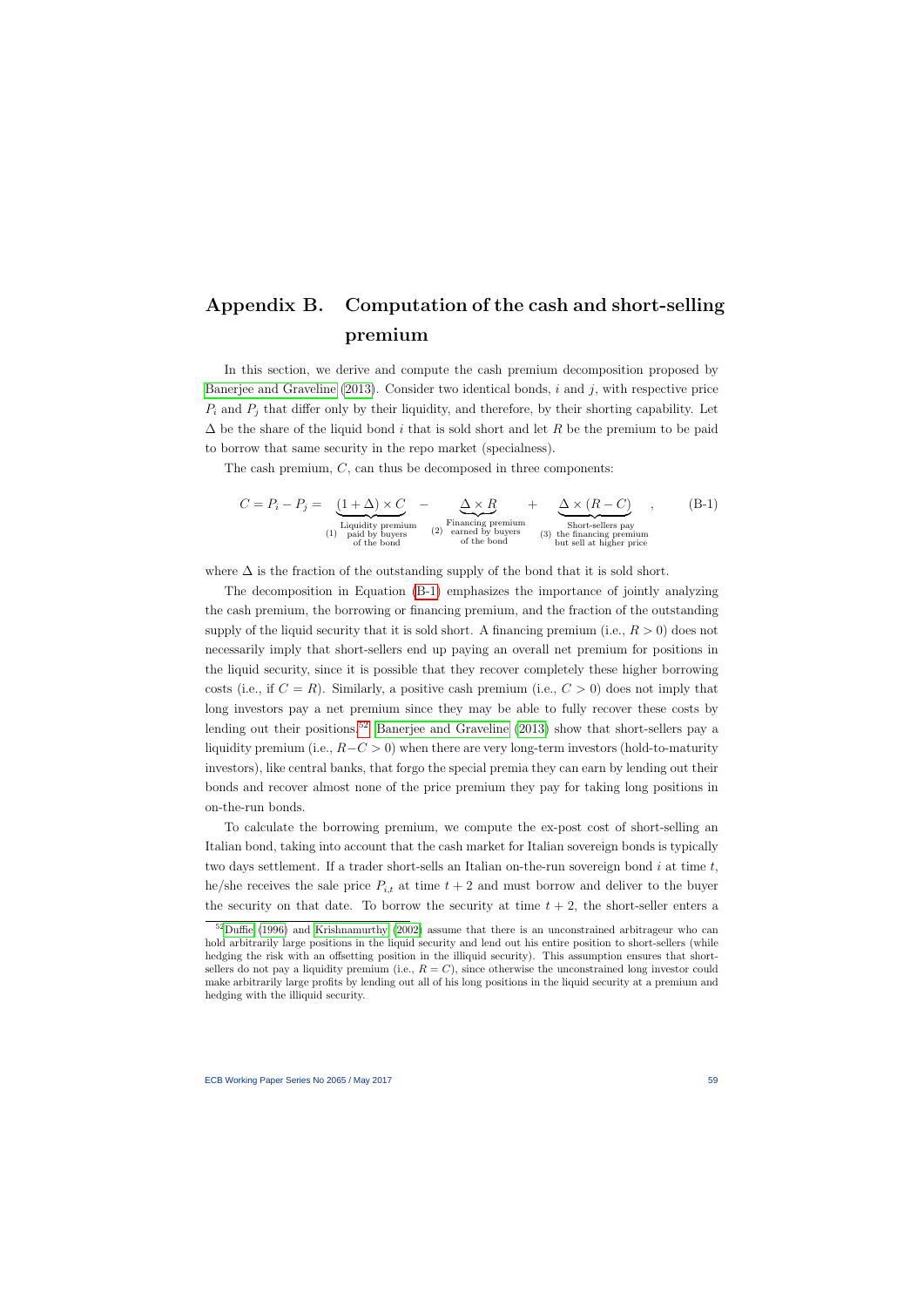spot-next reverse repo transaction at time  $t$ , where the spot sale and forward repurchase prices are transacted simultaneously. He/she lends the spot sale price of the security  $P_{i,t}^s$  to an owner of that security and receives the security as collateral at time  $t + 2$ . The interest rate  $r_{i,t}^{sn}$  on the loan is referred to as the special repo rate for security i from  $t + 2$  to  $t + 3$ , the spot-next rate. Then, the short-seller repurchases the bond and at time  $t + 3$  he/she receives the Italian sovereign bond in exchange for the purchase price. He/she returns the Italian sovereign bond at the price  $P_{i,t}^{s'}$  to the owner that he/she originally borrowed it from and receives  $1 + r_{i,t}^{sn}$  for every euro that he/she has lent against the security. We assume that the difference,  $P_{i,t+3} - P_{i,t}^{s'}$  which may be either positive or negative, is financed at the general collateral repo rate  $r^{gc}$  (the highest available interest rate for lending against Italian collateral). Thus, the cost of short-selling 1 euro of the 10-year on-the-run Italian sovereign bond is

$$
\text{Short-selling cost}_{i,t} = \frac{P_{i,t}^s - P_{i,t}^{s'}(1 + r_{i,t}^{sn}) + (P_{i,t+3} - P_{i,t}^{s'})(1 + r_{t+3}^{gc})}{P_{i,t}}.
$$
\n(B-2)

To isolate the price and borrowing premium, we compare the raw short-selling cost in Equation [\(B-2\)](#page-60-0), to the cost of a short position with similar interest rate exposure in the offthe-run bond j. That is, we compare the cost of short-selling 1 euro of the on-the-run with the cost of short-selling  $\text{DUR}_{i,t}/\text{DUR}_{j,t}$  euro in the off-the-run, where  $\text{DUR}_{i,t}$  and  $\text{DUR}_{j,t}$  are the duration of the on-the-run and off-the-run securities respectively.

The (liquidity) premium  $R - C$  paid by short-sellers is then just the difference between the cost of short-selling the on-the-run bond and the cost of selling the duration adjusted position in the off-the-run which can be written as

$$
(R - C)_{ij,t} = \text{Short-selling cost}_{i,t} - \frac{\text{DUR}_{i,t}}{\text{DUR}_{j,t}} \text{Short-selling cost}_{j,t}.
$$
 (B-3)

<span id="page-60-0"></span>The cash premium  $C_{ij,t}$  is defined as

$$
C_{ij,t} = \frac{\text{DUR}_{i,t}}{\text{DUR}_{j,t}} \left( \frac{P_{j,t+3}}{P_{j,t}} - 1 \right) - \left( \frac{P_{i,t+3}}{P_{i,t}} - 1 \right). \tag{B-4}
$$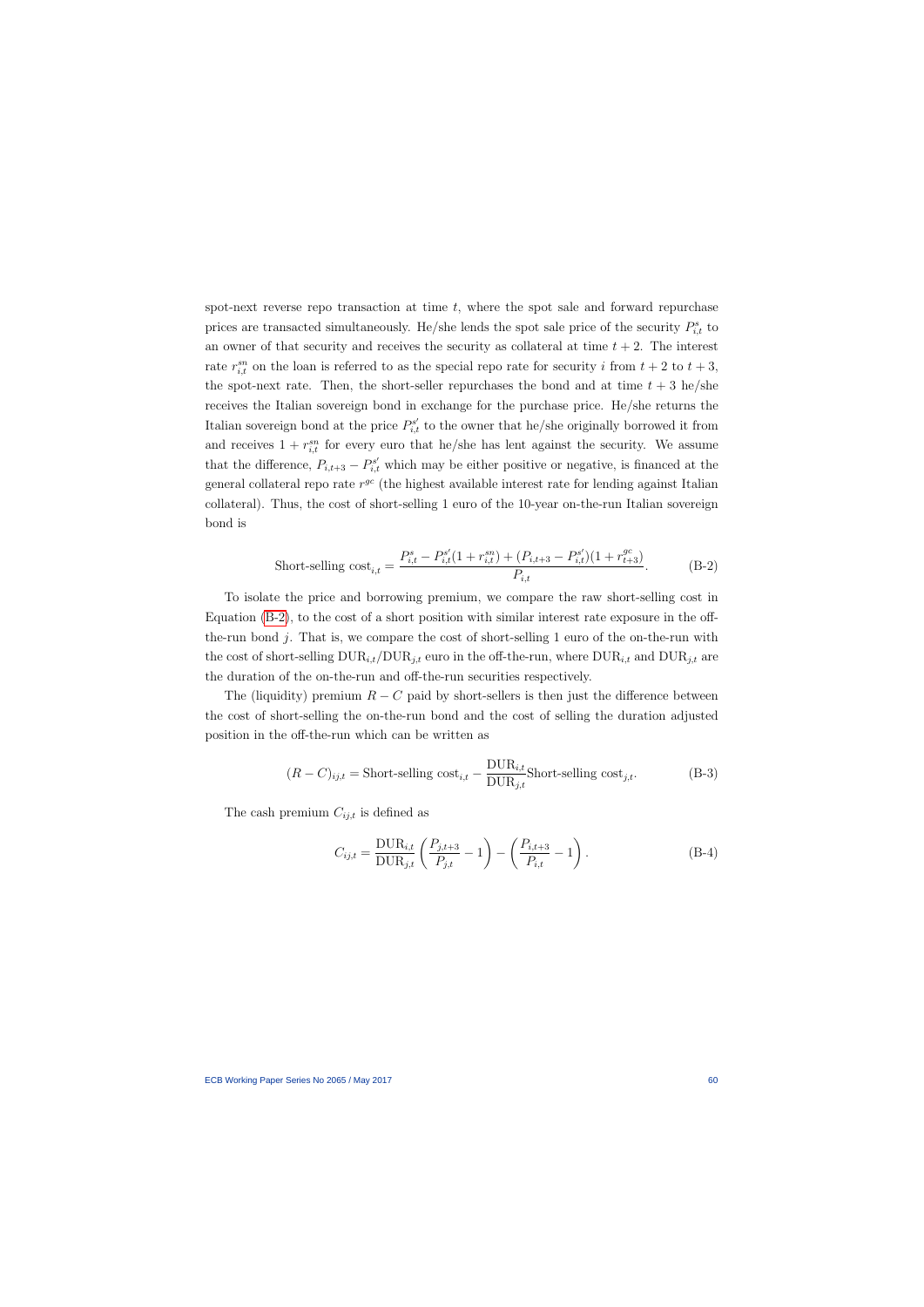## References

- Adrian, T., Begalle, B., Copeland, A., Martin, A., 2013. Repo and securities lending. In: Risk topography: Systemic risk and macro modeling, University of Chicago Press, pp. 131–148.
- Adrian, T., Shin, H. S., 2010. Liquidity and leverage. Journal of Financial Intermediation 19, 418–437.
- Afonso, G., 2011. Liquidity and congestion. Journal of Financial Intermediation 20, 324–360.
- Aggarwal, R., Bai, J., Laeven, L., 2018. Safe ssset shortages: Evidence from the European government bond lending market. Georgetown McDonough School of Business, Research Working Paper No. 2692251 .
- Amihud, Y., Mendelson, H., 1991. Liquidity, maturity, and the yields on US treasury securities. The Journal of Finance 46, 1411–1425.
- Banca d'Italia, 2011. Financial stability report, no 2. Tech. rep., Banca d'Italia.
- Banerjee, S., Graveline, J. J., 2013. The cost of short-selling liquid securities. The Journal of Finance 68, 637–664.
- <span id="page-61-0"></span>Bauer, M. D., Rudebusch, G. D., 2014. The signaling channel for Federal Reserve bond purchases. International Journal of Central Banking 10, 233–289.
- Beetsma, R., Giuliodori, M., De Jong, F., Widijanto, D., 2016. Price effects of sovereign debt auctions in the Euro-zone: The role of the crisis. Journal of Financial Intermediation 25, 30–53.
- Boissel, C., Derrien, F., Ors, E., Thesmar, D., 2017. Systemic risk in clearing houses: Evidence from the European repo market. Journal of Financial Economics 125, 511–536.
- <span id="page-61-1"></span>Boudoukh, J., Whitelaw, R. F., 1991. The benchmark effect in the Japanese government bond market. The Journal of Fixed Income 1, 52–59.
- Boudoukh, J., Whitelaw, R. F., 1993. Liquidity as a choice variable: A lesson from the Japanese government bond market. Review of Financial Studies 6, 265–292.
- Brunnermeier, M. K., Pedersen, L. H., 2008. Market liquidity and funding liquidity. The Review of Financial Studies 22, 2201–2238.
- Buraschi, A., Menini, D., 2002. Liquidity risk and specialness. Journal of Financial Economics 64, 243–284.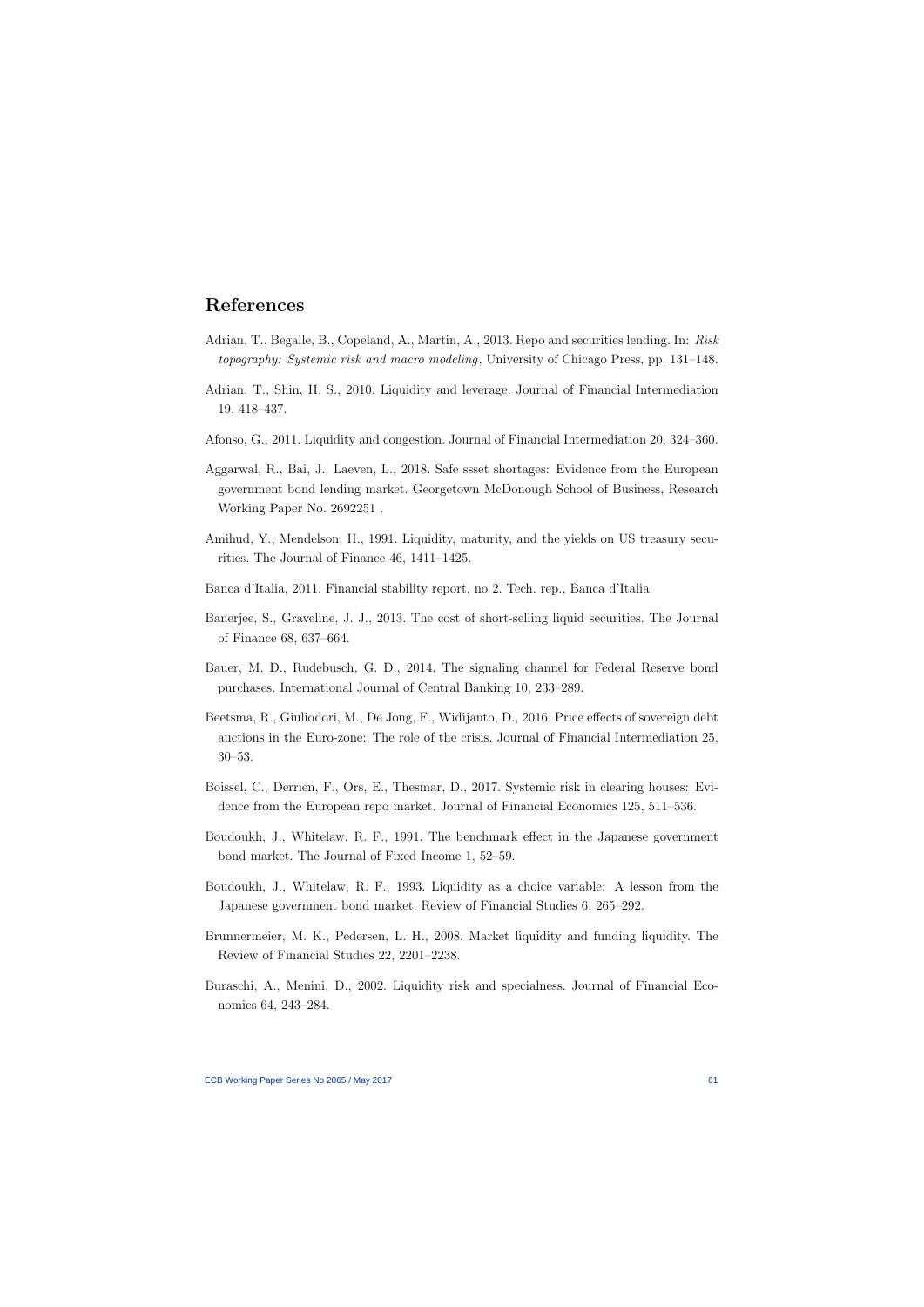- Canay, I. A., 2011. A simple approach to quantile regression for panel data. The Econometrics Journal 14, 368–386.
- Choudhry, M., 2007. The futures bond basis. John Wiley & Sons.
- Copeland, A., Martin, A., Walker, M., 2014. Repo runs: Evidence from the tri-party repo market. The Journal of Finance 69, 2343–2380.
- Corsetti, G., Dedola, L., 2016. The mystery of the printing press: Monetary policy and self-fulfilling debt crises. Journal of the European Economic Association 14, 1329–1371.
- D'Amico, S., Fan, R., Kitsul, Y., 2018. The scarcity value of treasury collateral: Repomarket effects of security-specific supply and demand factors. Journal of Financial and Quantitative Analysis 53, 2103–2129.
- D'Amico, S., King, T. B., 2013. Flow and stock effects of large-scale treasury purchases: Evidence on the importance of local supply. Journal of Financial Economics 108, 425–448.
- Duffie, D., 1996. Special repo rates. The Journal of Finance 51, 493–526.
- Duffie, D., 2011. Dark markets: Asset pricing and information transmission in over-thecounter markets. Princeton University Press.
- Duffie, D., Gârleanu, N., Pedersen, L. H., 2002. Securities lending, shorting, and pricing. Journal of Financial Economics 66, 307–339.
- Duffie, D., Gârleanu, N., Pedersen, L. H., 2005. Over-the-counter markets. Econometrica 73, 1815–1847.
- Duffie, D., Gârleanu, N., Pedersen, L. H., 2007. Valuation in over-the-counter markets. Review of Financial Studies 20, 1865–1900.
- <span id="page-62-1"></span>Eser, F., Schwaab, B., 2016. Evaluating the impact of unconventional monetary policy measures: Empirical evidence from the ECB's Securities Markets Programme. Journal of Financial Economics 119, 147–167.
- Evans, R. B., Geczy, C. C., Musto, D. K., Reed, A. V., 2009. Failure is an option: Impediments to short selling and options prices. Review of Financial Studies 22, 1955–1980.
- <span id="page-62-0"></span>Fleming, M., Keane, F., Martin, A., McMorrow, M., 2014. What explains the June spike in treasury settlement fails? FRBNY Liberty Street Economics .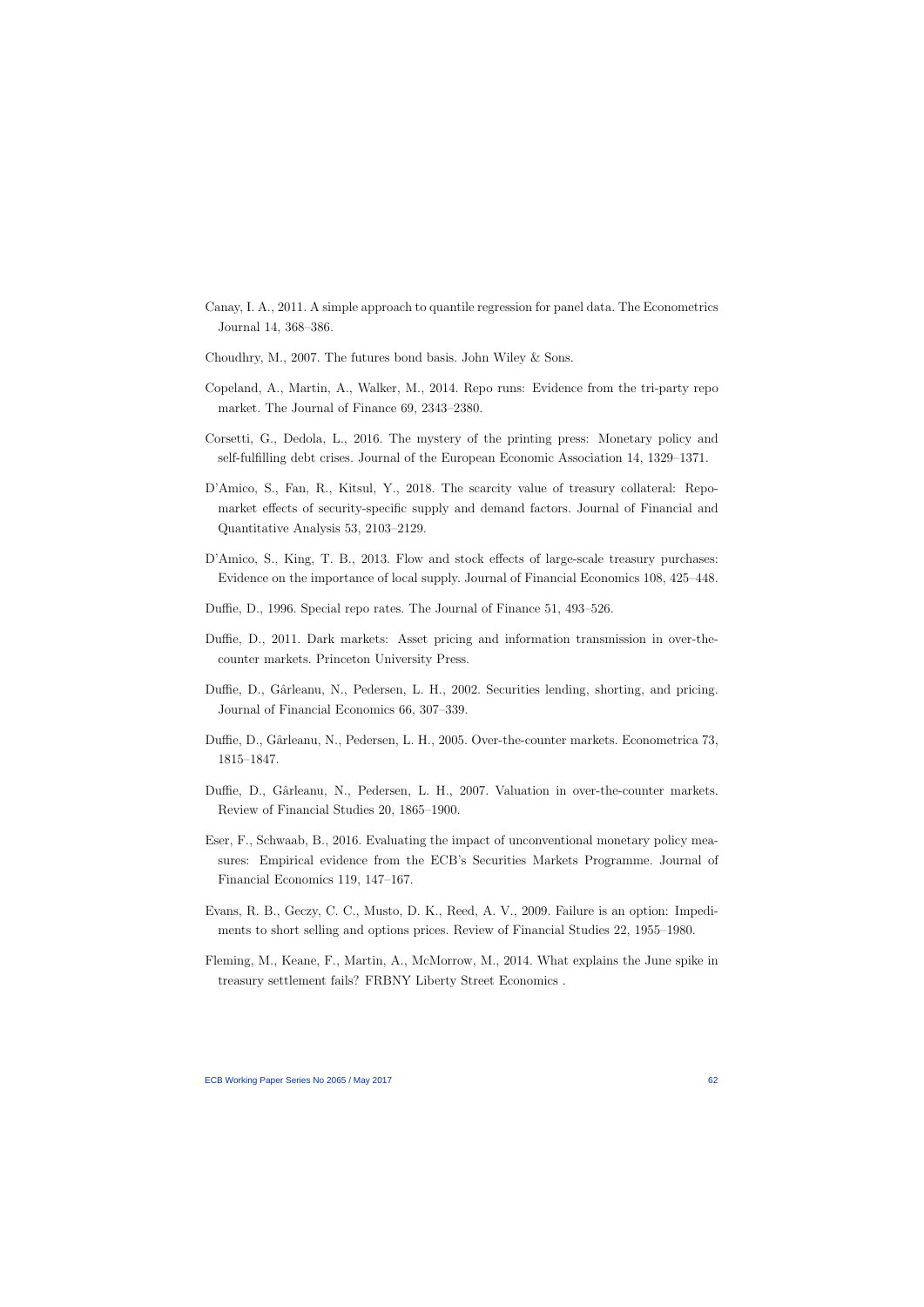- Fleming, M. J., Garbade, K., 2005. Explaining settlement fails. Current Issues in Economics and Finance 11.
- Fotak, V., Raman, V., Yadav, P. K., 2014. Fails-to-deliver, short selling, and market quality. Journal of Financial Economics 114, 493–516.
- Gagnon, J., Raskin, M., Remache, J., Sack, B., 2011. The financial market effects of the Federal Reserve's large-scale asset purchases. International Journal of Central Banking 7, 3–43.
- Gârleanu, N., Pedersen, L. H., 2011. Margin-based asset pricing and deviations from the law of one price. The Review of Financial Studies 24, 1980–2022.
- Ghysels, E., Idier, J., Manganelli, S., Vergote, O., 2016. A high-frequency assessment of the ECB Securities Markets Programme. Journal of the European Economic Association 15, 218–243.
- <span id="page-63-0"></span>Goldreich, D., Hanke, B., Nath, P., 2005. The price of future liquidity: Time-varying liquidity in the US treasury market. Review of Finance 9, 1–32.
- Gorton, G., Metrick, A., 2012. Securitized banking and the run on repo. Journal of Financial Economics 104, 425–451.
- Graveline, J. J., McBrady, M. R., 2011. Who makes on-the-run treasuries special? Journal of Financial Intermediation 20, 620–632.
- Hancock, D., Passmore, W., 2011. Did the Federal Reserve's MBS purchase program lower mortgage rates? Journal of Monetary Economics 58, 498–514.
- Jank, S., Moench, E., 2019. Safe asset shortage and collateral reuse. Tech. rep., Deutsche Bundesbank.
- Jordan, B. D., Jordan, S. D., 1997. Special repo rates: An empirical analysis. The Journal of Finance 52, 2051–2072.
- Keloharju, M., Nyborg, K. G., Rydqvist, K., 2005. Strategic behavior and underpricing in uniform price auctions: Evidence from Finnish treasury auctions. The Journal of Finance 60, 1865–1902.
- <span id="page-63-1"></span>Kilian, L., Lütkepohl, H., 2017. Structural vector autoregressive analysis. Cambridge University Press.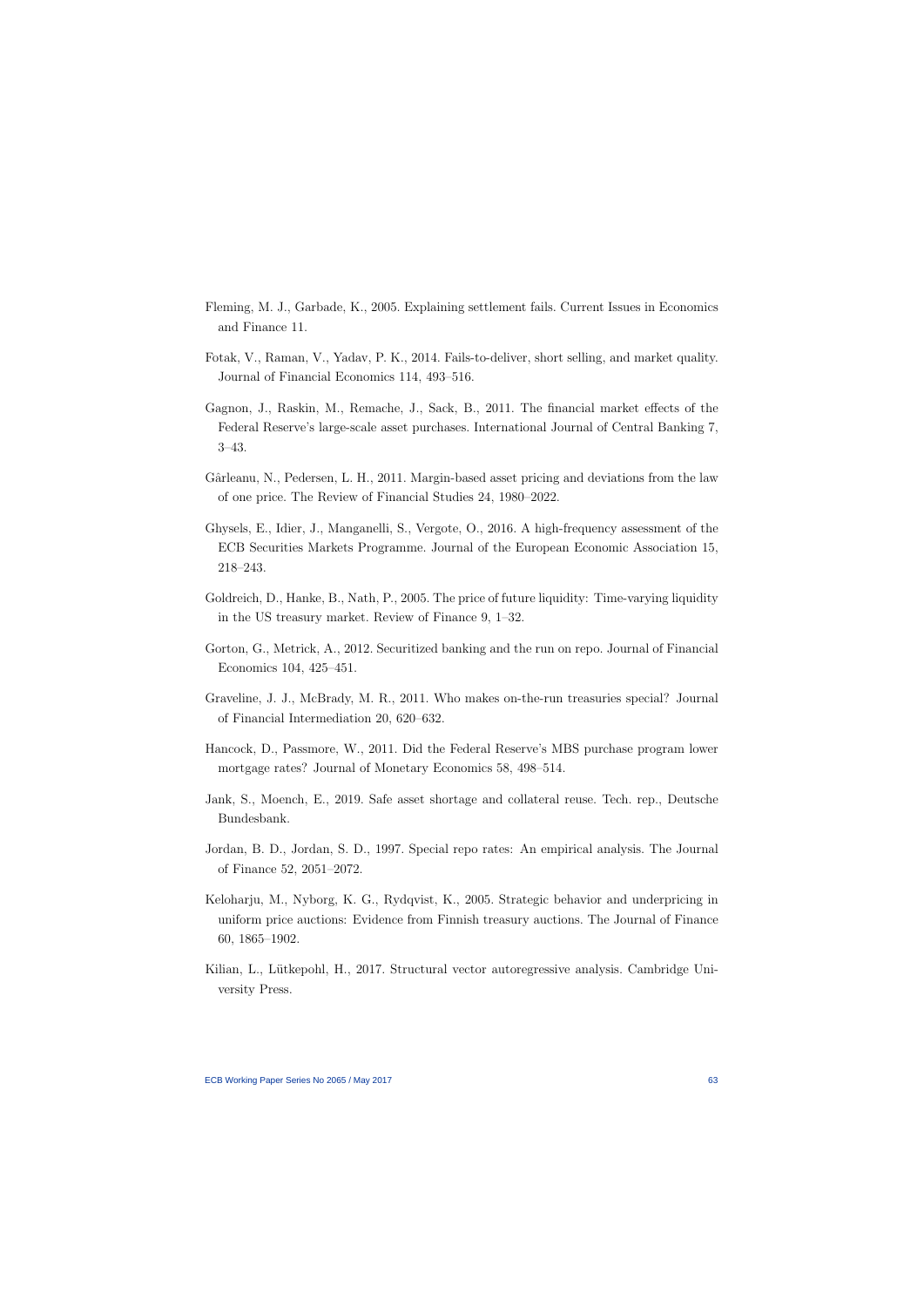- Krishnamurthy, A., 2002. The bond/old-bond spread. Journal of Financial Economics 66, 463–506.
- Krishnamurthy, A., Nagel, S., Orlov, D., 2014. Sizing up repo. The Journal of Finance 69, 2381–2417.
- Krishnamurthy, A., Nagel, S., Vissing-Jorgensen, A., 2017. ECB policies involving government bond purchases: Impact and channels. Review of Finance 22, 1–44.
- Krishnamurthy, A., Vissing-Jorgensen, A., 2011. The effects of quantitative easing on interest rates: Channels and implications for policy. Tech. rep., National Bureau of Economic Research.
- <span id="page-64-0"></span>Lagos, R., Rocheteau, G., 2007. Search in asset markets: Market structure, liquidity, and welfare. American Economic Review 97, 198–202.
- Lagos, R., Rocheteau, G., 2009. Liquidity in asset markets with search frictions. Econometrica 77, 403–426.
- Liu, S., Wu, C., 2017. Repo counterparty risk and on-/off-the-run treasury spreads. The Review of Asset Pricing Studies 7, 81–143.
- Mancini, L., Ranaldo, A., Wrampelmeyer, J., 2015. The Euro interbank repo market. The Review of Financial Studies 29, 1747–1779.
- Miglietta, A., Picillo, C., Pietrunti, M., 2015. The impact of CCP's margin policies on repo markets. Tech. rep., Bank for International Settlements.
- Nyborg, K. G., Rydqvist, K., Sundaresan, S. M., 2002. Bidder behavior in multiunit auctions: Evidence from Swedish treasury auctions. Journal of Political Economy 110, 394–424.
- Nyborg, K. G., Strebulaev, I. A., 2003. Multiple unit auctions and short squeezes. The Review of Financial Studies 17, 545–580.
- Pasquariello, P., Vega, C., 2009. The on-the-run liquidity phenomenon. Journal of Financial Economics 92, 1–24.
- Pelizzon, L., Subrahmanyam, M. G., Tomio, D., Uno, J., 2014. Limits to arbitrage in sovereign bonds: Price and liquidity discovery in high-frequency quote-driven markets. In: The 41th European Finance Association Annual Meeting (EFA 2014).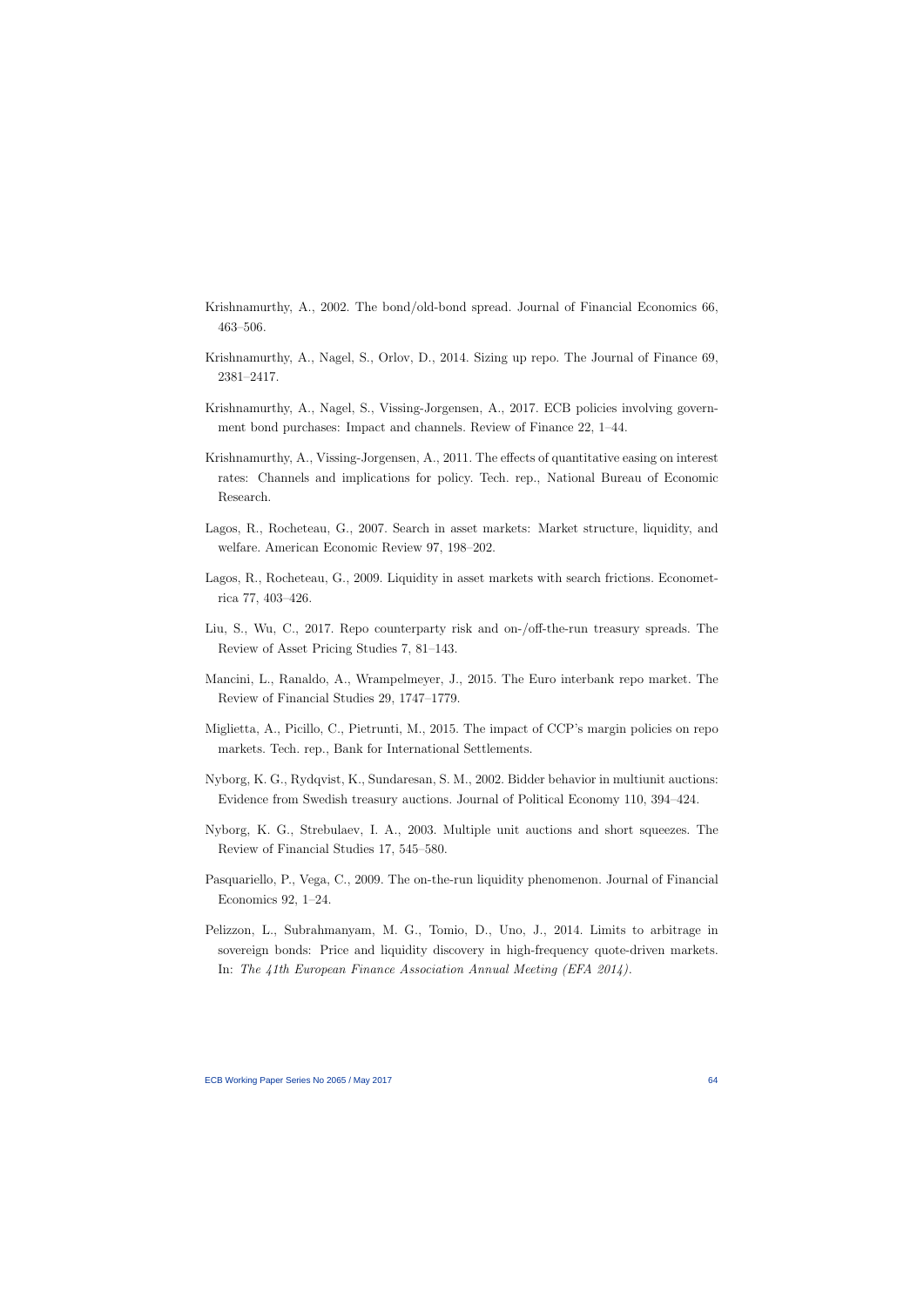- Pelizzon, L., Subrahmanyam, M. G., Tomio, D., Uno, J., 2016. Sovereign credit risk, liquidity, and European Central Bank intervention: Deus ex machina? Journal of Financial Economics 122, 86–115.
- Pelizzon, L., Subrahmanyam, M. G., Tomio, D., Uno, J., 2018. Central bank-driven mispricing. Tech. rep., Goethe University, SAFE Working Paper No. 226.
- Song, Z., Zhu, H., 2018a. Mortgage dollar roll. Review of Financial Studies (Forthcoming) .
- Song, Z., Zhu, H., 2018b. Quantitative easing auctions of treasury bonds. Journal of Financial Economics 128, 103–124.
- Sundaresan, S., 1994. An empirical analysis of US Treasury auctions: Implications for auction and term structure theories. The Journal of Fixed Income 4, 35–50.
- Sundaresan, S., Wang, Z., 2008. Y2k options and the liquidity premium in Treasury markets. The Review of Financial Studies 22, 1021–1056.
- Vayanos, D., Vila, J.-L., 2009. A preferred-habitat model of the term structure of interest rates. Tech. rep., National bureau of economic research.
- Vayanos, D., Weill, P.-O., 2005. A search-based theory of the on-the-run phenomenon. NYU Stern, Working Paper .
- <span id="page-65-1"></span><span id="page-65-0"></span>Vayanos, D., Weill, P.-O., 2008. A search-based theory of the on-the-run phenomenon. The Journal of Finance 63, 1361–1398.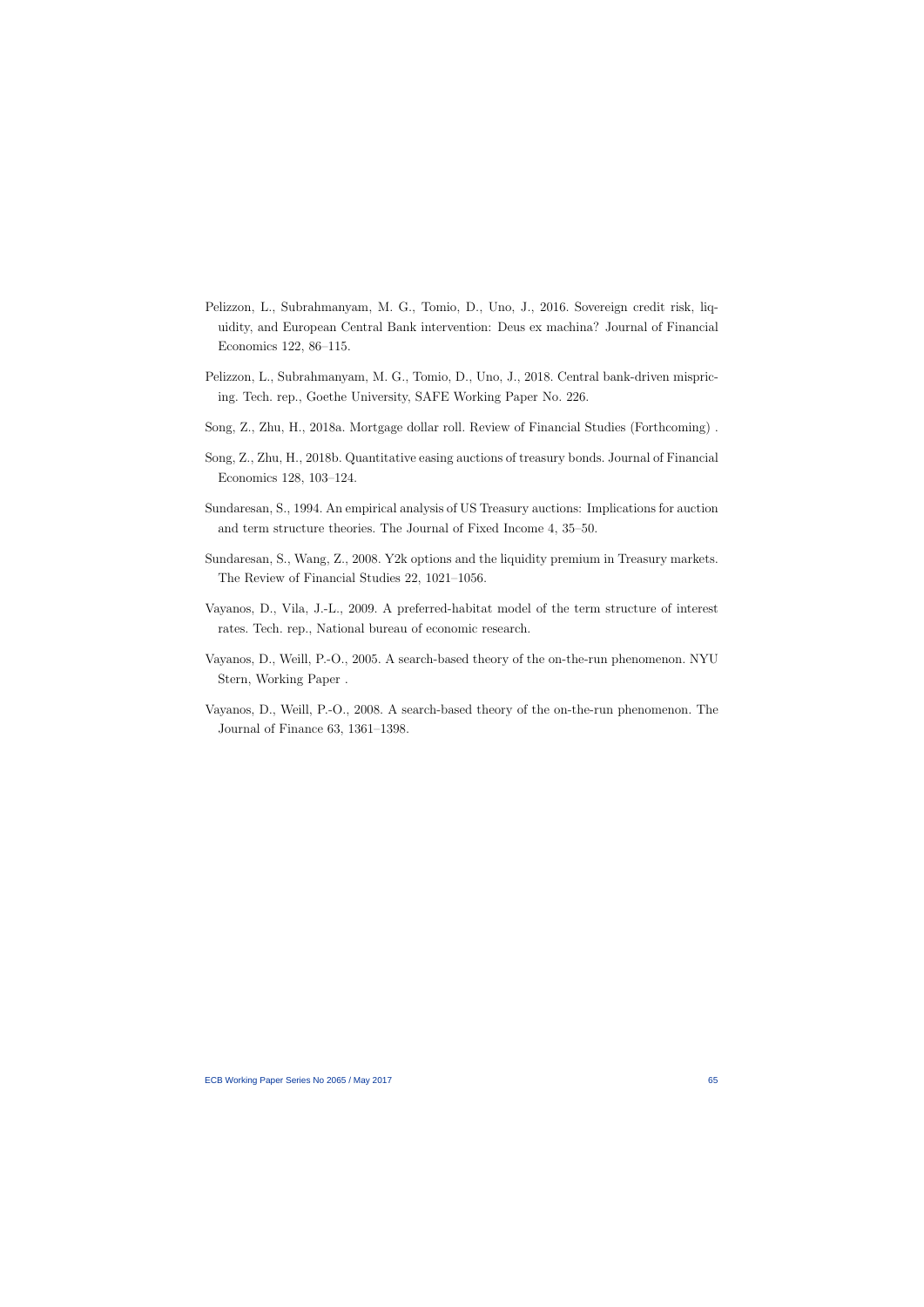

Fig. A-I. The value of the Security Market Program (SMP) portfolio - The figure plots the book value of the overall SMP portfolio held by the ECB. The value of the portfolio is at amortized cost in EUR millions as published by the ECB. The vertical lines indicate the dates at which the SMP was first activated (decision of the ECB Governing Council on 10 May 2010) and then reactivated (8 August 2011).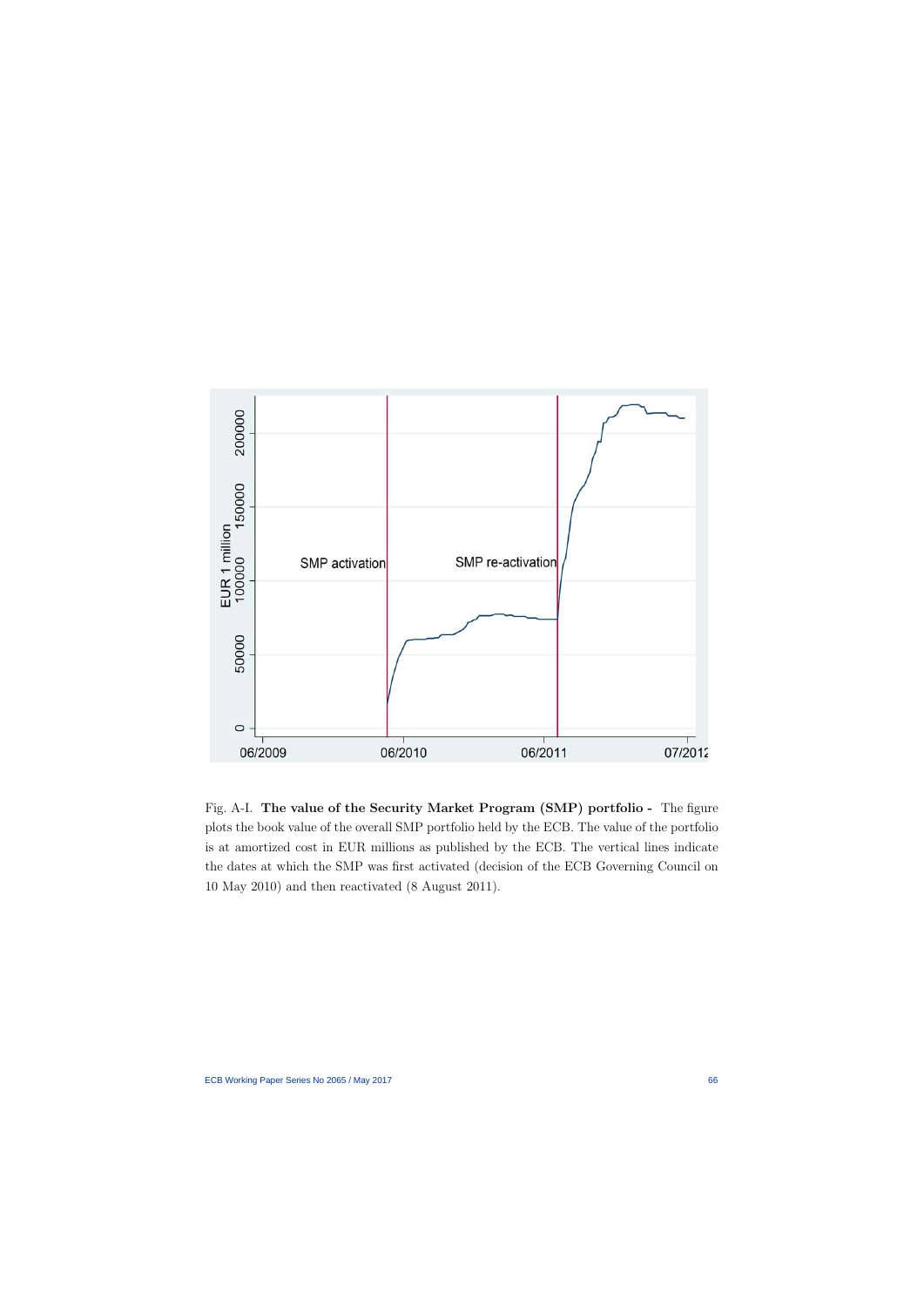

Fig. A-II. Yields, CDS and CCP margins - 10−year on-the-run Italian sovereign bonds - This figure plots the yield, CDS spread and CCP margin for the on-the-run Italian sovereign bonds with 10 years of maturity.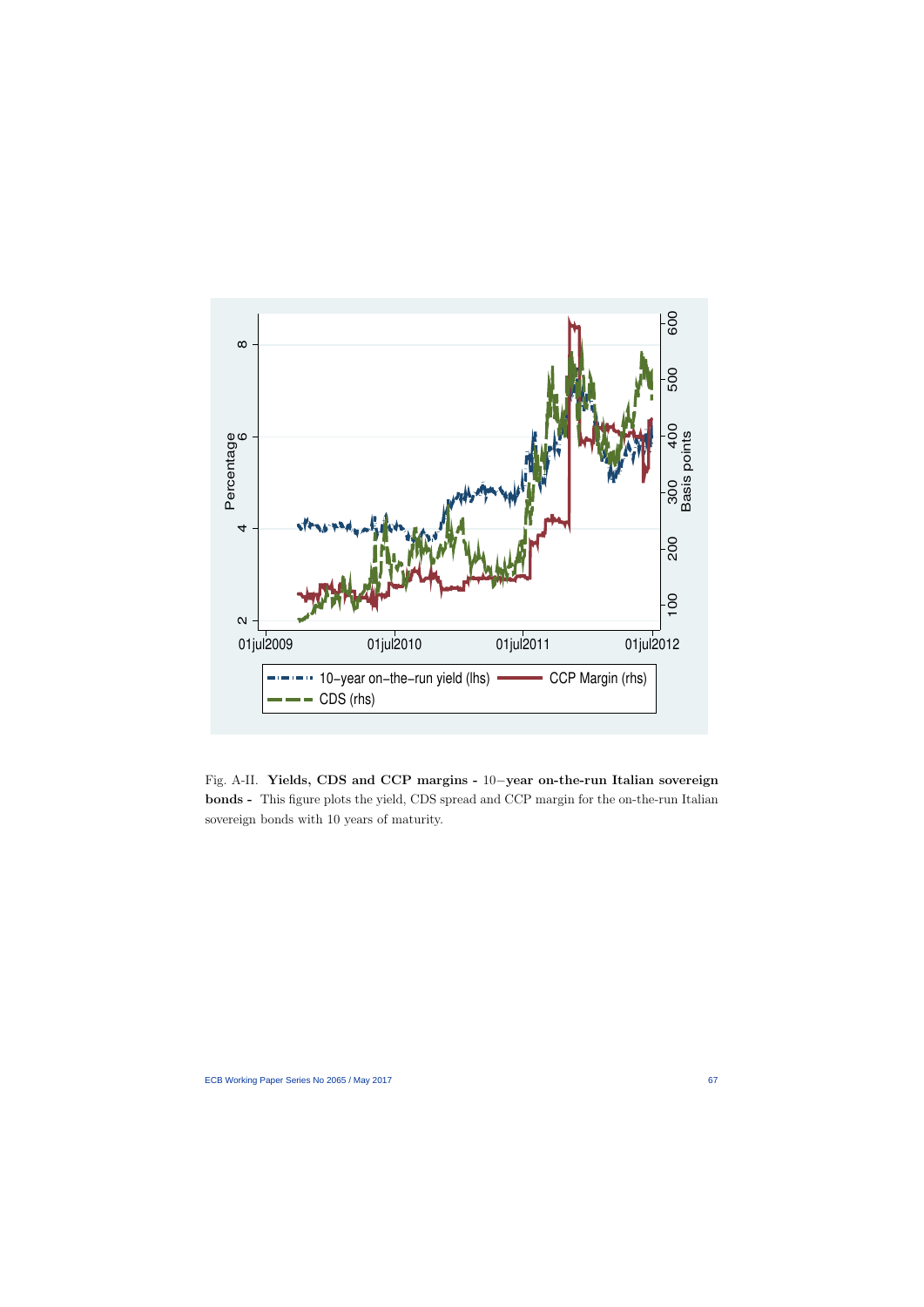

Fig. A-III. Volume of general collateral (GC) and Special repos - The figure plots the weekly volume of the general collateral (GC) and the Special repo transactions (left-hand scale, in EUR millions) and the share of GC repos over total repos (right-hand scale). The volumes refer to repo transactions with underlying Italian sovereign securities as traded on the MTS repo platform from 1 October 2009 to 7 July 2012.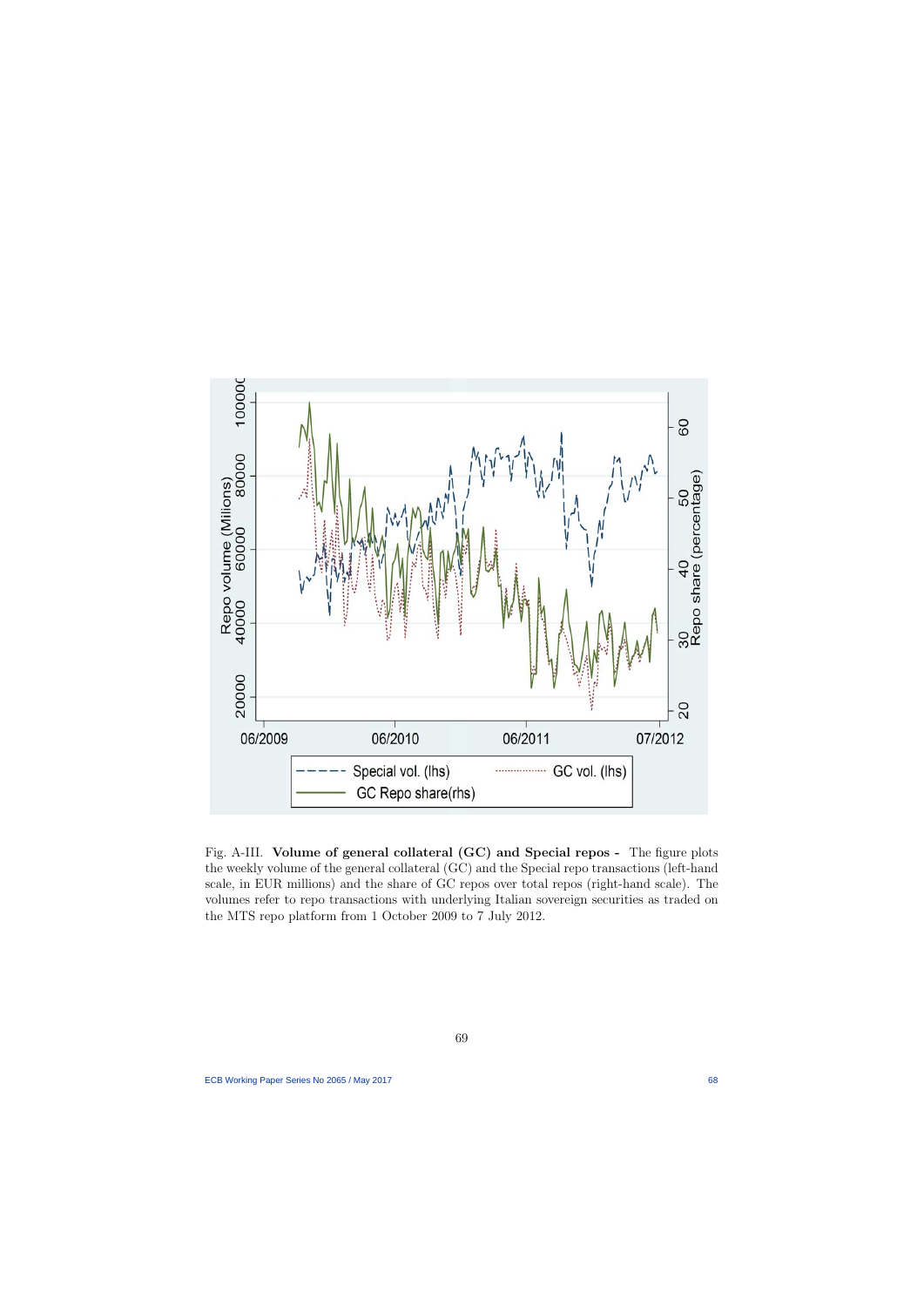

Fig. A-IV. Panel VAR Cumulative IRFs - CDS bond The figure plots the cumulative impulse response functions to a CDS bond shock of 1% and 90% bootstrapped confidence intervals (grey dashed lines) based on 1, 000 replications. The cumulative impulse response functions are estimated from a panel VAR model in first-difference including the following variables: CDS bond, cash imbalance, bid-ask spread, SMP purchase, repo imbalance, specialness and available for lending of the bonds purchased under the SMP from 8 August 2011 to 21 December 2011.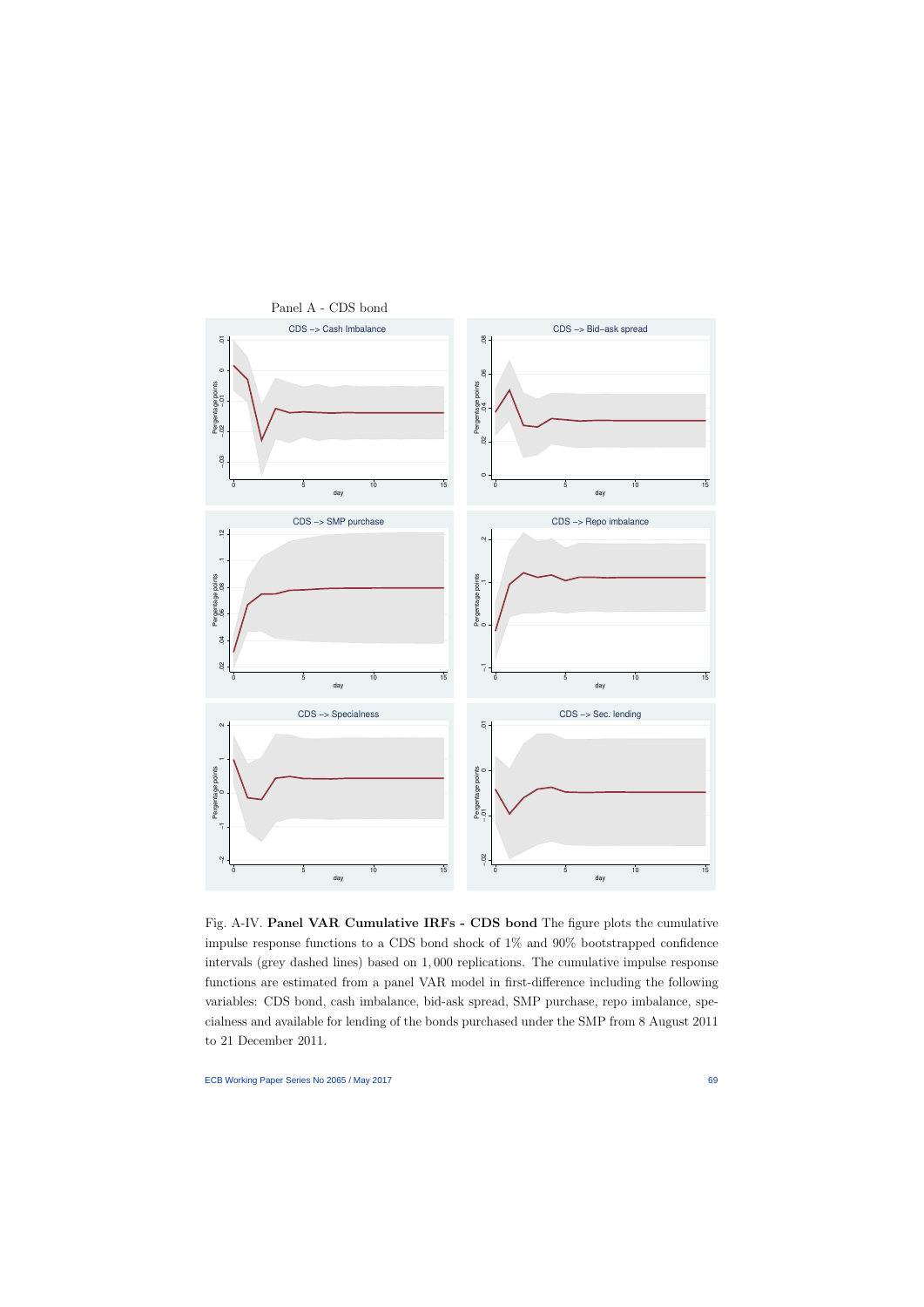

Panel B - Cash imbalance

Fig. A-V. Panel VAR Cumulative IRFs - Cash imbalance The figure plots the cumulative impulse response functions to a cash imbalance shock of 1% and 90% bootstrapped confidence intervals (grey dashed lines) based on 1, 000 replications. The cumulative impulse response functions are estimated from a panel VAR model in first-difference including the following variables: CDS bond, cash imbalance, bid-ask spread, SMP purchase, repo imbalance, specialness and available for lending of the bonds purchased under the SMP from 8 August 2011 to 21 December 2011.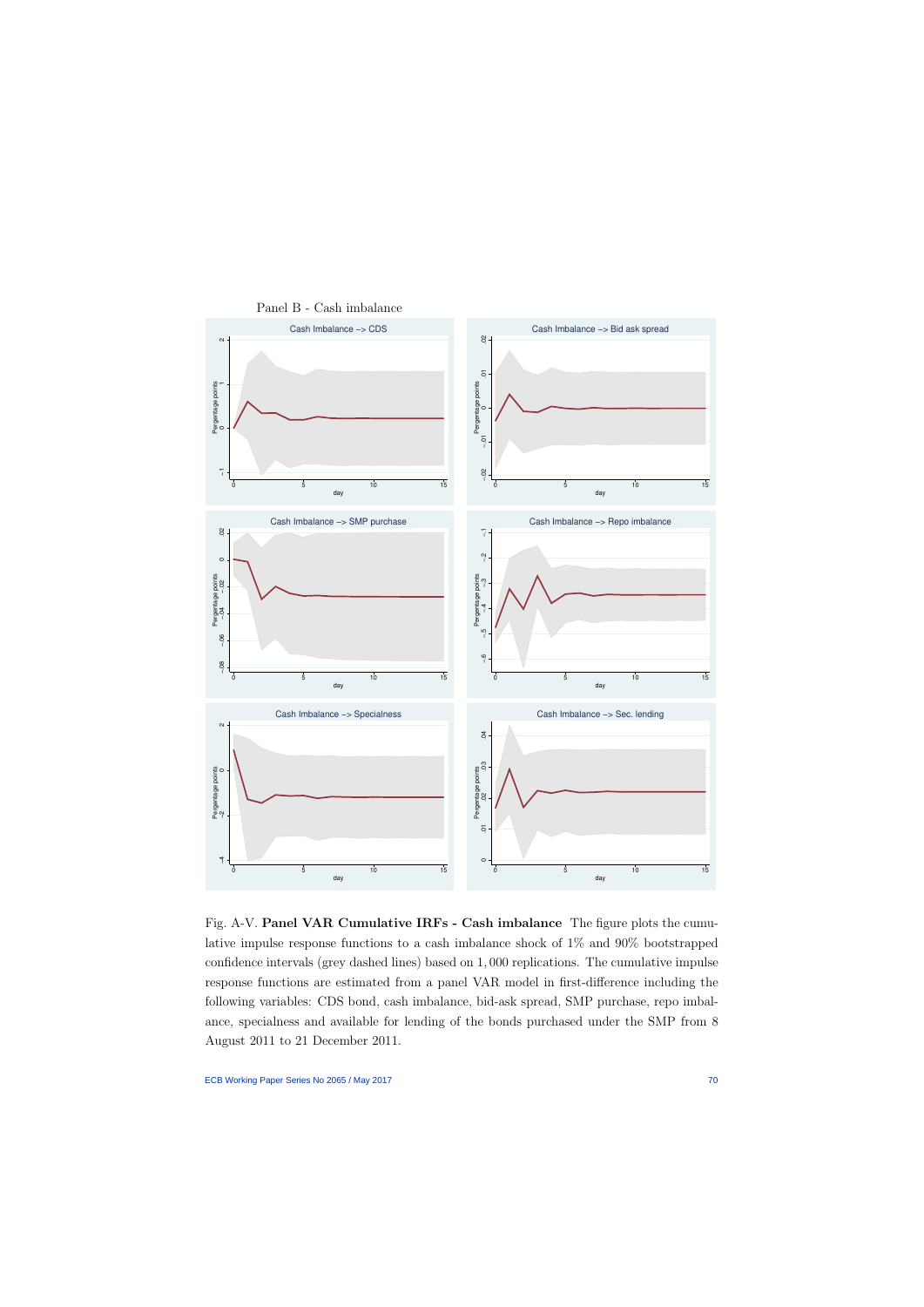

Panel C - Bid-ask spread

Fig. A-VI. Panel VAR Cumulative IRFs - Bid-ask spread The figure plots the cumulative impulse response functions to a bid-ask spread shock of 1% and 90% bootstrapped confidence intervals (grey dashed lines) based on 1, 000 replications. The cumulative impulse response functions are estimated from a panel VAR model in first-difference including the following variables: CDS bond, cash imbalance, bid-ask spread, SMP purchase, repo imbalance, specialness and available for lending of the bonds purchased under the SMP from 8 August 2011 to 21 December 2011.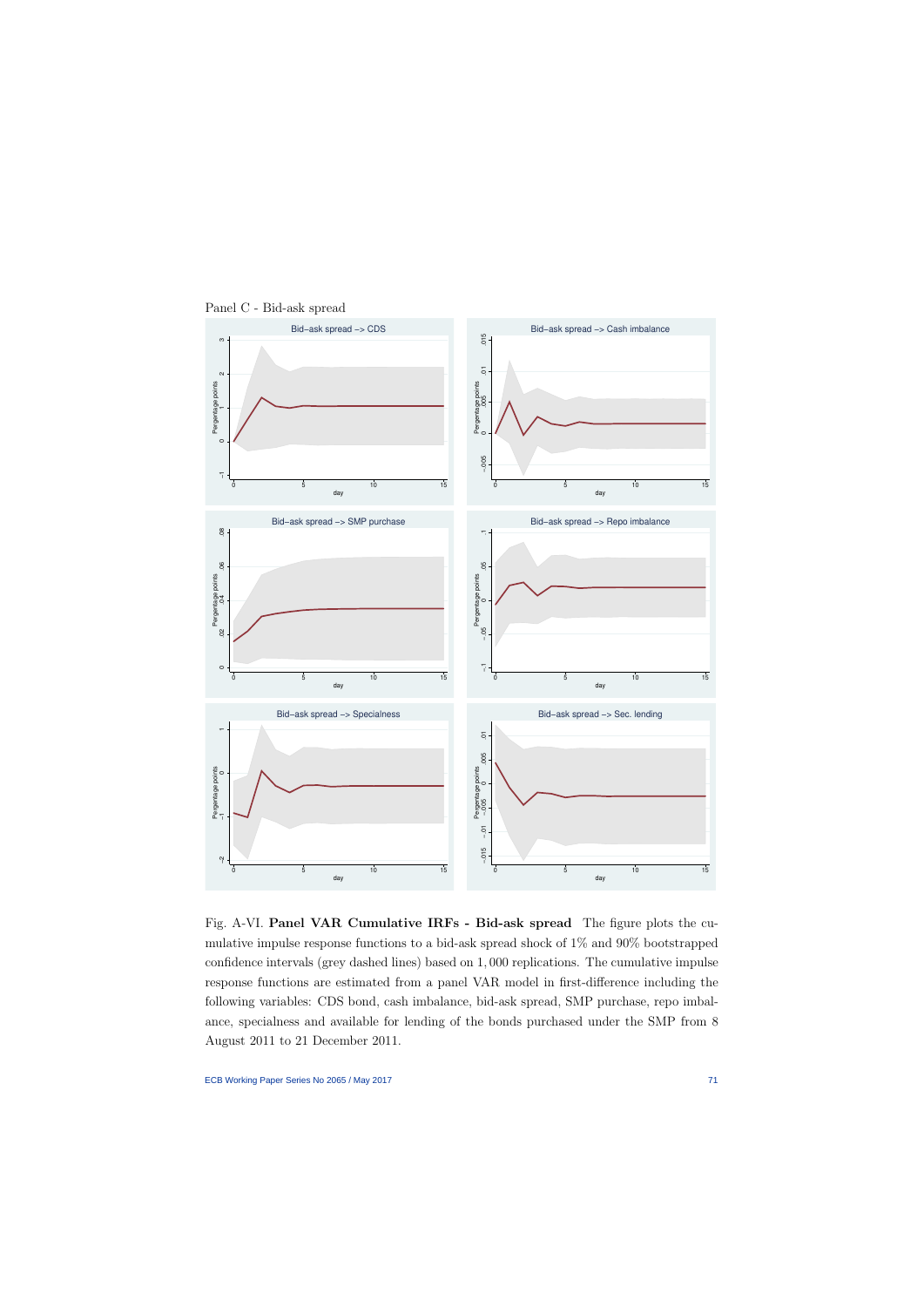

Panel D - SMP purchase

Fig. A-VII. Panel VAR Cumulative IRFs - SMP purchase The figure plots the cumulative impulse response functions to a SMP purchase shock of 1% and 90% bootstrapped confidence intervals (grey dashed lines) based on 1, 000 replications. The cumulative impulse response functions are estimated from a panel VAR model in first-difference including the following variables: CDS bond, cash imbalance, bid-ask spread, SMP purchase, repo imbalance, specialness and available for lending of the bonds purchased under the SMP from 8 August 2011 to 21 December 2011.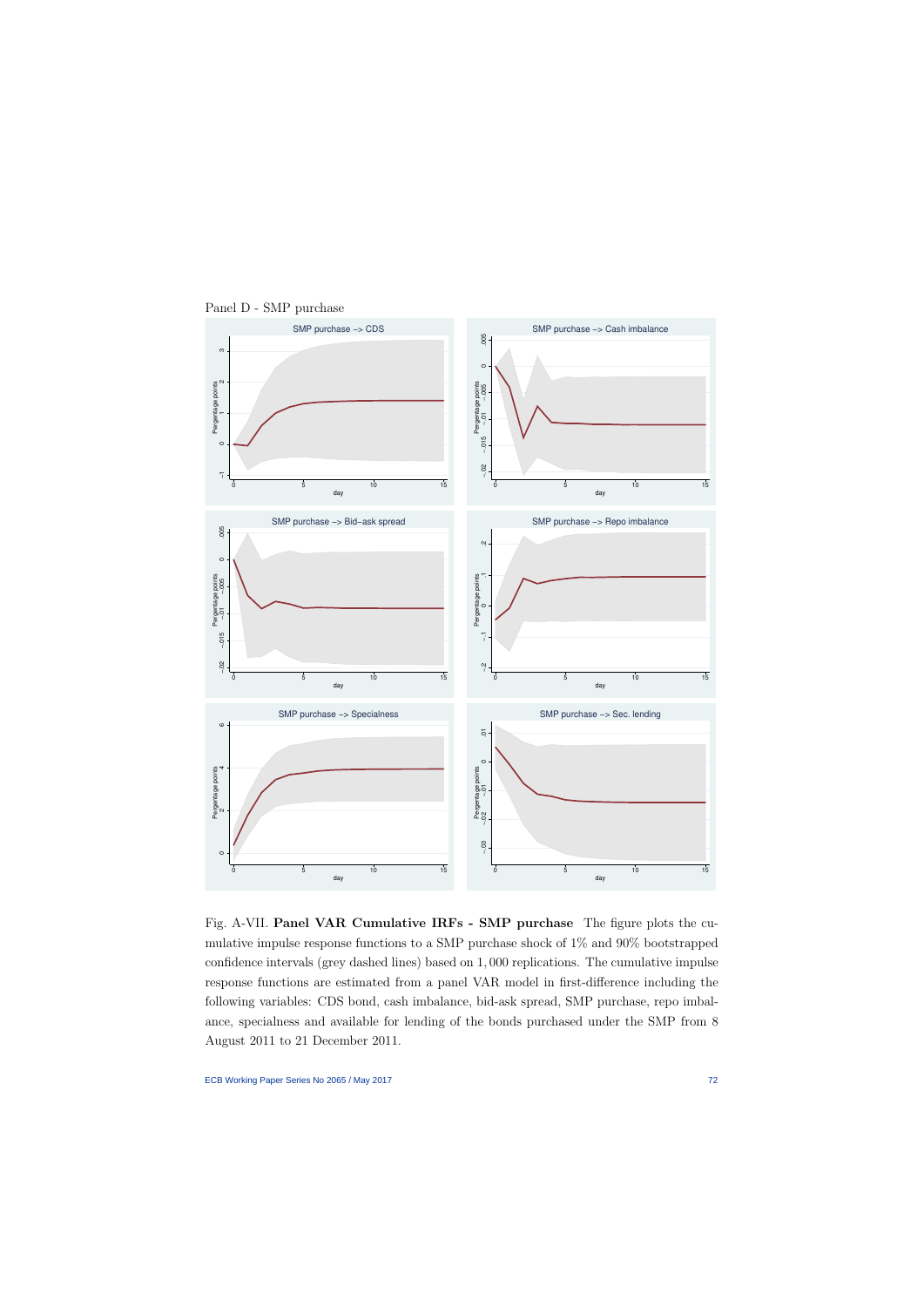

Panel E - Repo imbalance

Fig. A-VIII. Panel VAR Cumulative IRFs - Repo imbalance The figure plots the cumulative impulse response functions to a repo imbalance shock of 1% and 90% bootstrapped confidence intervals (grey dashed lines) based on 1, 000 replications. The cumulative impulse response functions are estimated from a panel VAR model in first-difference including the following variables: CDS bond, cash imbalance, bid-ask spread, SMP purchase, repo imbalance, specialness and available for lending of the bonds purchased under the SMP from 8 August 2011 to 21 December 2011.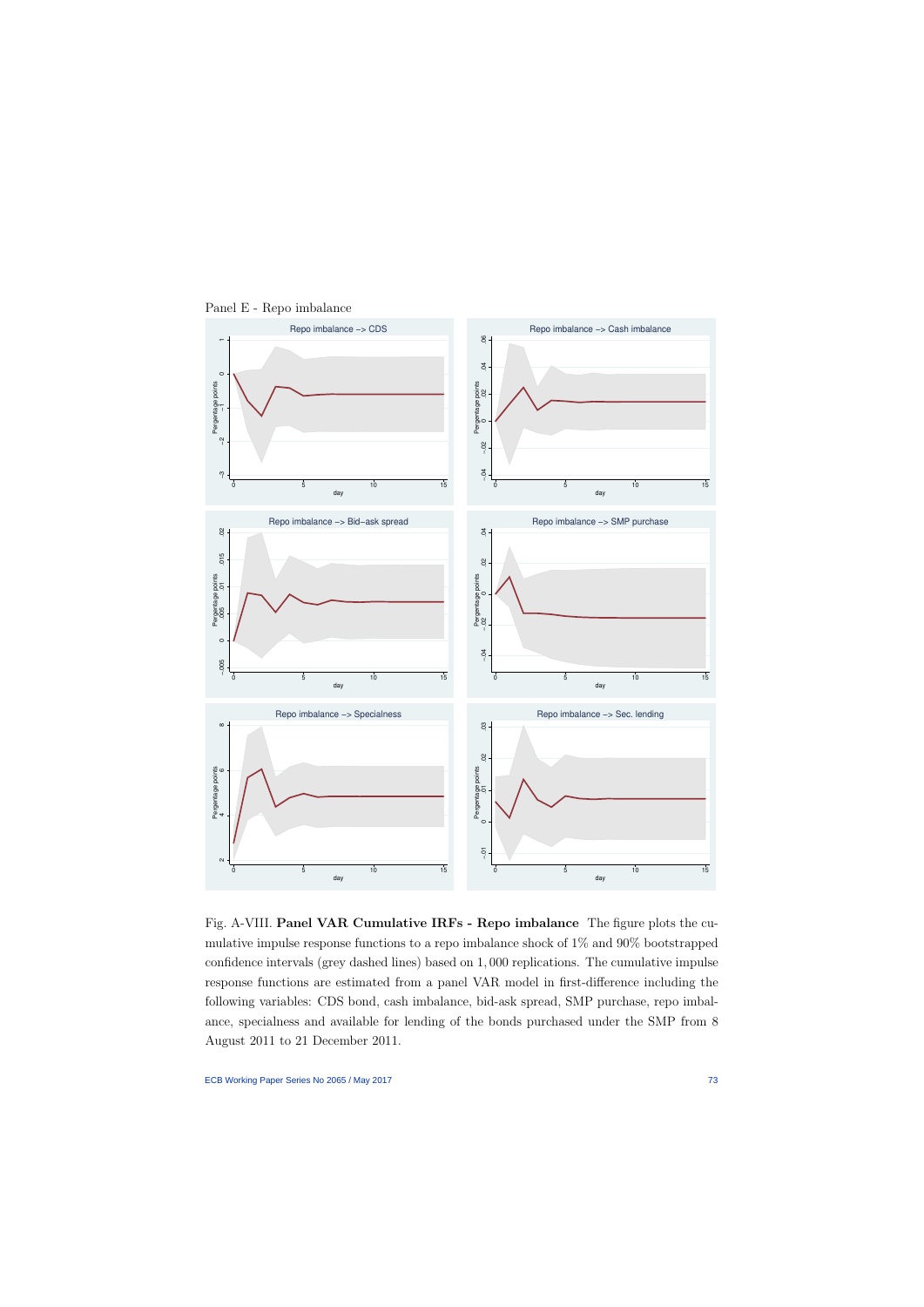

Panel F - Specialness

Fig. A-IX. Panel VAR Cumulative IRFs - Specialness The figure plots the cumulative impulse response functions to a specialness shock of 1% and 90% bootstrapped confidence intervals (grey dashed lines) based on 1, 000 replications. The cumulative impulse response functions are estimated from a panel VAR model in first-difference including the following variables: CDS bond, cash imbalance, bid-ask spread, SMP purchase, repo imbalance, specialness and available for lending of the bonds purchased under the SMP from 8 August 2011 to 21 December 2011.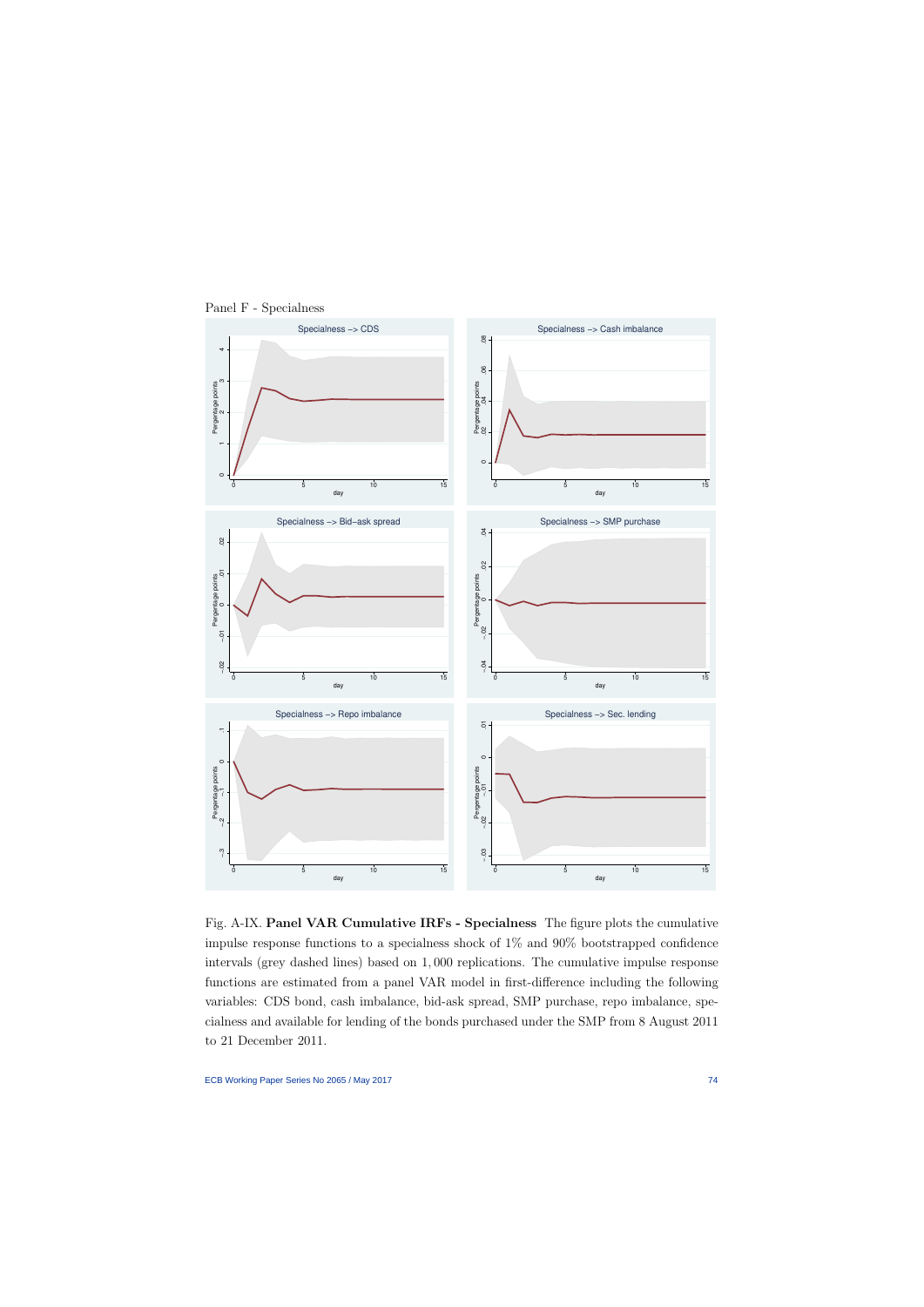

Panel G - Available lending

Fig. A-X. Panel VAR Cumulative IRFs - Available lending The figure plots the cumulative impulse response functions to a available for lending shock of 1% and 90% bootstrapped confidence intervals (grey dashed lines) based on 1, 000 replications. The cumulative impulse response functions are estimated from a panel VAR model in first-difference including the following variables: CDS bond, cash imbalance, bid-ask spread, SMP purchase, repo imbalance, specialness and available for lending of the bonds purchased under the SMP from 8 August 2011 to 21 December 2011.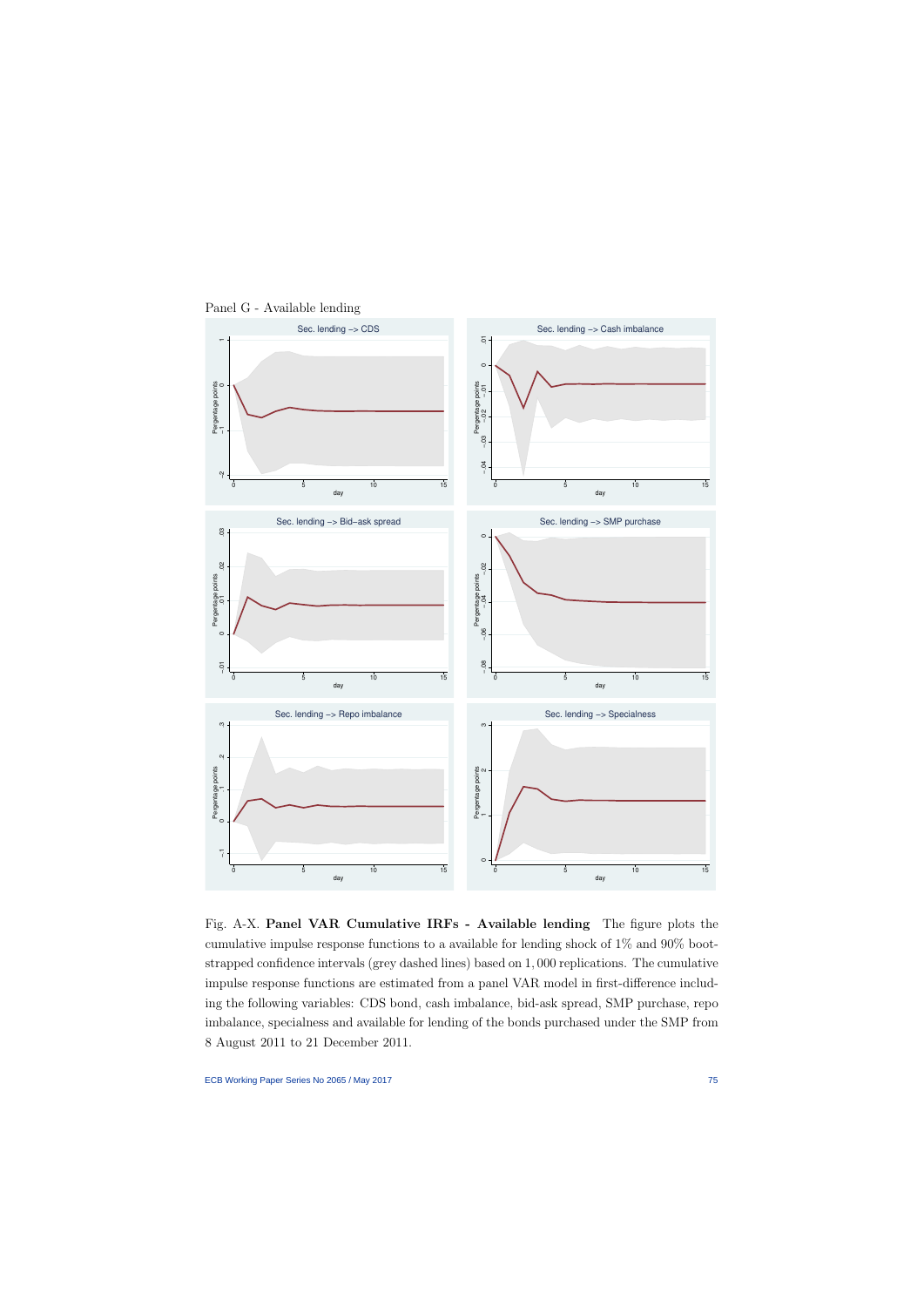

Fig. A-XI. Specialness and repo imbalance for the 10-year on-the-run bond (IT0004759673) - The figure shows the value of specialness (top panel) and of repo imbalance (bottom panel) calculated for the Italian sovereign bond with 10-year maturity (ISIN IT0004759673) that was on-the-run during the period of the SMP purchases. Specialness is calculated as the difference between the general collateral (GC) repo rate and the special repo rate on this benchmark security and it is reported in basis points (left-hand scale). Repo imbalance is the difference between the transactions initiated as special reverse repo and the transactions initiated as financing repo on the 10-year on-the-run security and it is reported in percentage points (left-hand scale). The bars reports the value of the onthe-run security purchased in the SMP portfolio. Continuous vertical lines indicate futures delivery dates. Dashed vertical lines indicate the dates of the primary issuance of the bond.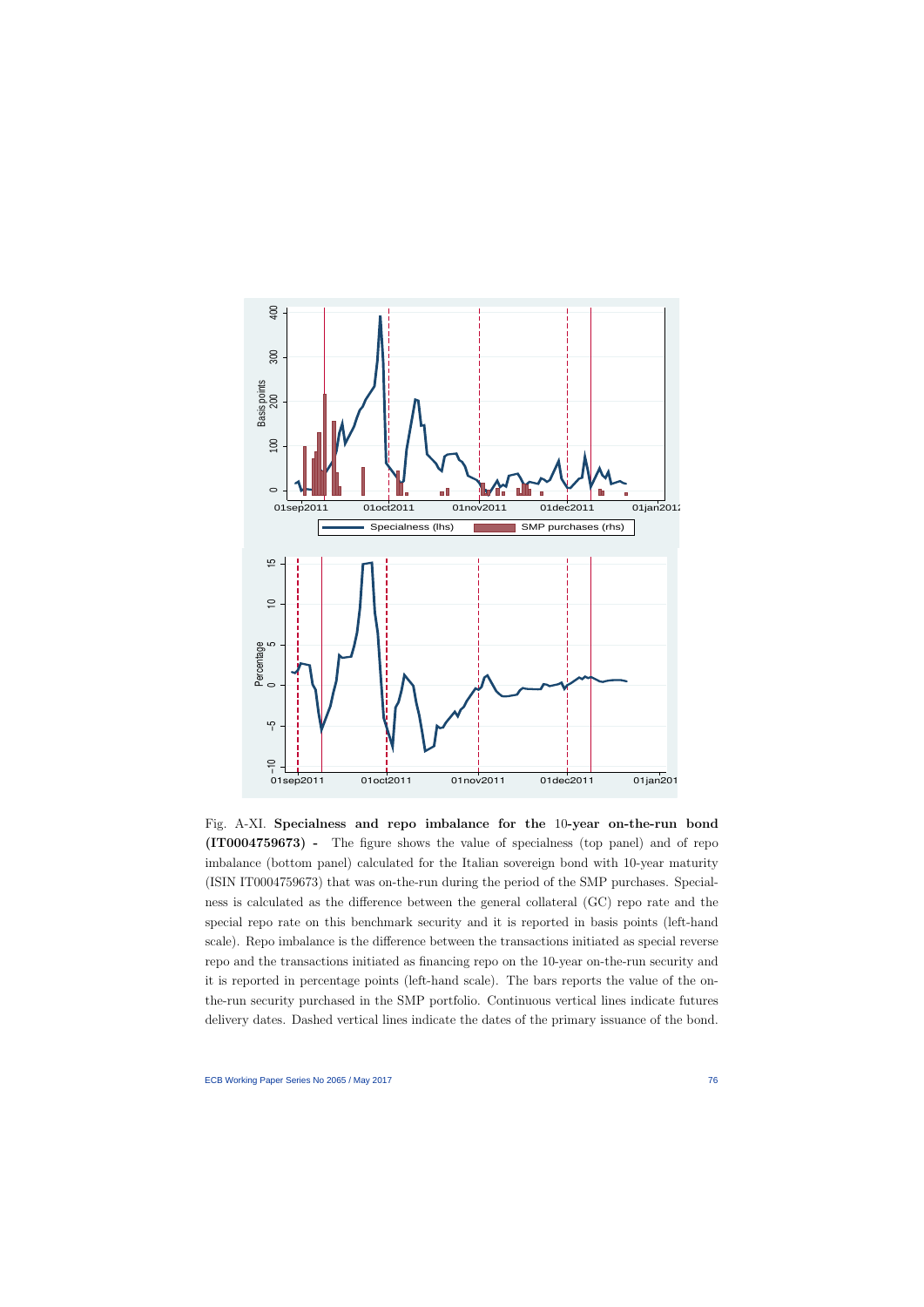Table A-I: Distribution of specialness - This table reports the fractional distribution of specialness, the average, the standard deviation, the minimum and the maximum of the daily distribution. Specialness is in basis points and is based on spot next (SN) and tomorrow next (TN) repo transactions. The statistics are reported for the full sample and for three distinct sub-periods. First period from 1 October 2009 to 7 August 2011. Second period: from 8 August 2011 to 21 December 2011. Third period: from 22 December 2011 to 12 July 2012.

| Specialness            | Freq. | Mean    | St.dev. | Min     | Max      |
|------------------------|-------|---------|---------|---------|----------|
| Full sample            |       |         |         |         |          |
| $(0, 25)$ bps          | 0.852 | 8.280   | 6.059   | 0.000   | 25.000   |
| $(25, 50)$ bps         | 0.103 | 34.042  | 6.796   | 25.002  | 49.982   |
| $(50, 75)$ bps         | 0.024 | 59.897  | 6.956   | 50.002  | 74.984   |
| $(75, 100)$ bps        | 0.008 | 85.752  | 7.027   | 75.089  | 99.982   |
| $> 100$ bps            | 0.011 | 173.981 | 96.899  | 100.002 | 1020.185 |
| 1st period             |       |         |         |         |          |
| $(0, 25)$ bps          | 0.904 | 7.472   | 5.853   | 0.000   | 25.000   |
| $(25, 50)$ bps         | 0.069 | 33.534  | 6.679   | 25.002  | 49.974   |
| $(50, 75)$ bps         | 0.012 | 59.967  | 6.959   | 50.002  | 74.702   |
| $(75, 100)$ bps        | 0.004 | 85.402  | 7.225   | 75.110  | 99.763   |
| $> 100$ bps            | 0.009 | 194.765 | 114.425 | 100.128 | 1020.185 |
| 2nd period             |       |         |         |         |          |
| $(0, 25)$ bps          | 0.565 | 13.556  | 6.350   | 0.005   | 25.000   |
| $(25, 50)$ bps         | 0.294 | 34.642  | 6.913   | 25.005  | 49.982   |
| $(50, 75)$ bps         | 0.081 | 59.478  | 6.722   | 50.006  | 74.978   |
| $(75, 100)$ bps        | 0.029 | 85.585  | 6.869   | 75.089  | 99.982   |
| $> 100$ bps            | 0.031 | 156.093 | 71.190  | 100.002 | 458.099  |
| 3rd period             |       |         |         |         |          |
| $(0, 25)$ bps          | 0.887 | 8.577   | 5.353   | 0.000   | 24.984   |
| $(25, 50)$ bps         | 0.080 | 33.909  | 6.698   | 25.012  | 49.897   |
| $(50, 75)$ bps         | 0.020 | 60.902  | 7.473   | 50.013  | 74.984   |
| $(75, 100)$ bps        | 0.007 | 86.931  | 7.017   | 75.405  | 99.744   |
| $>100\,\,\mathrm{bps}$ | 0.005 | 133.025 | 37.885  | 100.875 | 282.754  |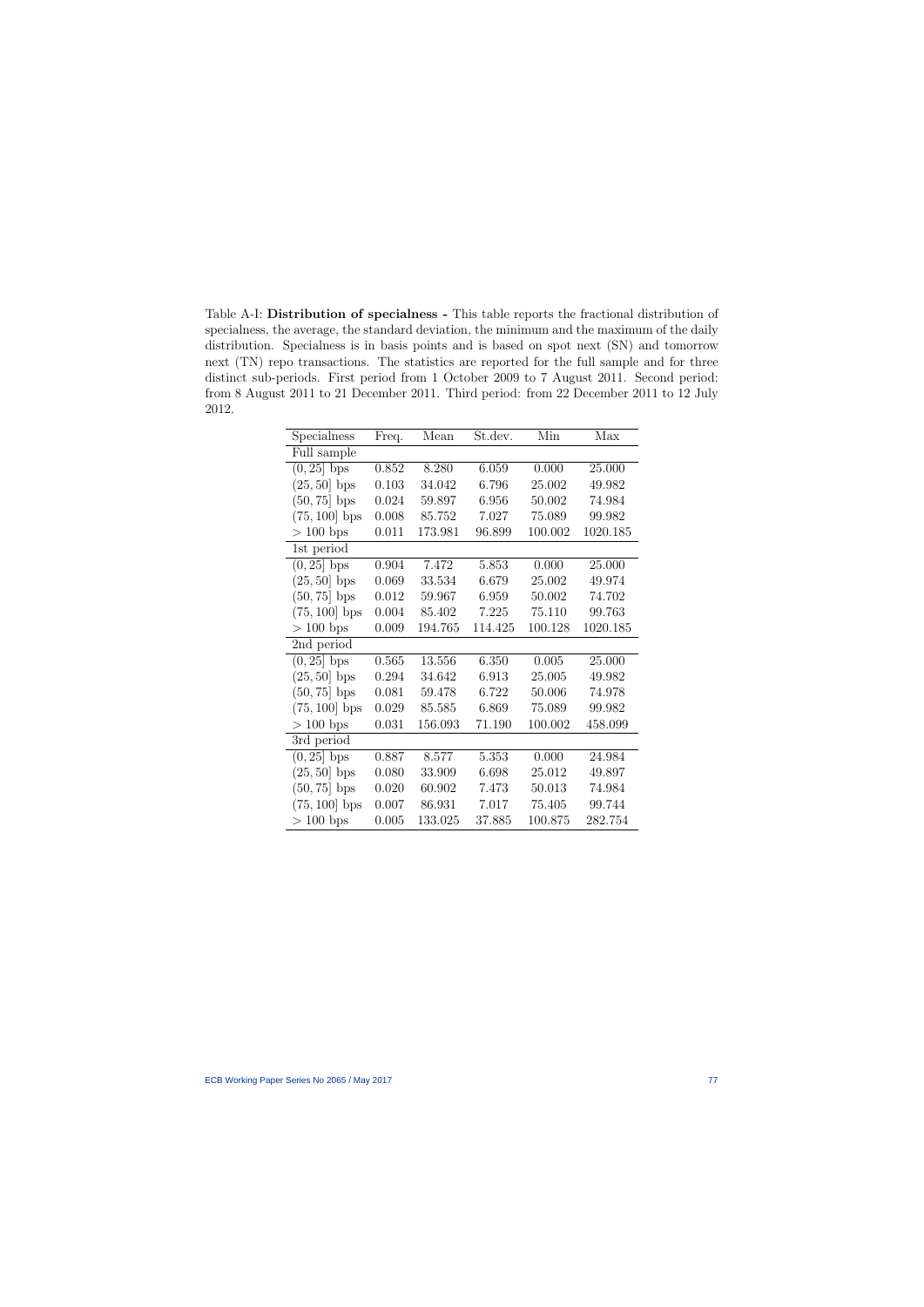|                                          | Notation               | Definition                                    |  |
|------------------------------------------|------------------------|-----------------------------------------------|--|
| High-valuation agent                     |                        |                                               |  |
| Buyer                                    | $\boldsymbol{b}$       | Fresh entrant and seeks to buy an asset       |  |
| Lender                                   | $\overline{li}$        | Has bought asset $i$ and seeks to lend it     |  |
| Non-searcher $\&$ repo counterparty si   | $\overline{n}$ si      | Has lent asset $i$ to agent $si$              |  |
| Non-searcher $\&$ repo counterparty ni   | $\overline{n}ni$       | Has lent asset $i$ to agent $ni$              |  |
| Non-searcher $\&$ repo counterparty $bi$ | $\overline{n}bi$       | Has lent asset $i$ to agent $\underline{bi}$  |  |
| Seller                                   | $\overline{s}i$        | Has bought asset $i$ and seeks to sell it     |  |
| CB Buyer                                 | $\bar b^{cb}$          | Fresh entrant and seeks to buy an asset       |  |
| CB Holder                                | $\overline{h}^{cb}i$   | Has bought asset $i$ and holds it             |  |
| CB Seller                                | $\overline{s}^{cb}i$   | Has bought asset $i$ and seeks to sell it     |  |
| Low-valuation agent                      |                        |                                               |  |
| <b>Borrower</b>                          | $\underline{bo}$       | Fresh entrant and seeks to borrow an asset    |  |
| Seller                                   | $\underline{s}i$       | Has borrowed asset $i$ and seeks to sell it   |  |
| Non-searcher                             | $\underline{ni}$       | Has sold asset $i$                            |  |
| Buyer                                    | $\mathfrak b$ <i>i</i> | Has sold asset $i$ and                        |  |
|                                          |                        | seeks to buy it back and deliver it to lender |  |